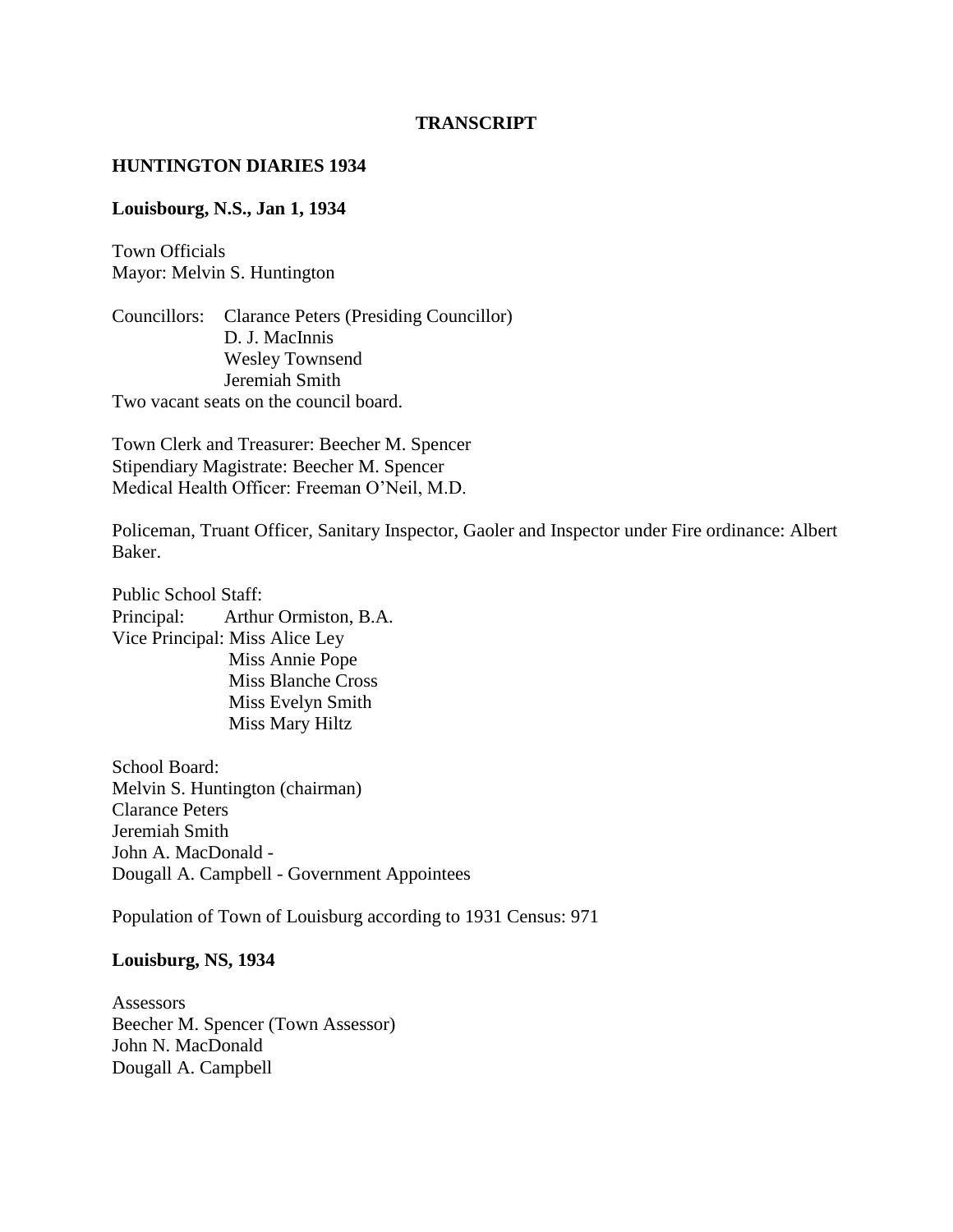Revisors of Voters Lists Robert A. Peters Duncan Lamont Harold MacQueen

Clergymen in charge of the various Louisburg congregations: Roman Catholic: Rev D. H. Doyle Anglican: Rev. E. B. Gabriel United Church of Canada: Rev. D. A. MacMillan Presbyterian: M. Alexander Campbell (student). Rev. Frank Hutchison, who took charge of the Presbyterian congregation on Dec. 30, 1932 was succeeded by Mr. Llyall Deltore (student minister) on April 15, 1933. On or about Sept 11, 1933, Mr. Deltore left here to resume his studies. Mr. Deltore was followed by Mr. Campbell, who previous to coming here was in charge of the Albert Bridge and Catalone congregations. At present Mr. Campbell is ministering to the three congregations, Louisburg, Catalone and Albert Bridge, usually holding services at Louisburg on Sunday evenings.

Collector of Customs, Port of Louisburg: A. W. Stacey.

Pilots, Port of Louisburg: John E. Tutty, John Power, John Kelly, George Harris, William Williams, George Wilcox, D. W. Ley, Thomas Wilcox.

Postmaster: Hugh Lynk, appointed April, 1912

#### **JANUARY 1934**

#### **Monday 1**

Louisburg, NS

Cloudy, mild and foggy. Light snow squalls in the forenoon followed by moderate rain at about 1pm which continued until about 4 P.M. Light variable wind. Mostly southwest later shifting to northerly and increasing. Min temperature 28, max temperature 34.

#### Annual Family Gathering

Today we had our annual New Year Family gathering at our home. Those present at dinner and supper besides Emeline and myself were: Mrs. Z. W. Townsend, Wesley Townsend, Mr. and Mrs. Fletcher Townsend, Mr. and Mrs. Emerson Grant and Mrs. Jeanette Spencer. We spent a very pleasant day and evening together. Had our usual New Year "Sing Song" during the afternoon and until the last of our guests had departed about 9:45 P.M.

#### Schooner "Donald II"

The three masted schooner "Donald II", Capt. William Trenholme, which was frozen in the ice east of the freight wharf, broke her way out during the day and docked at the Government wharf. The "Donald II" arrived here bunker laden from Bay Cheleur enroute to Barbados, B.W.I. and is now awaiting a favourable opportunity to sail for her destination.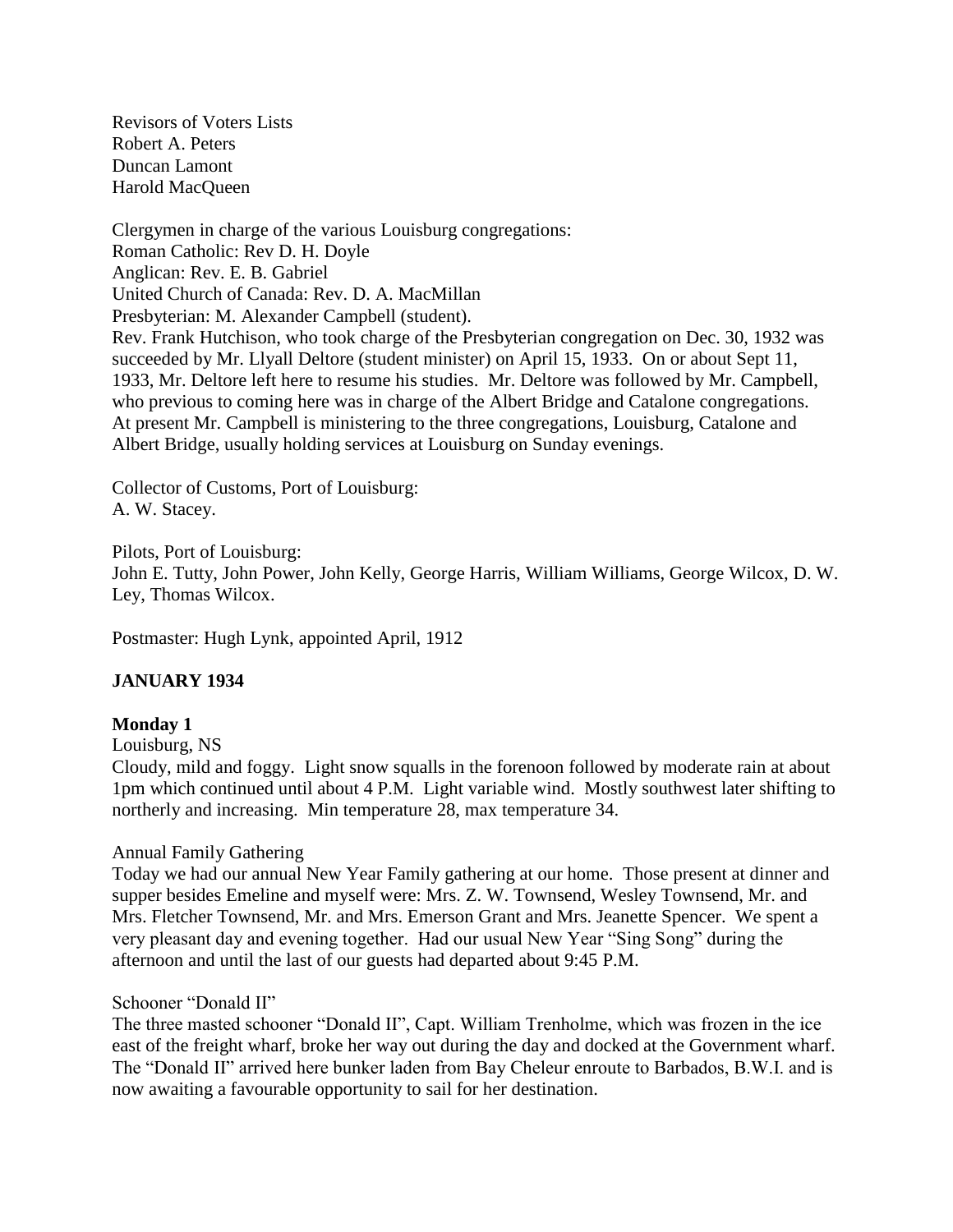## **JANUARY 1934**

### **Tuesday 2**

Louisburg, NS

Snow fall of about 3 inches in the early morning. Clear and cold during the day with bright sunshine. Fresh to light northerly winds. Min temperature 6 below zero, max temperature 28 above. Thermometer readings: 8 A.M., 10 above zero, 1pm, 4 above, 6pm, zero, 7 P.M., 2 below, midnight 6 below. Harbour clear of ice west of the freight wharf. Small steamer "Enterprise" arrived in the evening from North Sydney.

Community Dance.

At 8:30pm, in company with Emeline, I attended a community dance in the Masonic hall. This dance was largely attended there being upwards of 150 persons present who appeared to enjoy themselves to the full. Mrs.(Capt.) MacPhail was in a large measure responsible for the promotion of this affair which proved to be a social success.

## **JANUARY 1934**

## **Wednesday 3**

#### Louisburg, NS

Clear and cold with light northwest wind. Min temperature 6 below zero, max temperature 8 above. Thermometer readings: Early morning 6 below zero, 8am, 4 below, noon 5 above, 6pm, 4 below. As a result of the heavy frost of last night, the harbour was all caught over with ice this morning.

#### Volunteer Janitors.

Owing to the financial depression which has prevailed for the past several years, the Board of Stewards of the First United church dispensed with the services of a regular janitor early in the summer of 1933. Since that time the janitor work has been carried on by volunteers from the congregation on a basis of one month to each person willing to accept the job. As I am undertaking the work for this month, I entered on my duties today by making the fire in the furnace to heat the church for the mid week prayer meeting.

## **JANUARY 1934**

#### **Thursday 4**

#### Louisburg, NS

Very cold with bright sunshine and light northerly wind. Min temperature 8 below zero, max temperature 9 above. Thermometer readings: Early morning, 5 below zero, 8am, 2 below, noon, 5 above, 6pm, 2 below, 11pm, 8 below.

#### S. S. "Cruizer"

Dominion Coal Company tug "Cruizer", Capt. Thomas Ley, left North Sydney at about noon today enroute to Louisburg where she will likely remain for the winter months or until navigation again opens at Sydney.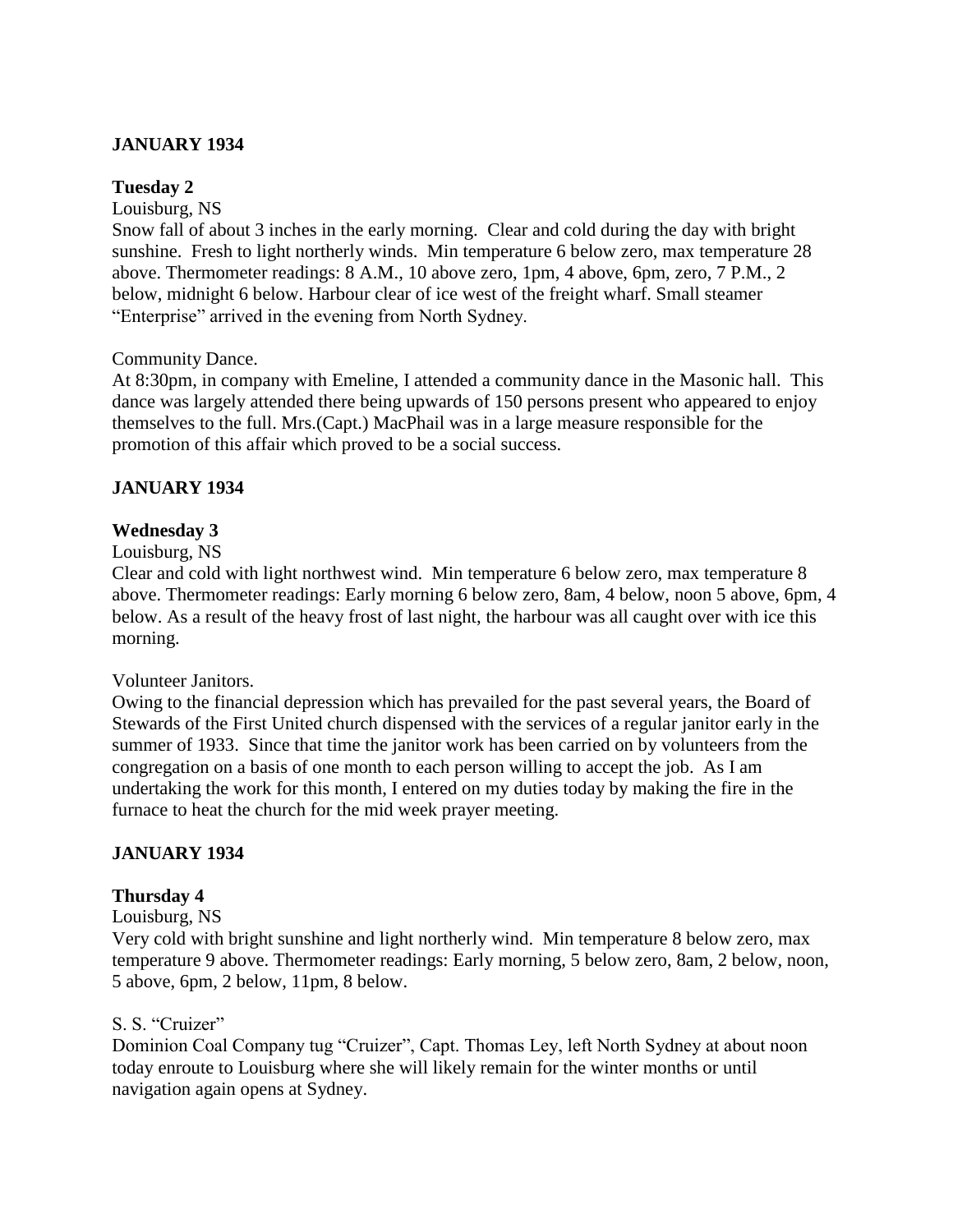### Steel Trains.

During last night two trains loaded with steel products from Sydney arrived for shipment at this port. This shipment is said to consist of about 1000 tons of nails. A steamer is now due here to pick up this shipment.

## **JANUARY 1934**

## **Friday 5**

Louisburg, NS

Very cold in the morning but moderated during the day. Light north wind shifting to westerly and later to southwest. Cloudy in the afternoon. Storm threatening. Min temperature 9 below zero, max temperature 18 above. Thermometer readings: Early morning: 9 below zero, 8am, 2 above, noon, 16 above, 6pm, 12 above.

### S. S. "Arranmore".

Government steamer "Arranmore", Capt. MacDonald enroute from Halifax to St. Paul's Island and intermediate points, passed here shortly after noon but on meeting ice near Flint Island, turned back and headed for Louisburg arriving at about 6pm.

## S. S. "Cruizer" and "Watuka".

The Dominion Coal Company's tug "Cruizer", Capt. Thos. Ley, which left North Sydney enroute to Louisburg yesterday, has not yet arrived. She is reported to be stuck in the ice off Low Point, near Sydney and unable to make any headway.

The "Watuka", Capt Bragg, which loaded a cargo of coal at North Sydney early this week is also reported to be caught in the ice a short distance off that port.

Coal Train. The first train of coal for shipment from this port this season, arrived here during the night.

## **JANUARY 1934**

## **Saturday 6**

Louisburg, NS

Cloudy and mild. Light fall of snow in the early morning which was followed by a light drizzle of rain which continued during the greater part of the day. Light easterly wind becoming variable in the afternoon. Snow fall about ½ inch. Min temperature 16, max temperature 36. Considerable ice in the harbour and around the docks.

#### S. S. "Arranmore".

Government steamer "Arranmore", Capt. MacDonald which arrived here yesterday, docked at the coal company's freight wharf.

#### S. S. "Cruizer".

Dominion Coal Company's tug "Cruizer", Capt Thos. Ley, which had been stuck in the ice off Sydney for the last few days, arrived here at about 2:30pm. She will likely remain here for the winter.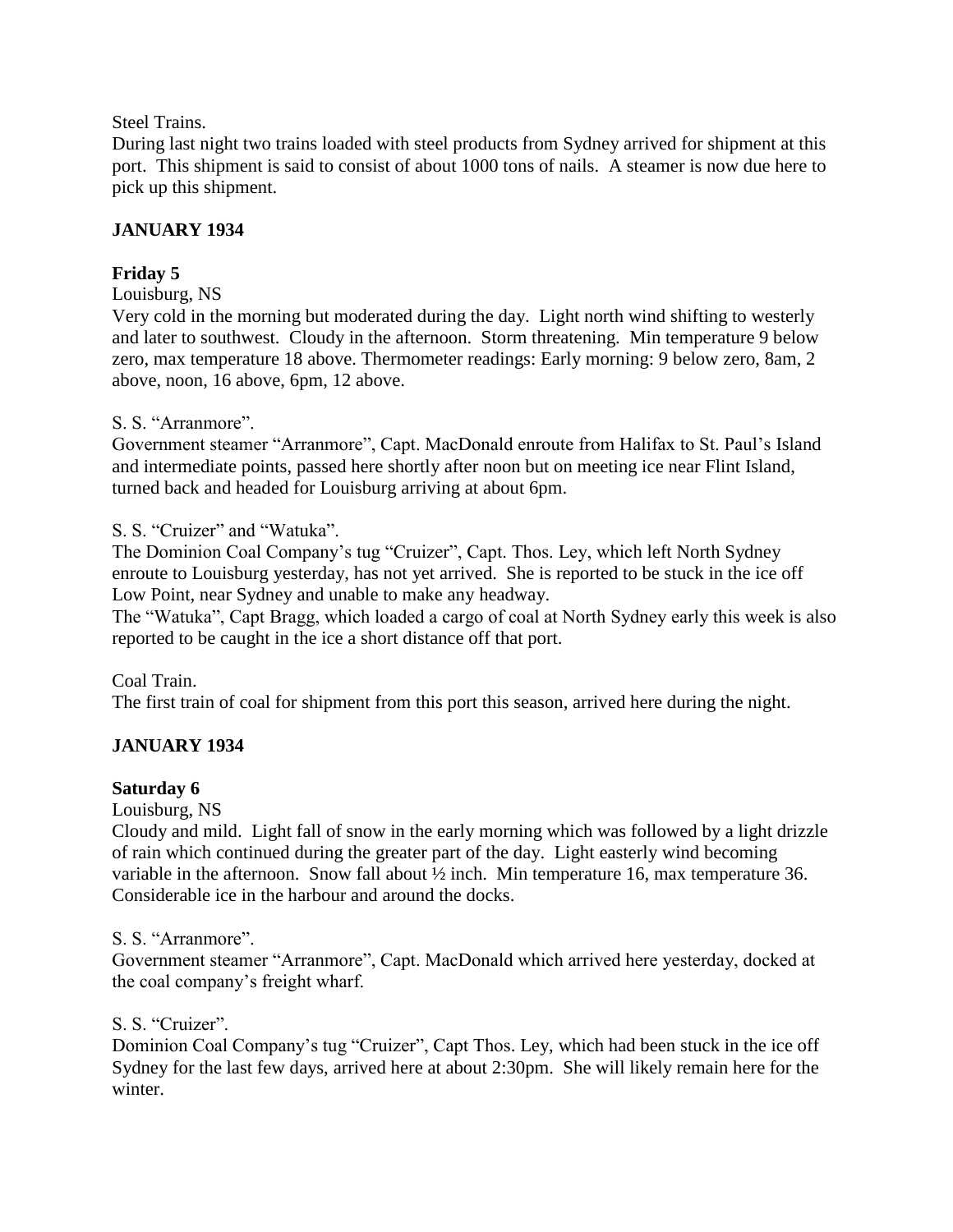### S. S. "Watuka".

Steamer "Watuka", Captain Bragg, which loaded a cargo of coal at North Sydney early this week enroute to St. John's Nfld and which had been caught in the ice off Sydney having become short of water arrived here in the afternoon for the purpose of replenishing her supply.

## **JANUARY 1934**

### **Sunday 7**

Louisburg, NS

Cloudy and mild with light variable wind. Min temperature 26, max temperature 38. Ice in the harbour west of the coal pier all broken up into loose pans.

#### S. S. "Watuka".

Steamer "Watuka", Capt. Bragg which arrived here yesterday enroute from North Sydney to St. John's Nfld with a cargo of coal, sailed.

### S. S. "Arranmore".

Government steamer "Arranmore", Captain MacDonald, sailed for St. Paul's Island on buoy service but failed to get any further than off Sydney owing to ice conditions. She returned to Louisburg at about 7pm.

### S. S. "Heilo".

Norwegian steamer "Heilo", Captain Holm, arrived here in the afternoon for a cargo of coal. This ship, while trying to get to Sydney, was caught in the ice early last week and was not released until yesterday after which she proceeded to Louisburg,

## S. S. "Canby".

Steamer "Canby", Captain J. N. Wilson, arrived at about 4pm from St. John N.B. for a cargo of coal.

#### Church Services.

At 11am and 7pm, Emeline and I attended service in the First United church, Rev. D. A. MacMillan was in charge of both morning and evening services.

## **JANUARY 1934**

#### **Monday 8**

#### Louisburg, NS

Cloudy and mild. Snow began to fall at about 10am which was followed by a drizzle of hail, rain and sleet in the afternoon which was again followed by light snow in the evening. Moderate to fresh southwest to northwest winds. Snow fall about 4 inches. Min temperature 22, max temperature 38.

#### S. S. "Arranmore"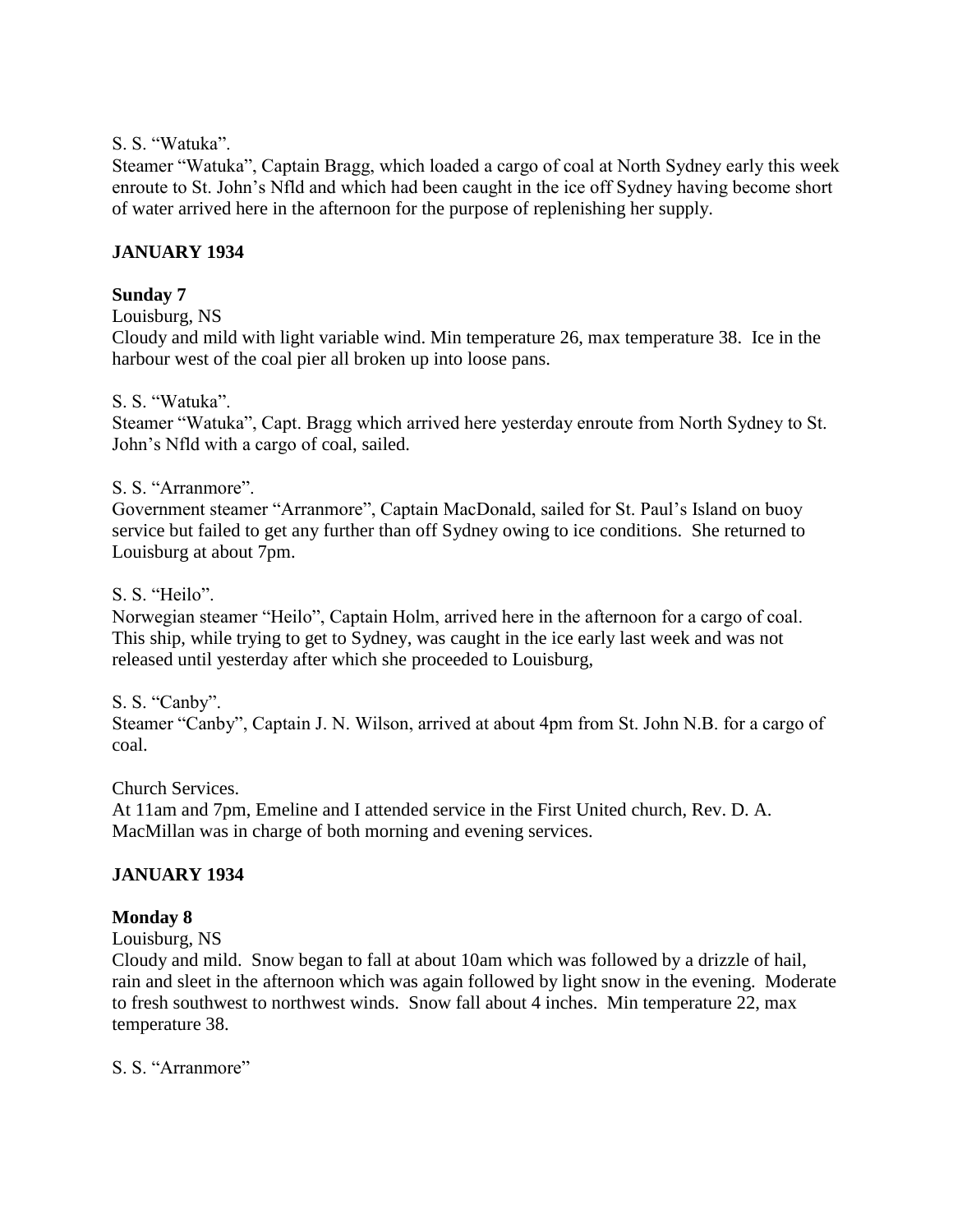Government steamer "Arranmore", Captain MacDonald sailed in the morning on buoy service. On returning early in the day, she landed buoys on the Government wharf.

S. S. "Heilo".

Norwegian steamer "Heilo", Captain Holm, began loading a cargo of coal at about 1pm. This is the first coal to be shipped over Louisburg pier this season.

S. S. "Canby". Steamer "Canby", Captain Wilson, began loading a cargo of coal in the afternoon.

"Week of Prayer"

At 7:30 P.M., I attended the first of the series of the "Week of Prayer" services in the First United church. Rev. D. A. MacMillan, the regular pastor, was assisted by Rev. W. B. Bezanson, pastor of the Glace Bay Baptist church, who preached the sermon. Mr. Bezanson arrived here on the evening train and is our guest while in town.

## **JANUARY 1934**

## **Tuesday 9**

Louisburg, NS

Mostly cloudy with light west to northwest wind. Comparatively mild during the day becoming cold at night. Min temperature 6 above, max temperature 32.

S. S. "Heilo".

Norwegian steamer "Heilo", Captain Holm, finished loading a cargo of coal and sailed.

S. S. "Lady Laurier".

Government steamer "Lady Laurier", Capt. Robertson, arrived in the afternoon and docked at the Government wharf.

## S. S. "Arranmore".

Government steamer "Arranmore", Capt. MacDonald, sailed in the morning on buoy service but returned to port in the evening. Much difficulty is being experienced in picking up many of the buoys owing to unfavourable ice conditions caused by the recent cold weather particularly on the eastern and northern Cape Breton coast.

"Week of Prayer".

The second of the series of "Week of Prayer" was held in the First United church at 7:30 P.M. Rev. D. A. MacMillan was assisted on this occasion by Rev. R. C. F. MacLennan of Knox United church, Glace Bay who delivered the address.

## **JANUARY 1934**

**Wednesday 10** Louisburg, NS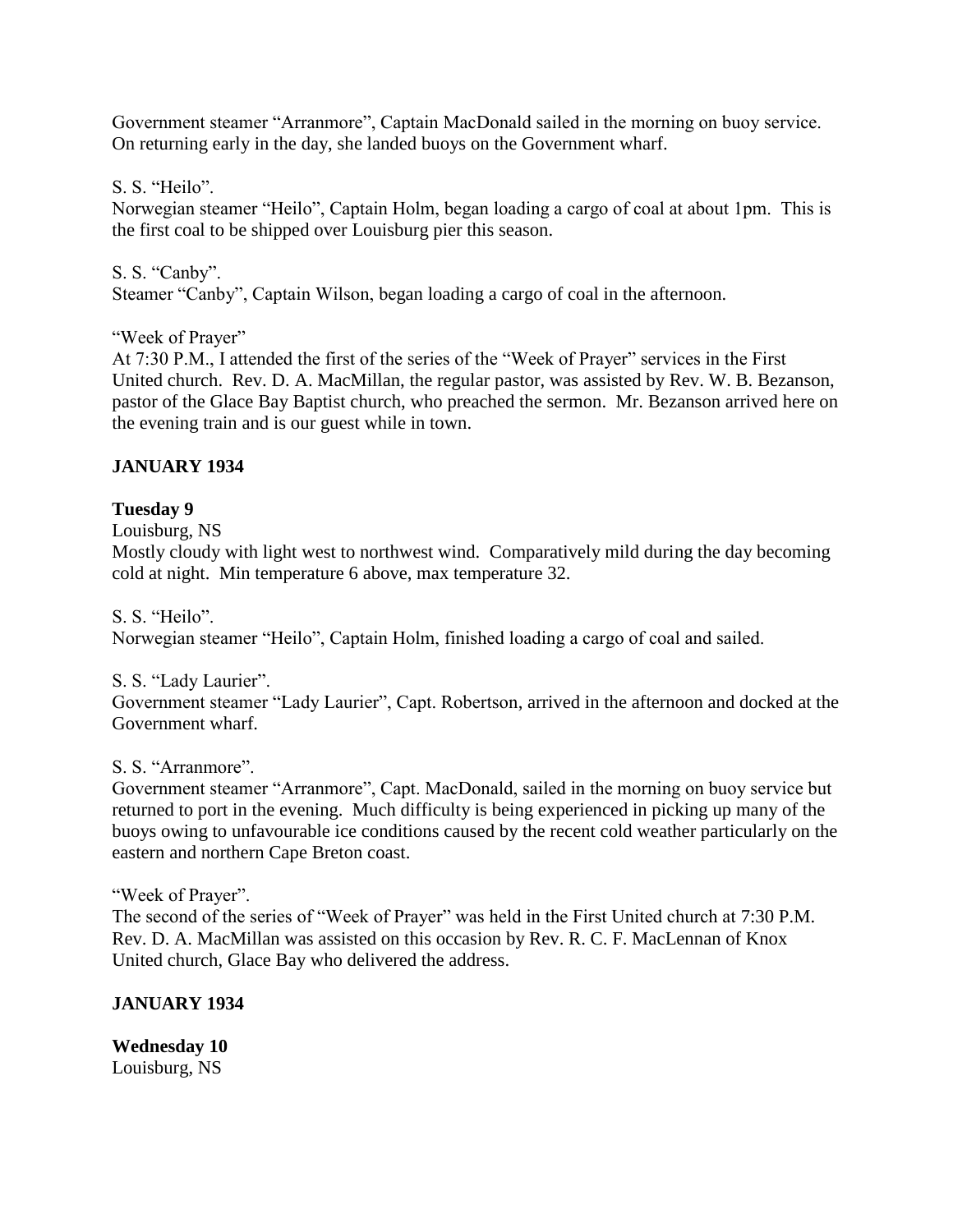Clear and cold with light northwest wind. Min temperature 1 below zero, max temperature 16 above.

S. S. "Canby". Steamer "Canby", Capt. Wilson, finished loading a cargo of coal and sailed for Halifax, NS.

S. S. "Trajan". Norwegian steamer "Trajan", Capt. Bjorsted, lumber laden, arrived, bunkered and sailed.

S. S. "Makefjell"

Norwegian steamer "Makefjell", Captain Nordbye, arrived at about 7pm to load part cargo of steel products. This is the first arrival for steel products this season.

# "Week of Prayer"

At 7:30 P.M., I attended the "Week of Prayer" service in the First United church. The service this evening was in charge of the Young People's Society under the chairmanship of Miss Annie M. MacIntyre. Rev. D. A. MacMillan delivered the address.

# Annual meeting of choir.

Immediately following the evening service, I attended the annual meeting of the First United church choir. The secretary-treasurer's report showed receipts for the year 1933 of \$52.16 and expenditures of \$25.00 which consisted of a donation to the current expenses of the church. At tonight's meeting, we voted a further sum of \$25.00 for the same purpose. The following officers for 1934 were elected: John A. MacDonald, Leader (reelected), Miss Christine MacDonald, secretary-treasurer (reelected), Mrs. D. J. MacIntyre, official board representative, M. S. Huntington, Chairman (reelected).

# **JANUARY 1934**

# **Thursday 11**

Louisburg, NS

Mostly cloudy with light drizzle of snow and rain for a short time in the afternoon. Moderate southwest wind. Min temperature 9 above zero, max temperature 34.

# S. S. "Makefjell".

Norwegian steamer "Makefjell", Captain Nordbye, which arrived here yesterday evening began loading part cargo of steel products mostly nails.

Week of Prayer

The fourth of the series of "Week of Prayer" services was held in the First United church at 7:30 P.M. Rev. D. A. MacMillan was assisted at this service by Rev. W. K. MacKay, Pastor of the United church at Reserve Mines.

**JANUARY 1934 Friday 12** Louisburg, NS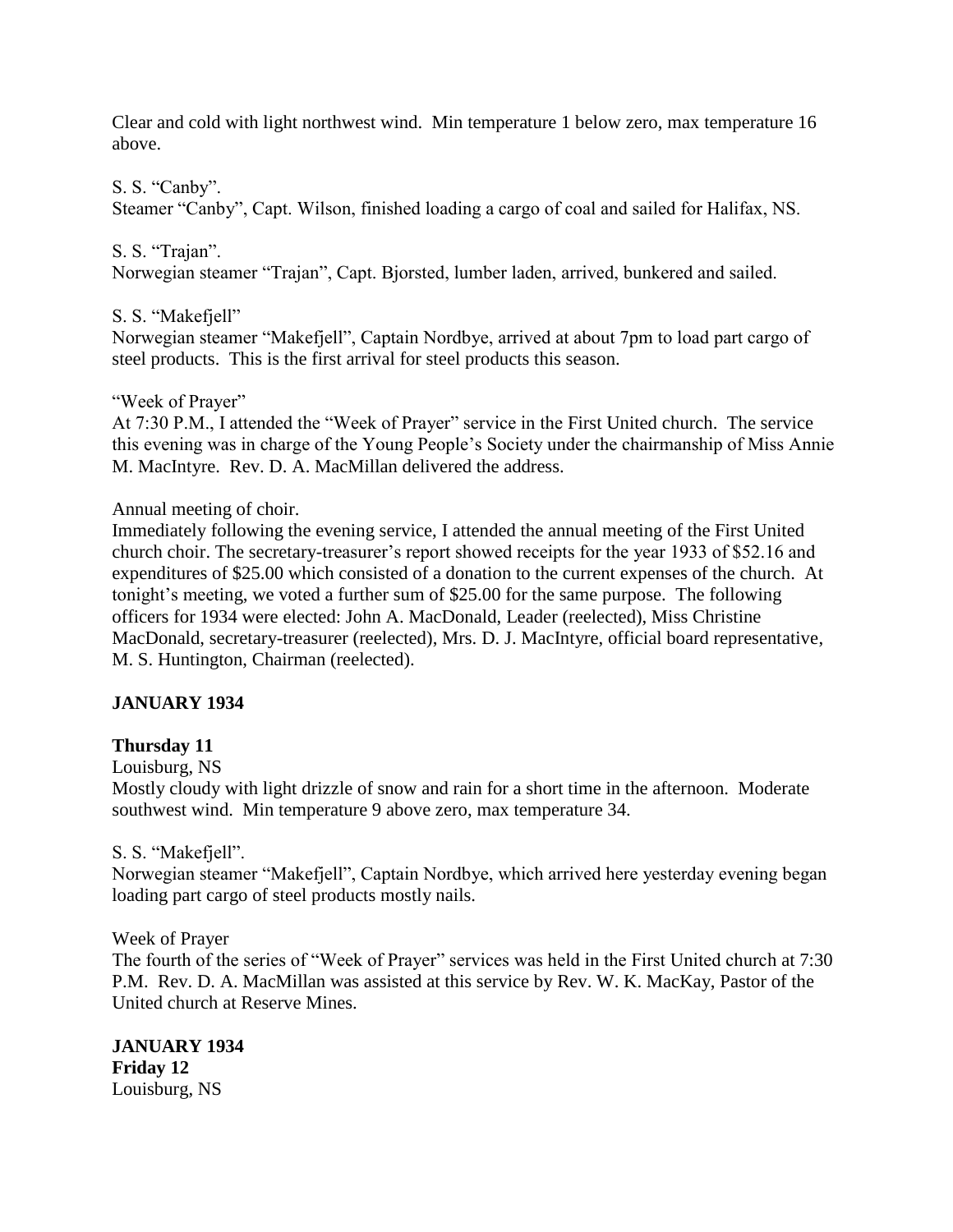Mostly clear with moderate northwest wind. Min temperature 4 above zero, max temperature 31.

S. S. "Lady Laurier".

Government steamer "Lady Laurier", Captain Robertson, sailed for Halifax after taking on board the buoys that were deposited on the Government wharf by the S. S. "Arranmore".

## Death of John L. Gillis.

The death of John L. Gillis occured at his home on Main Street at an early hour this morning after an illness of several months. Mr. Gillis who was about 76 years of age was born at Grand Mira but came to Louisburg quite early in life. For many years, he was employed as a carpenter by the Dominion Coal Company. He is survived by his wife who before her marriage was a Miss Sutherland.

### Week of Prayer.

At 7:30 P.M., I attended the fifth and last of the series of "Week of Prayer" services in the First United church. The regular Pastor, Rev. D. A. MacMillan was assisted at tonight's service by Rev. J. A. MacLellan of Chalmers United Church, Bridgeport, NS, who delivered the address.

## **JANUARY 1934**

## **Saturday 13**

Louisburg, NS

Clear in the forenoon, becoming cloudy in the afternoon. Light variable wind. Min temperature 1 above zero, max temperature 26.

## S. S. "Lifland"

Danish steamer "Lifland", Captain \_\_\_, arrived at about 3pm for bunker coal and anchored in the stream. Late in the evening, she docked at the coal pier and bunkered.

S. S. "Kenbane Head", Captain arrived at about 4pm for bunker coal and docked at the coal pier. After bunkering, she sailed for Philadelphia via St. John, N.B.

## S. S. "Makefjell".

Norwegian steamer "Makefjell", Captain Nordbye finished loading a cargo of steel products, bunkered and sailed for England.

## S. S. "Dago".

Norwegian steamer "Dago", Captain Johansen, arrived during the evening for a cargo of coal.

#### Marriage.

The marriage of Douglas Fleet to Miss Henrietta Wilcox, both of this town, took place in St. Bartholomew's Church at 7:30 P.M. The ceremony was performed by Rev. E. B. Gabriel.

Meeting of Board of Stewards.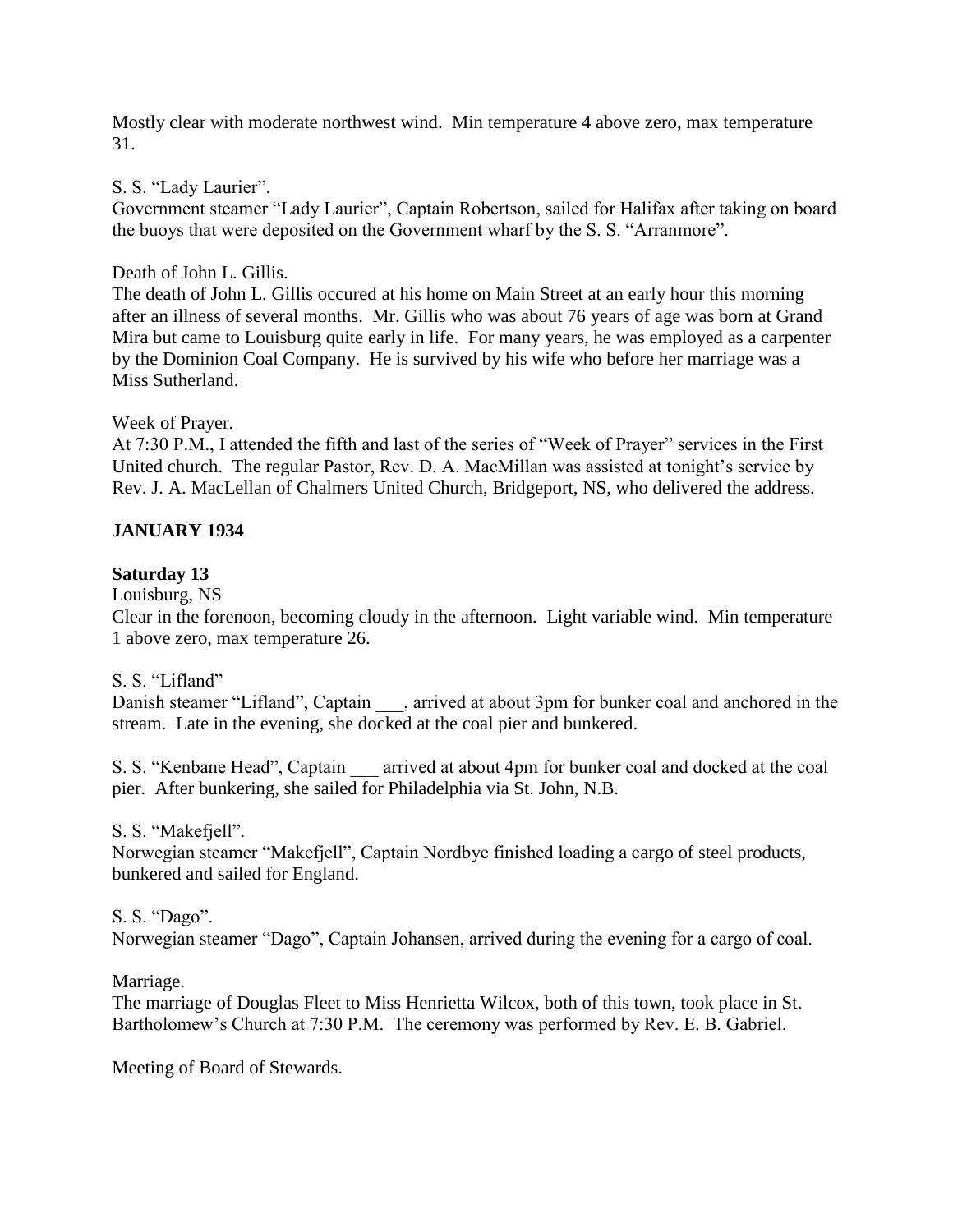In the evening, I attended a meeting of the Board of Stewards of the First United church. At this meeting the estimates for the current year amounting to \_\_\_ were brought down and opposed by the board. It was also decided to hold the annual meeting of the First United church on Feb. 6, 1934.

# **JANUARY 1934**

### **Sunday 14**

#### Louisburg, NS

Snow storm during the first half of the day which was followed by a light drizzle of hail and rain. Strong easterly wind. Snow fall about 6 inches. Snow badly drifted in many places on the streets and highways making difficult traveling. Min temperature 14, max temperature 29.

Funeral.

At 2 P.M., in company with William Phalen, I attended the funeral of the late John L. Gillis. The funeral service was conducted by Rev. Father D. H. Doyle in Stella Maris Church. Interment took place in the Roman Catholic cemetery adjoining the church. The undertaker could not use the motor hearse at today's funeral owing to the depth of snow on the streets, consequently, he had to use a horse and sleigh to convey the remains to the church.

S. S. "Watuka"

Steamer "Watuka", Captain Bragg, arrived in the afternoon for a cargo of coal.

Church services.

At 11A.M. and 7 P.M., in company with Emeline, I attended service in the First United church. Both services were in charge of Rev. D. A. MacMillan. The sacrament of the Lord's Supper was dispensed at the morning service. Anthony MacDonald of Glace Bay joined the Louisburg United church at the morning service.

Sing Song.

At the close of the evening on the invitation of the choir leader and organist, Mr. & Mrs. John A. MacDonald, the members of the choir and a number of their friends spent the evening at the MacDonald home where we engaged in a "Sing Song".

For the first time this winter, the Bus service between Sydney and Louisburg failed to function owing to heavy snow.

## **JANUARY 1934**

## **Monday 15**

Louisburg, NS

Light drizzle of snow all day with fresh east, northeast wind. Snow fall about 2 inches. Heavy traveling on the streets and highways owing to yesterday's snow storm and drifts. No Bus service from Sydney today.

S. S. "Grey County".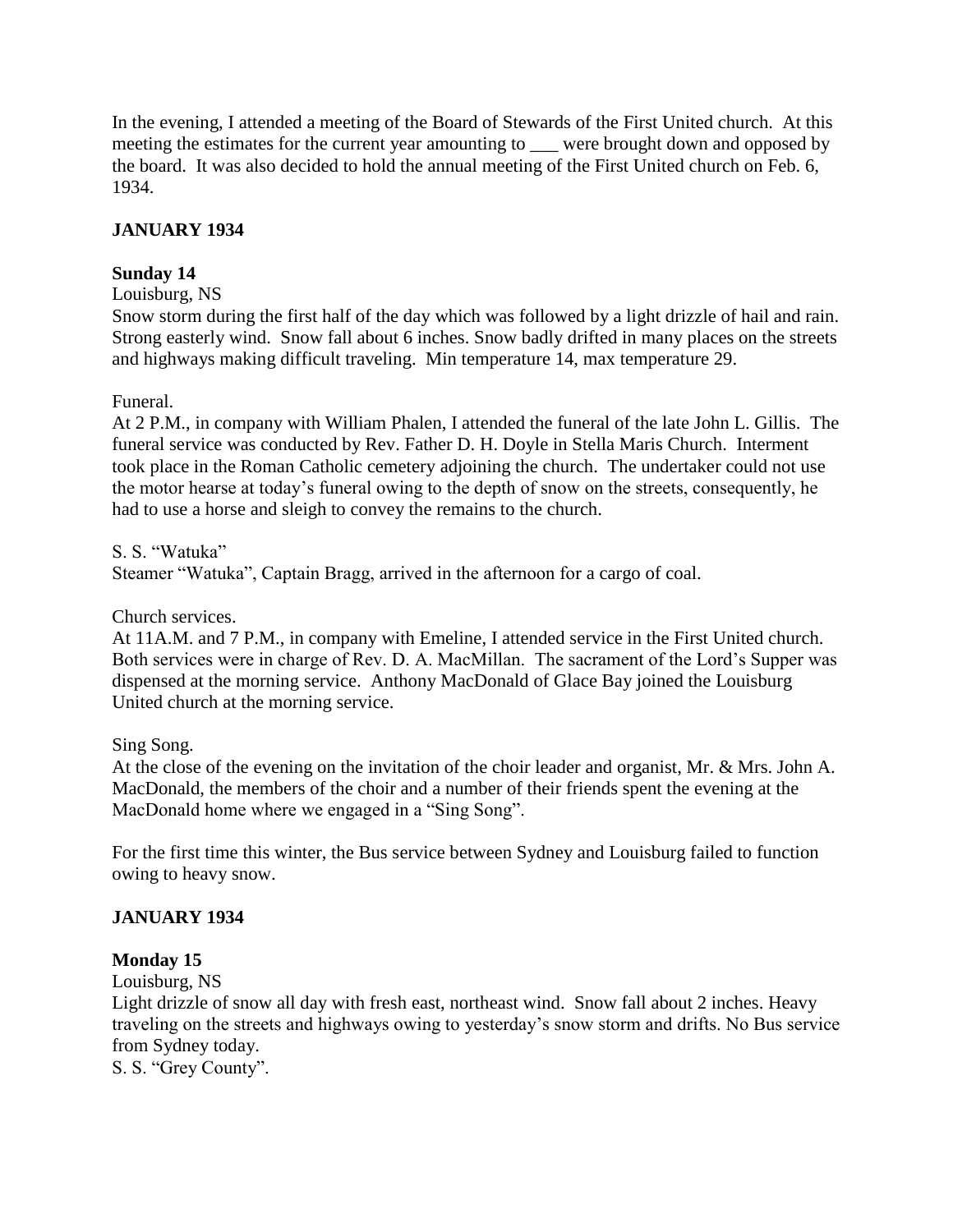Norwegian steamer "Grey County", Captain Anderson, arrived at about 8 A.M. from St. John, N.B. for a cargo of steel products. It is said that this boat is to load about 7000 tons of steel. She began taking cargo on board this evening.

## **JANUARY 1934**

**Tuesday 16** Louisburg, NS Mostly cloudy with moderate northerly wind.

S. S. "Watuka" Steamer "Watuka", Capt. Bragg, sailed with a cargo of coal.

Bus Service.

Owing to snow drifts on the highways, the Bus service between Sydney and Louisburg has been discontinued until more favourable conditions prevail.

# **JANUARY 1934**

### **Wednesday 17**

Louisburg, NS/Sydney, NS

Cloudy and mild with light south to southwest wind. Snow began to fall at about noon and continued during the afternoon. Snow fall about 4 inches.

S. S. "Dago".

Norwegian steamer "Dago" sailed from Louisburg with a cargo of coal.

AT 8:15, I left Louisburg by the S. & L Railway enroute to Sydney for the purpose of representing the Town of Louisburg on the Cape Breton Joint Expenditure Board which meets at Sydney tomorrow at 10am. On arriving at Glace Bay at about 10am, I took a train car for Sydney arriving at about 11:30. Stopped at the Vidal Hotel. Spent the evening with Judge Walter Crowe at his residence 233 Esplanade where we discussed matters historical until a late hour.

## **JANUARY 1934**

#### **Thursday 18**

Sydney, NS Moderately cold and mostly cloudy with moderate northwest wind.

Cape Breton Joint Expenditure Board.

At 10am, I attended the first session of the Cape Breton Joint Expenditure Board which met in the County Council Chamber in the Court house. There was a full attendance of the board which consists of the following:

Mayor S. E. Muggah, Aldermen Symour Hines, Archie Sullivan, John Gallivan and Starr MacLeod, Sydney, Mayor Charles MacVicar, Councillors W. R. MacDonald and Martin Tracey,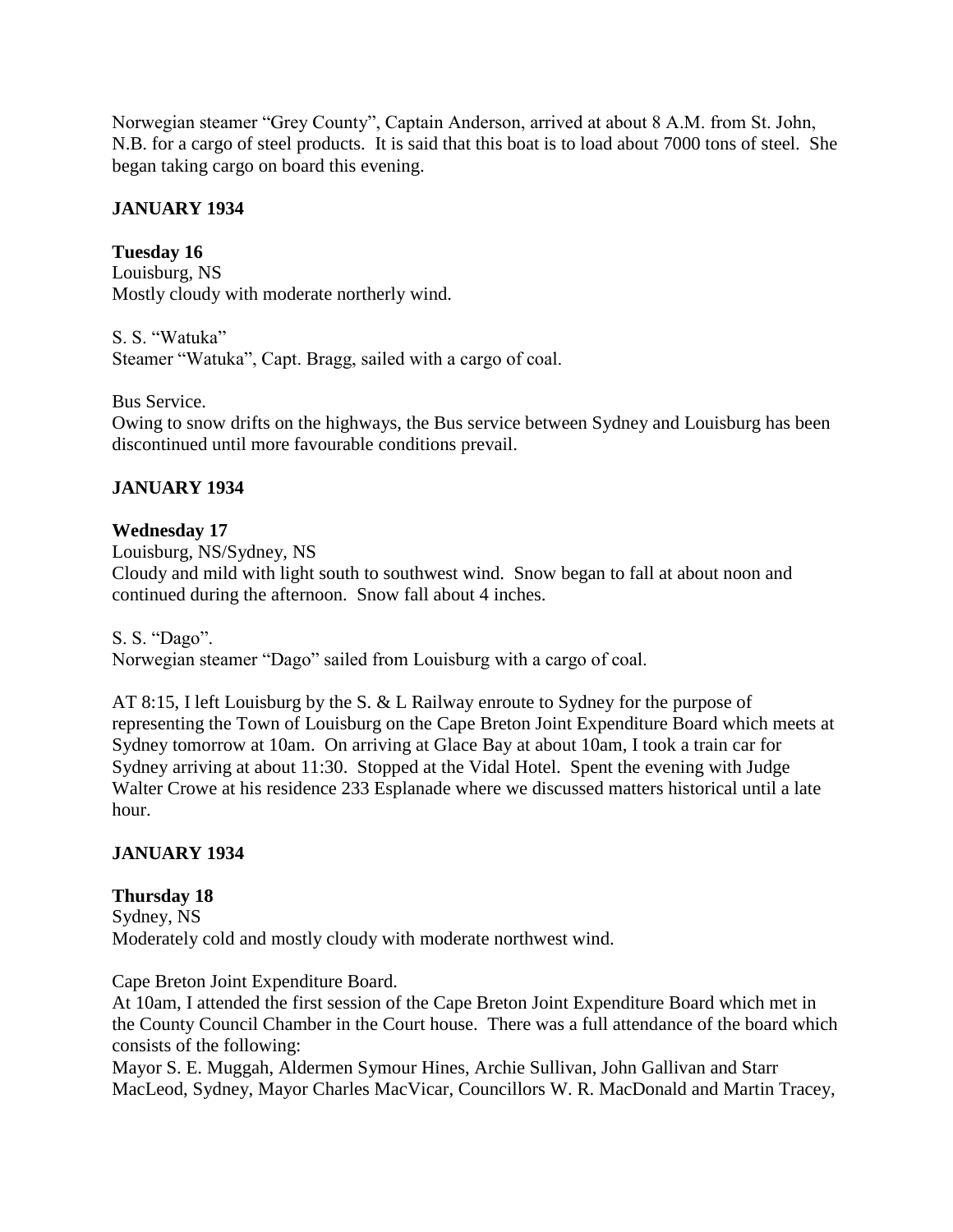Glace Bay, Mayor F. Kelly and Councillor Urquhart, North Sydney, Mayor A. C. MacCormick and Councillor Alex. Gillis, Sydney Mines, Mayor Hinchey, New Waterford, Mayor F. J. Mitchell, Dominion and Mayor M. S. Huntington, Louisburg. Warden D. H. MacLean, Councillors Colin F. MacDonald and Dan Ferguson, Municipality of the County of Cape Breton. The greater part of the morning session was taken up with hearing delegations from various institutions soliciting the usual grants and the reading of the usual reports. We adjourned at 12:30pm and met for the afternoon session at 2 pm. Adjourned again at 4pm.

#### Board of Trade.

On the invitation of the Sydney Board of Trade, I attended the annual banquet of that organization at the Isle Royale Hotel in the evening. President O. N. Mann presided and introduced a number of speakers who spoke encouragingly of the work being undertaken by Board of Trade. Col. John A MacDonald was elected president for the current year.

### Fire at Louisburg.

Fire broke out at the residence of Hugh MacIntyre at about 9pm but was quickly extinguished. Amount of damage about \$20.00.

# **JANUARY 1934**

## **Friday 19**

Sydney, NS

Cold and partly clear with northwest wind which shifted to southeast. Snow began to fall at about 8:30pm and continued during the night. Snow fall about 5 inches. Min temperature about 7 below zero.

Cape Breton Joint Expenditure Board.

At 10am, I attended the third session of the Cape Breton Joint Expenditure Board. All members present.

## **JANUARY 1934**

#### **Saturday 20**

Sydney, NS/Louisburg, NS

Very cold with strong northwest wind which moderated in the late afternoon. Min temperature about 8 below zero.

Streets and highways blocked in many places with snow drifts. No motor traffic between Sydney and the various towns owing to snow blockade.

Sydney to Louisburg

I left Sydney at 1pm by train car for Glace Bay. Left Glace Bay at 2:45pm by Sydney and Louisburg Railway train for Louisburg arriving at about 4:30pm.

## **JANUARY 1934**

**Sunday 21** Louisburg, NS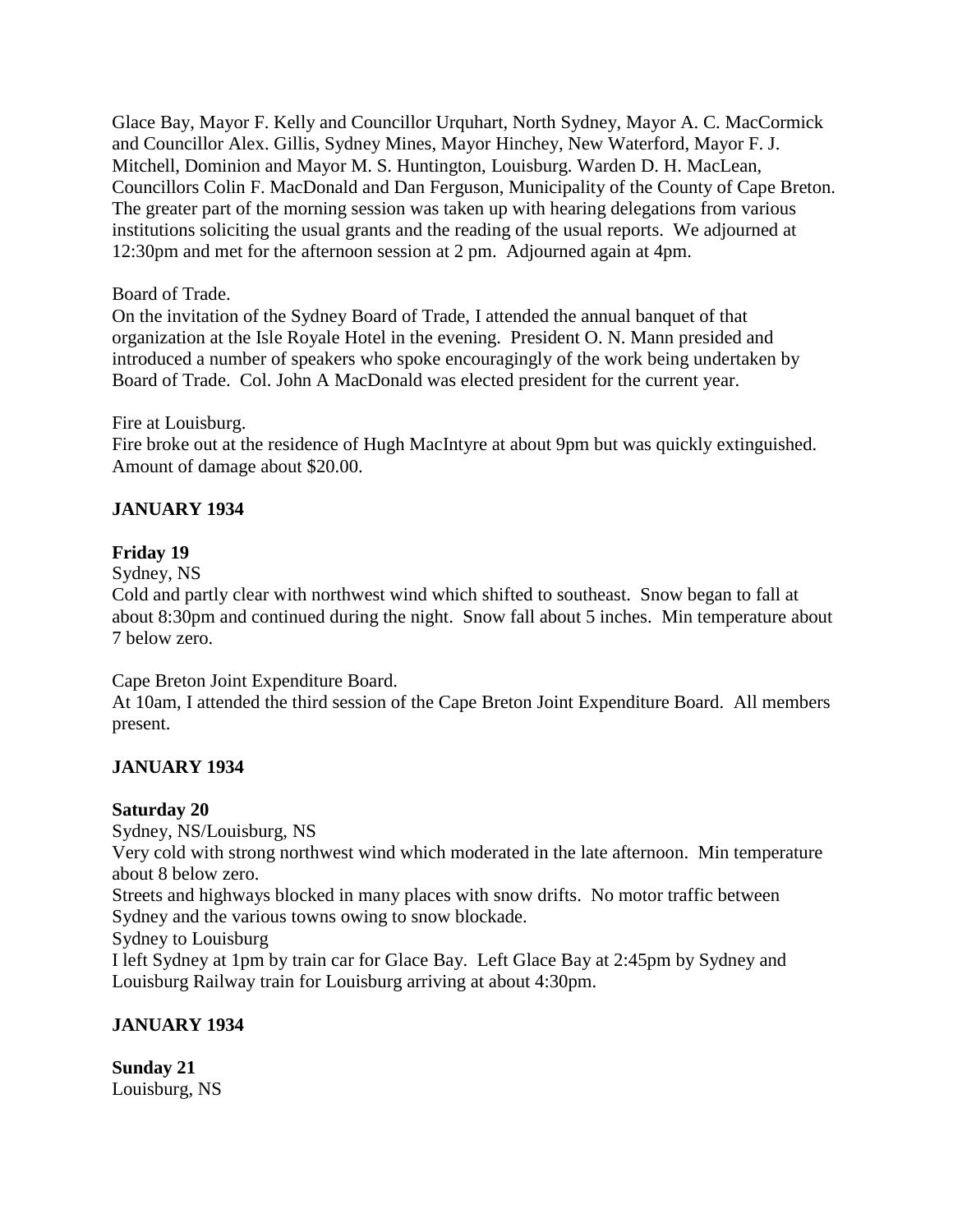Clear and very cold. Bright sunshine all day. Moderate to light northerly wind. Min temperature 13 below zero, max temperature 6 above.

Thermometer readings approximately as follows:

Early morning, 13 below zero, 8am, 4 below, 11am, 2 above, 7pm, 8 below, 11pm, 12 below. Harbour all frozen over.

### Church services.

AT 11am and 7pm, I attended services in the First United church. Both services were in charge of Rev. D. A. MacMillan. Emeline was not out to the morning service but accompanied me in the evening.

### Sing Song.

After service in the evening, the members of the choir and some of their friends visited the home of Mr. and Mrs. Phalen where we spent the remainder of the evening very pleasantly, all hands joining in a "sing song".

# **JANUARY 1934**

## **Monday 22**

Louisburg, NS

Remarkably clear and very cold with light northerly wind. Min temperature 15 below, max temperature 8 above.

Thermometer readings as follows:

Early morning 15 below zero, 8am, 10 below, noon, 4 above, 6pm, 5 below, 11pm, 6 below. Harbour frozen over all the way out to the entrance.

## S. S. "Caribou".

Newfoundland steamer "Caribou" (Capt. Taverner), arrived at about 7pm from Port-au-basque, Nfld being unable to reach North Sydney owing to unfavourable ice conditions. This is the Caribou's first trip to Louisburg this season. A special S. & L. Railway train arrived during the night with passengers and mails for the Caribou.

## S. S. "Grey County".

Norwegian steamer "Grey County" (Capt. Anderson) which arrived here on the 15<sup>th</sup> of this month finished loading a cargo of steel products, about 7000 tons, and will probably sail early tomorrow.

## **JANUARY 1934**

#### **Tuesday 23**

Louisburg, NS

Clear and cold in the morning becoming milder in the day and cloudy in the afternoon. Light northwest wind shifting to southwest in the forenoon. Storm threatening. Min temperature 6 below zero.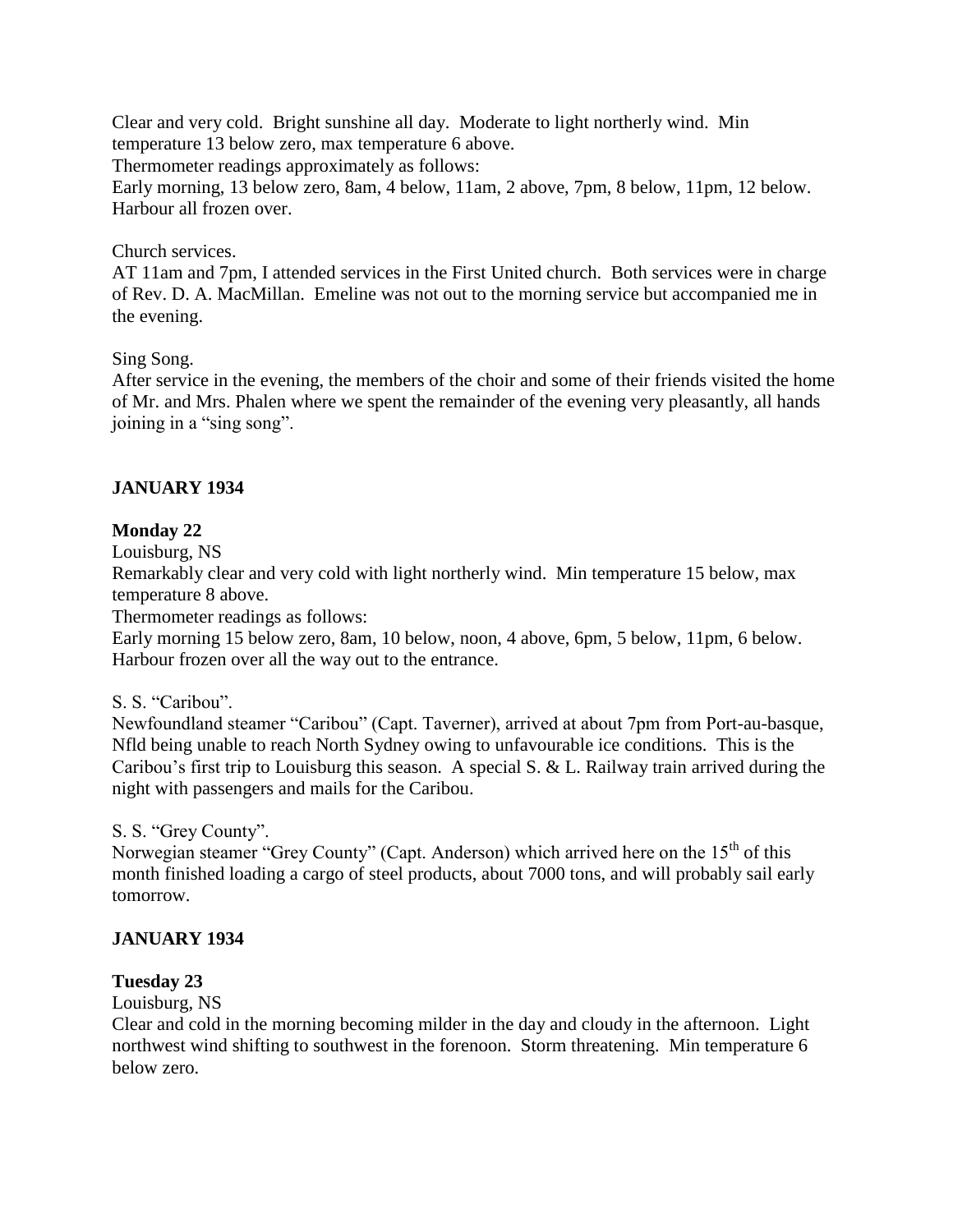#### S. S. "Caribou".

Nfld steamer "Caribou" (Capt. Taverner) sailed in the morning enroute to Port-au-basque, Nfld with mails and passengers.

## School Board.

AT 7:30pm, I attended and presided at a meeting of the School Board. Present, Commissioners: Clarance Peters, J. A. MacDonald , Jeremiah Smith, Clerk, B. M. Spencer, Principal, Arthur Ormiston.

## John Bush.

A coloured man, giving his name as John Bush, who has been in town for about two weeks and living in the Sydney and Louisburg Railway sand house near the round house was placed under arrest this evening on a charge of vagrancy and lodged in the town jail. The arrest was made by Constable Neil Nicholson of the Royal Canadian Mounted Police, Glace Bay detachment.

## **JANUARY 1934**

# **Wednesday 24**

Louisburg, NS

Cloudy and mild with southeast wind which shifted to southwest at noon and moderated. Light rain during the afternoon. Min temperature 28, max temperature 40.

### S. S. Grey County.

Norwegian steamer Grey County, Captain Andersen, sailed at about 9:30am for Manchester, England with a cargo of about 7000 tons of steel products which she loaded at this port. This boat had considerable trouble in getting turned around at the dock but after getting her bow pointed seaward, had no difficulty in forcing her way through the sheet ice in the harbour and a quantity of drift ice at the mouth of the harbour.

Choir Practice.

At 9pm, I attended choir practice in the First United church.

John Bush.

John Bush, the coloured man, who was placed under arrest on the Dominion Coal Company's property yesterday evening and spent last night in the town jail was taken to Glace Bay on the 8:15am train by Constable Neil Nicholson of the Glace Bay detachment of the R. C. M. P.

## **JANUARY 1934**

## **Thursday 25**

Louisburg, NS

Cloudy and mild with light southwest to west winds. Light snow squalls during the afternoon. Min temperature 26, max temperature 36.

Council Meeting.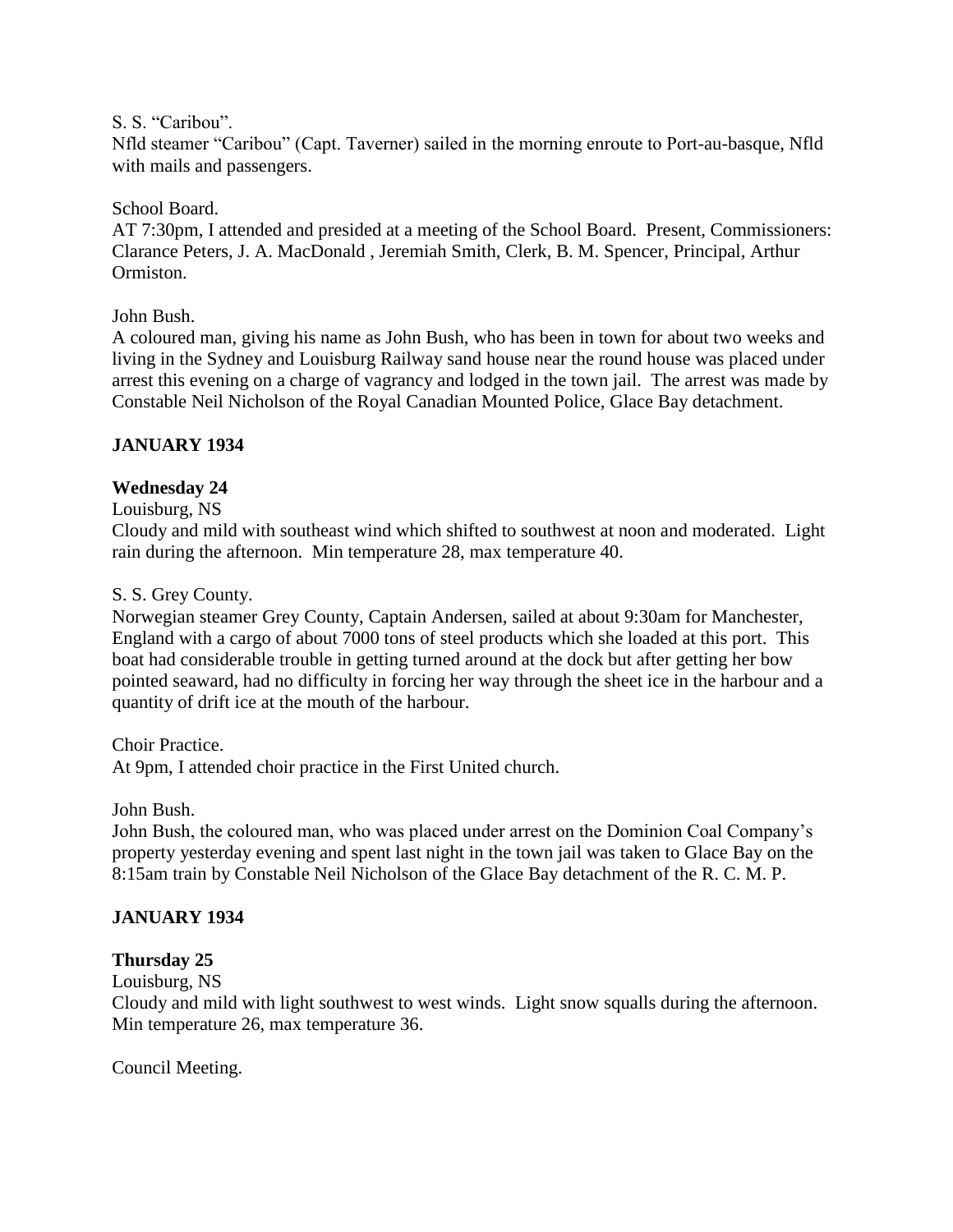AT 7:30pm, I attended and presided at of the Town Council. Those present were, Councillors Smith, Townsend, Peters and MacInnis, Clerk B. M. Spencer. At this meeting, Mr. A. A. Martell was appointed to audit the 1933 books and accounts of the Town of Louisburg.

# **JANUARY 1934**

# **Friday 26**

Louisburg, NS Clear and comparatively mild with moderate northwest wind. Min temperature 12, max temperature 33.

Harbour west of the coal pier and around the coal company's docks, clear of ice.

S. S. Liverpool Rover.

Steamer "Liverpool Rover" owned by the Mersey Paper Company Ltd of Liverpool, NS and commanded by Captain Ralph Williams, arrived, loaded a cargo of about 1800 tons of coal and sailed for Liverpool, NS.

### Dance.

A dance under the auspices of the Louisburg Tennis Club was held in the Masonic hall during the evening.

## **JANUARY 1934**

## **Saturday 27**

Louisburg, NS Clear with light variable winds mostly southeast to southwest. Min temperature 4 above zero.

## S. S. Canadian Constructor.

Steamer Canadian Constructor , Captain Webb, arrived and loaded a part cargo of steel products about 400 tons.

S. S. Canby. Steamer Canby, Captain Wilson, arrived from St. John, NB for a cargo of coal.

S. S. Mikula.

Canadian Government Ice Breaker, "Mikula" in command of Captain Mercier arrived at about 7pm from North Sydney.

## Death of Hector Ferguson

The death occurred at the home of his parents, Riverdale Street, this morning of Hector Ferguson. Mr. Ferguson, who had been ill for quite a long time, was about 26 years of age. Besides his parents, Mr. and Mrs. Donald Archie Ferguson, he is survived by one brother (Allan) and two sisters.

## **JANUARY 1934**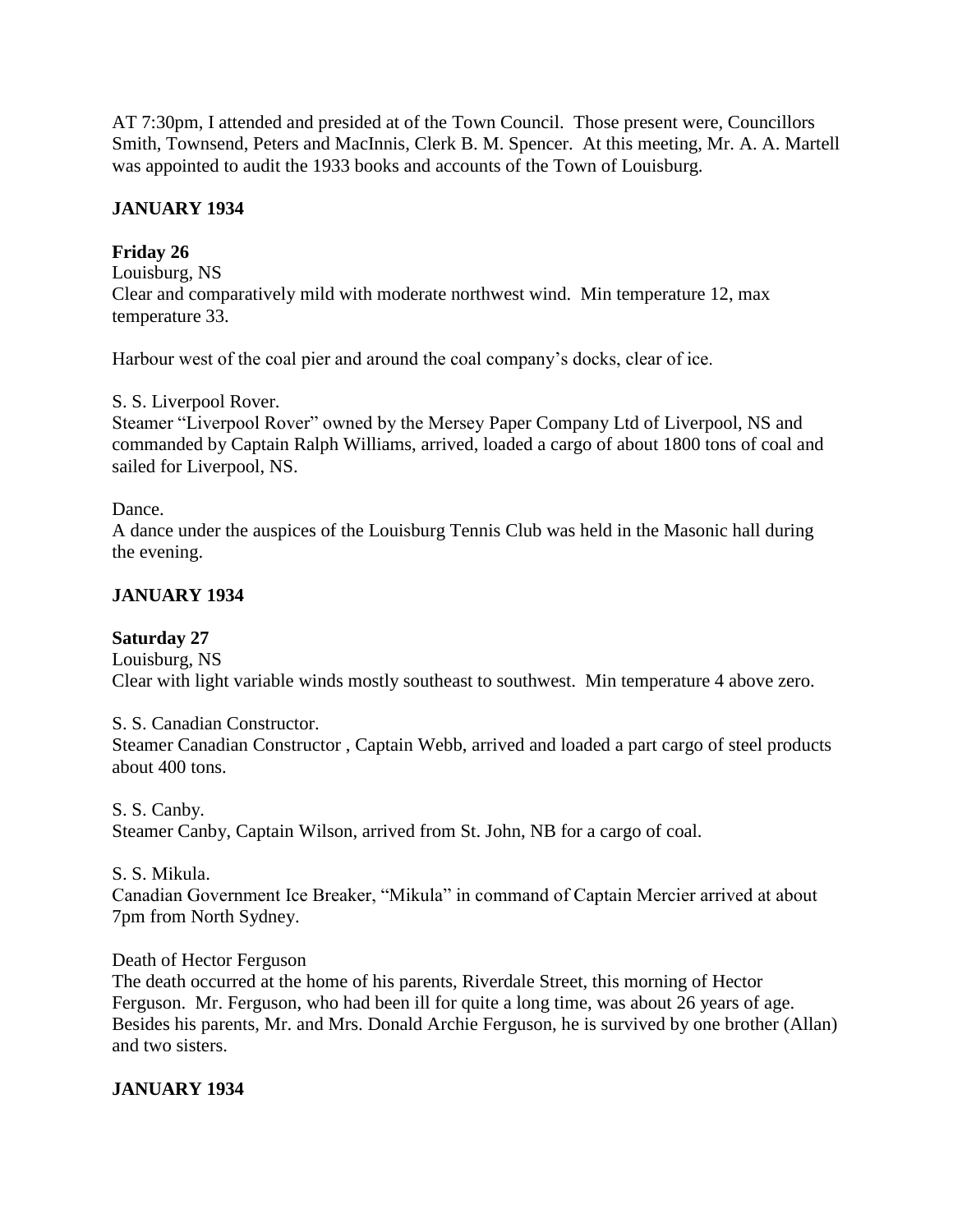### **Sunday 28**

Louisburg, NS

Cloudy and mild with a light drizzle of snow which lasted nearly all day. Light to moderate eastsoutheast wind shifting to southwest in the evening. Foggy at night. Snow fall about 1 inch. Min temperature 22, max temperature 36. Considerable drift ice on the coast.

### Church services.

At 11am and 7pm, Emeline and I attended services in the First United church. Both morning and evening services were conducted by Rev. D. A. MacMillan.

#### Sing Song.

After the close of the evening service some of the members of the United church choir accompanied by some of their friends, spent the remainder of the evening at our house and engaged in sacred sing song.

### S. S. Canadian Constructor.

Canadian Merchant Marine steamer, Canadian Constructor (Captain Webb) sailed at about 8am with a part cargo of steel products enroute to Australian and New Zealand ports via Halifax, NS.

## **JANUARY 1934**

## **Monday 29**

#### Louisburg, NS

Heavy rain in the early morning. Cloudy and mild during the day becoming cold at night. Moderate southwest wind shifting to westerly in the late afternoon and increasing to a gale. Min temperature 7 above zero, max temperature 39.

Harbour and coast blocked with drift ice. Government ice breaker "Mikula" (Captain Mercer) went to the assistance of the steamers "Dago" and "Watuka" which were reported caught in the ice off Louisburg.

Blocked with ice. Harbour and coast blocked with drift ice.

Mikula assisted Dago and Watuka.

Government ice breaker "Mikula", Captain Mercer, went to the assistance of the steamers "Dago" and "Watuka" which were reported caught in the ice off this port. These two ships were released by the "Mikula". The "Dago" arrived in the afternoon and the "Watuka" at about 8pm.

#### Funeral.

At 11am, I attended the funeral of the late Hector Ferguson. The service at the house was conducted by Rev. D. A. MacMillan. Interment took place in Catalone cemetery.

Meeting of Fire Brigade.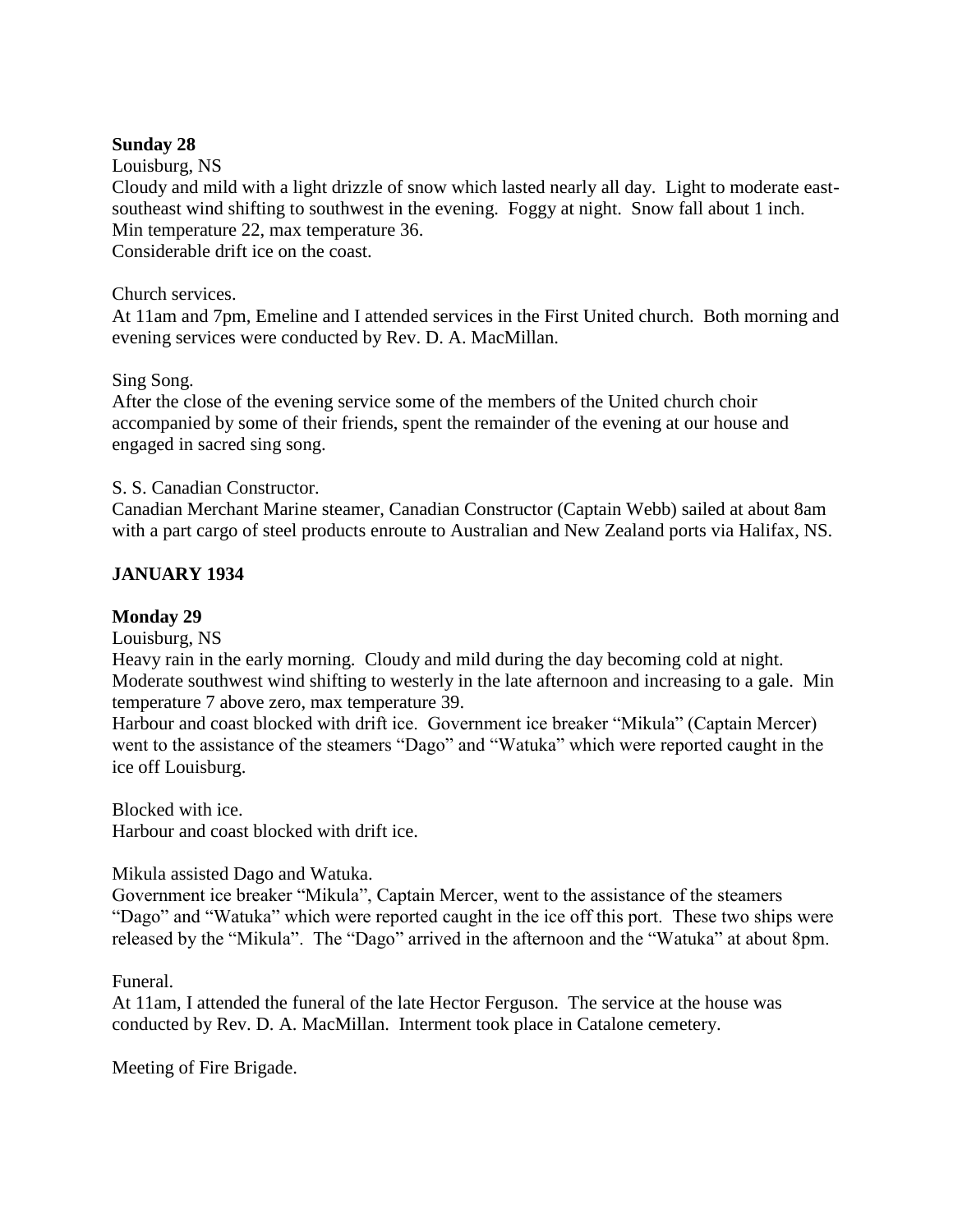At 8pm, I attended a meeting of the Louisburg Volunteer Fire Brigade in the fire hall. Those present were: R. A. Peters (Capt.), Fred Burke, James Burke, Percy MacKinnon and M. S. Huntington.

Death of William Nicholson.

William Nicholson, a former resident of this town was found dead in his shop at 196 Grafton St., Halifax, NS today. Mr. Nicholson is survived by one sister, Miss Henrietta Nicholson of this town.

## **JANUARY 1934**

#### **Tuesday 30**

Louisburg, NS

Clear and cold with westerly gale which moderated in the evening. Min temperature 7, max temperature 16.

### S. S. Canby

Steamer "Canby", Captain Wilson, finished loading a cargo of coal and anchored in the upper harbour. Capt. Wilson does not intend to sail until the wind moderates.

Town Nomination Day

Today is Nomination Day for Mayors and Councillors in the various towns throughout the province with the exception of Glace Bay. At the closing hour, 5pm, in the Town of Louisburg the following had filed their nomination papers with the town clerk, B. M. Spencer; For Mayor, M. S. Huntington,

For Councillors: Jeremiah Smith, D. J. MacInnis and G. B. Hiltz. Jeremiah Smith and D. J. MacInnis are seeking reelection. G. B. Hiltz, a former councillor has not been a member of the Town Council for several years but has decided to come in again.

## **JANUARY 1934**

## **Wednesday 31**

Louisburg, NS

Clear and cold with light northwest to northeast winds. Min temperature 8 below zero, max temperature 9 above.

#### S. S. Canby

Collier "Canby", Captain Wilson, sailed for St. John, N.B. with a cargo of coal.

#### S. S. Watuka

Collier "Watuka", Captain Bragg, sailed for Liverpool, N.S. with a cargo of coal.

#### S. S. Dago

Norwegian steamer "Dago" finished loading a cargo of coal and about fifty tons of steel products and sailed at about 4pm for St. John's, Newfoundland.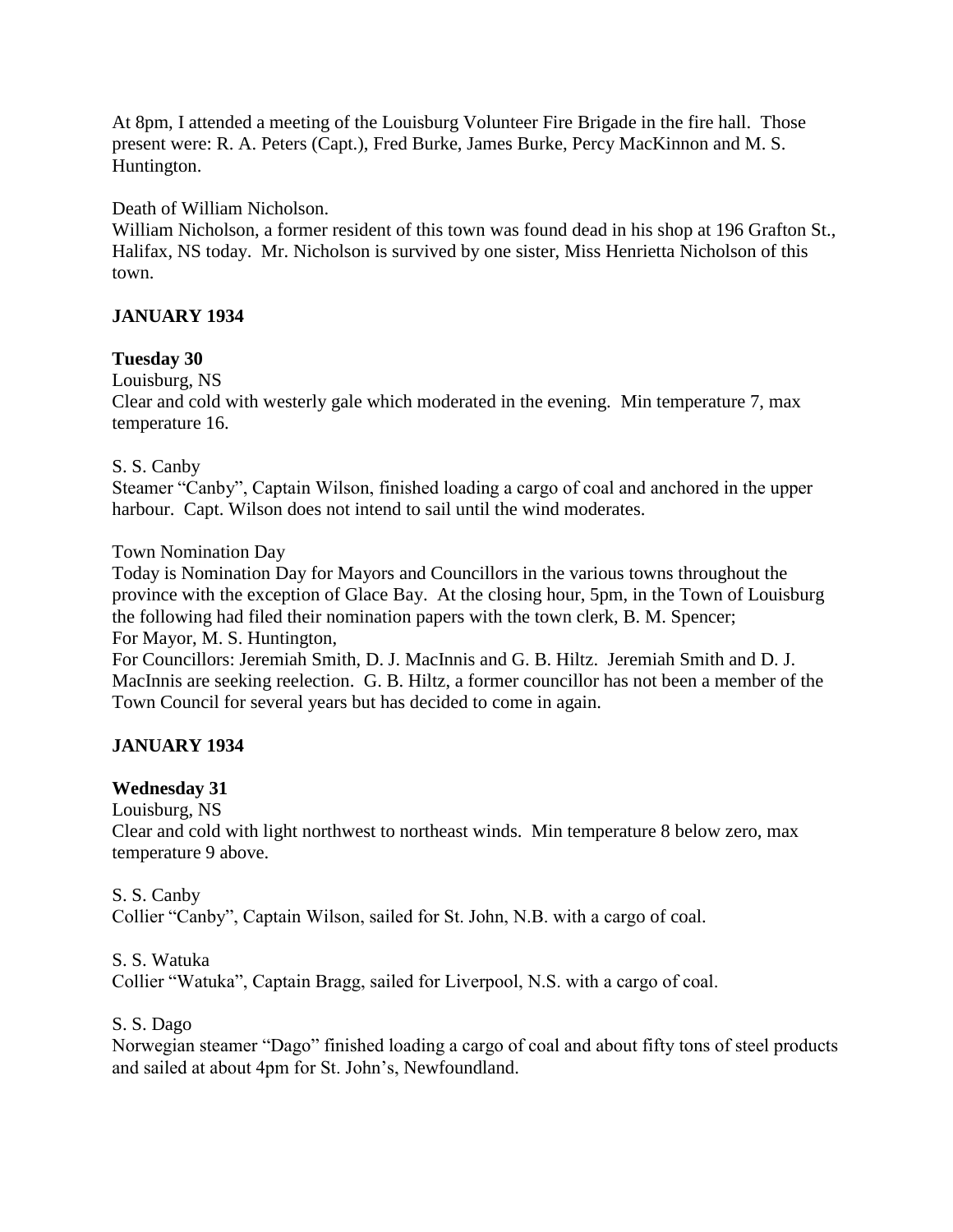Clear of ice.

Harbour west of coal shipping pier clear of ice. Thick vapour rising from the waters of the harbour and ocean in the morning.

Volunteer Janitor

My term as volunteer janitor of the First United church which began with the first of this month, terminated today. My successor is Neil MacRury.

## **FEBRUARY 1934**

## **Thursday 1**

Louisburg, NS Cloudy with light westerly wind which shifted to southwest and increased to a fresh breeze. Light drizzle of snow in the evening followed by rain. Snowfall less than  $\frac{1}{2}$  inch.

Funeral.

The remains of the late William Nicholson arrived on the 4:15pm train from Halifax and were taken directly to St. Bartholomew's cemetery on Clarke's Road where interment took place. Rev. E. B. Gabriel, pastor of St. Bartholomew's Anglican church, conducted the funeral service. Mr. Nicholson's body was found in his shop at 196 Grafton Street, Halifax, N. S. on Monday of this week.

Storing Ice. Began storing my ice supply. Fred Cunnington, cutting, hauling, Nelson Tanner, stowing.

## **FEBRUARY 1934**

## **Friday 2**

Louisburg, NS Heavy southerly gale accompanied by rain which lasted all day. Min temperature 31, max temperature 40. Streets very slippery.

## **FEBRUARY 1934**

**Saturday 3** Louisburg, NS Mostly cloudy with light variable winds. Min temperature 22, max temperature 34.

## **FEBRUARY 1934**

**Sunday 4** Louisburg, NS Cloudy with light northwest wind. Min temperature 10, max temperature 22.

S. S. Watuka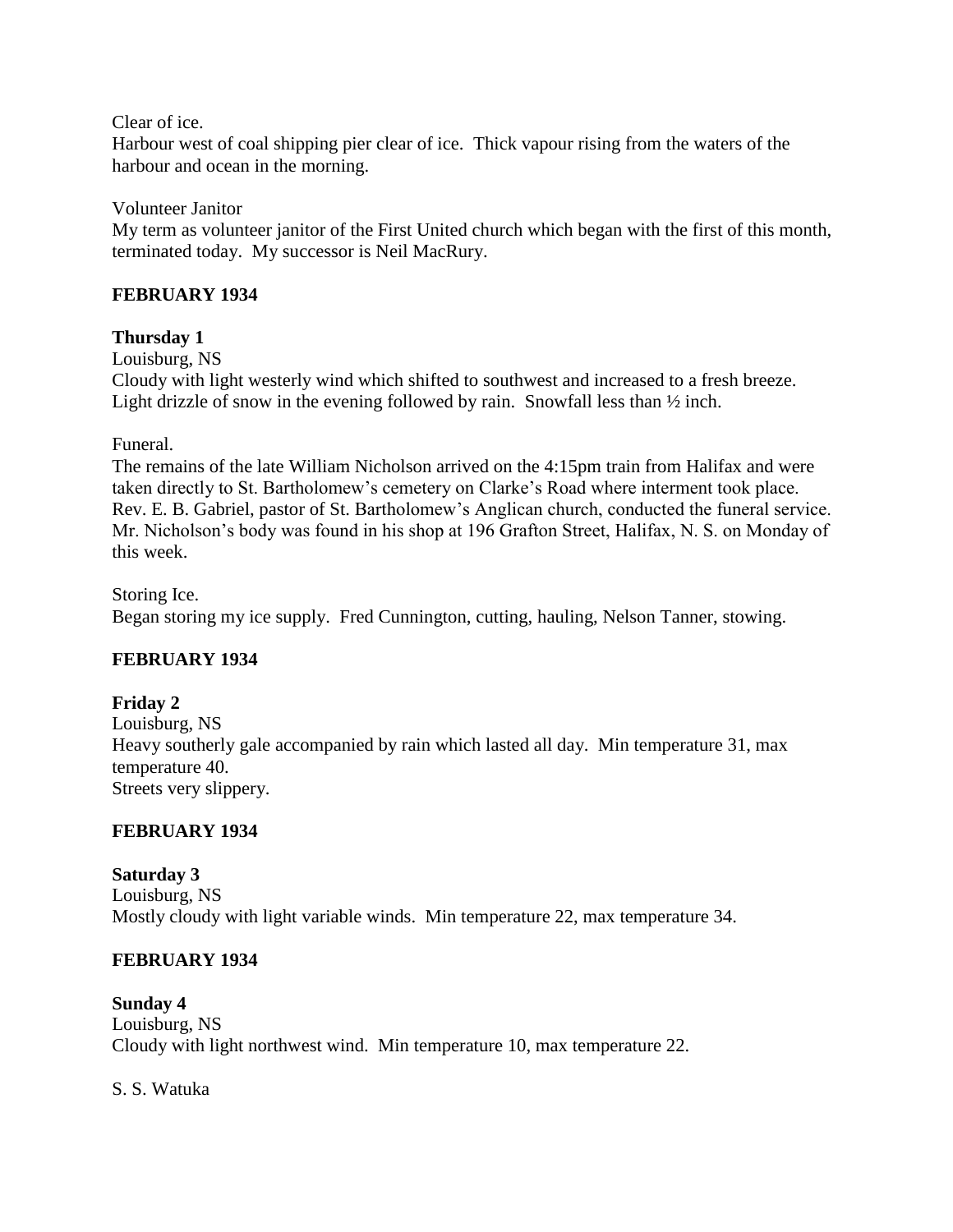Steamer "Watuka", Captain Bragg, arrived from Liverpool, N. S. for a cargo of coal.

Church services.

At 11am and 7pm in company with Emeline, I attended services in the First United church. Rev. D. A. MacMillan was in charge of both services.

Sing Song.

After the close of the evening service, a number of the United church choir members assembled at the home of Mr. and Mrs. A. W. Stacey where we spent a musical evening.

## **FEBRUARY 1934**

## **Monday 5**

Louisburg, NS Partly clear with light variable winds. Min temperature 5, max temperature 26.

Board of Stewards.

At 8pm, a meeting of the Board of Stewards of the First United church was held at our house. Those present were: William Phalen, Neil MacRury, John N. MacDonald, John A. MacDonald and M. S. Huntington.

# **FEBRUARY 1934**

## **Tuesday 6**

Louisburg, NS

Clear and cold in the morning but became cloudy during the afternoon. Light northeast wind increasing at night. Snow began to fall at about 8:30pm. Min temperature 1 above zero, max temperature 18 above.

S. S. Watuka

Steamer "Watuka", Captain Bragg, sailed for Liverpool, N. S. with a cargo of coal in the morning.

## Annual Meeting

At 7:30pm, I attended the annual Congregational meeting of the First United church in the church. After devotional exercises which were led by the Pastor, Rev. D. A. MacMillan, on motion of the meeting A. W. Stacey was elected chairman and I was elected secretary of the meeting.

Town Elections.

No contests at Louisbourg today. The following were elected by acclamation: For Mayor: M. S. Huntington (reelected), Jeremiah Smith (reelected), D. J. MacInnis (reelected) and Guy B. Hiltz.

## **FEBRUARY 1934**

**Wednesday 7**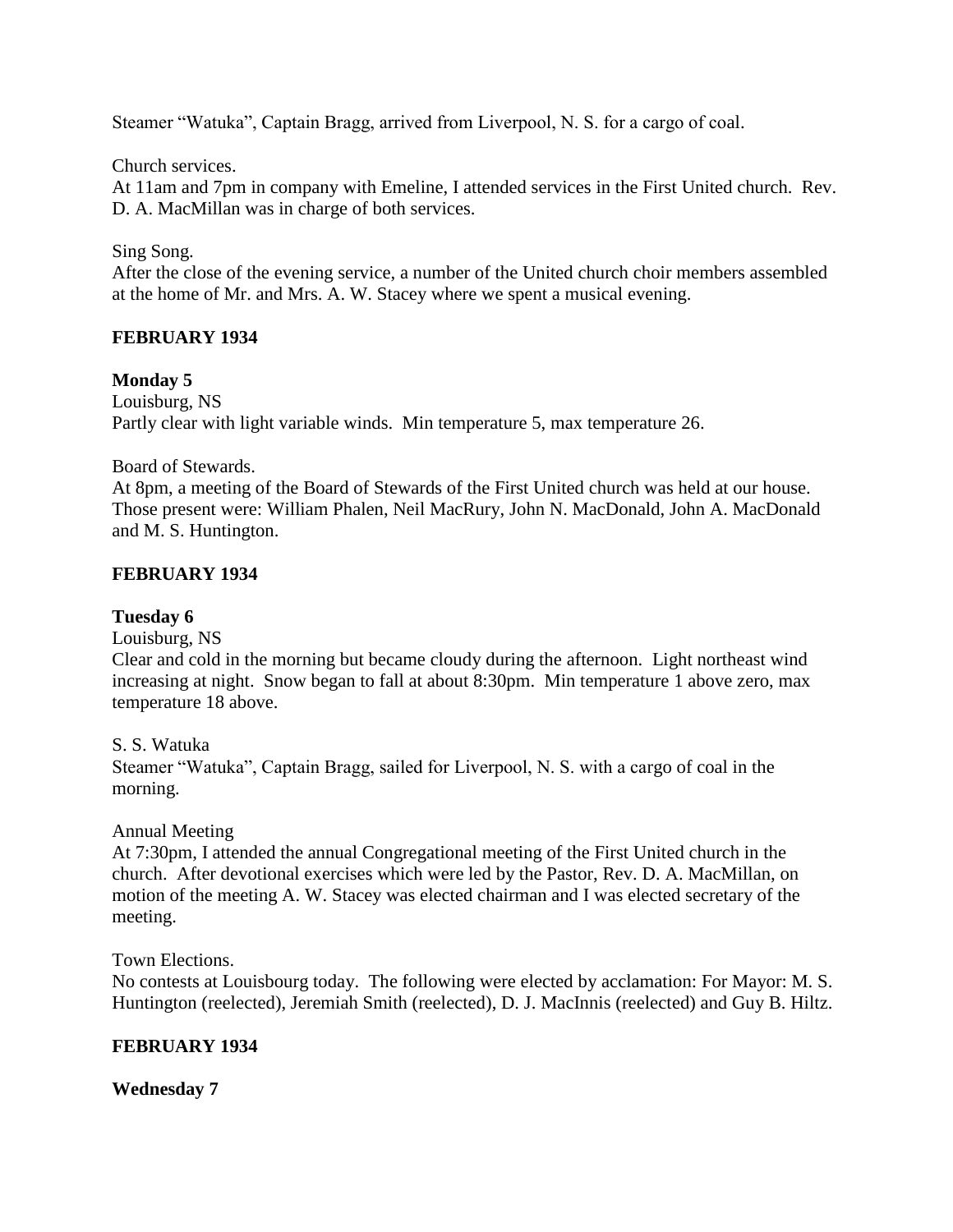#### Louisburg, NS

Snow storm which began at 8:30pm yesterday raged with terrific force during the early hours of the morning. The snow was accompanied by a heavy northeast gale. Wind shifted to northwest before but continued to blow with gale force nearly all day. Weather cleared in the early part of the day. Min temperature 3 below zero, max temperature 16. Snowfall about 12 inches.

Highways blocked with snow. Streets and highways blocked with snow drifts as a result of last night's storm.

## **FEBRUARY 1934**

### **Thursday 8**

Louisburg, NS

Clear and cold with light northwest to west winds. Heavy snow squalls in the morning. Cleared at about 7:30am. Snow fall about 3 inches. Min temperature 10 below zero, max temperature 26.

S. S. Canby Collier "Canby", Captain Wilson, arrived from ST. John, N. B. for a cargo of coal.

Council Meeting.

AT 7:30pm, I attended and presided at a regular meeting of the Town Council. Was sworn into office by Stipendiary Magistrate, B. M. Spencer, as Mayor of the Town of Louisburg for my fifth two-year term. After the oath of office had been administered to me, I in turn swore into office the following Councillors: Jeremiah Smith, D. J. MacInnis and G. B. Hiltz.

S. S. Mikula. Government ice breaker "Mikula", Captain Mercier, arrived in the evening.

## **FEBRUARY 1934**

## **Friday 9**

Louisburg, NS

Clear and very cold with light northwest wind. Min temperature 12 below zero, max temperature 8 above.

Thermometer readings: Early morning, 9 below zero, 9am, 4 below, 10am, 2 below, noon, zero, 4pm, zero, 6pm, 8 below, 11:30pm, 12 below.

## **FEBRUARY 1934**

#### **Saturday 10**

Louisburg, NS

Clear and very cold with light to fresh northwest wind. Min temperature 15 below zero, max temperature 6 above zero.

Thermometer readings: Early morning, 15 below zero, 8am, 8 below, 9am, 4 below, noon, zero, 6pm, zero, 11:30pm, 2 above.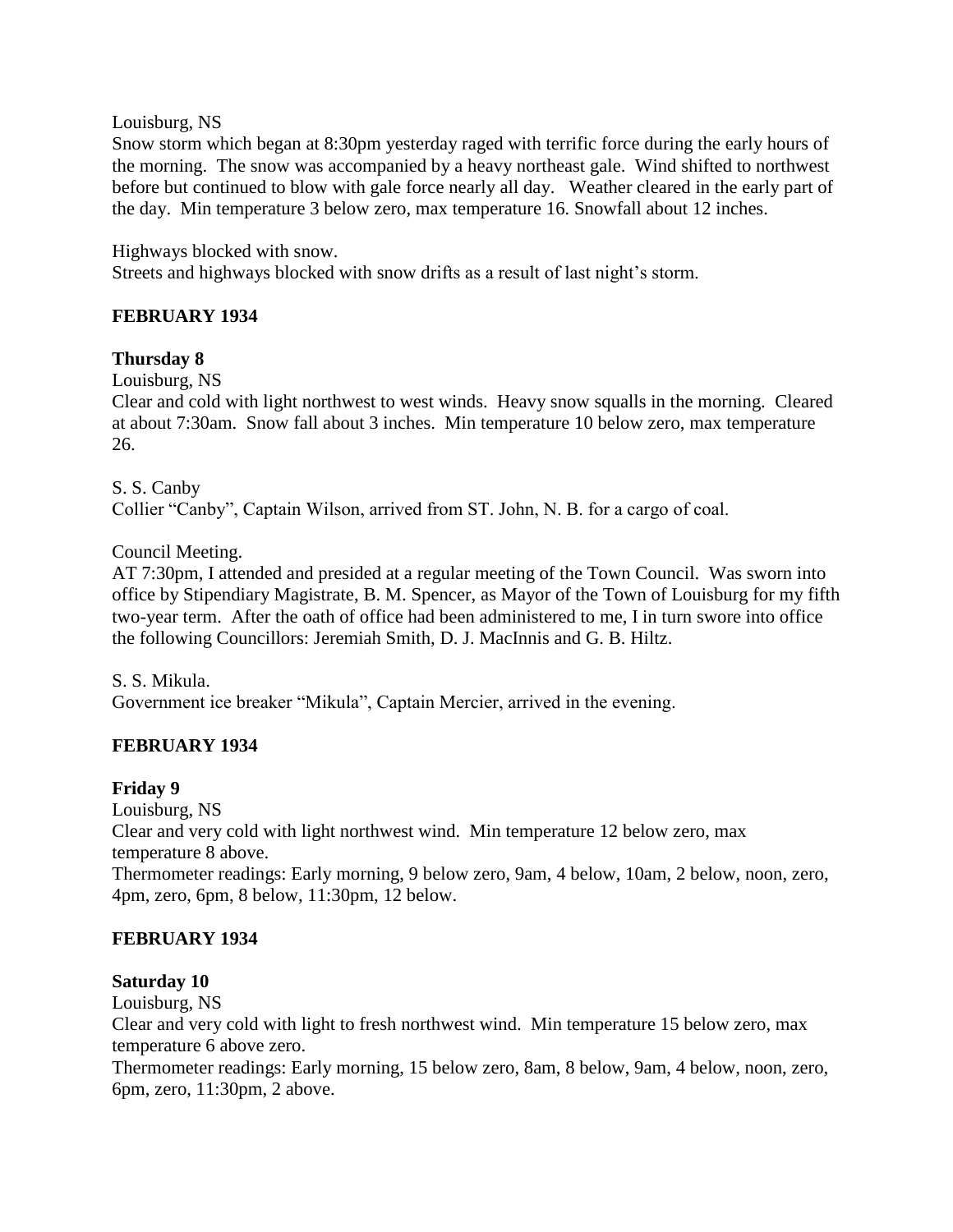S. S. Canby.

Steamer "Canby", Captain Wilson, sailed for St. John, N. B. with a cargo of coal.

### S. S. Watuka

Steamer "Watuka", Captain Bragg, arrived during the early part of the night from Liverpool, N. S. for a cargo of coal.

### **FEBRUARY 1934**

### **Sunday 11**

Louisburg, NS

Mostly cloudy and moderately cold with light winds. Light snow fell during the early part of the night. Min temperature 3 above zero.

S. S. Caribou

Newfoundland Government steamer "Caribou", Captain Tavener, arrived at about 10:30am from Port-au-Basque with mails and six passengers. She sailed to return at about 8:30pm.

Special Train.

A special train left here at about 1pm for Sydney with mails and passengers that arrived on the "Caribou". This train returned in the evening with Newfoundland mails and passengers.

### **FEBRUARY 1934**

## **Monday 12**

Louisburg, NS

Moderately cold with light winds. Partly clear. Min temperature 3 above zero, max temperature 34.

S. S. Watuka

Steamer "Watuka", Captain Bragg, sailed in the forenoon for Halifax with a cargo of coal but on meeting drift ice, returned to port in the afternoon.

S. S. Dago

Norwegian steamer "Dago" arrived in the evening for a cargo of coal.

Firemen's Dance

The annual "at home" and dance of the Louisburg Volunteer Fire Brigade was held in the Masonic hall this evening.

Death of Mrs. MacLellan.

The death occurred today at the home of her daughter, Mrs. Allan J. MacDonald, Louisburg, of Mrs. Catherine MacLellan. Mrs. MacLellan was 91 years of age.

Marriage.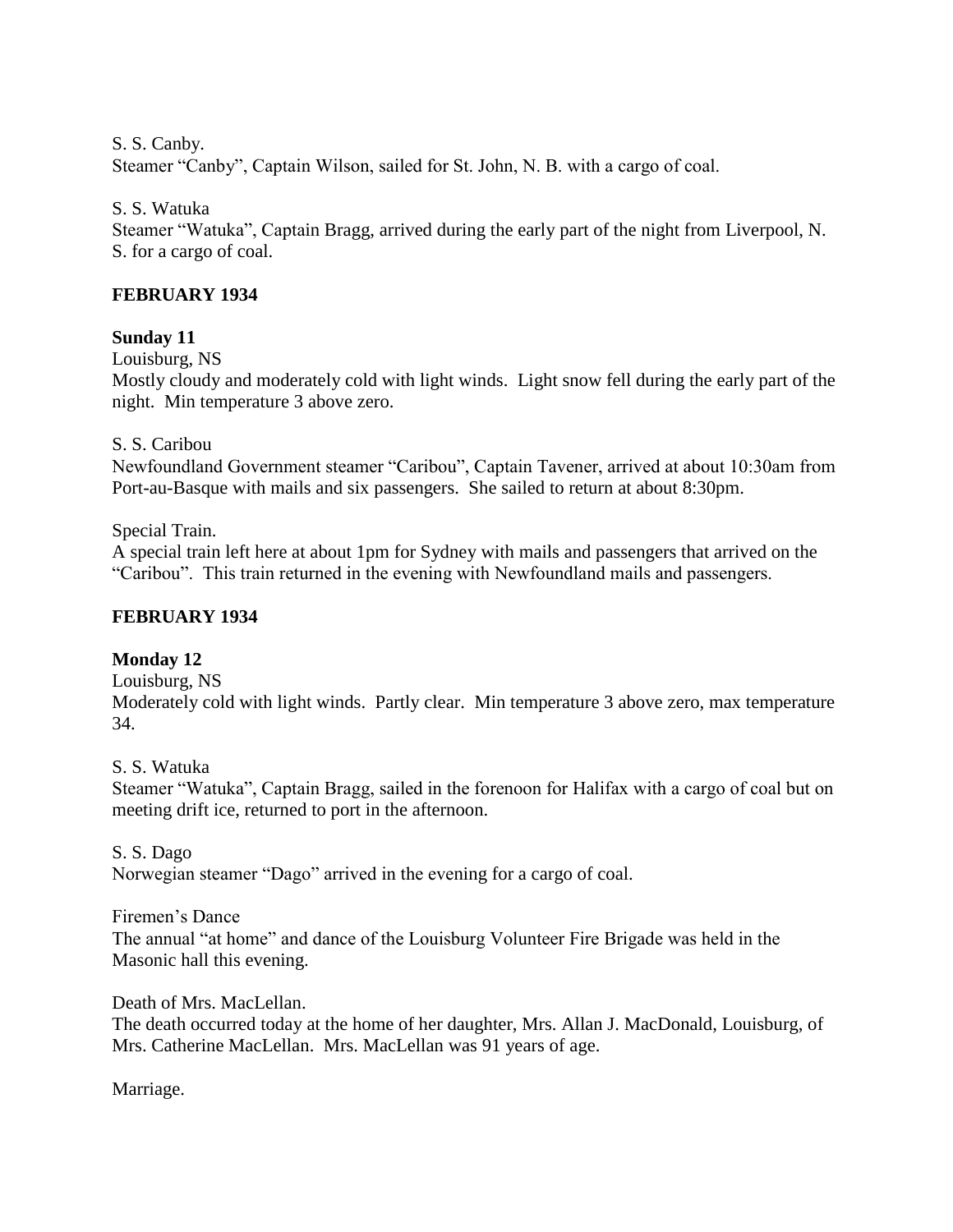The marriage of Ferbie LeVatte of this town to Miss Smith of Newfoundland took place at Louisburg today. The ceremony was performed by Rev. E. B. Gabriel in St. Bartholomew's church.

## **FEBRUARY 1934**

## **Tuesday 13**

### Louisburg, NS

Snow storm in the early morning with easterly wind. Snowfall about 4 inches. Partly clear during the day with light north to northwest winds. Min temperature 20, max temperature 33.

## Police Court

Richard Kehoe of Louisburg was before Stipendiary Magistrate, B. M. Spencer, at 2pm on a charge of creating a disturbance at the Firemen's dance in the Masonic hall last night. Kehoe pleaded "not guilty" but was convicted on the evidence of police officer Albert Baker who arrested him during the disturbance. He was sentenced by Mr. Spencer to pay a fine of \$5.00 and costs, \$3.50 or in default of payment to serve 30 days in the County Jail at Sydney. He was allowed his freedom on the promise to pay the fine and costs within a few days.

## **FEBRUARY 1934**

## **Wednesday 14**

Louisburg, NS

Snow in the early morning followed by a drizzle of rain. Blustery with snow squalls during the day. Snowfall about 3 inches. Moderate to fresh variable winds. Min temperature 2 above zero, max temperature 32.

## S. S. Watuka

Steamer "Watuka", Captain Bragg, sailed for Halifax with a cargo of coal.

# **FEBRUARY 1934**

## **Thursday 15**

Louisburg, NS

Cold and mostly cloudy with northwest wind which shifted to southwest and increased to a strong breeze. Snow at night. Snowfall about 3 inches. Min temperature(am) 9 below zero, max temperature 30.

## S. S. Svartisen

Norwegian steamer "Svartisen", Captain \_\_\_, arrived in the morning for bunker coal. This ship owing to having come in contact with drift ice, has a damaged propellor (sic) and may have to have a new one placed in position before sailing. She docked at the Government wharf and is awaiting orders from her owners.

## S. S. Mikula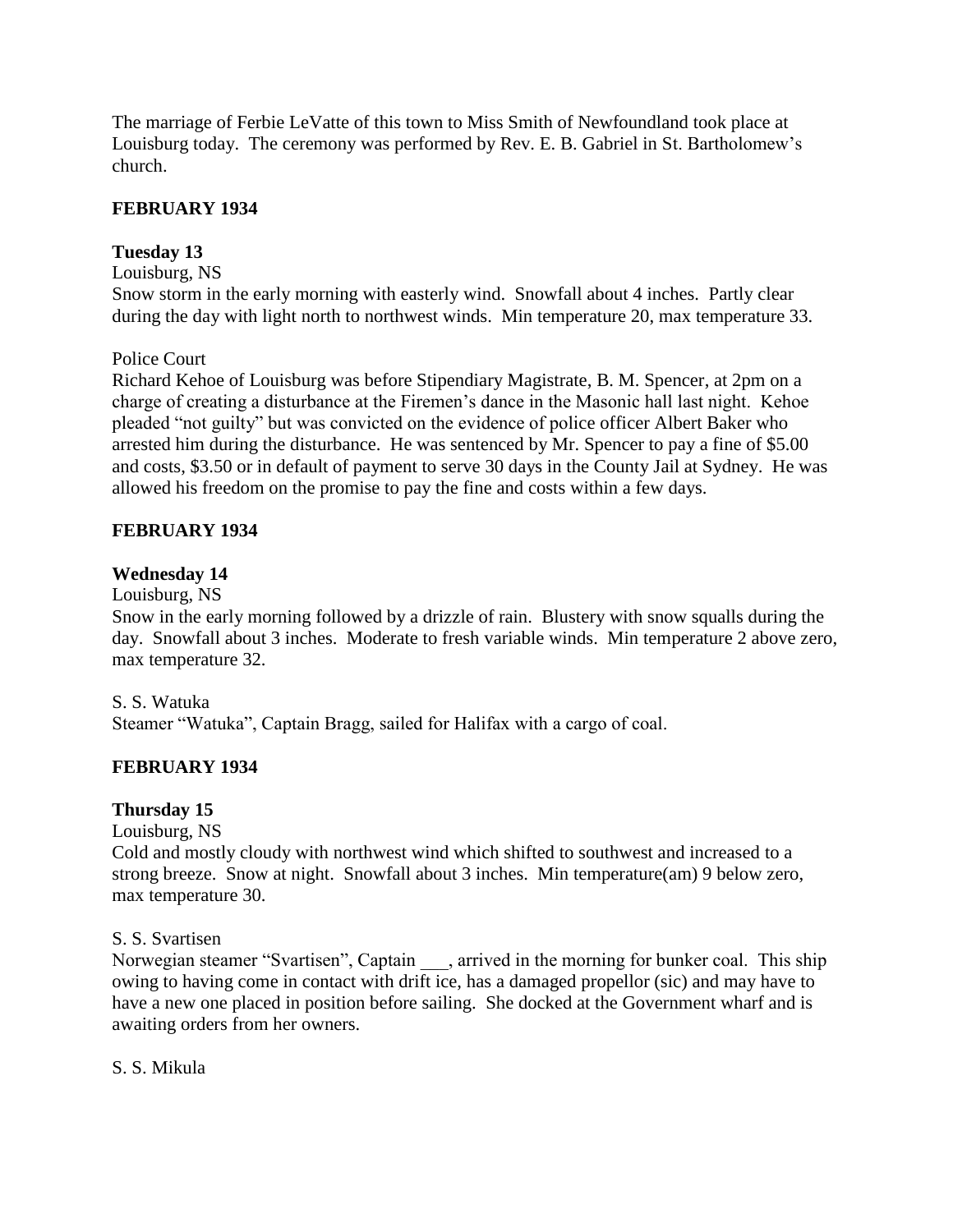Canadian Government ice breaker "Mikula", Captain Mercier, sailed in the morning for Arichat and vicinity.

Meeting of Fire Brigade

At 8pm, I attended a meeting of the Louisburg Volunteer Fire Brigade.

## **FEBRUARY 1934**

## **Friday 16**

Louisburg, NS Clear and cold with light northwest wind. Min temperature (pm) 11 below zero, max temperature (am) 31 above.

### Police Court.

Angus Holland of Sydney Road was before B. M. Spencer, Stipendiary Magistrate, at 11am today on a charge of interfering with a police officer in the discharge of his duty. Holland was convicted and sentenced to pay a fine of \$5.00 and costs, \$4.25 or in default of payment to serve thirty days in the County Jail at Sydney. He was allowed his freedom on promise to raise the money and pay the fine and costs in a few days. The offence for which Angus Holland was convicted took place at the Firemen's dance in the Masonic hall on last Monday night when he attempted to rescue Richard Kehoe from the custody of police officer Albert Baker, who had placed him under arrest for creating a disturbance.

## **FEBRUARY 1934**

## **Saturday 17**

Louisburg, NS

Cloudy and cold with light northwest wind which shifted to easterly. Snow began to fall at about 11:30pm. Min temperature (am) 13 below zero, max temperature 17 above.

## S. S. Svartisen

which arrived here on last Thursday with a damaged propellor (sic), hauled over to the coal pier today and took on board sufficient coal in the forward hatch to raise the propellor (sic) out of water. After taking the coal on board, she again docked at the Government wharf. L.H. Cann of this town has secured the contract of removing the old propellor (sic) and replacing a new one.

## **FEBRUARY 1934**

## **Sunday 18**

#### Louisburg, NS

Cloudy with moderate to fresh northeast wind. Snowfall of about 1 inch in the early morning. Light drizzle of snow, hail and rain during part of the day. Min temperature 16, max temperature 25.

## S. S. Watuka

Steamer "Watuka", Captain Bragg, arrived from Halifax, N.S. for a cargo of coal.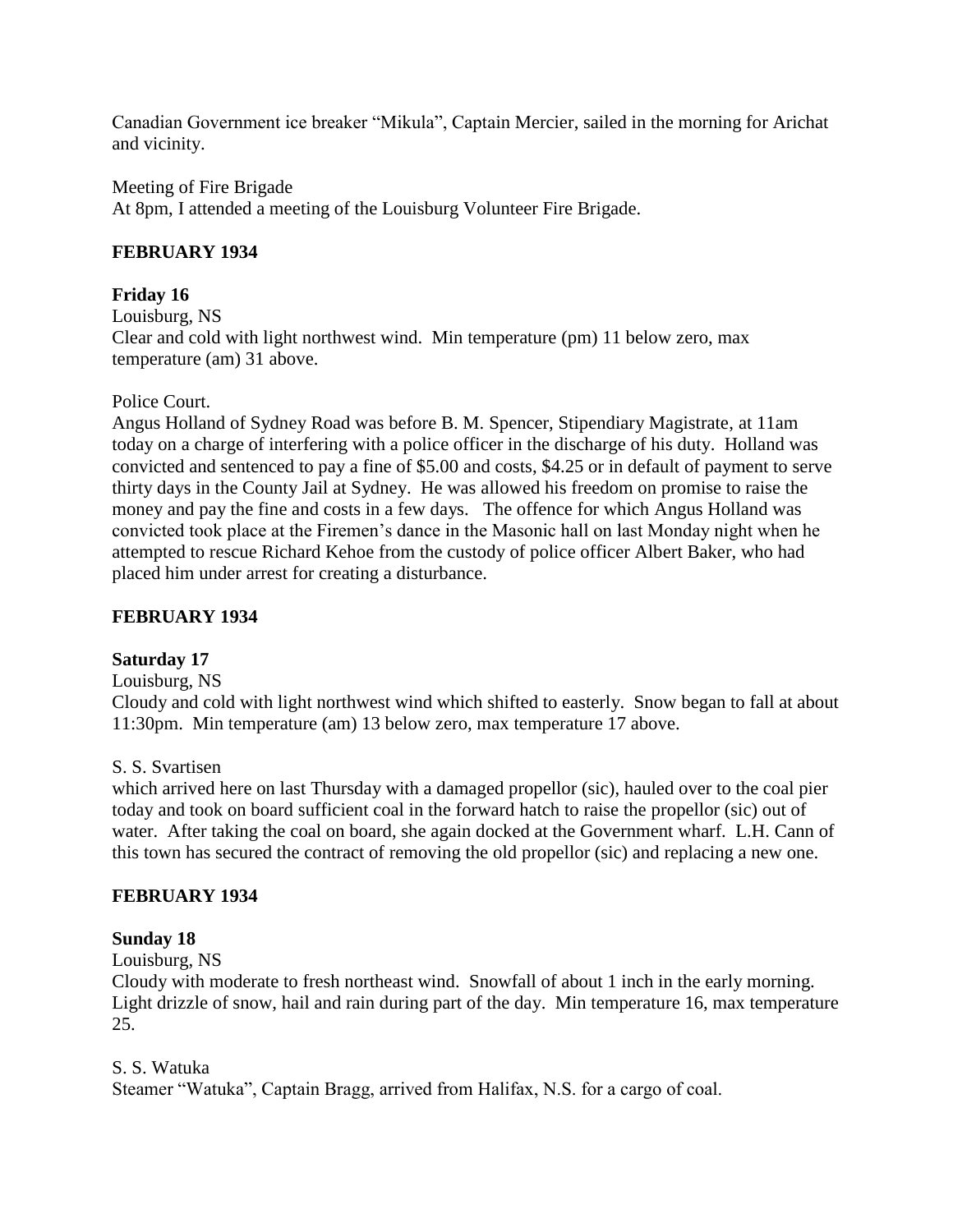#### S. S. Bonnington Court.

British steamer "Bonnington Court", Captain Rook, arrived from Halifax, N.S. for to load a part cargo of steel products.

### Church services.

At 11am and 7pm, in company with Emeline, I attended services in the First United church. Both services were conducted by Rev. D. A. MacMillan.

## **FEBRUARY 1934**

### **Monday 19**

Louisburg, NS/Sydney, NS

Cloudy and drizzily with strong northeast wind. Silver thaw. All out of doors covered with a coating of ice.

#### Wreck of S. S. Canby.

British steamer "Canby" in command of Capt. J. N Wilson, enroute from St. John, N. B. to Louisburg for a cargo of coal, ran ashore on Guyon Island at an early hour this morning. Dominion Coal Company's tug Cruizer left here at about 8:30am to go to her assistance. The Canby is under charter at the Dominion Coal Company and has been engaged in carrying coal to various ports since the spring of 1923. She is of 4804 gross tons and was built in 1911. While engaged in the coal trade on this coast some years ago, she was known as the "Wabana".

#### S. S. Caribou

Nfld steamer "Caribou", Capt Taverner, arrived at Louisburg from Port-au-Basque with passengers and mails at about 11pm.

#### Derailment.

Owing to a derailment of an engine near the round house the 8:15am train did not get away until about 9:30.

#### Louisburg to Sydney

I went to Glace Bay on the morning train and thence to Sydney by train car for the purpose of attending a special meeting of the Cape Breton Joint Expenditure Board which convenes tomorrow morning at Sydney in the County building. Stopped at the Vidal Hotel.

#### **FEBRUARY 1934**

## **Tuesday 20**

Sydney, NS

Cloudy and mild with light variable wind. A light fall of snow and rain in the evening and during the night.

## **FEBRUARY 1934**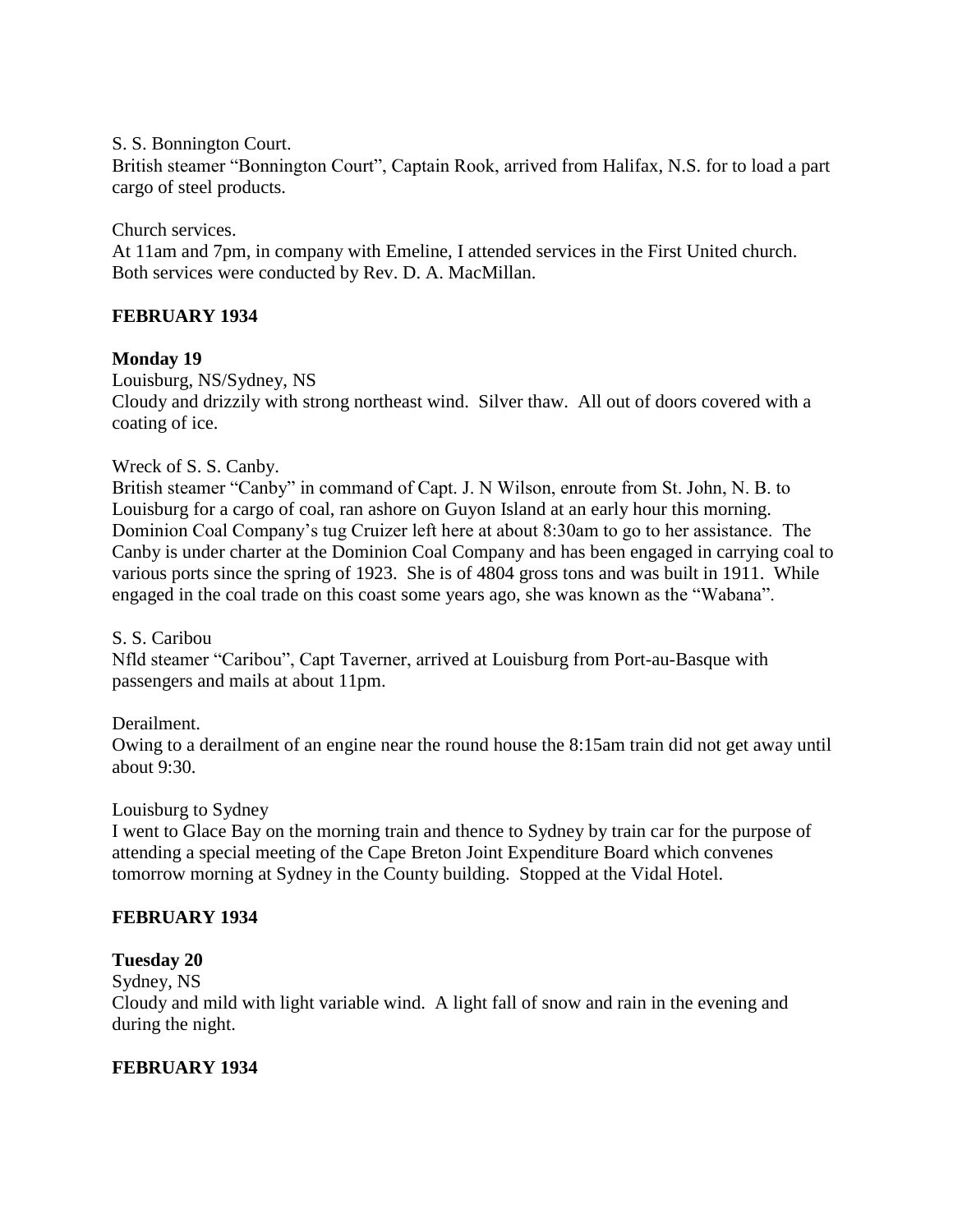### **Wednesday 21**

Sydney, NS/Louisburg, NS Mild and partly clear. Wind southwest shifting to northwest.

### S. S. Blackheath

British steamer "Blackheath", Captain Grimston, which was reported caught in the drift ice 35 miles off Louisburg with the assistance of the Government ice breaker, "Mikula", Captain Mercier, arrived here in the evening from England for the purpose of loading a cargo of steel products.

#### S. S. Bonnington Court

British steamer "Bonnington Court", Captin Rook, sailed in the evening with a part cargo of steel products.

Sydney to Louisburg.

I left Sydney at about 1pm by train car for Glace Bay enroute for Louisburg. Left Glace Bay at 2:45pm on S & L Railway for Louisburg, arrived at about 5pm.

## **FEBRUARY 1934**

### **Thursday 22**

Louisburg, NS

Remarkably clear during the forenoon but became cloudy in the late afternoon. Light west to southwest wind. Comparatively mild.

Loading cargo.

S. S. "Blackheath", Captain Grimston, which arrived here yesterday evening, began loading cargo of steel products.

S. S. Foundation Franklyn Tug, "Foundation Franklyn", Captain Featherstone, sailed to the wreck of S. S. "Canby" at Guyon Island and returned to port in the evening.

S. S. Arranmore. Government steamer "Arranmore", Captain MacDonald, arrived from Halifax in the evening.

## **FEBRUARY 1934**

#### **Friday 23**

Louisburg, NS

Cloudy and mild. Light southeast wind which increased to a heavy gale in the late afternoon. Rain began to fall at about 3:30pm and continued for about four hours. Min temperature 21, max temperature 38.

S. S. Foundation Franklyn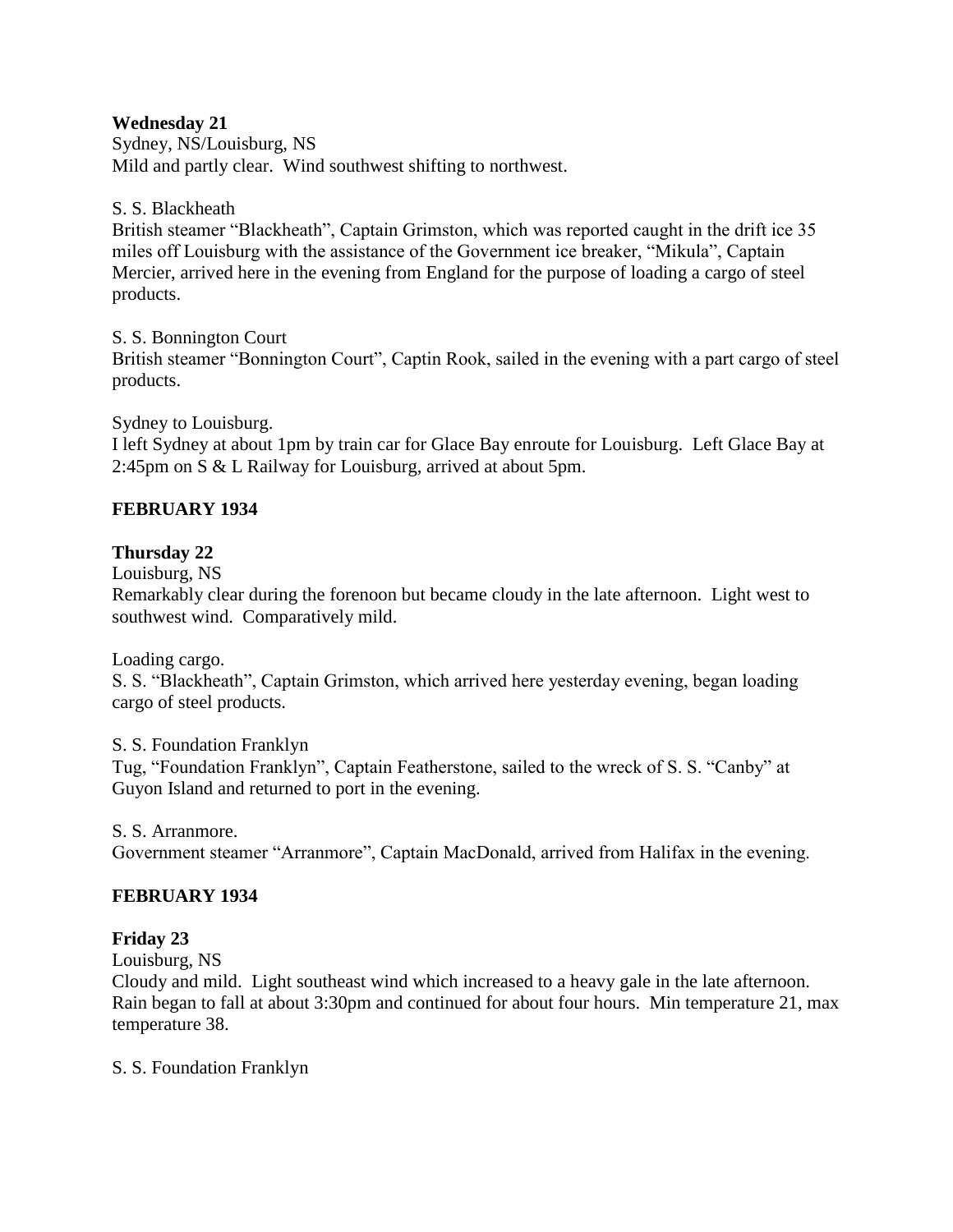Tug, "Foundation Franklyn" went to Guyon Island in the morning for the purpose of salvaging S. S. "Canby" ashore in that vicinity but being unable to render any assistance, returned to port at about 1pm.

Total loss.

It is generally conceded by those in a position to judge that there is nothing to save the S. S. "Canby", ashore at Guyon Island from becoming a total loss.

## **FEBRUARY 1934**

### **Saturday 24**

Louisburg, NS

Clear and moderately cold with strong to moderate westerly winds. Min temperature 2 above zero, max temperature 32.

### S. S. Foundation Franklyn

Tug "Foundation Franklyn", Capt. Featherstone, sailed for the wreck of S. S. "Canby" at Guyon Island, but owing to meeting drift ice, returned to port.

#### S. S. Arranmore.

Government steamer "Arranmore" went to Scatari Island for the purpose of landing lighthouse supplies and returned to port in the evening.

### **FEBRUARY 1934**

#### **Sunday 25**

Louisburg, NS

Clear and very cold with light westerly wind. Min temperature 11 below zero, max temperature 5 above. Thermometer readings: Early morning, 6 below zero, noon, zero, 6:30pm, 4 below, 9pm, 10 below, 10pm, 11 below.

#### S. S. Svartisen.

Norwegian steamer "Svartisen", Capt. \_ which arrived here on February 15/1934 with a damaged propeller, sailed this morning for Placentia, Nfld.

S. S. Arranmore and Tug Foundation Franklyn.

Government steamer "Arranmore" and Tug "Foundation Franklyn" sailed in the morning and returned to port in the evening.

#### Special Train.

A special train left here at about 2:30pm for Catalone for the purpose of accommodating those who wished to attend the funeral of the late John Balniel, which took place from the home of his son at Catalone. The funeral service was conducted by Rev. D. A. MacMillan of Louisburg.

Church services.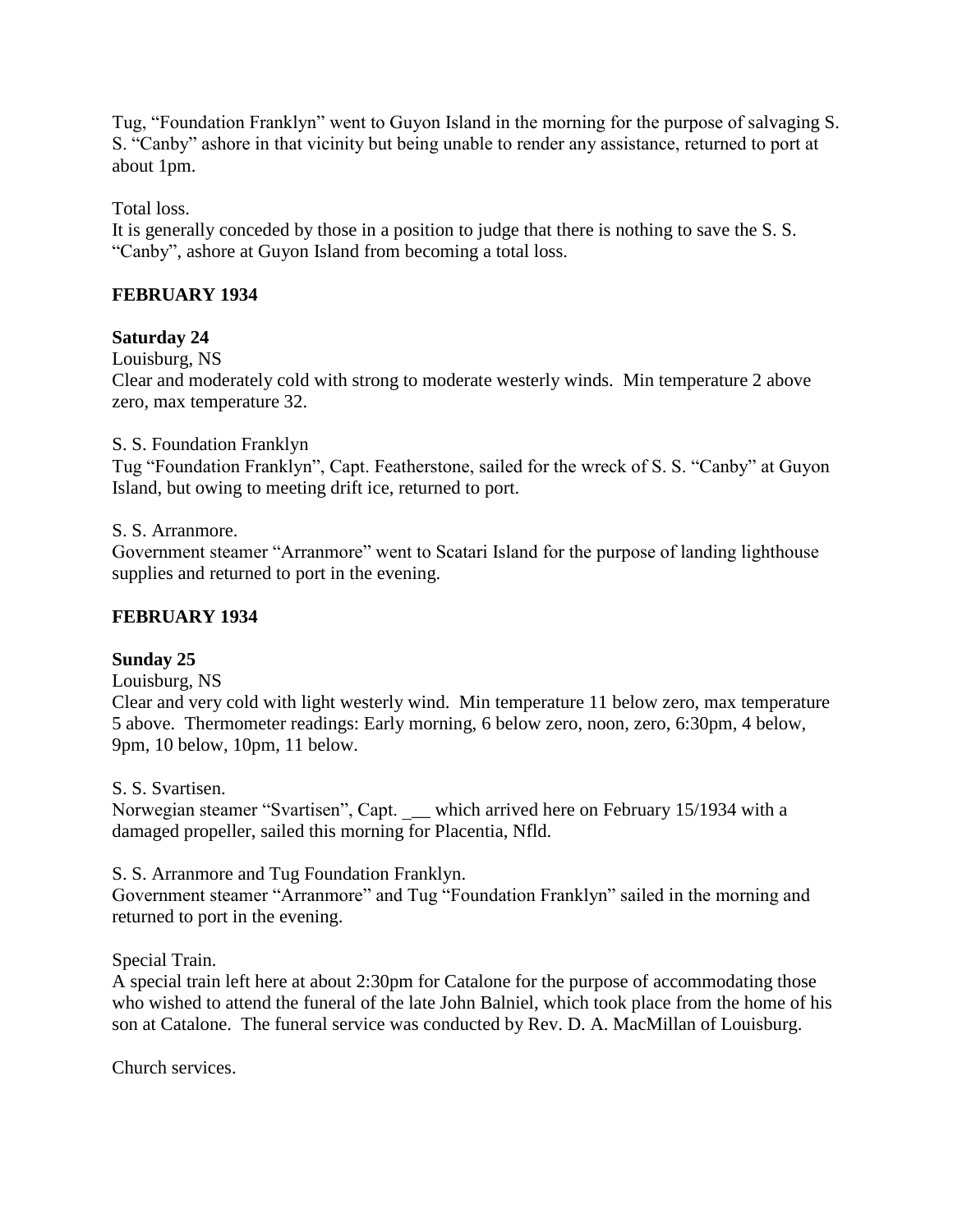At 11am and 7pm, in company with Emeline, I attended services in the First United church. Both services were conducted by Rev. D. A. MacMillan. Mr. and Mrs. William Phalen spent the evening with us after the evening service.

## **FEBRUARY 1934**

## **Monday 26**

### Louisburg, NS

Cloudy and cold. Snow began to fall at about 10am and continued moderately all day and late into the night. Light to fresh east to northeast winds. Min temperature (am) 9 below zero, max temperature 20.

S. S. Arranmore and Foundation Franklyn.

Government steamer "Arranmore" and Tug "Foundation Franklyn" sailed in the morning to the scene of the wreck of S. S. Canby at Guyon Island but failed to effect a landing and returned to port shortly before noon.

## **FEBRUARY 1934**

## **Tuesday 27**

Louisburg, NS

Snow of yesterday and last night was followed by rain in the early morning. Cloudy during the early part of the day. Clearing in the afternoon and becoming cold at night. Strong westerly wind which moderated in the evening. Min temperature 3 above zero, max temperature 33 above.

Canadian Government Ice Breaker "Mikula", Captain Mercier, sailed for Quebec.

S. S. Foundation Franklyn.

Tug "Foundation Franklyn", Capt. Featherstone, sailed.

#### Assessment Appeal Court.

At 2pm, I attended and presided at the Assessment Appeal Court in the Town hall. Councillors Jeremiah Smith and Wesley Townsend, the other two members of the assessment committee, were present as well as D. A. Campbell, John N. MacDonald and B. M. Spencer, assessors. There were no appeals before the court, so we adjourned after being in session but a few minutes.

#### **FEBRUARY 1934**

#### **Wednesday 28**

Louisburg, NS

Clear and cold with moderate west to northwest wind. Min temperature 4 below zero, max temperature 20 above.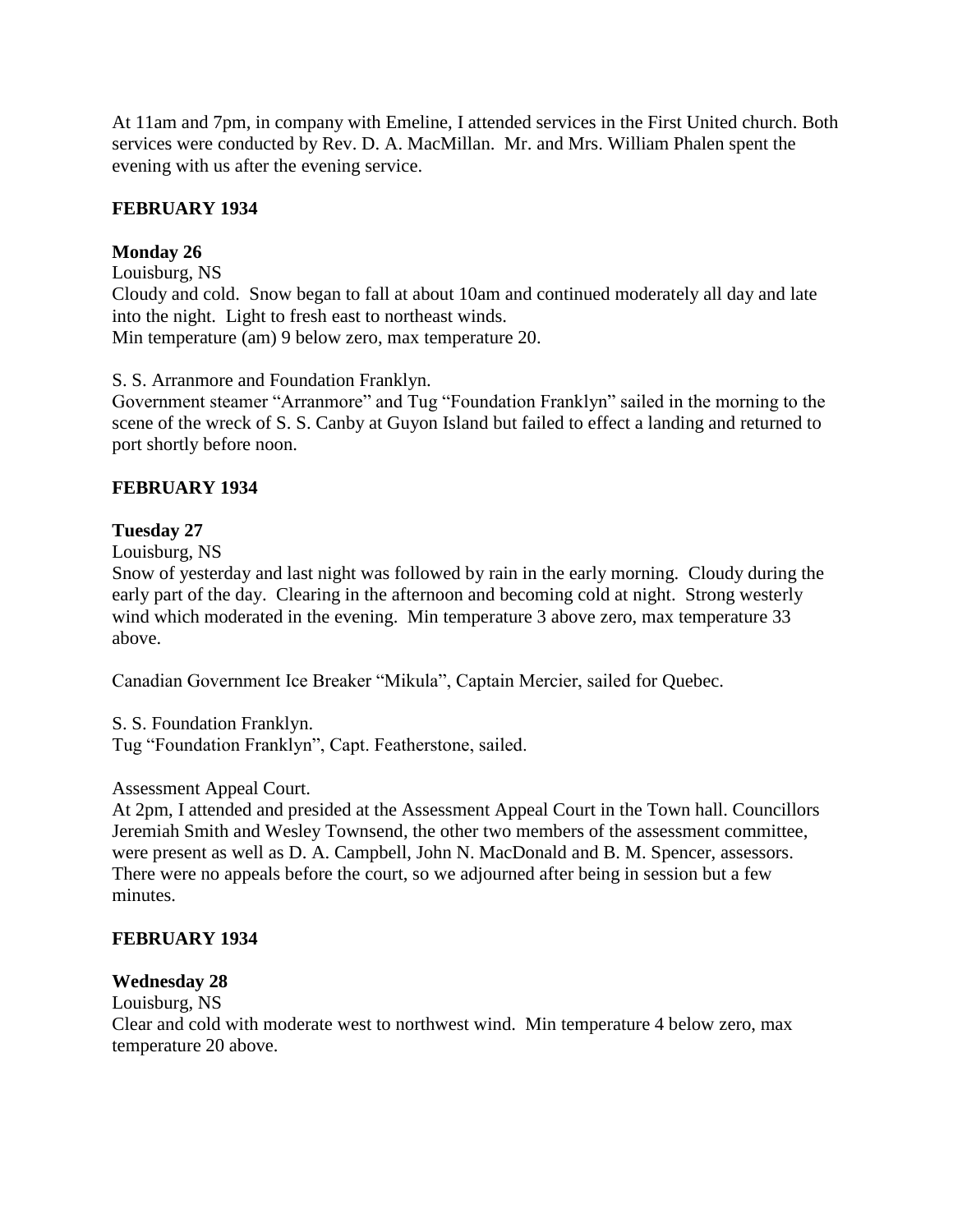British steamer "Gypsum King", Capt. Rodgers, arrived for to load a cargo of coal. This ship has been chartered by the Dominion Coal Company to take the place of the S. S. "Canby" which became a total wreck near Guyon Island on February 19, 1934.

The crew of the wrecked steamer "Canby" with the exception of the Captain and chief engineer, left here by train at 8:15 this morning enroute to their homes in Great Britain.

## S. S. "Arranmore".

Canadian Government steamer "Arranmore", Captain MacDonald, sailed this morning enroute to Halifax.

# **MARCH 2934**

# **Thursday 1**

Louisburg, NS

Clear and moderately cold with moderate west to southwest wind. Min temperature 1 above zero, max temperature 30 above.

### Provincial Legislature.

The 40<sup>th</sup> Provincial Legislature of the Province of Nova Scotia under the premiership of Hon. Angus L. MacDonald, was opened at Halifax today by the Lieutenant Governor, W. H. Covert. This is the first session of the new Liberal Government which was returned to power on August 22, 1933. The Legislature at present consists of 22 Liberals and 8 Conservatives. Ex-Premier G. S. Harrington is leader of the opposition. R. F. Phalen of North Sydney succeeds E. MacKay Forbes of Glace Bay as clerk while A. A. Martell of Louisburg is deputy clerk. L. C. Gardner of Yarmouth is speaker of the house in the place of D. G. MacKenzie of the late government, while D. B. MacLeod, late member for Victoria Co. is sergeant-at-arms.

## **MARCH 1934**

## **Friday 2**

Louisburg, NS

Cloudy and mild with light northwest wind. Min temperature 22, max temperature 35.

Steamer "Gypsum King", Capt. Rodgers, sailed for ST. John, N. B. with a cargo of about 4,500 tons of coal.

Norwegian steamer "Ba", Captain Pederson, arrived in the forenoon and anchored in the stream.

## **MARCH 1934**

## **Saturday 3**

Louisburg, NS

Cloudy, mild and foggy with light southwest wind which shifted to southeast in the evening and increased to a fresh breeze. Rain began to fall at about 8:30pm and continued during the night. Min temperature 14, max temperature 38.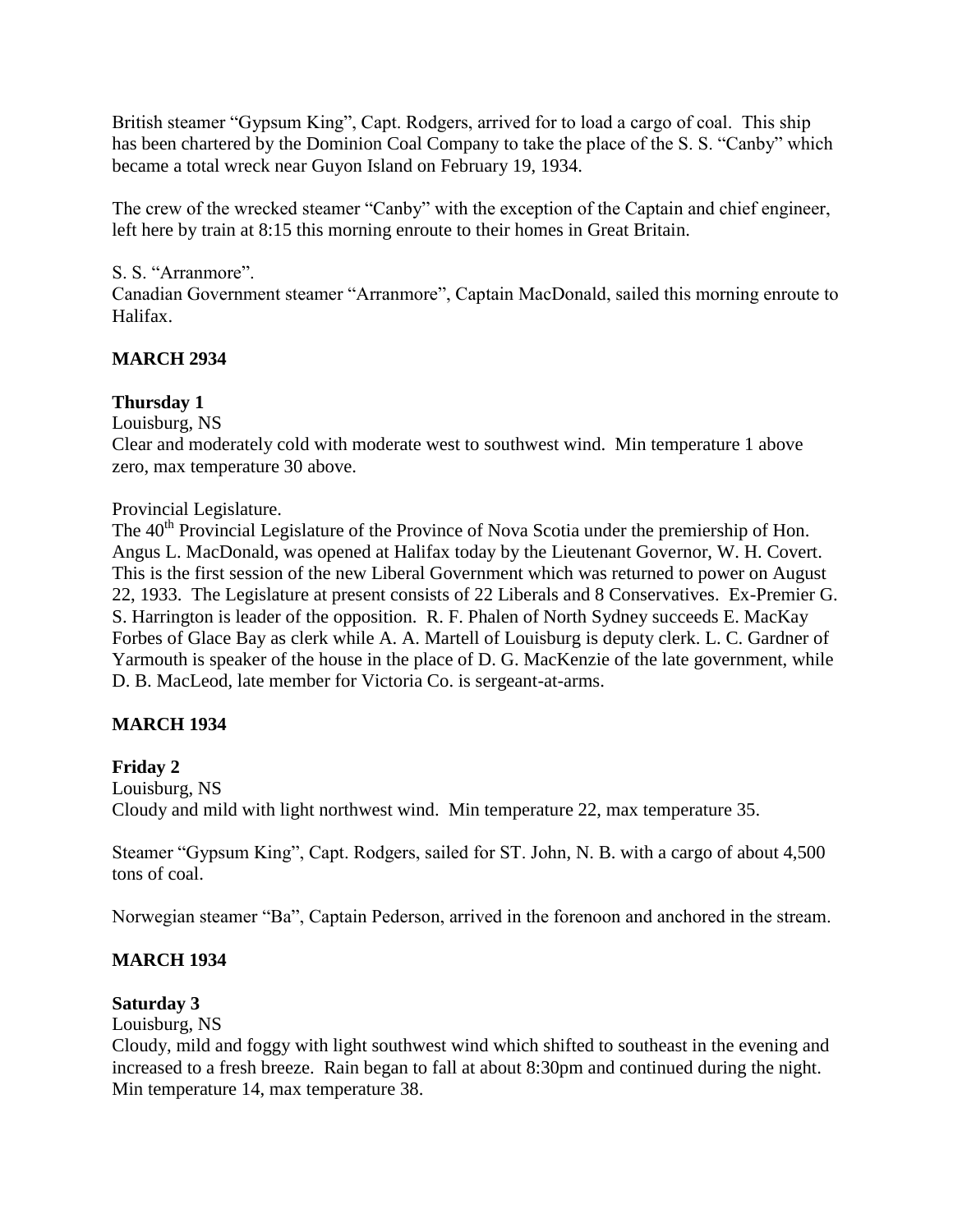Steamer "Liverpool Rover", Capt. Williams, arrived and docked at the coal pier for the purpose of loading a cargo of coal.

British steamer "Rhesus", Capt. Pycroft, arrived and docked at the coal pier for the purpose of taking bunker coal after which she will shift over to the steel wharf and load a part cargo of steel products. The "Rhesus" is owned by the Lambert and Holt steamship line but is at present under charter to the Elder Dempster Company.

Norwegian steamer "Siak", Capt. Haug, arrived in the evening for to load a cargo of steel products.

### **MARCH 1934**

#### **Sunday 4**

Louisburg, NS Cloudy and mild with light west to northwest winds. Min temperature 30, max temperature 38.

British steamer "Blackheath", Capt. Grimston, sailed for England with a cargo of about 7000 tons of steel products which she loaded at this port.

At 11am and 7pm, I attended services in the First United church. Both morning and evening services were conducted by the pastor, Rev. D. A. MacMillan. Emeline was not out to church in the morning but accompanied me in the evening.

## **MARCH 1934**

#### **Monday 5**

Louisburg, NS

Cloudy, mild and foggy with occasional showers. Light southwest wind. Streets very slushy and snow melting rapidly. Min temperature 26, max temperature 38.

Steamer "Liverpool Rover", Captain Williams, sailed in the forenoon with a cargo of coal for the Mersey Paper Company, Liverpool, NS.

Canadian Government Ice Breaker, "Montcalm", Captain O'Hearn, arrived here at about 9:30am from North Sydney where she has been making her headquarters since she arrived there about Jan 18, 1934. This is the first visit of the "Montcalm" to Louisburg during this season. Norwegian steamer "Ba", Captain Pederson, which arrived here on last Friday, docked at the coal pier for the purpose of loading a cargo of coal.

#### **MARCH 1934**

**Tuesday 6** Louisburg, NS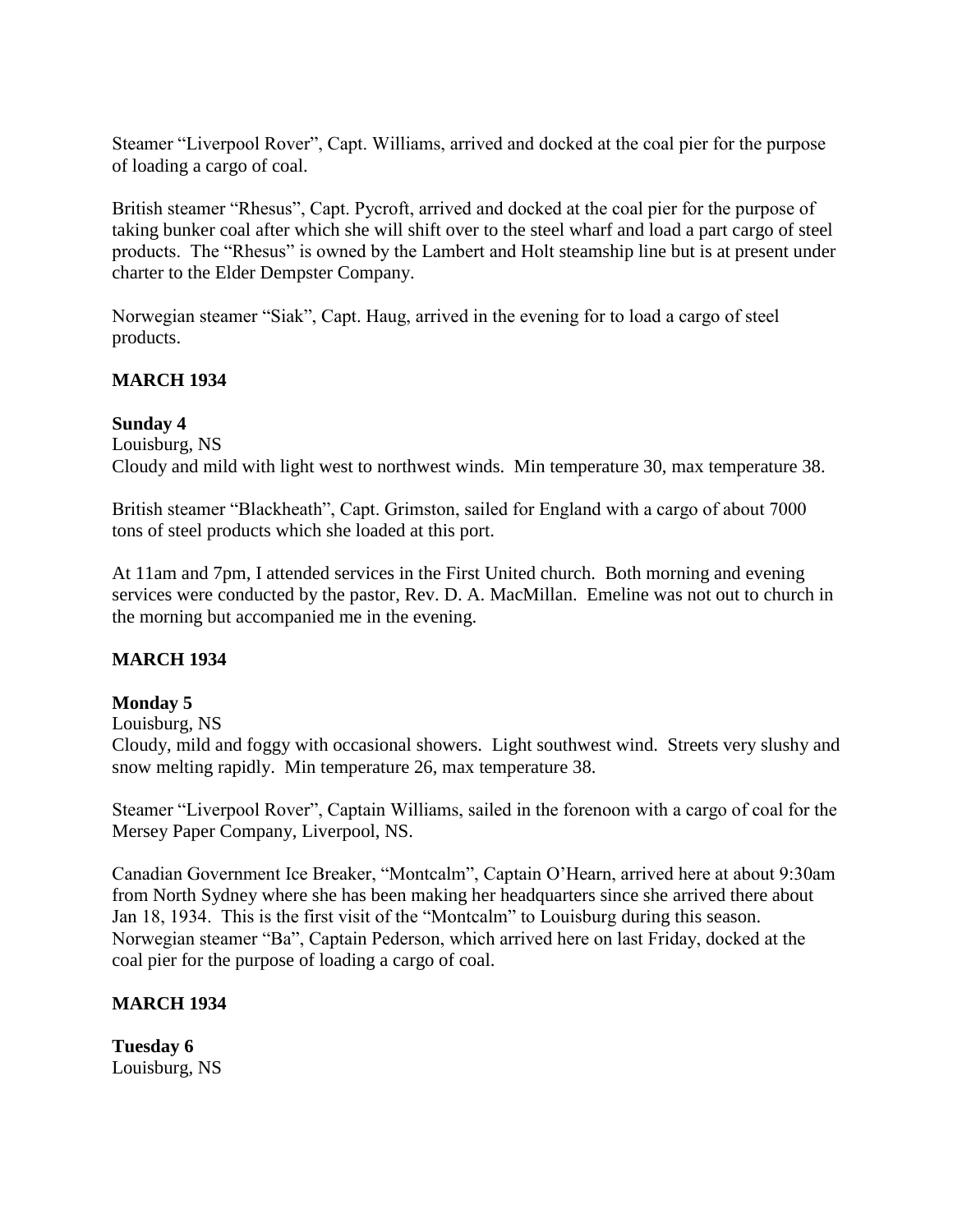Cloudy, mild and foggy with light moderate southwest wind. Min temperature 30, max temperature 42.

Murder Trial.

The trial of Walter Wilkinson of Glace Bay charged with the murder of Mrs. Winifred Wilkinson, wife of his brother, William Wilkinson, on the morning of November 23, 1933 at Glace Bay opened today at Sydney before Judge W. F. Carroll. Crown Prosecutor, M. A. Patterson and D. A. Cameron, are conducting the prosecution while Neil R. MacArthur and J. W. Maddin are looking after the interests of the defendant.

## Civic Elections.

The elections held at Sydney and Glace Bay today resulted in the return of S. E. Muggah as Mayor of the city of Sydney for a two year term by acclamation. At Glace Bay, Mayor Charles MacVicar was defeated by D. W. Morrison by a majority of upwards of 300.

# **MARCH 1934**

# **Wednesday 7**

### Louisburg, NS

Clear and cool with moderate to fresh southwest to northwest winds. Min temperature 26, max temperature 38.

Norwegian steamer "Ba", Captain Pederson, sailed for St. John's, Nfld with a cargo of about 1600 tons of coal.

British steamer "Flimston", Captain J. A. Davis, arrived in the morning, took on board about 500 tons of bunker coal and sailed in the evening. The Flimston is enroute from a United States port to Antwerp with a cargo of grain.

Canadian Government ice breaker, "Montcalm", Captain O'Hearn sailed in the evening for Sheet Harbour and other South Shore ports.

Steamer "Watuka", Captain Bragg, arrived from Nfld at about 10:30pm to load a cargo of coal.

At 9pm, I attended choir practice in the First United church.

## **MARCH 1934**

## **Thursday 8**

Louisburg, NS Clear and mild with light westerly wind. Min temperature 22, max temperature 42.

Steamer "Gypsum King", Captain Rodgers, arrived in the morning from St. John, NB and docked at the coal pier for the purpose of loading a cargo of coal.

## **MARCH 1934**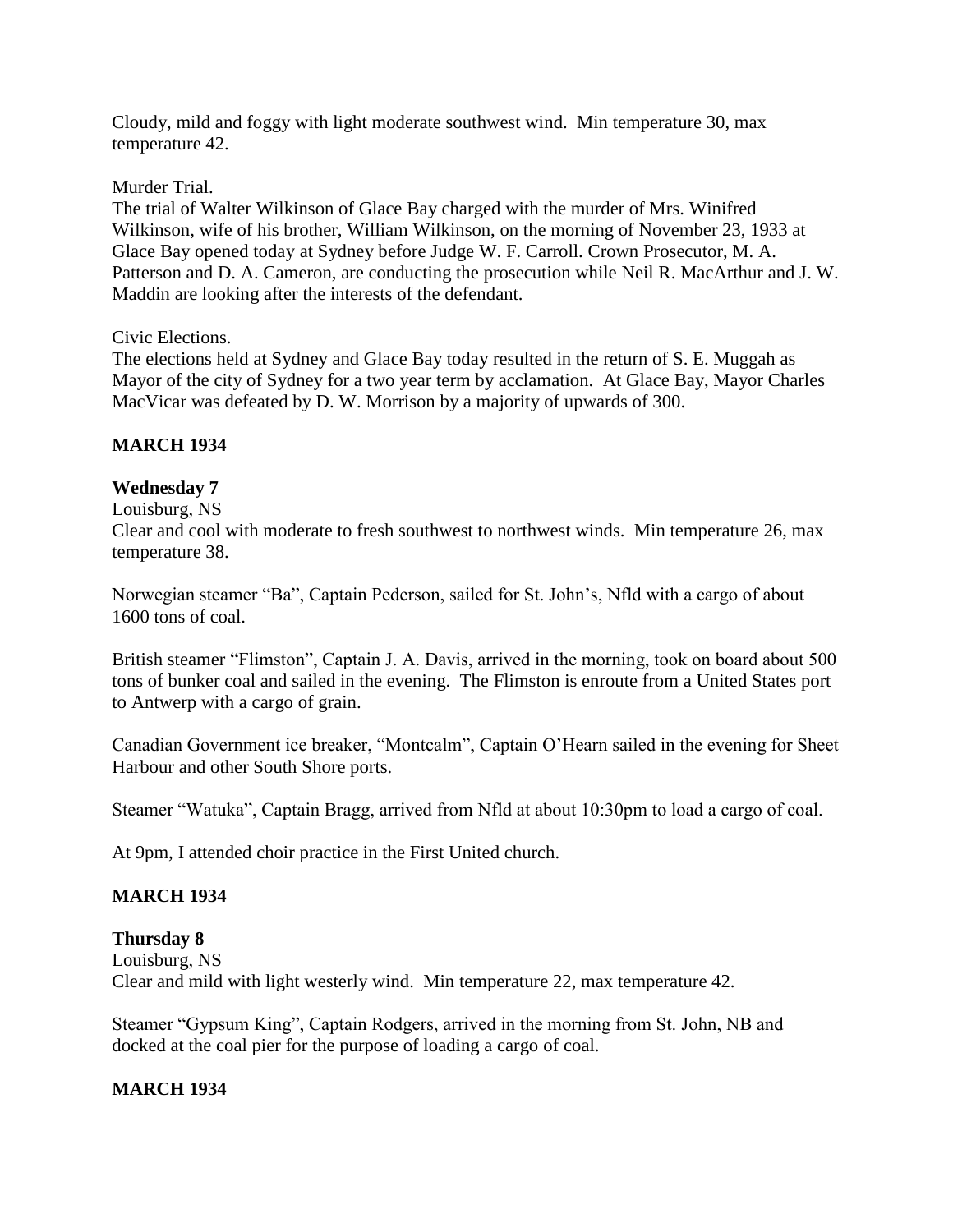#### **Friday 9**

#### Louisburg, NS

Snow storm during the early morning. Snow fall about 6 inches. Clear and mild during the day becoming colder at night. Snow of last night owing to the absence of wind, fell perfectly level. Moderate to fresh northwest wind during the day. Min temperature about 11, max temperature 40.

British steamer "Rhesus", Capt Pycroft, sailed in the morning enroute to South Africa via St. John, NB. This boat loaded about 600 tons of steel products at this port.

Steamer "Liverpool Rover", Capt. Williams arrived from Liverpool, NS for a cargo of coal and anchored in the stream.

Inquiry respecting S. S. "Canby".

Capt. W. F. Mitchell and lighthouse inspector, Mr. Hogan of Halifax, arrived here on the evening train for the purpose of holding an inquiry into the loss of the steamer "Canby", Capt. J. N. Wilson, which was lost at Guyon Island on the morning of Feb 19, 1934.

## **MARCH 1934**

### **Saturday 10**

Louisburg, NS

Clear and moderately cold becoming cloudy in the afternoon. Min temperature 8 above, max temperature 27.

Steamer "Gypsum King", Captain Rodgers, sailed in the morning for Halifax, NS with a cargo of coal.

Steamer "Watuka", Capt. Bragg, sailed with a cargo of coal for St. John's Nfld.

Norwegian steamer "Siak", Capt. Haug, sailed for England with a cargo of about 1500 tons of steel products.

Steamer "Liverpool Rover", Capt. Williams, sailed in the afternoon for Liverpool, NS with a cargo of coal for the Mersey Paper Company.

Three masted schooner "Donald II" owned and sailed by Captain William Trenholme of Louisburg, left here at about 10am enroute to Barbados, B.W. I. with a cargo of bunker. The "Donald II" arrived here in December last from Bay Chaleur where she loaded a cargo of bunker for Barbados and remained here during the winter.

Guilty of Murder (evidence purely circumstantial)

Walter Wilkinson of Glace Bay, NS aged 32, was found guilty of murdering his brother's wife, Mrs. William Wilkinson, on the morning of November 23, 1933 by a jury in the Supreme Court today. The trial which began on last Tuesday at Sydney was presided over by Judge W. F.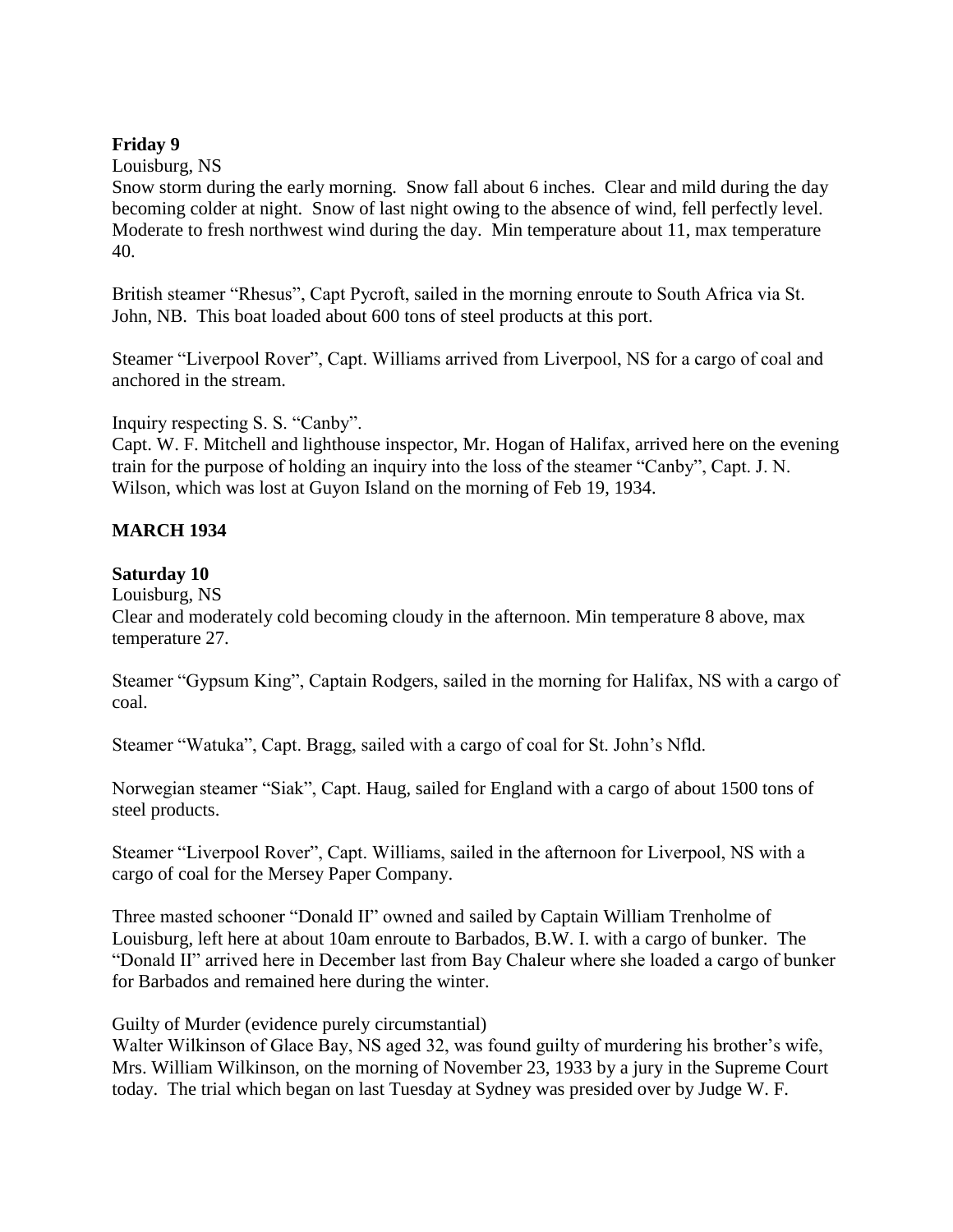Carroll. M. A. Patterson, Crown Prosecutor and D. A. Cameron for the prosecution. N. R. MacArthur and J. W. Maddin for the defense. The crime for which Wilkinson (see next page)..

### **MARCH 1934**

### **Sunday 11**

#### Louisburg, NS

Snow began to fall at an early hour this morning and continued until about noon. Hail and drizzle during the afternoon followed by a light mist in the evening which froze as it fell. Snow fall about 12 inches. Fresh to moderate northeast wind. Min temperature about 14, max temperature about 24.

Church services.

At 11am and 7pm, I attended services in the First United church. Congregation small owing to the inclemency of the weather, only 19 present at the 11am service. Both services were conducted by Rev. D. A. MacMillan. Emeline was not out to church in the morning owing to the severe snow storm but accompanied me in the evening.

#### Free of Ice.

Louisburg harbour free of ice. The ice which had formed in the northeast end of the harbour all broke up during the day and drifted out to sea leaving the harbour entirely clear of ice from one end to the other.

Guilty of Murder (continued from previous page)

was found guilty, took place at Glace Bay at about 2:30on the morning of Nov 23, 1933. Mrs. Wilkinson was instantly killed by a bullet fired through a window from a 38-55 Winchester rifle while she was in the home of Dan MacLeod after she had been threatened by Walter Wilkinson in her own home and from which she had fled for her life a few minutes previously. The rifle was found five days later on the shore at Table Head beach. There were no eye-witnesses to the tragedy. The jury in this case were as follows: Carl D. Ryan (Foreman), Alex. Morrison, L. W. Brown, Andrew Wenning, John MacDougall, Charles Tracey, Angus J. Morrison, G. B. Riley, William Turvey, Robert Gibson, all of Sydney, John Gordon, Sydney Mines and Walter Graham, Dominion. (It is stated by the press that an appeal from the above verdict will be taken before the Free Bench of the N. S. Supreme Court, which meets on March 20, 1934).

#### **MARCH 1934**

#### **Monday 12**

#### Louisburg, NS

Clear and moderately cold with light northwest wind. Min temperature 2 below, max temperature 26 above. Traveling on the streets and highways very heavy owing to the snow storm of yesterday.

#### Murder Trial.

The trial of Joseph Marusiak, charged with the murder of his father Joseph Marusiak Sr. began today at Sydney in the Supreme Court before Judge W. F. Carroll. Joseph Marusiak Jr., who is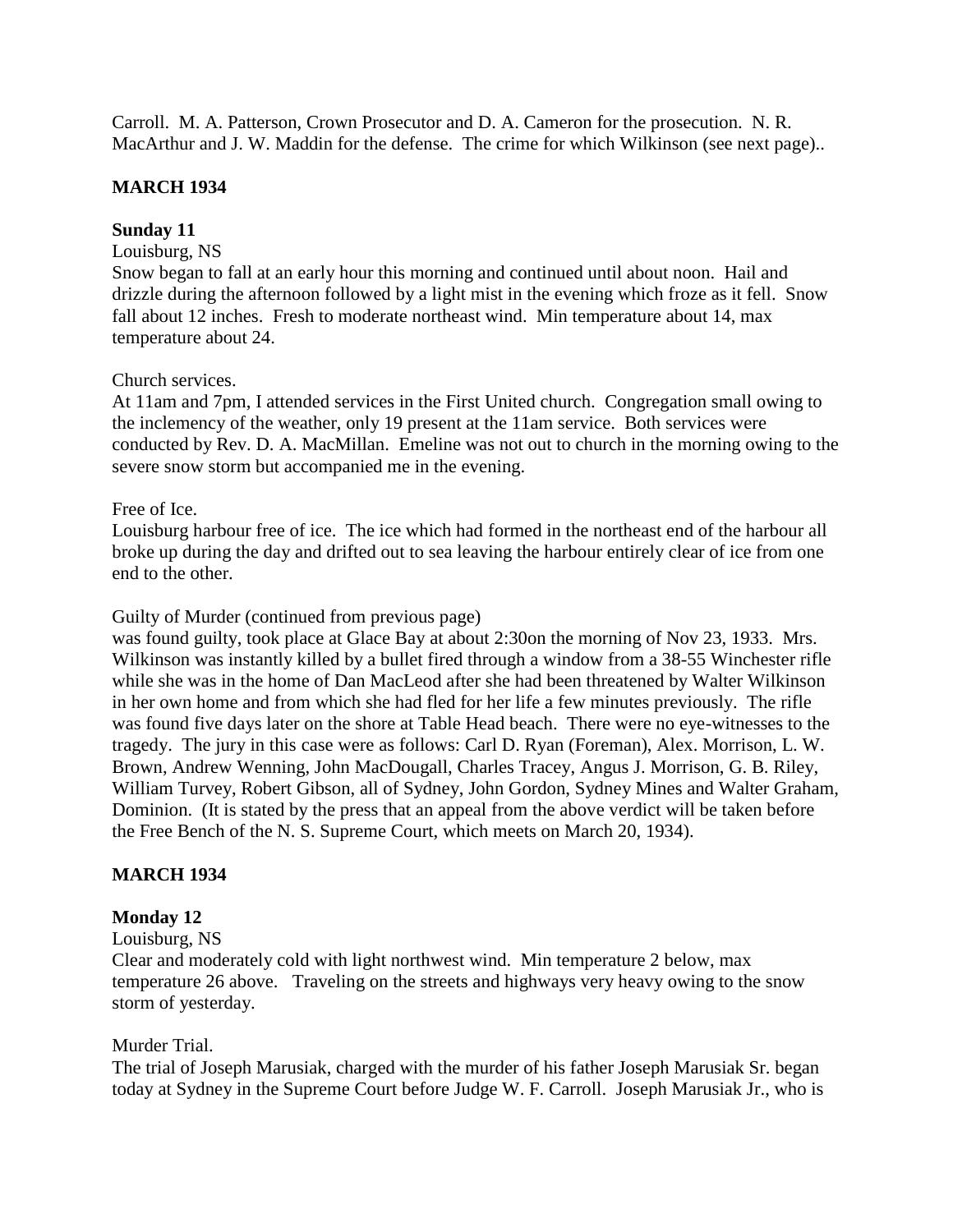19 years of age, shot his father in the stomach while the elder Marusiak was in the act of beating his wife, mother of Marusiak Jr. Immediately after the shooting which took place on the morning of Dec. 26, 1933 at Whitney Pier, Sydney, young Marusiak went to the Whitney Pier Police Station and surrendered himself to police officer Hugh R. MacDonald at the same time admitting that he had fired a charge of shot from a shot gun which struck his father in the stomach while defending his mother. The wounded man was taken to the City Hospital for treatment where he died three or four days later after an operation performed by D. A. Calder. Crown Prosecutor, M. A. Patterson, assisted by his partner Bernard Gaffen, is prosecuting the case while D. A. Cameron assisted by Don. Finlayson, is conducting the defense. The jury is composed of: Neil MacDonald (Foreman), John H. MacDougall, Edward Leonard, Neil D. Morrison, Duncan Sutherland, Alex. Morrison, G. B. Riley, Charles Tracey, John J. Richardson, Lindsay MacKenzie, all of Sydney, F. Anderson, Glace Bay and George Ivey, North Sydney.

# **MARCH 1934**

#### **Tuesday 13**

Louisburg, NS

Bright sunshine during the greater part of the day becoming cloudy in the late afternoon. Light westerly wind shifting to southwest and increasing to a fresh breeze at night. Min temperature about zero, max temperature 32.

#### Acquitted of Murder.

In the Supreme Court at Sydney tonight, Joseph Marusiak was acquitted of the charge of murdering his father on the morning of Dec. 26, 1933. The jury deliberated for three hours and twenty minutes before arriving at a verdict.

#### **MARCH 1934**

#### **Wednesday 14**

Louisburg, NS

Cloudy and mild, clearing in the afternoon. Moderate to fresh southwest wind. Min temperature 26, max temperature 41. Snow melting very fast and as a result the streets are very slushy.

Steamer "Gypsum King", Capt. Rodgers, arrived from Halifax at about 6pm. She was followed about an hour later by the "Liverpool Rover", Capt. Williams from Liverpool, NS. Both of these ships are after cargoes of coal.

Sentenced to hang.

In the Supreme Court at Sydney this morning, Walter Wilkinson of Glace Bay, who on last Saturday was found guilty of murdering his sister-in-law, was by Judge W. F. Carroll, sentenced to be hanged on May 17, 1934.

Death of John Morrison.

The death occurred at Marion Bridge today of Mr. John Morrison after an illness of nearly a year. Mr. Morrison was a native of Marion Bridge and was about 36 years of age.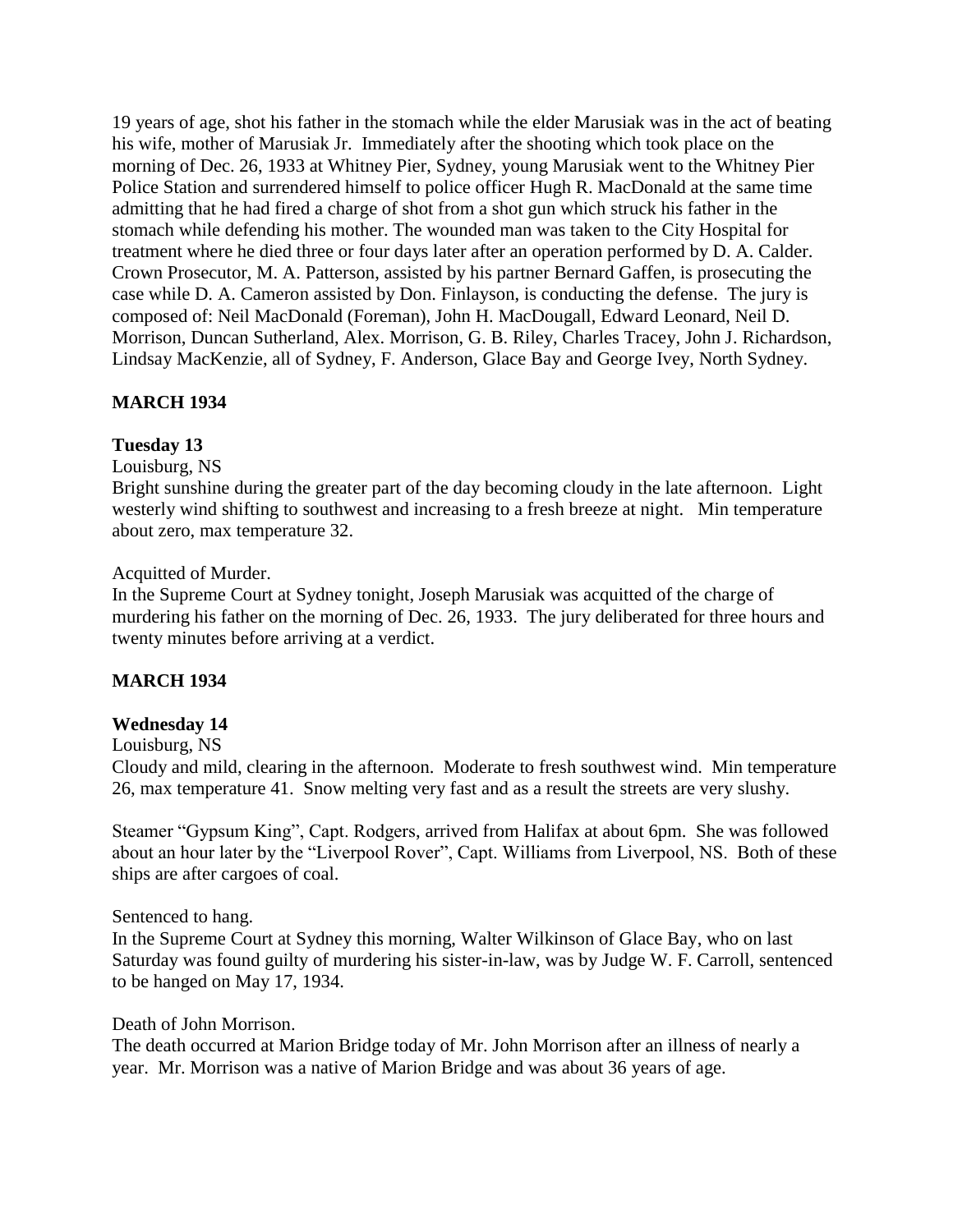### **MARCH 1934**

#### **Thursday 15**

Louisburg, NS

Remarkably clear with moderate easterly wind. Very chilly. Min temperature 6 above, max temperature 32.

Steamer "Gypsum King", Capt. Rodgers finished loading a cargo of coal and sailed at about 8:30pm for St. John, NB.

### **MARCH 1934**

### **Friday 16**

Louisburg, NS

Cloudy and chilly with light southeast wind. Light drizzle of snow in the afternoon. Snow fall about ½ inch. Min temperature 5 above, max temperature about 36.

Steamer "Liverpool Rover", Captain Williams, sailed in the morning enroute to Liverpool, NS with a cargo of about 1900 tons of coal for the Mersey Paper Company.

## **MARCH 1934**

#### **Saturday 17**

Louisburg, NS

Mild and remarkably clear with moderate westerly wind. Min temperature 22, max temperature 42. Snow melting fast and streets very slushy as a result.

In the evening, Emeline and I attended a Bean supper and Fancy Sale in the Calvin Hall held under the auspices of the Ladies Aid of the First United church.

#### **MARCH 1934**

#### **Sunday 18**

Louisburg, NS

Cloudy and mild with moderate to fresh west, southwest wind. Min temperature 26, max temperature 43. Snow rapidly disappearing with streets very slushy and wet.

S. S. "Brosund"

Danish steamer "Brosund", Captain Hansen, arrived in the morning for bunker coal and docked at the coal pier. This ship also called here for bunker coal on January 26, 1933.

Church services.

At 11am and 7pm, I attended services in the First United church. Both morning and evening services were in charge of Rev. D. A. MacMillan. Emeline accompanied me to church in the morning but was not out in the evening.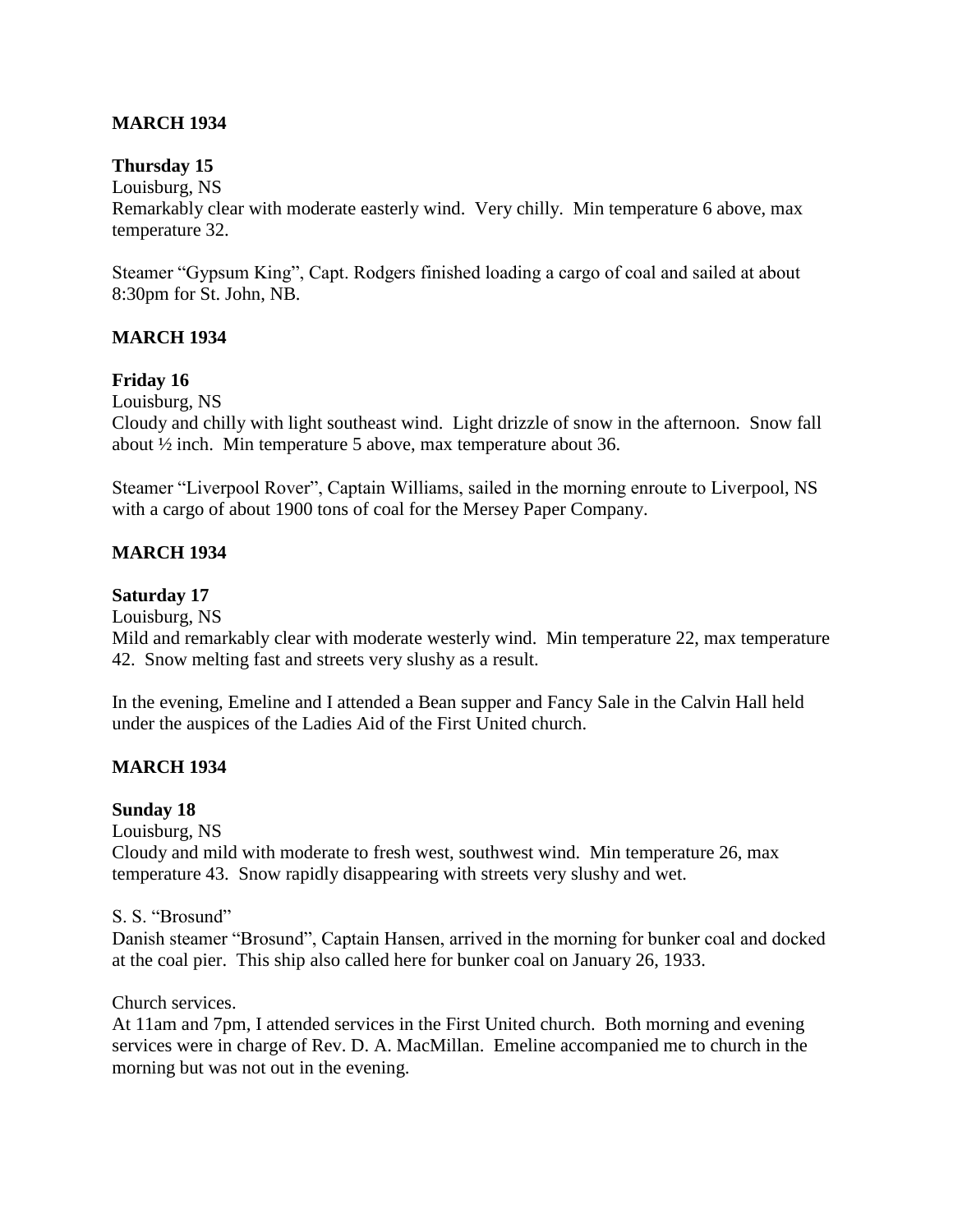### **MARCH 1934**

#### **Monday 19**

#### Louisburg, NS

Light snow fall during the early hours of the morning. Bright sunshine during the day with fresh to moderate northwest wind. Chilly and raw. Min temperature 1 above, max temperature 34. Snow fall about 2 inches.

#### S. S. "Brosund"

Danish steamer "Brosund", Captain Hansen bunkered and sailed in the morning.

### S. S. "Lycia"

Motorship "Lycia", Captain \_\_\_, arrived in the morning from Halifax, NS for to load a part cargo of steel products. Capt. D. W. Levy of this town (pilot) met the Lycia at Halifax and acted as pilot on entering this port.

#### S. S. "Watuka"

Steamer "Watuka", Captain Bragg arrived in the afternoon from St. John's Nfld for a cargo of coal and began to load shortly after her arrival.

#### Firemen's meeting.

AT 8pm, I attended a meeting of the Louisburg Volunteer Fire Brigade in the Firemen's hall. Firemen present: Chief R. A. Peters, John Parsons, Rannie MacVicar, Fred Burke, James Burke, John R. DeFries, Ruben Lipkus and myself.

#### **MARCH 1934**

#### **Tuesday 20**

Louisburg, NS Cloudy with light variable wind mostly southeast to northeast. Min temperature 5 below zero, max temperature 37.

#### S. S. "Watuka"

Steamer "Watuka", Captain Bragg, sailed in the morning for Halifax with a cargo of coal.

#### Angus MacLeod

Angus MacLeod, Car Inspector for the Dominion Coal Company came to board with us this evening. He will likely be here until the opening of navigation at Sydney when he will resume his duties at New Waterford where he has been employed for several years.

#### **MARCH 1934**

#### **Wednesday 21**

Louisburg, NS

Cloudy with chilly and raw northeast wind. Min temperature 14 above, max temperature about 24.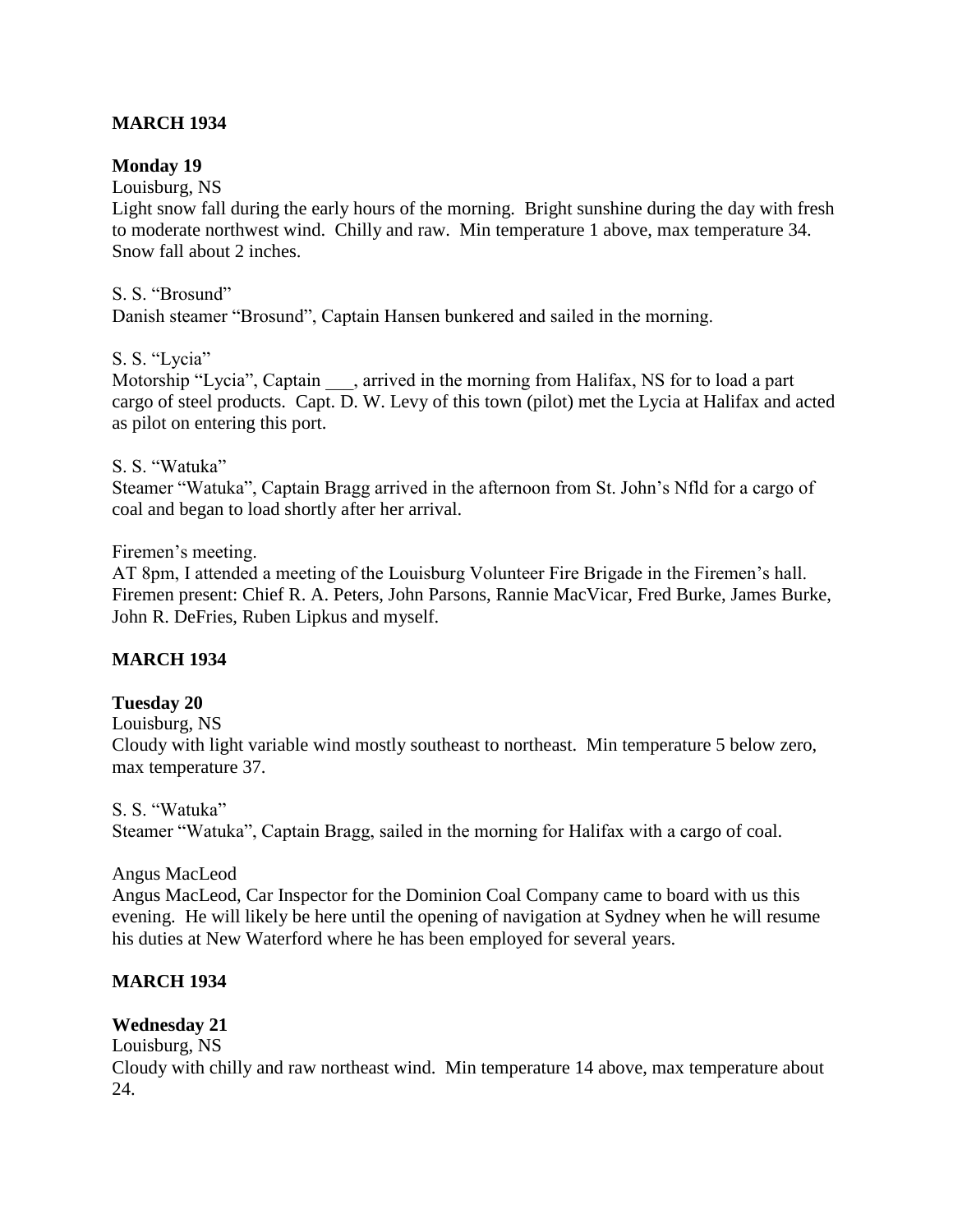M. S. "Lycia"

British motorship "Lycia", Captain Bullock, finished loading part cargo consisting of about 1600 tons of steel products and sailed at about 1:30pm for Pacific coast ports via the Panama Canal.

## Fire

At about 1:30pm, the fire alarm sounded for a roof fire at the residence of Freeman Mosher on Main Street. The fire brigade responded promptly with the hose reel but before reaching the scene of the fire, it had been extinguished with the aid of a few buckets of water. Damage estimated at \$25.00.

Choir practice. At 9pm, I attended choir practice in the First United church.

# **MARCH 1934**

# **Thursday 22**

Louisburg, NS Cloudy with moderate south west wind. Min temperature 8, max temperature 38. Council meeting.

At 7:30pm, I attended and presided at a meeting of the Town Council. Those present were councillors Jeremiah Smith, D. J. MacInnis, Wesley Townsend and G. B. Hiltz. Clerk, B. M Spencer, Policeman Albert Baker and myself.

At this meeting, Police officer Albert Baker tendered his resignation to take effect on March 31, 1934. Mr. Baker holds a turn on the S. & L. Railway as brakeman but did not have any employment with the railway for upwards of two years owing to the depression. Recently he has been notified to report for duty hence his resignation. On motion of the Council, Mr. Baker's resignation was accepted. Albert Baker was first appointed to the Police force on June 27, 1932. Reappointed June 15, 1933. Salary since his first appointment until the present time \$25.00 a month with \$10.00 extra for reading the electric light meters making a total of \$35.00 per month.

*(Receipt attached from H. H. Marshall Ltd. for magazines and periodicals)*

# **MARCH 1934**

# **Friday 23**

Louisburg, NS

Clear and cold with strong west to northwest wind. Min temperature 5 above, max temperature 32.

## S. S. "Watuka"

Steamer "Watuka", Captain Bragg, arrived at 7am from Halifax, NS for a cargo of coal.

S. S. "Gypsum King"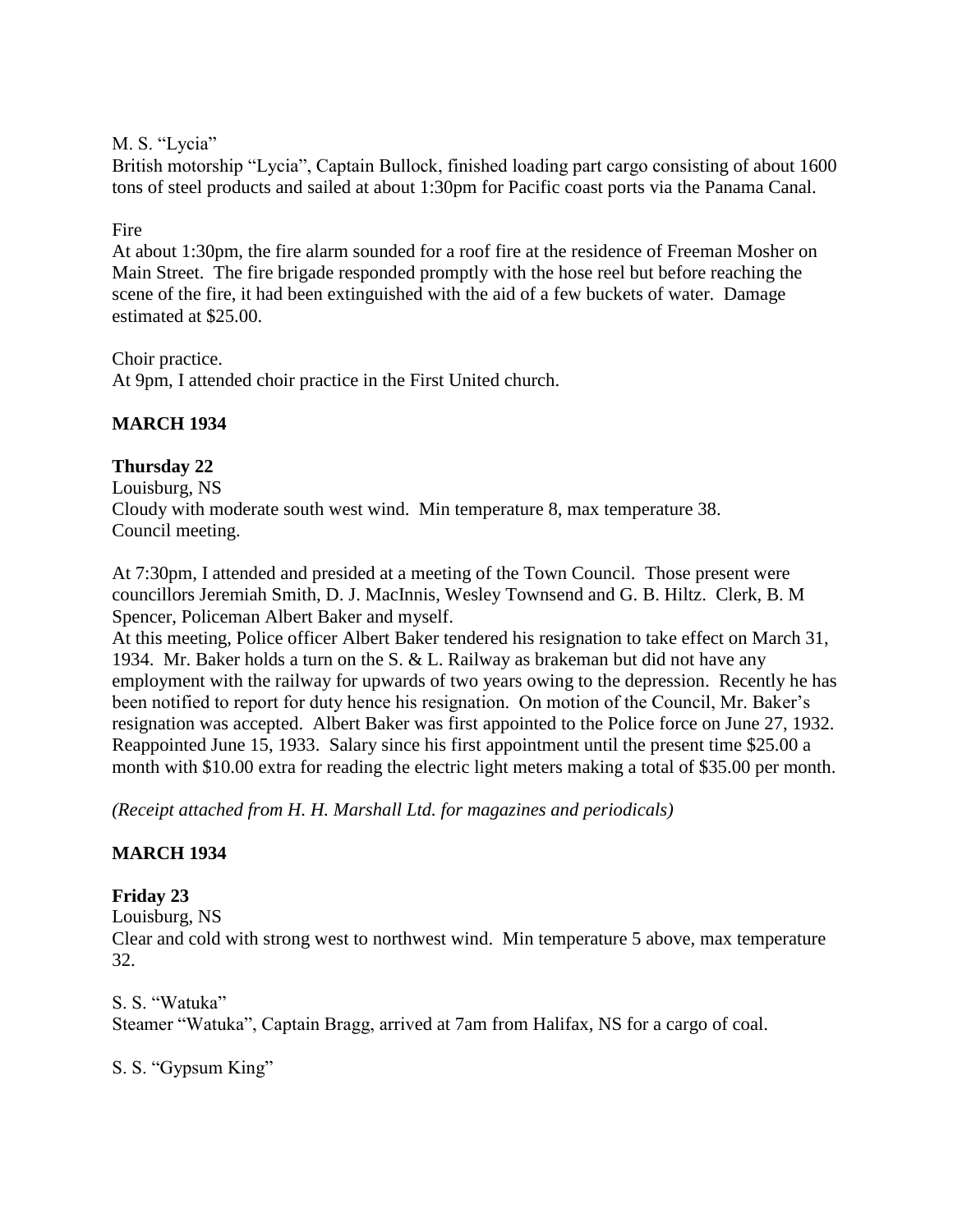Steamer "Gypsum King", Captain Rodgers, arrived during the forenoon from St. John, NB for a cargo of coal.

### **MARCH 1934**

### **Saturday 24**

### Louisburg, NS

Clear and moderately cold with light west to southwest wind. Min temperature 1 below zero, max temperature 26.

### S. S. "Watuka" S. S. "Gypsum King"

Steamers "Watuka", Capt. Bragg and steamer "Gypsum King", Capt. Rodgers sailed in the forenoon the former for and the latter for St. John, NB.

#### S. S. "Calgary"

Elder-Dempster line steamer "Calgary", Captain Baxter, arrived from Wales at about 10am and docked at the coal pier. After taking on board about 260 tons of bunker coal, she moved to the freight pier where, after loading about 100 tons of steel products, she sailed for South Africa via St. John, NB.

## **MARCH 1934**

#### **Sunday 25**

Louisburg, NS

Snow storm in the early morning. Cloudy during the first part of the day. Partly clear in the late afternoon. Moderate to light northeast to north wind. Snow fall about 3 inches. Min temperature 14, max temperature 35.

Church services.

At 11am and 7pm, I attended services in the First United church. Rev D. A. MacMillan conducted both services. Emeline accompanied me to church in the evening, but was not out in the morning.

#### **MARCH 1934**

#### **Monday 26**

#### Louisburg, NS

Clear and moderately cold with light west to south west wind. Min temperature 6 above, max temperature 35.

#### S. S. "Grey County"

Norwegian steamer "Grey County", Capt. Andersen arrived in the morning for a cargo of steel products and docked at the freight pier. This is the second trip of this ship to this port this winter. On the previous trip, she sailed from here for Manchester England on Jan 24 with about 7000 tons of steel.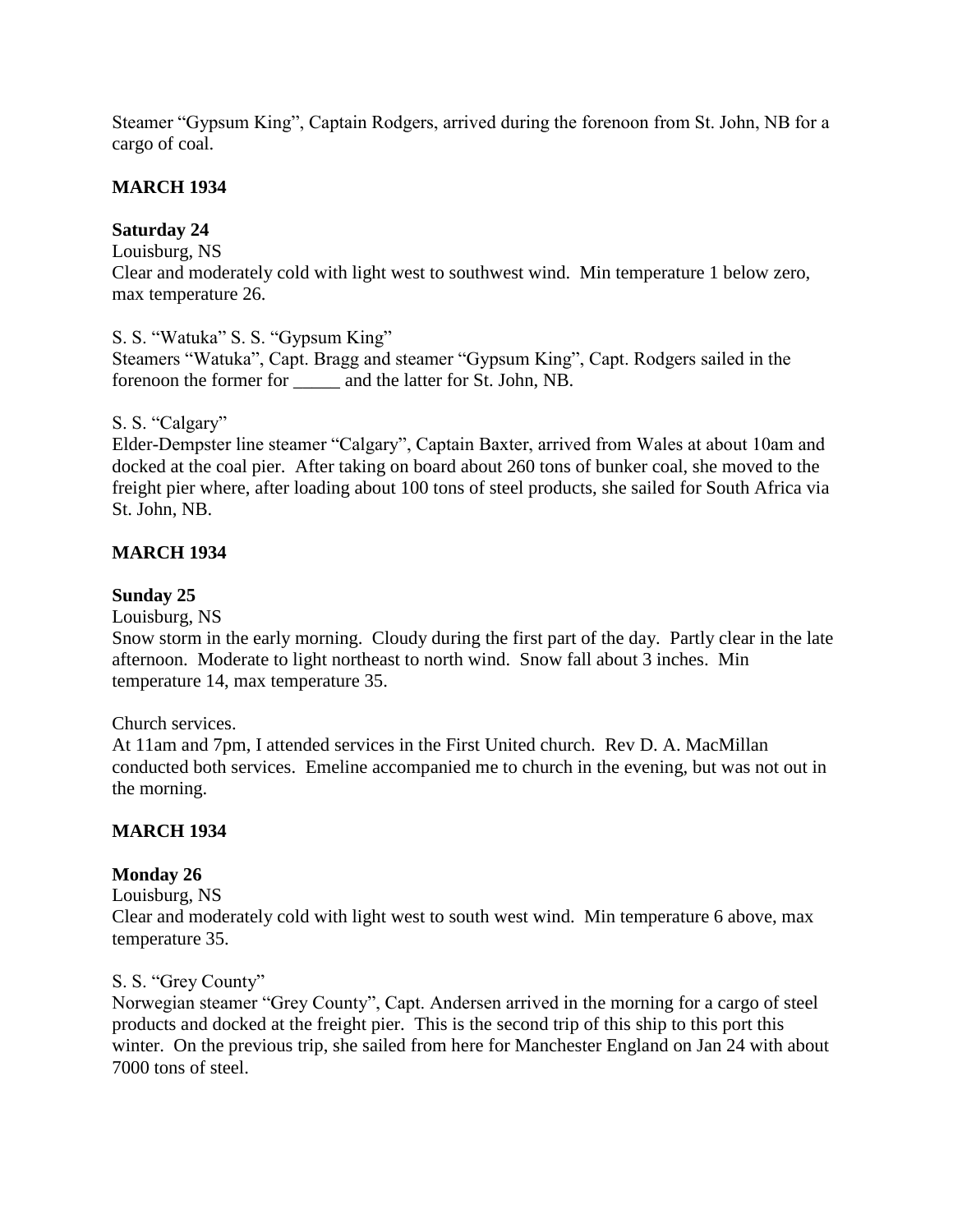### **MARCH 1934**

### **Tuesday 27**

Louisburg, NS

Cloudy and mild with a light drizzle of rain in the afternoon and some fog. Rain during the night. Light southerly wind. Min temperature 25, max temperature 38.

### **MARCH 1934**

### **Wednesday 28**

Louisburg, NS

Cloudy, foggy and mild with some showers. Heavy rain during the night. Southerly wind shifting to northeast at night. Min temperature 28, max temperature 42. Snow and ice thawing very fast. Streets covered with ice with the exception of a few patches of bare ground.

### M. S. "Hoperange"

Motorship "Hoperange", Captain Harold Luckett, arrived for to load part cargo of steel products and docked at the freight wharf.

### **MARCH 1934**

#### **Thursday 29**

Louisburg, NS Cloudy with light northeast wind. Silver thaw. All out of doors covered with ice.

### S. S. "Watuka"

Steamer "Watuka", Capt. Bragg arrived in the morning from Halifax and loaded a cargo of coal during the day.

### Committee Meeting.

At 8pm, a joint meeting of the Finance and Police Committees of the Town Council met in my office for the purpose of considering the question of engaging a police officer, tax collector and meter reader for the Town of Louisburg. D. M. Johnston of Louisburg was the selection arrived at by the committee and Councillors Smith, Townsend and B. M. Spencer, Town Clerk were appointed to interview Mr. Johnston and lay the proposition before him. Those present at the committee meeting were Councillors: Jeremiah Smith, Wesley Townsend, G. B. Hiltz and B. M. Spencer Town Clerk and myself. Councillor MacInnis was not present.

### **MARCH 1934**

### **Friday 30**

Louisburg, NS

Clear and cool with light to moderate northeast wind. Min temperature 12, max temperature 35. Heavy drift ice in sight off the harbour.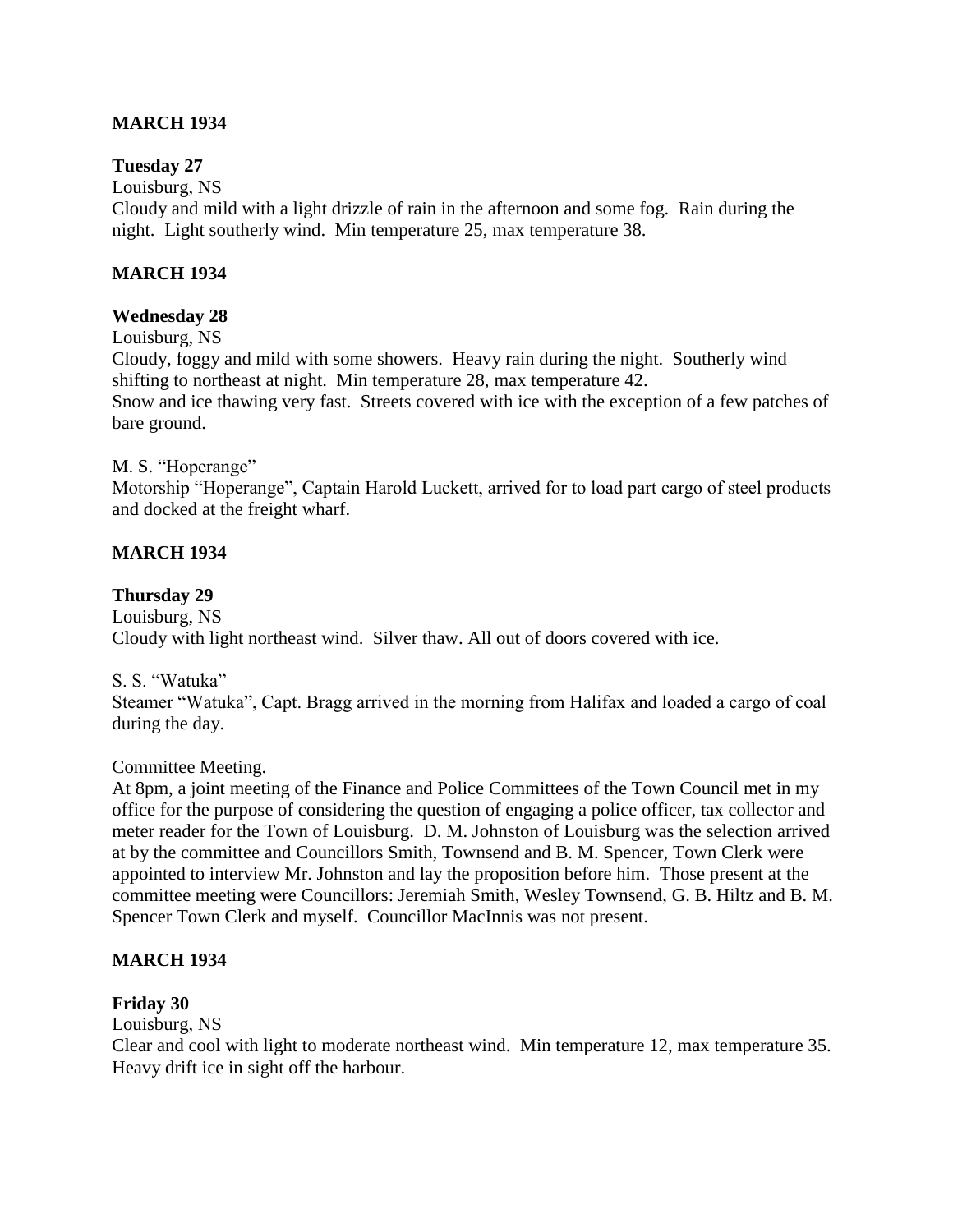### S. S. "Watuka"

Steamer "Watuka", Capt. Bragg, sailed in the morning but on sighting drift ice a short distance off the coast, returned to port docked at the coal pier and remained for the day.

### Church services.

At 7:30pm, I attended service in the First United church. Rev. D. A. MacMillan who was in charge of the service was assisted by Mr. Wheelock, Baptist student Minister of Mira Gut who preached the sermon. Mr. Wheelock arrived on the evening train from Mira. He had supper at Mr. MacMillan's and stopped with us during the night.

# **MARCH 1934**

### **Saturday 31**

Louisburg, NS Clear and cool with light east to southeast wind. Min temperature 8 above zero, max temperature \_\_.

Heavy drift ice in sight off the harbour and coast.

S. S. "Watuka"

Steamer "Watuka", Capt. Bragg, sailed in the morning for Liverpool, NS with a cargo of coal.

### S. S. "Gypsum King"

Steamer "Gypsum King", Captain Rodgers arrived in the afternoon from St. John, NB for a cargo of coal.

### Old Age Pensions.

The first Old Age Pensions to be received at Louisburg arrived in the evening mail from Halifax. The Old Age Pension Act was proclaimed in the Province of Nova Scotia last September. Pensions payable from the First of March 1934. The first cheques were mailed on or about March 28. Pensions of a maximum amount of \$20.00 a month are payable to persons who are in need, who are over 70 years of age, paid jointly by the Federal and Provincial Government on a 75 and 25 per cent basis respectively. Among those who received pensions in Louisburg were the following: Angus MacLean, Miss Emma MacAlpine, Alex. MacIntyre, Mrs. Wadden, Nelson Tanner, Sam Tanner, Chas. Reid, Joseph Currie, Mrs. Joseph Currie, Dan Johnston, Mrs. Christina MacAulay, Murdoch Cameron, George Tutty.

### **APRIL 1934**

# **Sunday 1**

Louisburg, NS

Cloudy and chilly with light to moderate east and southeast wind which increased to a fresh breeze during the night. Showers late at night. Min temperature 14, max temperature 41. Coast blocked with drift ice. Upper part of the harbour filling up with ice in the afternoon.

Church services.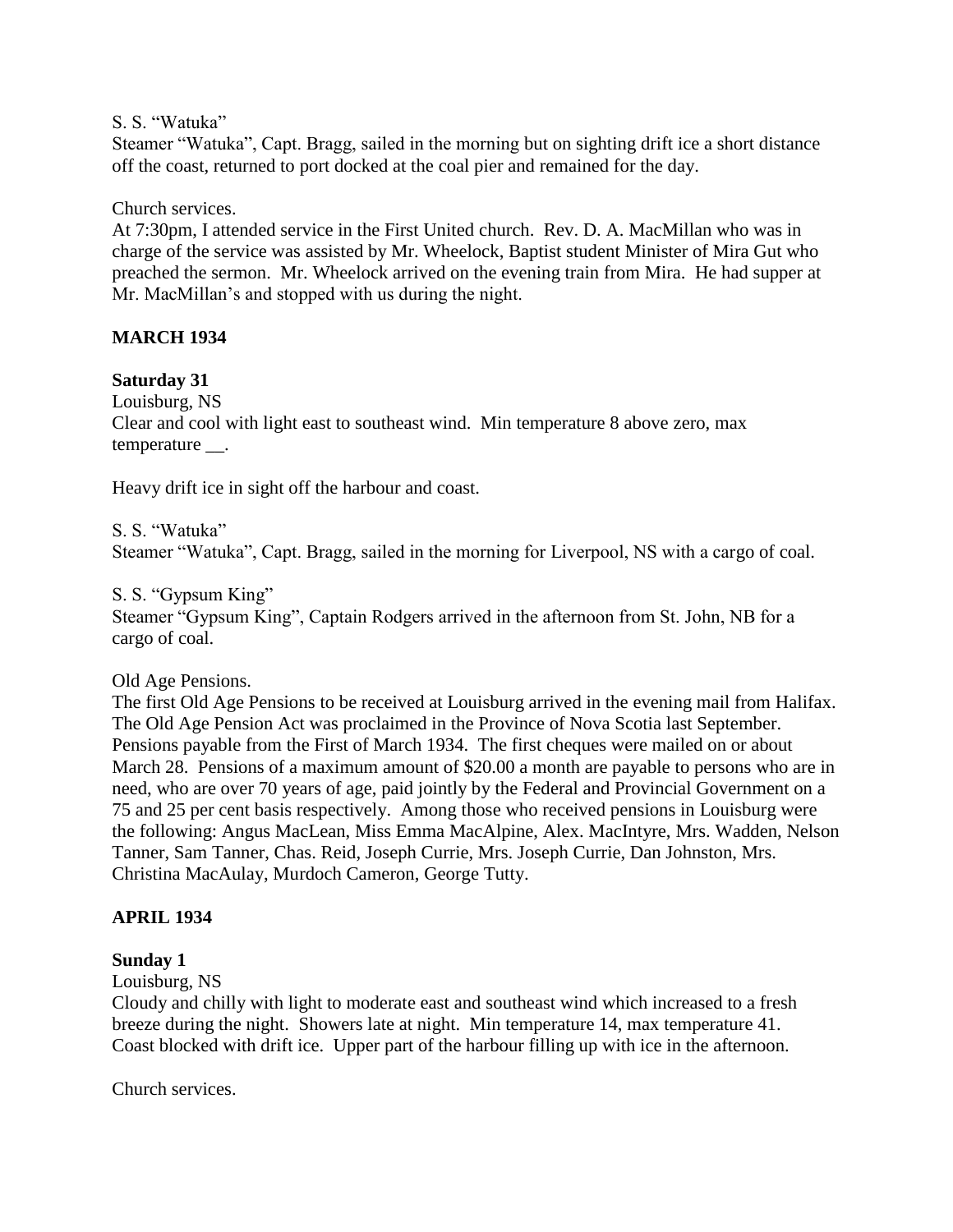At 11am and 7pm, in company with Emeline I attended services in the First United church. Rev. D. A. MacMillan was in charge of both services. Large congregations both morning and evening. At the morning service the sacrament of the Lord's Supper was dispensed to a large number of communicants.

# **APRIL 1934**

# **Monday 2**

# Louisburg, NS

Cloudy, foggy and mild with light southerly wind. Partly clear for a short time in the afternoon. Min temperature 30, max temperature 49.

Harbour partly filled with drift ice and coast and mouth of the harbour blocked.

Dance.

A dance under the auspices of the Loyal True Blue Association was held in the Masonic hall in the evening.

# R.C.M.P.

Corporal Glover of the Royal Canadian Mounted Police who has been in town since early last week left on the 8:15am train. On the arrival of the evening train, five officers of the R. C. M. P. came to town and put up at the Dundonald Inn. It is said they are enroute to Gabarus but for what purpose I am not aware. Two of them were present at the dance this evening. The following made up the party: Corporal Archie MacKay, Constables: Neil Nicholson, Churchill, Finney and Saunders.

Streets entirely bare with the exception of a few patches of ice.

# **APRIL 1934**

# **Tuesday 3**

Louisburg, NS

Cloudy and mild with light variable wind. Light frost at night. Harbour partly full of ice and coast and harbour mouth blocked. Min temperature 28, max temperature 50.

# S. S. "Gypsum King".

Steamer Gypsum King, Capt. Rodgers, which finished loading a cargo of coal last night, remained in port owing to ice conditions on the coast.

# Council Meeting.

At 7:30pm, I attended and presided at a special meeting of the Town council. Those present were Councillors Hiltz, Townsend, Smith, Clerk B. M. Spencer and myself. At this meeting Daniel M. Johnston was appointed Policeman, Sanitary Inspector, Truant officer, Jailer and Inspector under the fire ordinance for the Town of Louisburg at a salary of \$10.00 a month (part time). He was also appointed meter reader at \$10.00 and tax collector to collect arrears of taxes and poll tax on a commission of 5%. Mr. Johnston succeeds Albert Baker whose resignation took effect on March 31, 1934.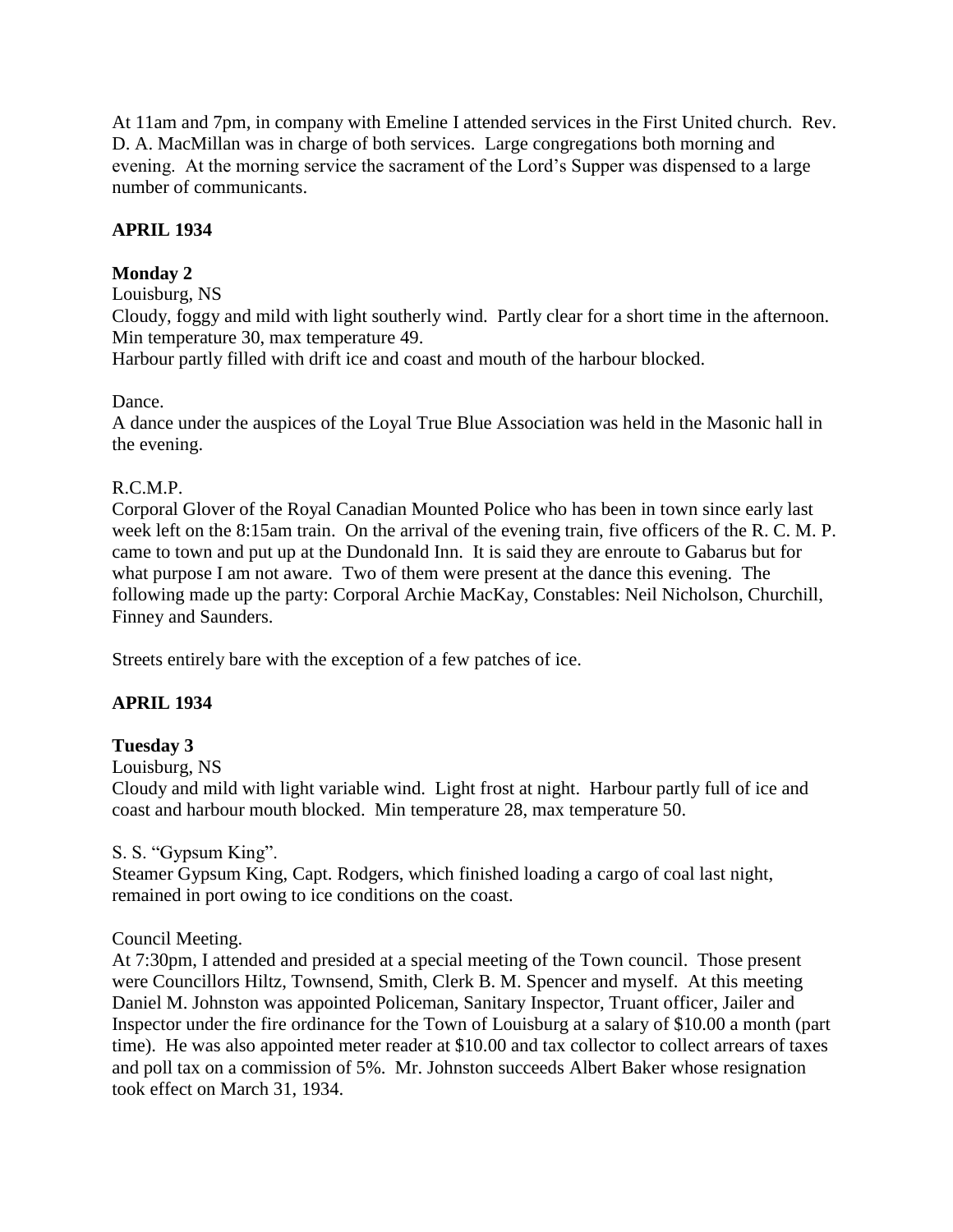# R. C. M. P.

The party of R. C. M. P. officers who arrived here yesterday evening by train, set out in the direction of Gabarus this morning with two horses and sleighs. At the premises of one Gatto, a reputed bootlegger at Deep Cove, they carried out a search for liquor which I understand was not successful.

*(Newspaper clipping headlined: "Mercury below zero twenty-nine times last season") Comment: A cold winter, no doubt, other features much exaggerated, M.S.H.*

# **APRIL 1934**

# **Wednesday 4**

Louisburg, NS

Cloudy and cool with light to moderate northeast wind which shifted a little more northerly in the evening. Snow squalls at night. Min temperature 28, max temperature 40. Southwest end of harbour filled with drift ice also mouth of harbour and coast.

S. S. "Watuka" and "Liverpool Rover". Steamers "Watuka" and "Liverpool Rover" were sighted in the ice off the harbour unable to make port. Liverpool Rover apparently disabled and reported to have lost her propellor (sic).

S. S. "Hoperange"

British steamer "Hoperange", Capt. Luckett, finished her cargo of steel products at about 12 o'clock last night but did not sail today as intended owing to ice conditions.

Sworn in.

Daniel M. Johnston was today sworn in as Police officer for the Town of Louisburg and entered upon his duties. The oath was administered by B. M. Spencer, Stipendary Magistrate. Mr. Johnston succeeds Albert Baker, who resigned recently.

Maud Huntington

Miss Maud Huntington arrived on the evening train for the purpose of making a visit. While in town she is our guest.

# **APRIL 1934**

# **Thursday 5**

Louisburg, NS/Sydney, NS

Cloudy and cool with light northeast wind.

Drift ice moved off during the night but is still in sight about 2 miles off the Louisburg coast. Coast blocked with ice off the Glace Bay and Sydney shore as far as the eye can reach.

S. S. "Watuka" S. S. "Liverpool Rover"

Steamers "Watuka" and "Liverpool Rover" reported yesterday as being caught in the ice off the coast enroute for Louisburg did not succeed in making port today.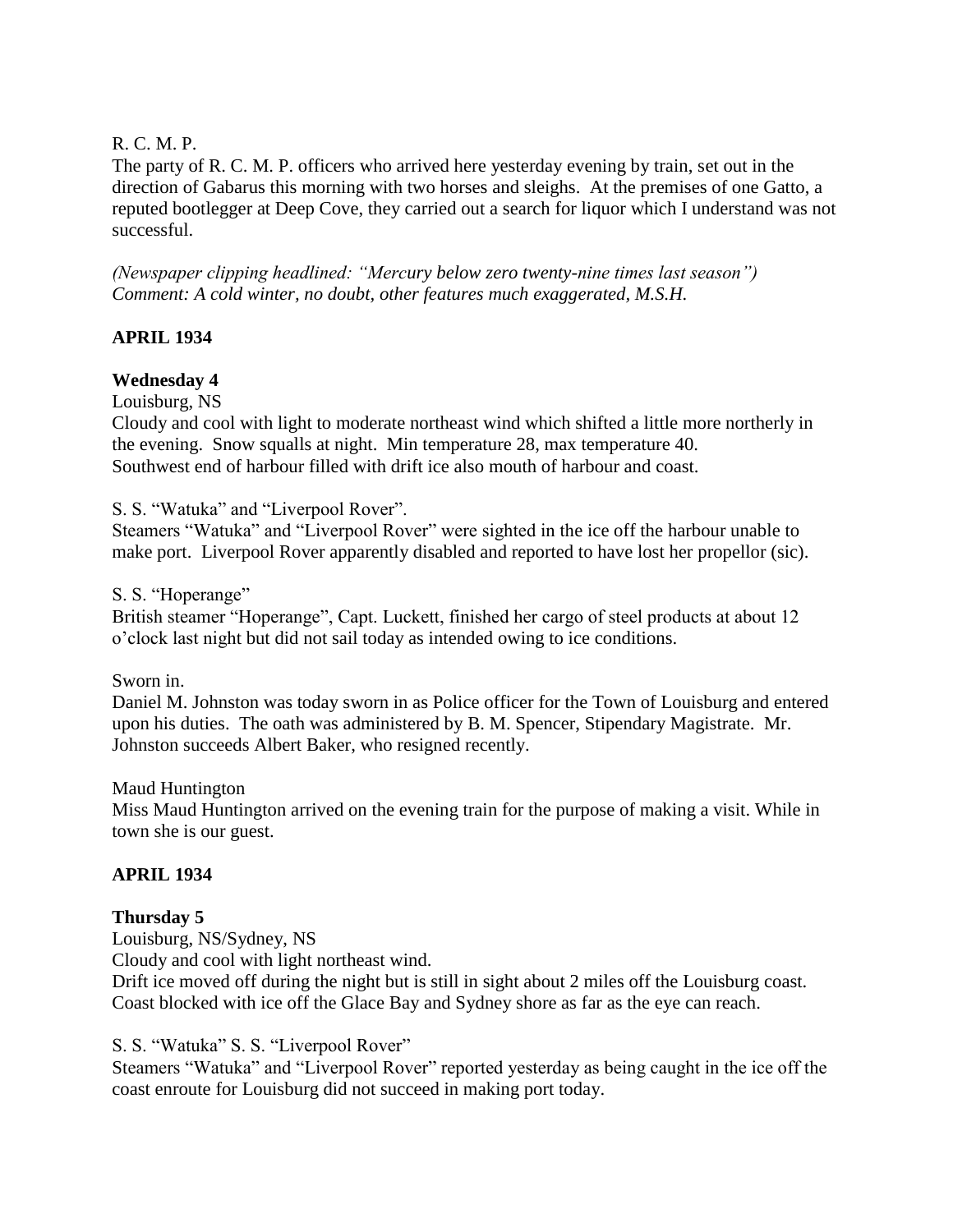### S. S. "Hoperange"

Motor ship "Hoperange", Capt. Luckett, sailed today with about 4000 tons of steel products mostly rails enroute to Vancouver, B. C. via Halifax.

### Sydney, NS

I left here on the 8:15A.M. train enroute for Sydney. On reaching Glace Bay, I proceeded to Sydney by trainway arriving at about 11:30am. Stopped at Vidal Hotel. After making a few business calls, during the afternoon at about 4pm, I called to see Judge Walter Crowe at his home 233 Esplanade where I remained until about 10:30pm. While at the Judge's, we discussed the contents of a letter I received recently from W. S. Lawrence of Halifax respecting the construction of a museum at the Louisburg National and Historical Park as an unemployment relief project. The Judge lent me a copy of the journal of James Gibson, a British officer who was present at the siege of Louisburg in 1745.

### Sent to hospital.

A member of the crew of the Norwegian steamer "Grey County" now at Louisburg, went to St. Joseph's Hospital by train this morning for an operation.

# **APRIL 1934**

### **Friday 6**

Sydney, NS/Louisburg, NS Clear and cool with light northeast wind.

Left Sydney by train for Glace Bay at 12:30 P.M. Left Glace Bay at 2:45 by train for Louisburg arriving at about 5 P.M.

# S. S. "Gypsum King"

Steamer Gypsum King, Capt. Rodgers, sailed in the forenoon from Louisburg enroute to Halifax with a cargo of coal.

### S. S. "Watuka" S. S. "Liverpool Rover"

Steamer Liverpool Rover, Capt. Williams arrived at Louisburg at about 6pm in tow of the steamer Watuka, Capt. Bragg. On last Wednesday, the Liverpool Rover lost all the blades off her propeller by coming in contact with ice and has been drifting helplessly until picked up this afternoon off Fourchu by the Watuka. The Liverpool Rover also lost one of her anchors and both flukes off the other after she had dropped them in an effort to hold against the drifting ice floes. She was enroute from Halifax to Louisburg for a cargo of coal when the accident happened.

### S. S. "Grey County" Norwegian steamer Grey County finished loading a cargo of steel products this evening.

First automobile.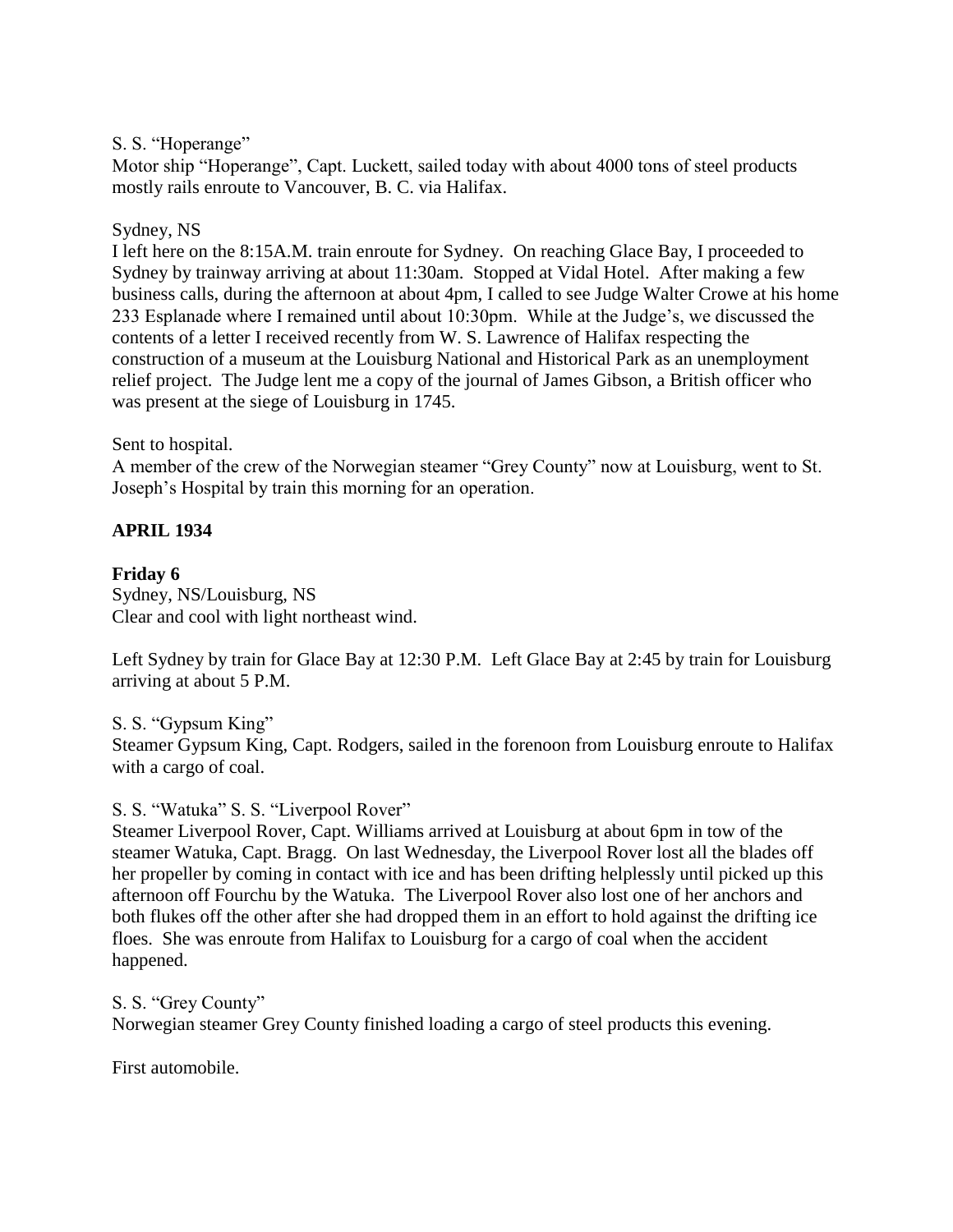W. A. Fisher, Principal of New Waterford schools arrived here in his car during the evening. This is the first automobile to come over the road from the direction of Sydney since the snow blocked the highway on or about the  $14<sup>th</sup>$  of last January.

# **APRIL 1934**

# **Saturday 7**

### Louisburg

Mild and mostly cloudy with fog at night. Light variable wind. Min temperature \_\_, max temperature 52. Considerable quantity of ice off the coast.

# S. S. "Liverpool Rover"

Steamer Liverpool Rover which arrived here yesterday with a damaged propellor (sic), docked at the Coal Company's freight wharf where work was begun in the afternoon of removing the hub of the old propellor (sic) and the replacing of a new one. The work is being done by men from the Sydney Foundry Company of Sydney who arrived here by bus in the forenoon. This steamer first shipped a quantity of coal in the forward part in order to raise the propellor (sic) out of water.

### Sydney Bus

Mike Sullivan's bus arrived here in the forenoon from Sydney. This is the first trip of the bus service since it was discontinued owing to blocked roads on or about Jan 14, 1934. The first automobile to arrive here from the direction of Sydney reached here yesterday evening when Victor Fisher drove through from New Waterford.

Turkey Supper.

The ladies of St. Bartholomew's church served turkey supper in the parish hall in the evening.

# **APRIL 1934**

# **Sunday 8**

Louisburg, NS

Cloudy and mild with showers followed by wet snow in the afternoon which continued until night. Light variable wind with some fog.

Church services.

At 11am and 7pm, Emeline and I attended services in the First United church. Rev. D. A. MacMillan was in charge of both services.

Farewell Service.

Mr. Alexander Campbell, student Minister, who has been giving part time service to the Presbyterian congregation for the past few months, preached his farewell sermon this evening.

Death of Capt. Joseph Phillips.

The death occurred this morning at his home at Mira Gut of Captain Joseph Phillips. Capt. Phillips, who was upwards of 80 years of age, resided the greater part of his life at Mira Gut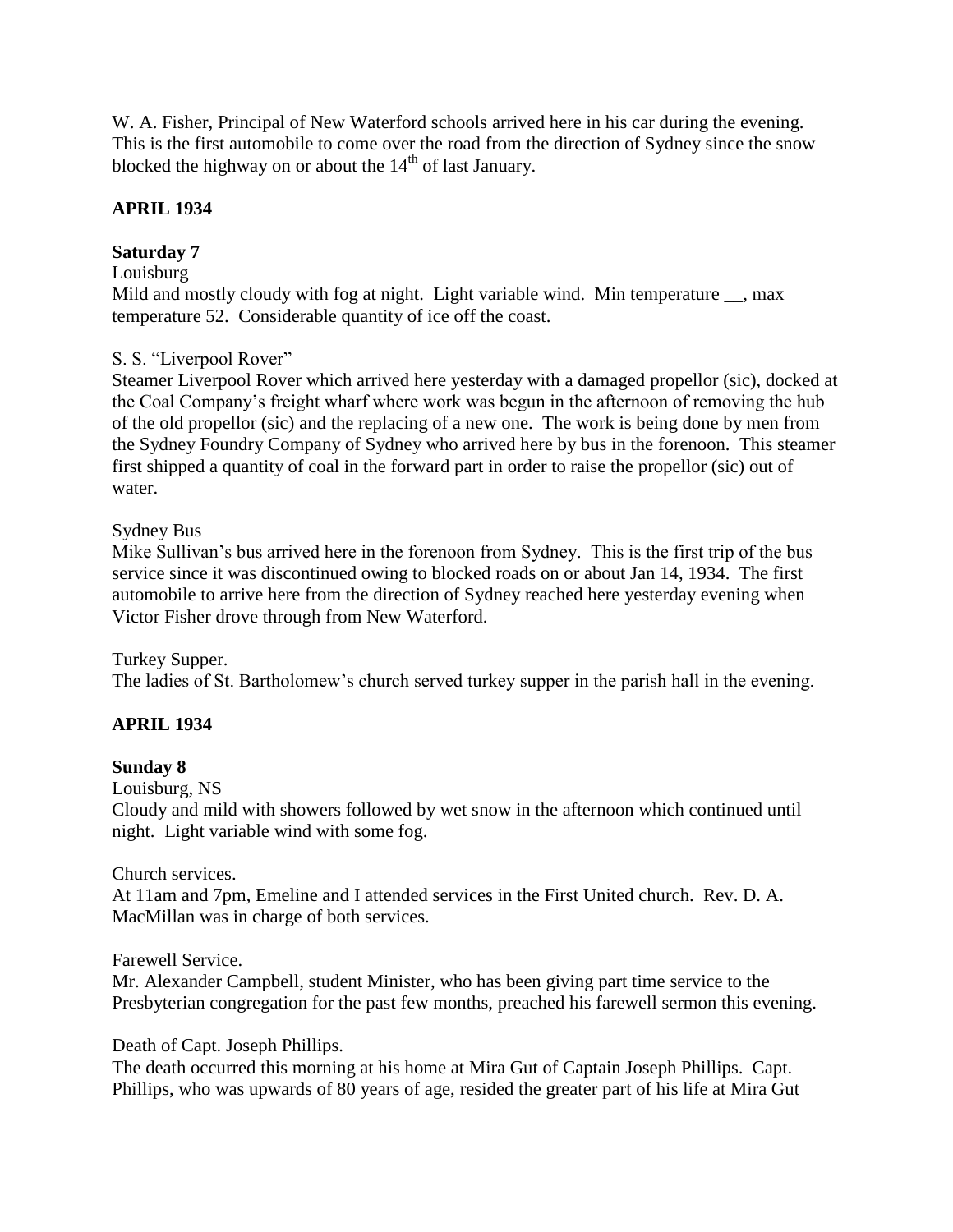where he was held in very high esteem. About forty years ago, under the firm name of Phillips & Nicoll, he inaugurated the Mira River Steamship Service which is still functioning though for the last few years motor driven boats have taken the place of the steamers. He is survived by five daughters, Annie, Katie, Edith, Mrs. William Parson and Mrs. Arthur Dillon.

# **APRIL 1934**

# **Monday 9**

### Louisburg, NS

Mild and partly clear with moderate northwest wind. Min temperature 29, max temperature 46. Drift ice in sight a short distance off the coast.

# S. S. "Watuka"

Steamer "Watuka", Capt. Bragg, sailed in the forenoon but on meeting ice a short distance off the harbour, returned to port and docked at the coal pier.

# S. S. "Grey County".

Norwegian steamer "Grey County", Capt. Andersen which finished loading a cargo of about 7000 tons of steel products on Friday evening, left the dock and anchored in the upper harbour, to await more favourable ice conditions before sailing.

*(Obituary of Capt. Phillips)*

# **APRIL 1934**

# **Tuesday 10**

Louisburg, NS Cool and mostly cloudy with moderate north to northeast wind. Min temperature 28, max temperature 46.

S. S. "Watuka". Steamer Watuka, Capt. Bragg, sailed in the morning for Halifax with a cargo of coal.

# S. S. "Grey County"

Norwegian steamer "Grey County", Capt. Andersen, sailed at about 7:30am with a cargo of about 7000 tons of steel products. This cargo makes a total of about 32, 000 tons of steel products which have been shipped from this port during the present winter. This ship is the eleventh ship to load a cargo or part cargo of steel at Louisburg this winter.

# S. S. "Liverpool Rover"

The work of replacing a propellor (sic) on the steamer, Liverpool Rover, was finished yesterday evening. She hauled over to the coal pier today and loaded a cargo of coal in the evening.

Marriage.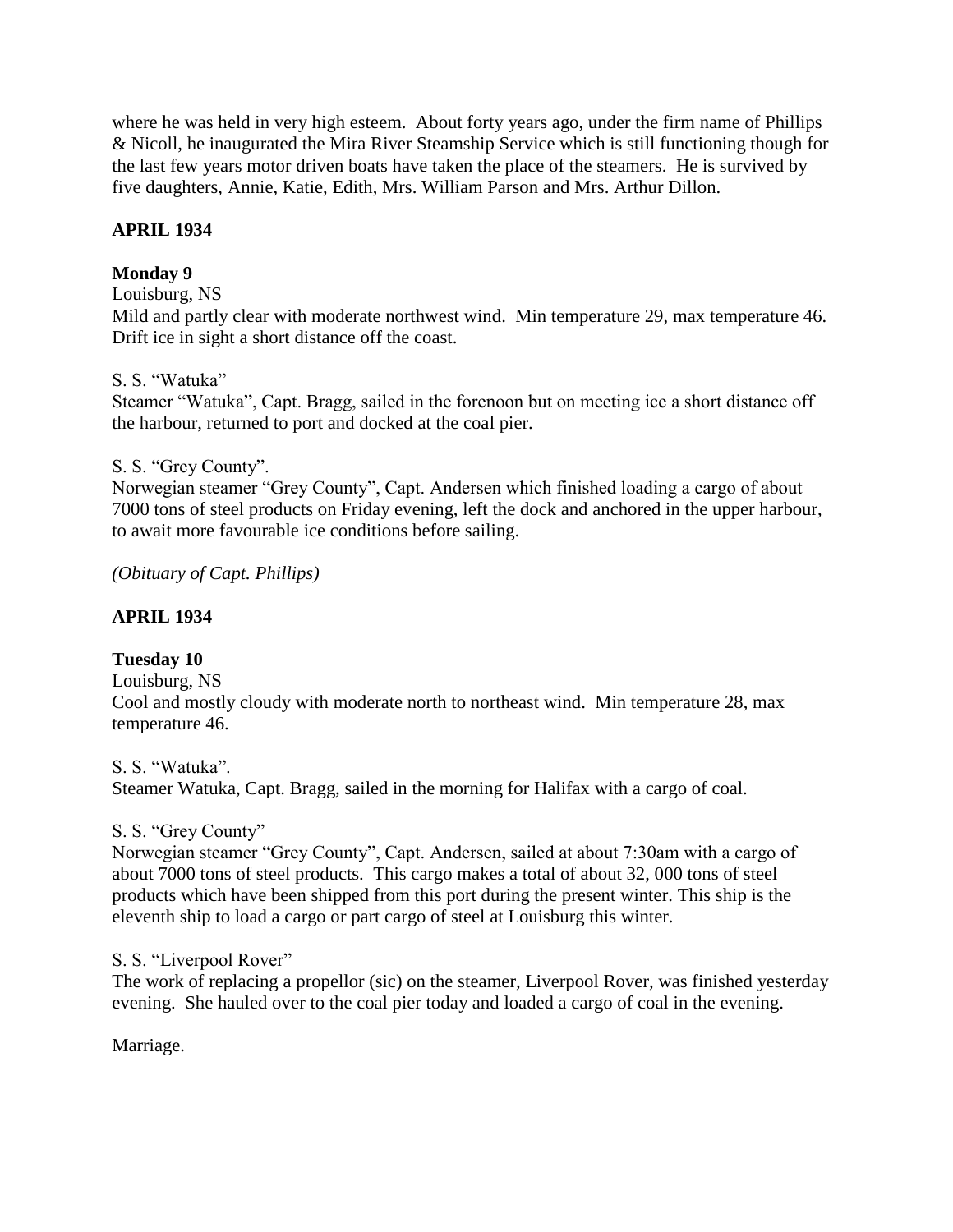The marriage of Angus Ferguson and Mary Kehoe both of Louisburg, took place this morning. The ceremony was performed by Rev. Father D. H. Doyle. Mr. and Mrs. Ferguson will reside in Louisburg.

# **APRIL 1934**

# **Wednesday 11**

### Louisburg, NS

Cloudy and cool in the early part of the day. Clear with bright sunshine during the afternoon. Min temperature 28, max temperature 46. Moderate easterly wind.

Drift ice.

Drift ice close in on the shore and southwest end of harbour partly filled.

Choir practice.

At 9pm, I attended choir practice in the First United church.

# Died in Hospital.

Franz Hustig, a member of the crew of the Norwegian steamer "Grey County" died last night at St. Joseph's Hospital, Glace Bay, following an operation for a ruptured appendix. Mr. Hustig was sent to the hospital from here by train on April 5. The Grey County sailed from here yesterday morning with a cargo of steel products. Funeral to be held tomorrow. Interment in Greenwood cemetery, Glace Bay. Service to be conducted by Rev. Mr. Crewe, Anglican Clergyman, Glace Bay. (Sydney Post-Record April 13, 1934).

# **APRIL 1934**

# **Thursday 12**

### Louisburg, NS

Mostly cloudy during the first half of the day with light mist shortly before noon. Mostly clear in the afternoon. Moderate easterly wind. Min temperature 29, max temperature 42.

Fire.

Building on Main Street owned and occupied by Bergman Hickman as a dwelling and store totally destroyed by fire this morning with its contents. Fire whistle sounded at 5:55am. The firemen responded quickly and two streams of water were turned on the burning building but the fire had gained so much headway before being discovered, it was soon apparent that the building was doomed to destruction. Loss estimated at building \$4500.00, contents \$1200.00, total \$5700.00. Insurance on building \$3000.00. Insurance on furniture \$750.00. Insurance on stock in store \$250.00. Total insurance \$4000.00. Was one of the first of the brigade to reach the fire and remained on duty until about 8:30. The fire then was nearly all out. But as a precaution, we left two members of the brigade, Deputy Chief Percy MacKinnon and Alfred Hunt on duty for the purpose of pouring water on what remained of the structure until the fire was totally dead. The fire was confined to the Hickman building, no damage occurring to any adjoining properties.

# **APRIL 1934**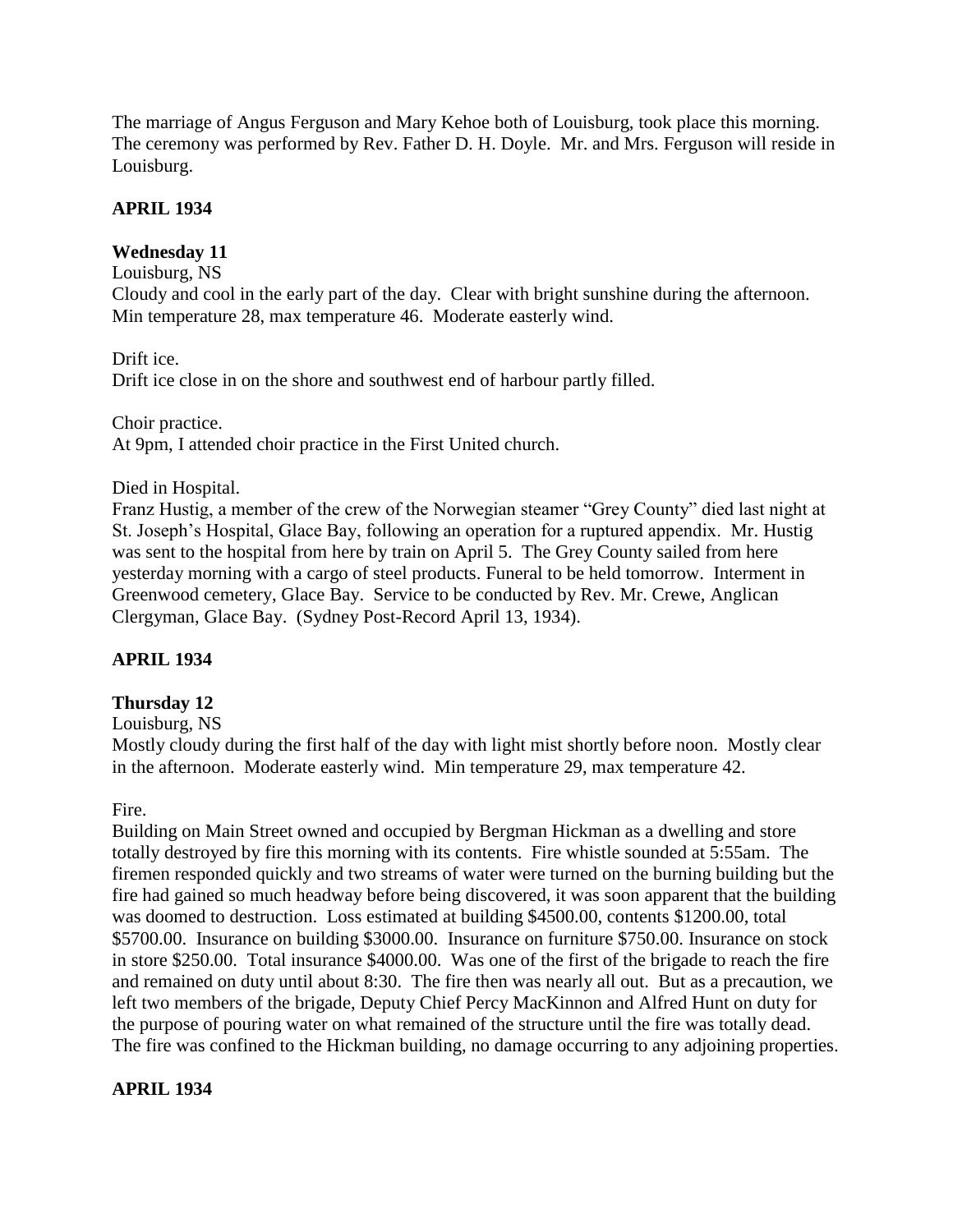# **Friday 13**

### Louisburg, NS

Cloudy and chilly with moderate east, southeast wind. Min temperature 30, max temperature 43.

### Drift ice.

Upper harbour full of drift ice. Mouth of harbour and coast blocked.

# **APRIL 1934**

### **Saturday 14**

Louisburg, NS

Heavy rain and wind in the early morning. Calm, mild and foggy during the day. Wind southeast in the morning becoming variable during the day. Min temperature 30, max temperature 42.

### **APRIL 1934**

# **Sunday 15**

Louisburg, NS

Cloudy and chilly with moderate to fresh north, northeast wind. Heavy rain in the afternoon and evening. Min temperature 30, max temperature 37.

Drift ice.

Drift which has been blocking the coast and entrance to the harbour for the past week, moved off during the afternoon.

Church services

At 11am and 7pm, Emeline and I attended services in the First United church. Rev. D. A. MacMillan was in charge of both services.

Fox Sparrows.

Fox Sparrows are here in abundance. The first I noticed this spring was on last Thursday. Since that time, they have increased in number so that now they appear to be here in thousands. They are spring visitors and usually remain but for a very short time. They are on their way to their nesting grounds in the far north. None of them appear to remain with us during the summer. Some years I have noticed a few of them late in the autumn as they are journeying southward to spend the winter. In my opinion, they are the best singers of the sparrow family.

# **APRIL 1934**

### **Monday 16**

Louisburg, NS Cloudy with light northeast wind. Min temperature 30, max temperature 46.

Drift ice.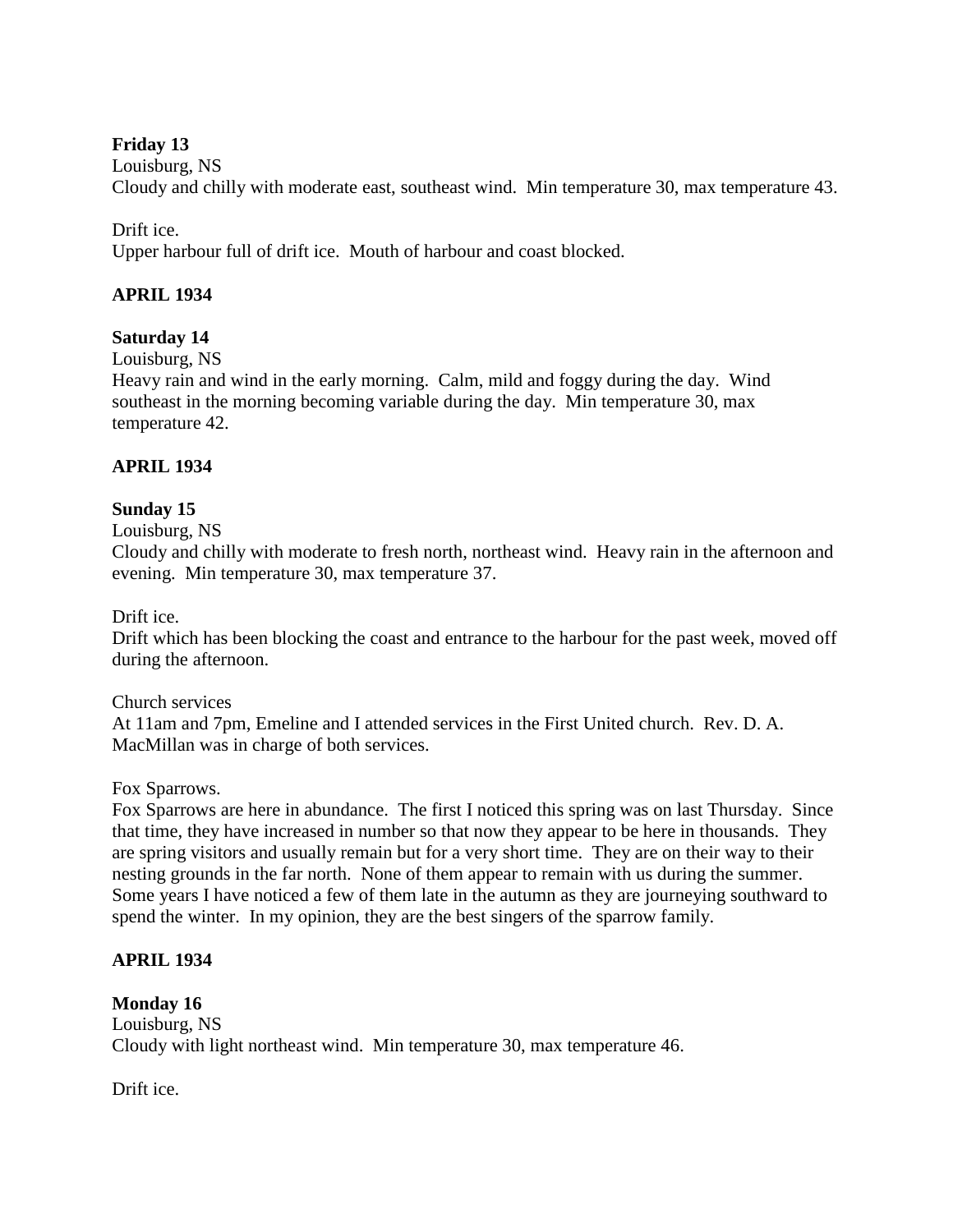The drift ice which moved off the coast during yesterday and last night was still in sight during the greater part of the day. S. S. "Watuka" and S. S. " Gypsum King" enroute to Louisburg for cargoes of coal, asked for reports of ice conditions.

Marriage.

The marriage of Archie MacVicar Jr. to Miss Mary Maxner both of this town, took place at the Manse this evening. Rev. D. A. MacMillan, pastor of the First United church, performed the ceremony.

# **APRIL 1934**

# **Tuesday 17**

Louisburg, NS

Cloudy and cool with light variable wind, mostly southerly. Min temperature 30, max temperature 48.

# Drift ice.

A considerable body of ice off the coast and at the harbour mouth and some loose ice in the harbour.

# S. S. "Watuka"

Steamer Watuka, Capt. Bragg, arrived in the afternoon from Liverpool, NS for a load of coal. The Watuka arrived off this port on last Sunday, but was delayed by ice conditions from reaching here until today.

# S. S. "Gypsum King".

Steamer Gypsum King, Capt. Rodgers arrived here at about 9:30pm from Halifax for a cargo of coal.

S. H. Stevenson.

S. H. Stevenson of Sydney, Insurance Adjuster, arrived here by bus from Sydney in the forenoon. Mr. Stevenson's visit was in connection with the fire loss at the Hickman building on last Thursday.

# Meeting of Fire Brigade

At 8pm, I attended a meeting of the Louisburg Volunteer Fire Brigade in the Firemen's hall. Those present were: Chief R. A. Peters, Percy MacKinnon, Dan MacLeod, Fred Burke, R. Lipkus, Alfred Hunt, Rannie MacVicar and M. S. Huntington. At this meeting it was decided to purchase ten firemen's outfits including coats, boots and hats.

# **APRIL 1934**

**Wednesday 18** Louisburg, NS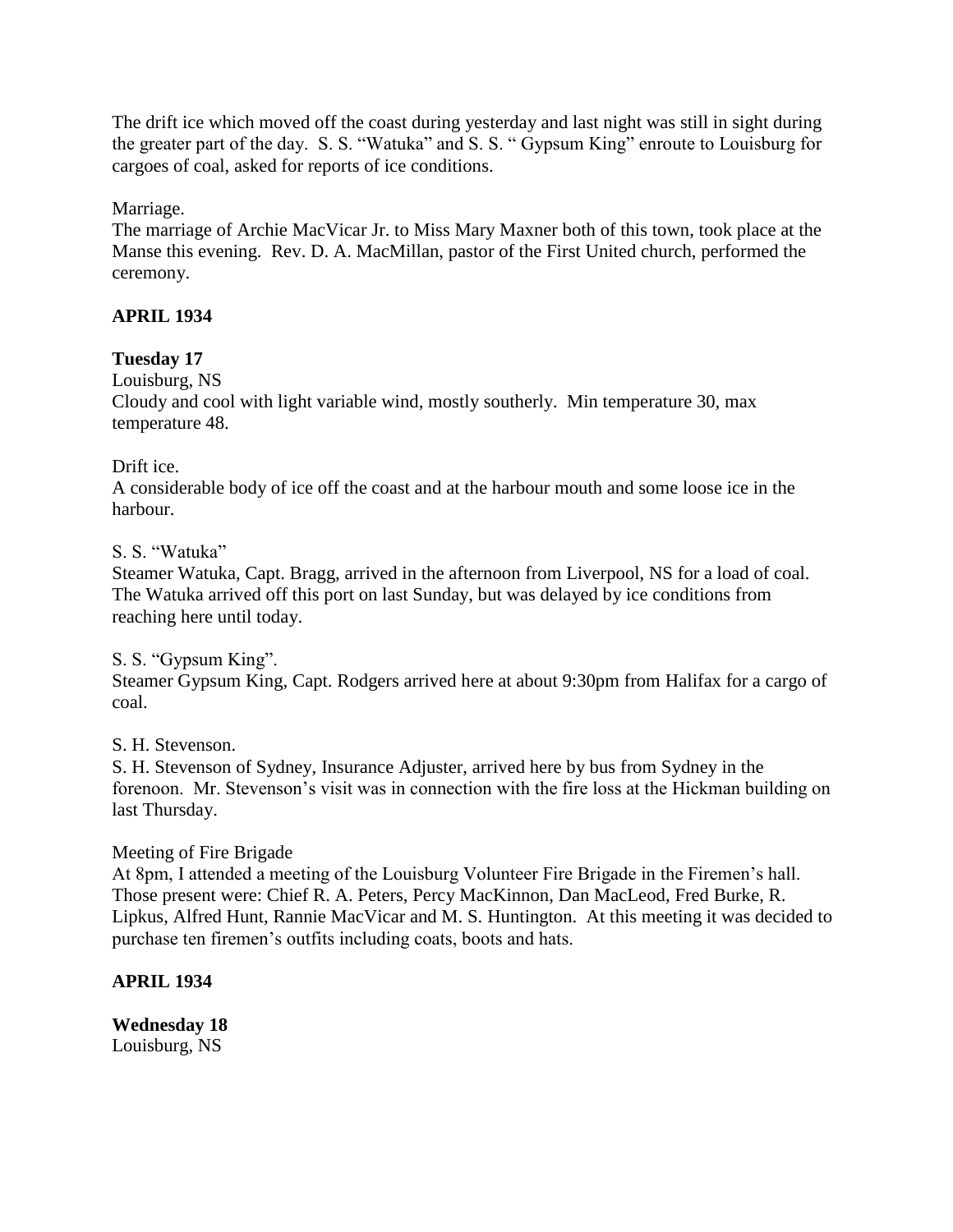Cloudy and cool in the morning. Clearing and becoming mild in the afternoon. Light variable and mostly northeast. Drift ice on the coast and harbour partly filled. Min temperature 28, max temperature 56.

# **APRIL 1934**

# **Thursday 19**

#### Louisburg, NS

Clear and mild with light variable wind mostly easterly. An ideal day. Min temperature 26, max temperature 54.

# Drift ice.

Drift ice is still blocking the harbour mouth and a narrow strip along the coast. Southwestern portion of the harbour full of ice.

S. S. "Colby" First coal from Sydney.

Steamer Coalby, which arrived at Sydney on last Sunday, sailed from Sydney this morning enroute for Halifax with a cargo of coal. She was seen passing Louisburg in the evening. The Colby is said to be the first steamer to take a cargo of coal from Sydney this season.

# Council Meeting.

At 7:30pm, I attended and presided at a regular meeting of the Town Council. Those present were: Councillors Wesley Townsend, D. J. MacInnis, Jeremiah Smith, G. B. Hiltz, Clerk, B.M. Spencer, Police Officer, D. M. Johnston.

History Talk.

AT 2pm, I visited the public school and gave a talk on the early history of Louisburg to the pupils of grades five, six, seven and eight. I also gave a ten minute talk on birds. The pupils gave strict attention and appeared to be greatly interested in both subjects.

# **APRIL 1934**

# **Friday 20**

Louisburg, NS

Cloudy and mild with some fog and light easterly wind. Min temperature 29, max temperature 56.

# Angus MacLeod.

Angus MacLeod, car inspector for the Dominion Coal Company, who came to board with us on March 20, 2934, left here on the morning train for New Waterford for the purpose of resuming his duties at that place.

# Drift ice.

The drift ice which has been hovering off the coast for some time is still in sight but appears to be loose. The mouth of the harbour was clear of ice at noon but the southwest end was still full of loose ice. The strip of ice outside the harbour appeared to be about a half a mile wide.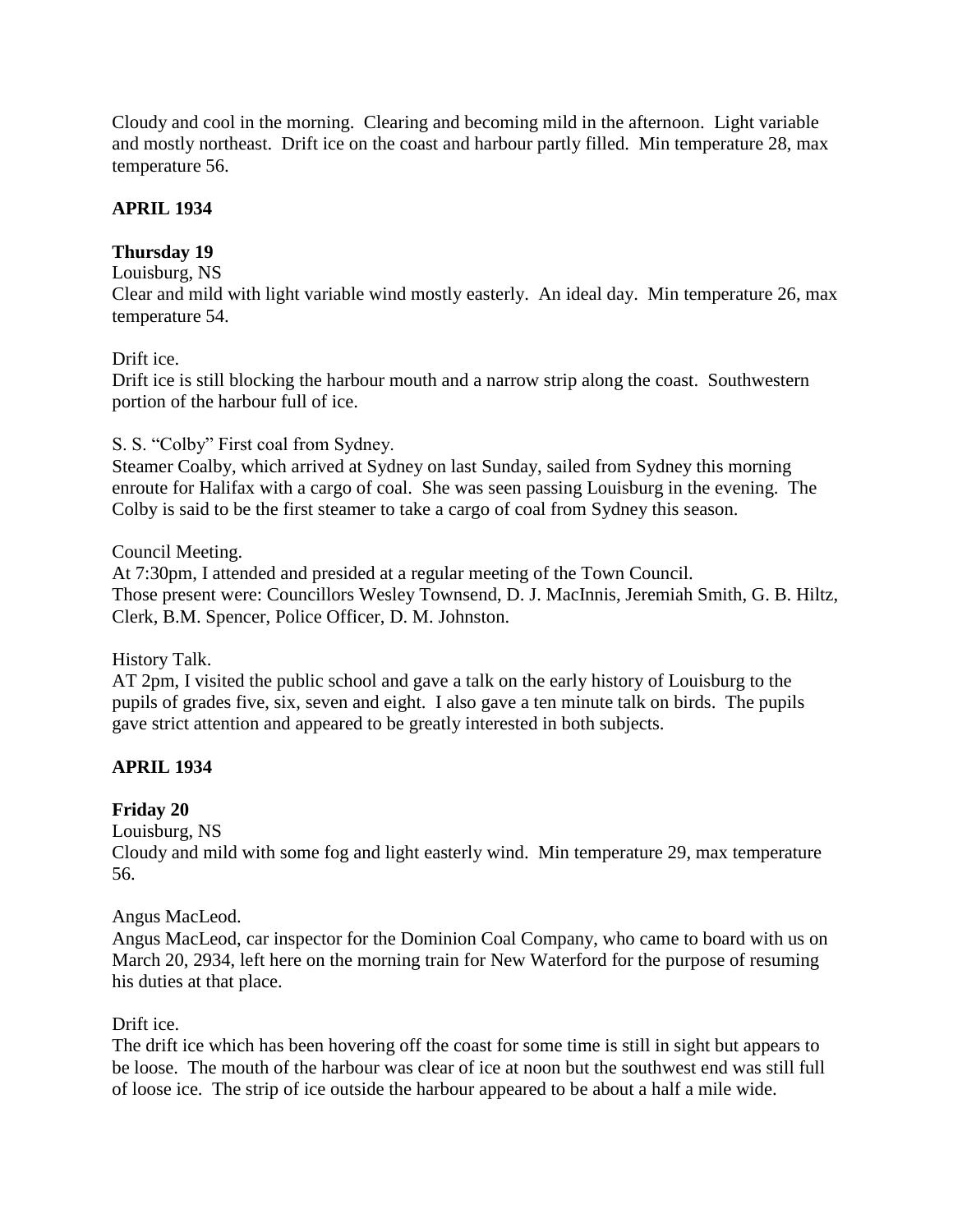Steamers "Liverpool Rover", "Watuka" and "Gypsum King" which have been in port for quite a long time presumably waiting for favourable ice conditions did not make an attempt to sail. It is stated by those familiar with conditions and competent to judge that these boats would have had no difficulty in leaving port not only today but on previous occasions had they so desired. It has even been suggested that they have remained in the harbour in an attempt to discredit Louisburg as a shipping port. In any case, no attempt was made to sail.

### S. S. "Domby"

The Sydney Post-Record of today announced that the Collier Domby (Capt. Simpson) had sailed from Sydney this morning with a cargo of coal bound to Montreal. This is the first cargo to leave Sydney for the St. Lawrence this season.

# **APRIL 1934**

### **Saturday 21**

Louisburg, NS

Cloudy, foggy and mild with light variable wind mostly southerly and easterly. Min temperature 33, max temperature 52.

First toads.

During the night for the first time this season I heard toads singing.

# **APRIL 1934**

# **Sunday 22**

Louisburg, NS

Cloudy, foggy and mild with light easterly wind. Some heavy showers of rain during the day. Min temperature 32, max temperature 48.

The ice blockade which has to some extent been interfering with shipping in and out of this port, is still with us. Mouth of harbour and southwestern end full of ice as well as a narrow strip outside. Until we get favourable winds, we are likely to have no improvement in ice conditions.

Church services.

Emeline and I attended services in the First United church at 11am and 7pm. Both services were in charge of Rev. D. A. MacMillan.

### **APRIL 1934**

### **Monday 23**

Louisburg, NS

Clear with moderate northwest wind which shifted to southwest shortly after noon. Min temperature \_\_ max temperature 51.

Drift ice.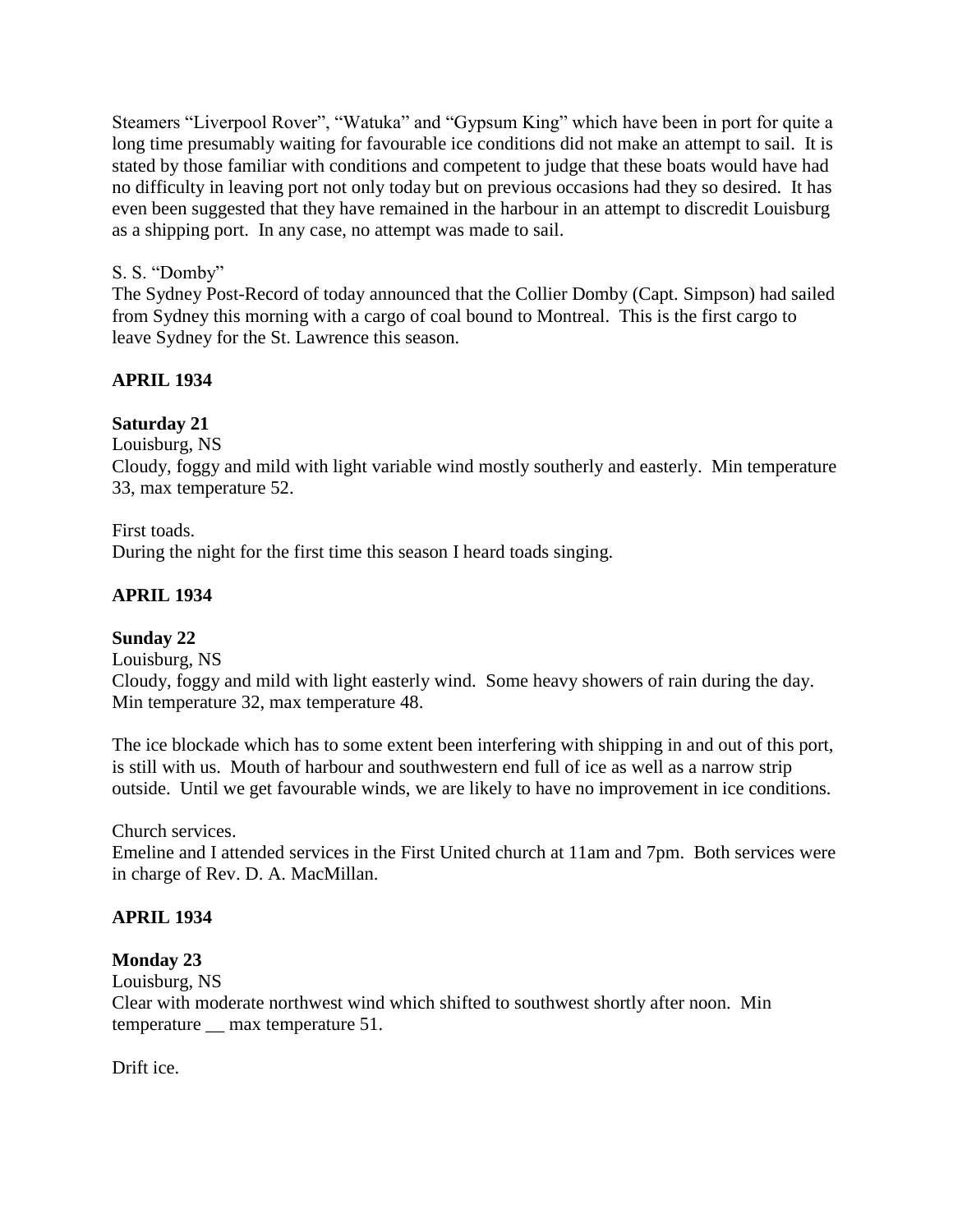Harbour clear of ice with the exception of a few loose pans. With the help of the northwest wind, the ice moved off for a considerable distance but returned again to some extent with the shifting of the wind.

### S. S. "Watuka"

Steamer S.S. "Watuka" (Capt. Bragg) which has been waiting here several days for more favourable ice conditions, sailed at about 5:30am for Wabana, Nfld with a cargo of coal and some other freight.

# S. S. "Liverpool Rover".

Steamer "Liverpool Rover" (Capt. Williams) which arrived here on the  $6<sup>th</sup>$  of this month with a broken propeller, sailed at about 6am for Liverpool, NS with a cargo of coal. The work of replacing a new propeller was finished on April the  $9<sup>th</sup>$  but Capt. Williams, not wishing to take any more chances with the ice and on the orders of the ship's owners, remained here until this morning.

### S. S. "Gypsum King".

Steamer "Gypsum King" (Capt. Rodgers) sailed in the morning with a cargo of coal for \_\_\_\_. This ship arrived here on the  $17<sup>th</sup>$  of this month and since loading has been awaiting favourable ice conditions.

### Remarkably calm.

Since the  $23<sup>rd</sup>$  of March, the weather has been remarkably calm. With the exception of a breeze for a few hours on the  $14<sup>th</sup>$  and  $15<sup>th</sup>$  of this month, we have had scarcely any wind. Many days scarcely enough to blow out a candle.

# **APRIL 1934**

# **Tuesday 24**

Louisburg, NS Cloudy and foggy with light southerly wind. Min temperature 26, max temperature 47.

### Firemen's Dance.

A dance was held in the Masonic hall in the evening under the auspices of the Louisburg Fire Brigade. A large crowd present and everybody appeared to enjoy themselves. Total receipts \$49.35, Expenses: Orchestra \$15.00, Hall rent \$8.00, other expenses about \$2.00. Net receipts about \$24.00. The proceeds of this dance is to be used for the purchase of waterproof clothes for the Fire Brigade including coats, boots and hats. The Brigade has decided to order ten complete suits at a cost of about \$10.50 each.

# Halifax Civic Elections.

Mr. E. J. Cragg was today elected Mayor of Halifax succeeding Mayor A. A. Thompson. Mayor Cragg and seven Aldermen were all elected by acclamation thus establishing a record for the City of Halifax. The names of the Aldermen as published in the Halifax Herald of April 26, 1934 are as follows: W. A. Gates, W. E. Donivon, E. Frank Lordly, Joseph F. MacManus, Ralph W. Hendry, W. J. O'Toole and Dr. P. A. Gough.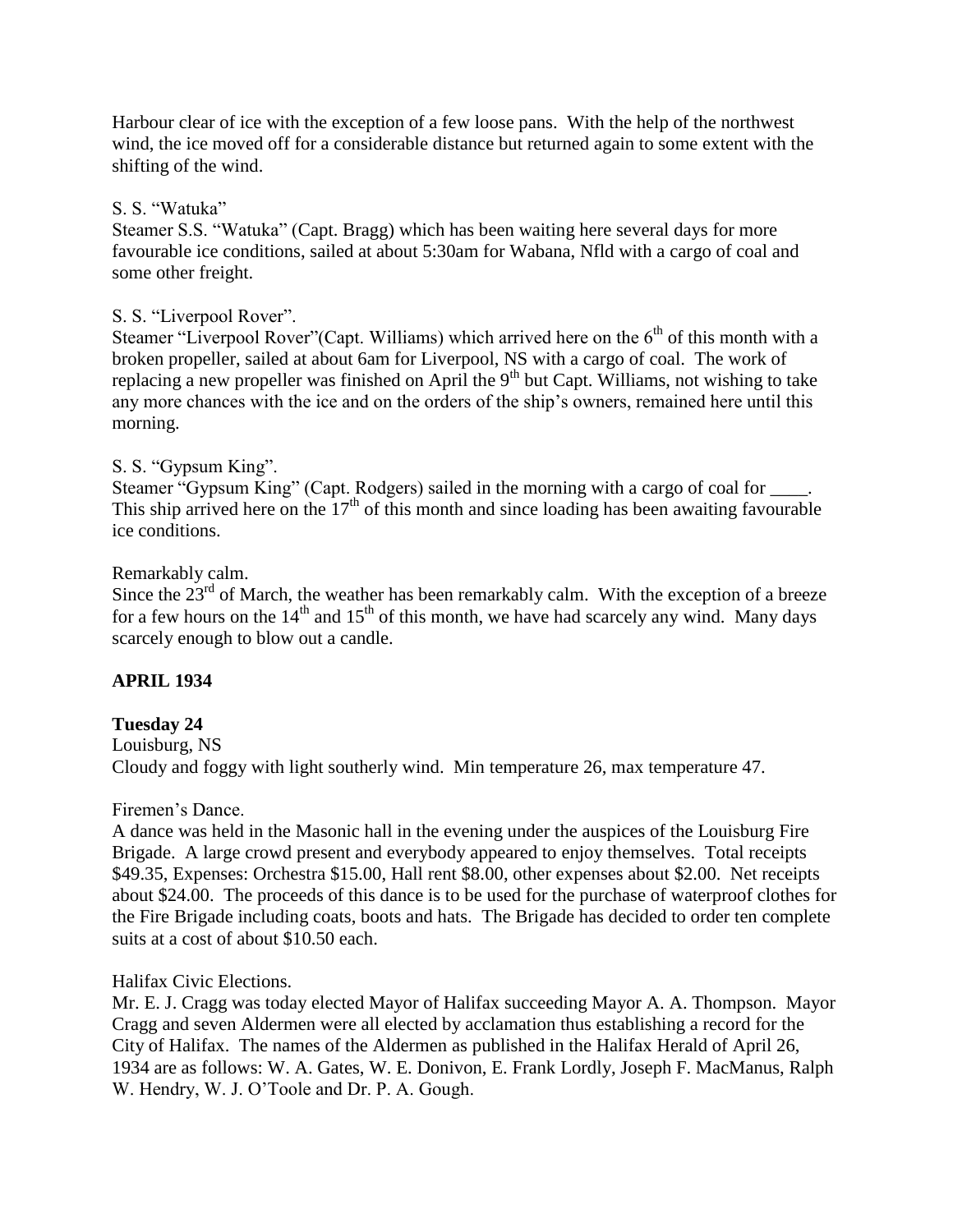# **APRIL 1934**

# **Wednesday 25**

Louisburg, NS

Cloudy and foggy with heavy showers. Light southerly winds. Min temperature 32, max temperature 48.

Choir practice. At 9pm, I attended choir practice in the First United church.

Shippers and Trimmers.

Coal shippers and trimmers of Louisburg and vicinity who work at Whitney Pier, Sydney during the summer months received word today to proceed to Sydney at once to take up their usual employment. A number of them left for Sydney in the afternoon by car and motor truck, the remainder of them will follow tomorrow. There are about forty Louisburg men , regular employees of the Dominion Coal Company who are employed at Sydney during the shipping season.

# **APRIL 1934**

### **Thursday 26**

Louisburg, NS

Heavy rain in the morning. Cloudy up to about noon. Clear during the afternoon. Light northerly wind in the morning shifting to northwest at noon and increasing to a fresh breeze. Min temperature \_\_ max temperature 50.

### Drift ice.

A small body of drift in sight some distance off the harbour.

### S. S. "Cruizer"

Dominion Coal Company's tug Cruizer, Capt. Thomas Ley, sailed for Sydney at about 8am for the purpose of resuming her duties at that port.

Maud Huntington.

Miss Maud, R. N., who has been visiting us since the fourth of this month, left on the 8:15am train enroute to her home.

# **APRIL 1934**

### **Friday 27**

Louisburg, NS

Cloudy and cool with moderate to fresh southwest wind. Heavy rain during the evening and night. Min temperature 27, max temperature 46.

Drift ice.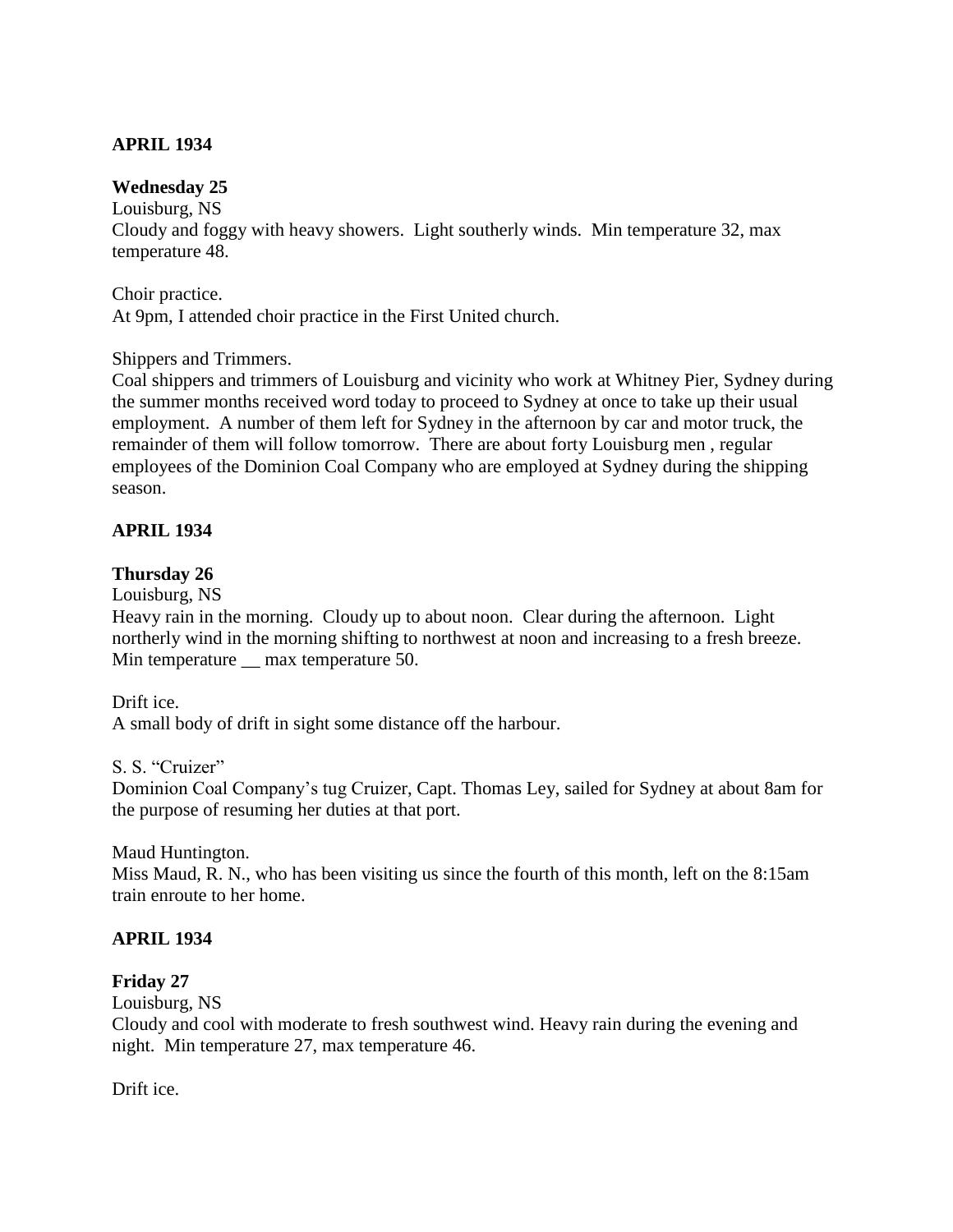No drift ice in sight.

### Shippers and Trimmers.

Coal shippers and trimmers of Louisburg and vicinity who work at Whitney Pier, Sydney during the summer months received word today to proceed to Sydney at once to take up their usual employment. Accordingly a number of them left for Sydney in the afternoon by car and motor truck. The remainder of them will follow tomorrow. There are about forty Louisburg men, regular employees of the Dominion Coal Company who are employed at Sydney during the shipping season. *(Repeated from April 25)*

# **APRIL 1934**

# **Saturday 28**

Louisburg, NS

Heavy rain in the morning. Showery during the forenoon. Partly clear in the afternoon. Fresh to moderate southwest wind shifting to northwest in the afternoon. Min temperature 24, max temperature 44.

# **APRIL 1934**

# **Sunday 29**

Louisburg, NS

Snowed moderately during the greater part of the day. Cloud in the late afternoon. Light winds mostly north, northeast. A very unpleasant day. Min temperature 23, max temperature 45.

Church services.

At 11am and 7pm in company with Emeline, I attended services in the First United church. Both services conducted by Rev. D. A. MacMillan.

# **APRIL 1934**

# **Monday 30**

Louisburg, NS

Clear and very cool with moderate to fresh west to southwest wind. Min temperature \_\_, max temperature \_\_.

Fire Brigade.

AT 8pm, I attended a meeting of the Louisburg Volunteer Fire Brigade in the Fire Hall. Those present were, Chief R. A. Peters, Percy MacKinnon, D. J. MacLeod, John R. DeFries, Fred Burke, James Burke, R. Lipkus, Rannie MacVicar and myself. The ten firemen's outfits which we decided to order at our meeting on the 19 inst, have arrived and have been placed in the Fire Hall. The total cost is \$114.10 or \$11.41 per suit including coats, boots and hats. These outfits were purchased through Ruben Lipkus of this town...a member of our brigade.

Marine Hospital.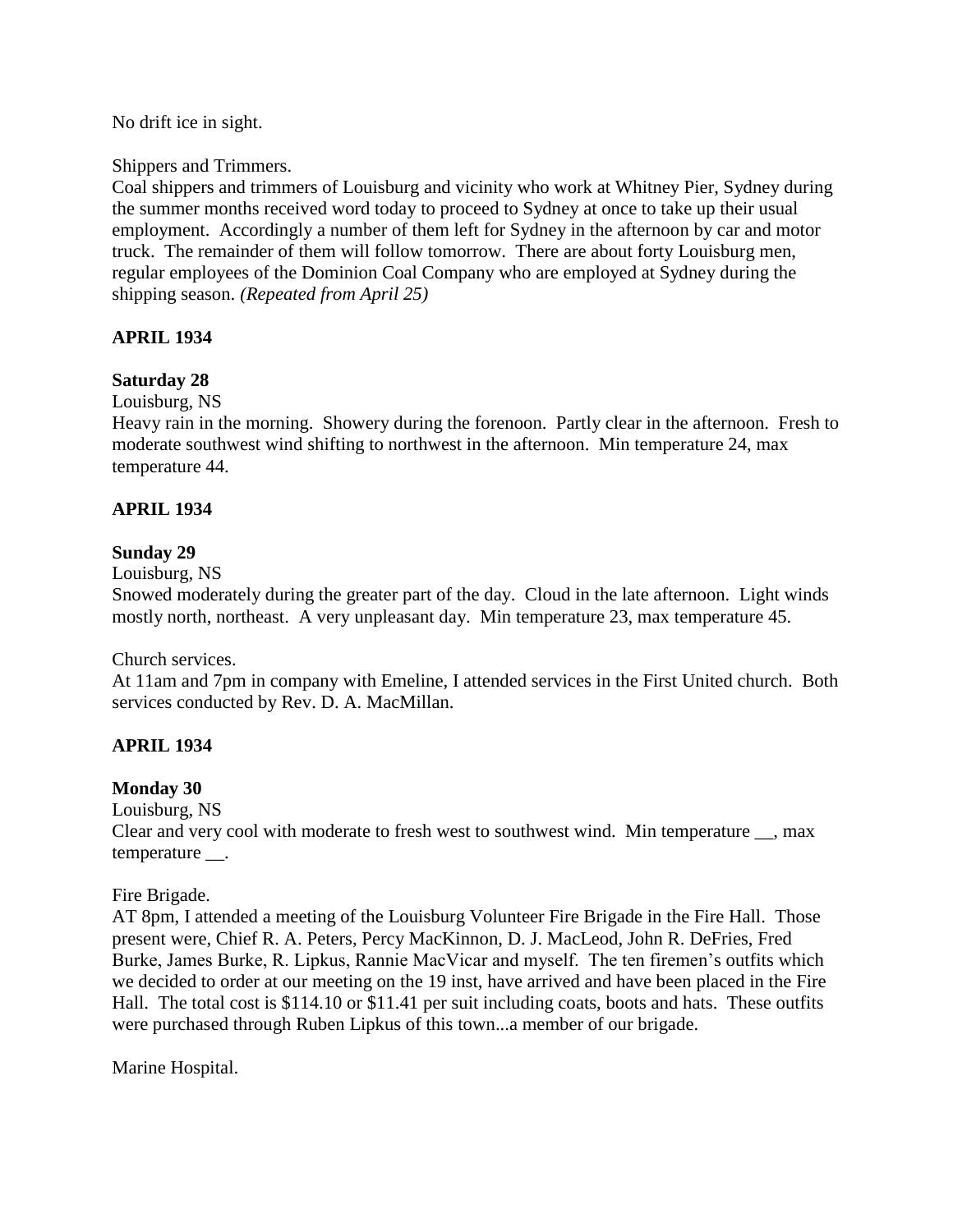Today terminates the Federal Government contract with Freeman Mosher of this town as keeper of the Cottage Marine Hospital. Mrs. Regina O'Toole of Wolfe Street is to be the new keeper and the change is to be made within a few days at most. Mr. Mosher has had the hospital in his residence on Main street for about years. The O'Toole building is considered a much better location, but it is a question if that is the real reason for the change. Politics, no doubt played a very important part in this matter.

### **MAY 1934**

### **Tuesday 1**

Louisburg, NS/Sydney, NS

Clear and moderately warm with moderate southwest wind. Max temperature at Sydney about 65.

I left here on the 8:15am train for Sydney. On arriving at Glace Bay, I took a train car for Sydney arriving at about 11:30am. Stopped at Vidal hotel.

### Interviewed J. R. MacIssac.

At about 2:30pm, I visited the General Office of the British Empire Steel and Coal Corporation Ltd. and interviewed Mr. J. R. MacIsaac, Traffic Manager, respecting the employment of more Louisburg men at the shipping pier at Sydney in the event of vacancies occurring. Louisburg has a number of men who have been employed as shippers and trimmers during the winter months but not in summer, who feel that they should be employed rather than that new men should be engaged. Mr. MacIsaac assured me that the interests of the Louisburg men would be looked after if more men were required.

### Brigadier Gen. Hertzburg and Col. W. S. Lawrence.

At about 3:30pm, I met at the Isle Royale Hotel, Brigadier Gen. Hertzburg and Col. W. S. Lawrence of Halifax who had visited Louisburg today by auto for the purpose of getting information respecting the possibility of establishing an unemployment camp at Louisburg and thereby building the proposed museum at the Louisburg National and Historic Park. With Judge Walter Crowe, I had about an hour's conversation with the military men and gave them what information I could respecting the proposed undertaking.

### Lecture.

AT 8am, I attended a lecture in the Supreme Court Chambers delivered by D. C. Harvey, Provincial Archivist, under the auspices of the Cape Breton Historical Society. The lecturer gave a very interesting talk on the documents in the archives dealing with the early history of Cape Breton. Judge Crowe presided.

### **MAY 1934**

**Wednesday 2** Sydney, NS/ Louisburg, NS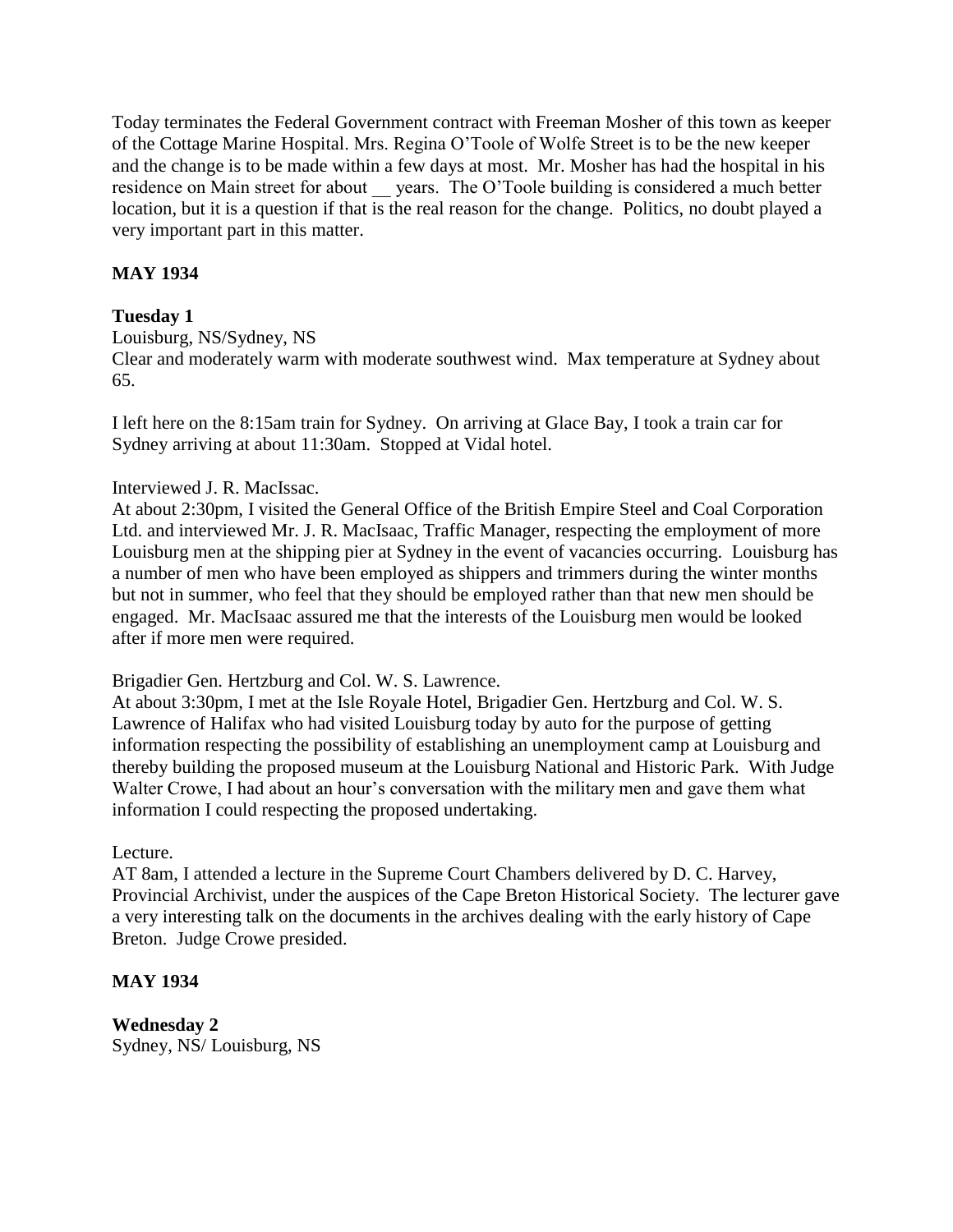Clear and moderately warm with moderate west to southwest wind. Max temperature at Louisburg 61.

### Dr. Creelman.

I visited Dr. Creelman, School Inspector at his home and office, 62 Park St, Sydney and consulted him respecting the reducing of the Louisburg School from six to five departments. He did not favour the suggestion but gave me to understand the matter rested with the School Board.

### Sydney to Louisburg.

I left Sydney by train car at about 12:40pm enroute to Louisburg. Arrived at Glace Bay at about 2pm where I took the 2:45 train for Louisburg arriving at about ? pm.

### Choir practice.

At 9pm, I attended choir practice in the First United church.

### Fire Drill.

Yesterday afternoon during my absence in Sydney, the Louisburg Fire Brigade held a fire drill which I understand was quite successful and well attended. They visited all the town hydrants except the most westerly one on Main Street, coupled hose and turned on the water. In each case a good stream was procured. A feature of this drill was the laying of nearly 600 feet of hose from the most easterly hydrant to the Town Hall and a stream of water turned on the building. The result, I understand, was very satisfactory. This is the first time the members of the Louisburg brigade turned out in their new waterproof clothing, coats, boot and hats.

# **MAY 1934**

# **Thursday 3**

# Loiusburg, NS

Mostly cloudy with moderate to fresh southwest wind. Min temperature 36, max temperature 58.

### Town Council.

At 7:30pm, I attended and presided at a regular meeting of the Town Council. Those present: Councillors D. J. MacInnis, Wesley Townsend and G. B. Hiltz. Town Clerk, B. M. Spencer, Policeman, D. W. Johnston.

Nova Scotia Legislature. The Nova Scotia Legislature which has been in session since March 1, 1934, prorogued yesterday.

*(Newspaper clipping from Sydney Post Record: "White Rainbow Appears in Sky")*

# **MAY 1934**

**Friday 4** Louisburg, NS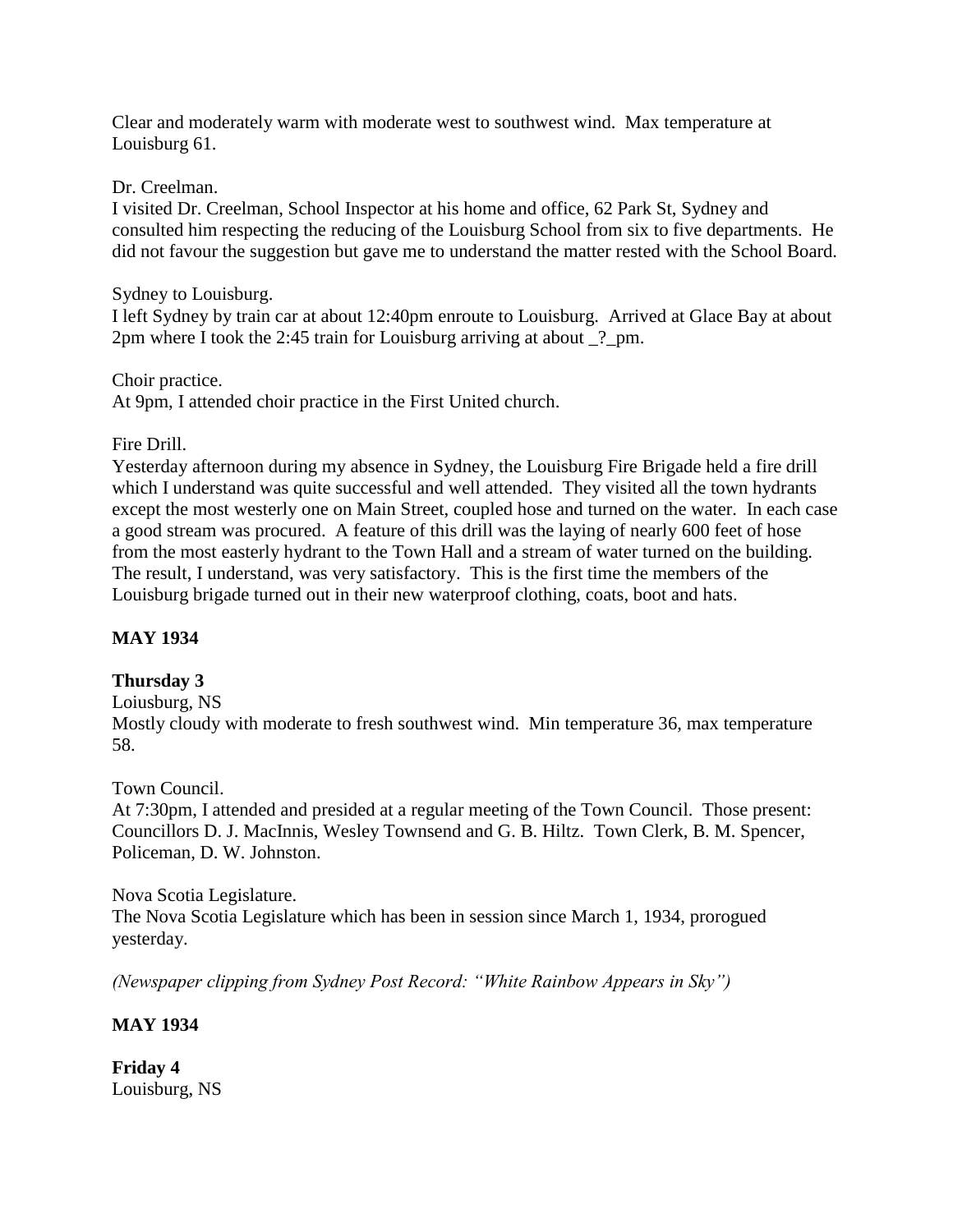Cloudy, foggy and moderately warm with light southwest wind. Min temperature \_\_, max temperature 64.

Percy MacKinnon.

Percy MacKinnon of this town was stricken with a sudden attack of illness at about 5pm. He is now seriously ill at his home on Alexandra Street. Up to a late hour, he had not recovered consciousness. Dr. H. J. Townsend, the only resident doctor at Louisburg, left in the late afternoon on a fishing trip to New Boston and owing to an accident to his car, did not return until about 9:30pm. In the meantime, Mr. MacKinnon was without medical attention. However, from my knowledge of the case, it appears to me that a doctor could do very little to relieve him. Mr. MacKinnon who is about 32 years of age, had been in his usual health up to the time of the seizure.

# **MAY 1934**

# **Saturday 5**

Louisburg, NS Cloudy and foggy with light southwest wind. Min temperature 37, max temperature 62.

# Wreck of S. S. Ruthenfjell.

Norwegian steamer Ruthenfjell, enroute from Norway to St. Lawrence ports, ran ashore today at Cape Egmont, North Cape Breton. The Ruthenfjell has a general cargo and was in a dense fog at the time of the accident. She intended calling at Sydney for bunker coal but got off her course.

### Later:

According to the Sydney Post-Record of May 25, 1934, the "Ruthenfjell" has been declared a total loss. The greater part of her cargo was salvaged and brought to North Sydney by the tug Foundation Franklin. The ship was about one year old and was commanded by Capt. Stenersen.

Later:

Early in July 1934, salvagers cut this steamer in two forward of the engine room and towed the after part to Sydney.

*(Typewritten page titled December 1933. Weather conditions for December 28-31.)*

# **MAY 1934**

### **Sunday 6**

Louisburg, NS

Clear with light northwest wind which shifted to northeast in the afternoon. Min temperature 30, max temperature 60.

### Church services.

At 11am and 7pm, I attended services in the First United church. Both services were conducted by Rev. D. A. MacMillan. Emeline was not out to church in the forenoon, but accompanied me in the evening.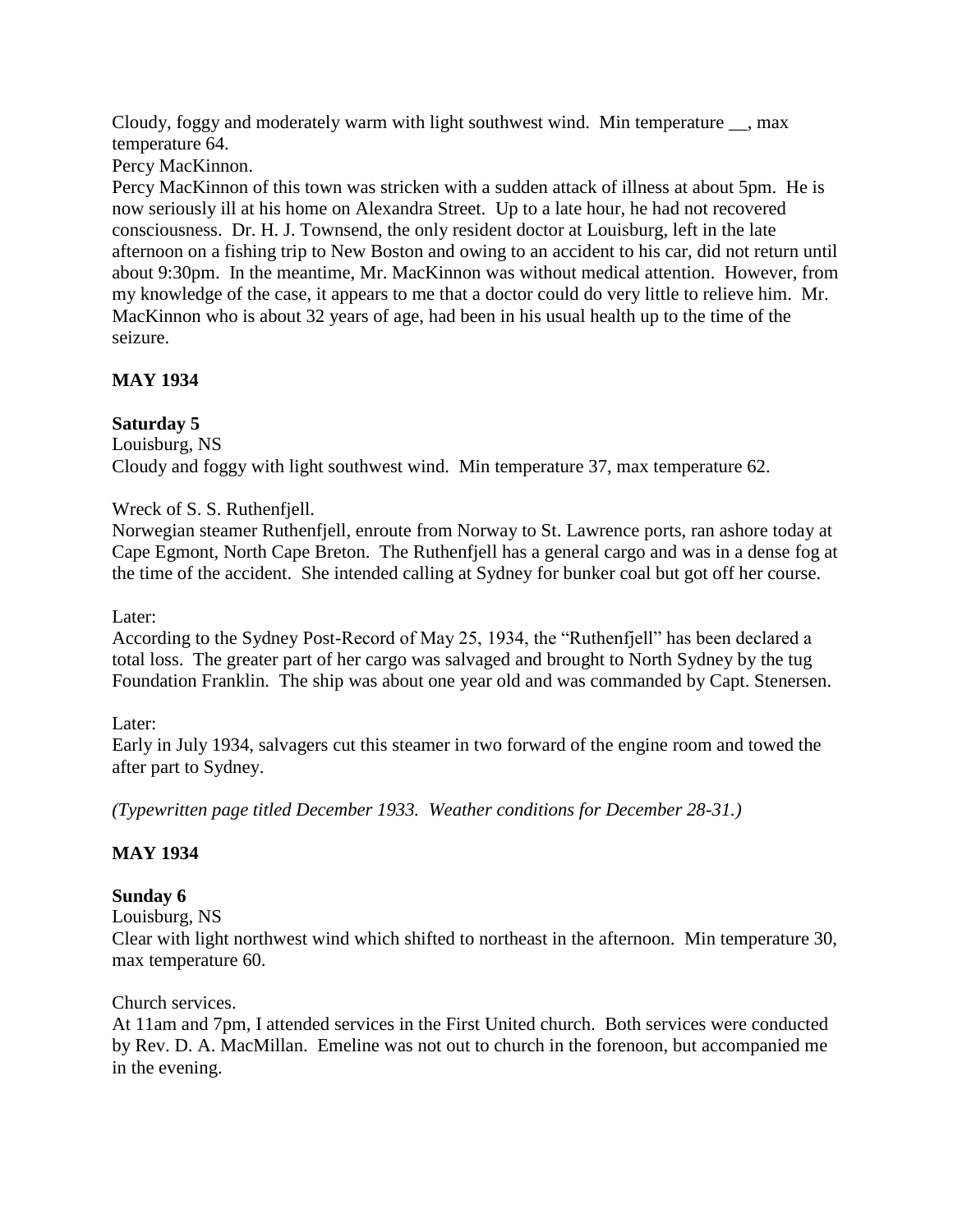### Death of Mrs. E. N. Rhodes.

The death occurred at Ottawa this morning of Mrs. E. N. Rhodes, wife of Hon. E. N. Rhodes, Canadian Finance Minister and member for the Constituency of Cape Breton West and Richmond. Mrs. Rhodes who was about 53 years of age was before her marriage, Mary Grace Piper, a daughter of the Hon. W. L. Piper, a former Premier of Nova Scotia.

#### Twenty-fourth Anniversary.

Today is the 24<sup>th</sup> Anniversary of the occasion of King George the Fifth to the throne of Great Britain, he having come to the throne on May 6, 1910 having succeeded his father, Edward the Seventh who became King on January 22, 1901.

### **MAY 1934**

# **Monday 7**

Louisburg, NS

Rain in the morning with easterly wind. Cloudy and cool during the day. Wind shifting to northwest and later to northeast. Min temperature 28, max temperature 44.

#### New Waterford Nurses Graduate.

The annual graduation exercises of the New Waterford General Hospital took place at New Waterford this evening.

Those who received diplomas are as follows: Miss Margaret Bancks, Miss Ethel Campbell, Miss Florence MacKenzie, Miss Dorothy Verner, Miss Frances Huntington, Miss Catherine MacLean, Miss Patricia Pendergast and Miss Rose Doucet.

The prizes awarded to the class were as follows: \$5.00 donated by Dr. J. C. Morrison for highest in pediatrics awarded to Miss Frances Huntington. \$5.00 donated by Dr. B. F. Miller, for highest in Medical Nursing awarded to Miss Catherine MacLean. \$5.00 donated by Dr. F. T. MacLeod for highest in anatomy and physiology awarded to Miss Frances Huntington. \$5.00 donated by Rev. Father Nicholson for operating room technique awarded to Miss Margaret Bancks. \$5.00 donated by Dr. R. H. Fraser for highest in Materia Medica awarded to Miss Frances Huntington, \$5.00 donated by Mayor Hinchey for highest in surgical nursing awarded to Miss Frances Huntington, \$5.00 donated by Ladies Auxiliary for most conscientious work awarded to Miss Ethel Campbell.

Emeline and I had looked forward to attending the graduation exercises at New Waterford this evening but owing to bad weather and the conditions of the highways were unable to do so. We, however wish to extend our congratulations to the entire class and particularly to Frances Huntington who appears to have captured the "Lion's share" of the prizes.

*(Newspaper clippings from Sydney-Post Record dated May 8, 1934. "Eight nurses are graduated at Waterford" and "Prizes awarded to graduates").* 

### **MAY 1934**

**Tuesday 8** Louisburg, NS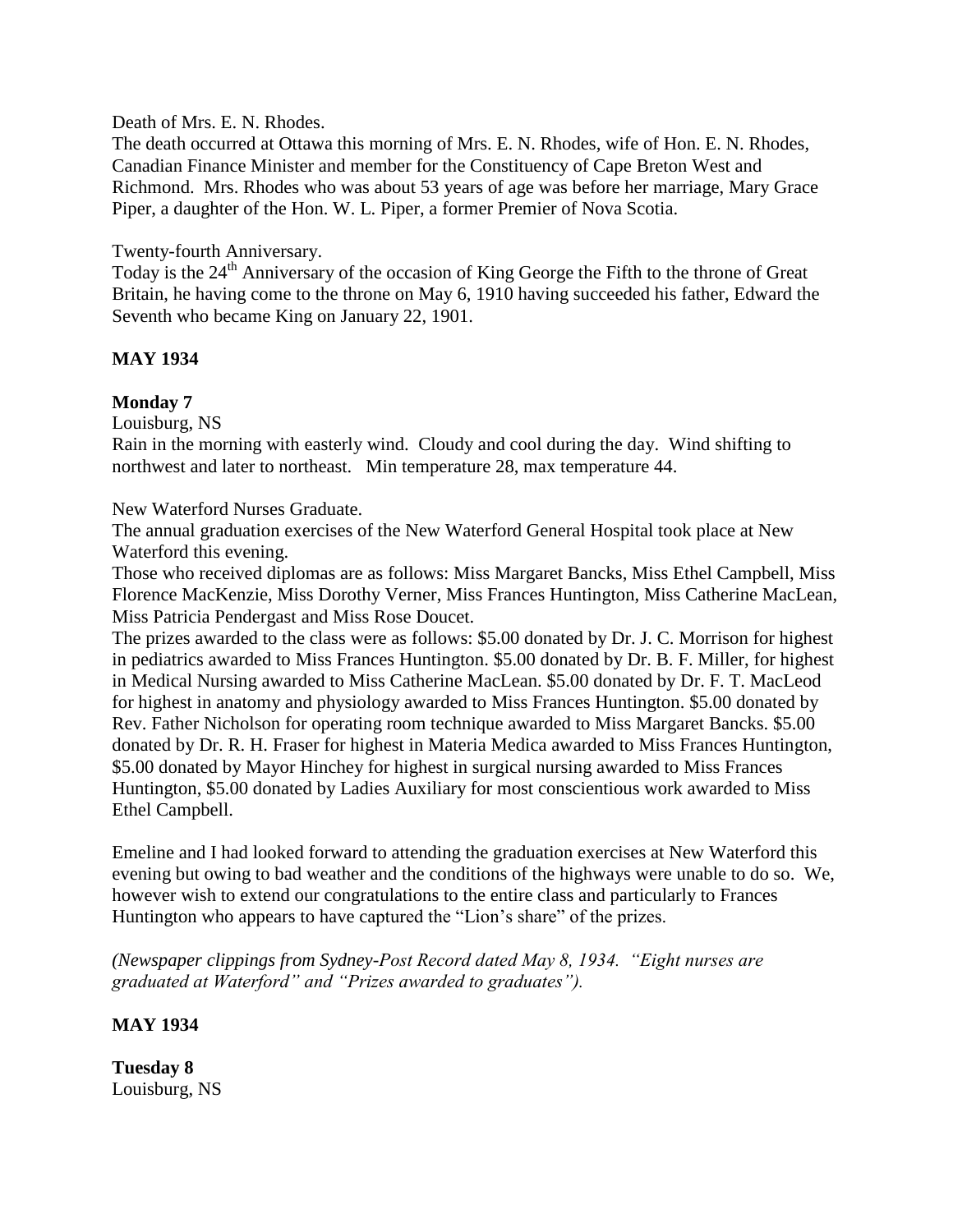Clear and cool with light to moderate variable winds. Min temperature 26, max temperature 52.

### First Codfish

The first codfish of the season appeared on the market today.

# Visited Percy MacKinnon.

At about 8:30pm, I visited Percy MacKinnon who was stricken on last Friday evening. He is still unable to speak and appears to be in a semi-conscious condition. He takes a little nourishment and at times appears to hear and understand what is being said to him. He is still in a very serious condition, but has improved considerably since I saw him on the night of the attack.

# **MAY 1934**

# **Wednesday 9**

Louisburg, NS Clear and cool with moderate southwest wind. Min temperature 22, max temperature 52.

# Wreck of S. S. Petrel.

Steamer Petrel ran ashore last night near Grand Entry, Magdalen Islands. The Petrel sailed from Little Bras d'Or last week with a cargo of about 125 tons of coal and a deck load of cordwood. She is said to be owned by the Hygeria Shipping Company of Little Bras d'Or. Fraser Wilcox of this town was in command.

Later

(The Petrel became a total loss, crew saved).

# **MAY 1934**

# **Thursday 10**

Louisburg, NS

Clear and cool but becoming cloudy in the late afternoon. Light to fresh southwest wind. Min temperature 21, max temperature 50.

Fire.

The fire alarm sounded at about 8:45pm for a roof fire at the home of Fred Kyte, Alfred Street. The firemen made a quick turnout but before reaching the scene of the fire, with the equipment, the neighbours had extinguished it with a few buckets of water. This is the first fire to which the members of the Louisburg Volunteer Fire Brigade responded clad in their new waterproof clothing which was recently purchased by the brigade.

# **MAY 1934**

**Friday 11** Louisburg, NS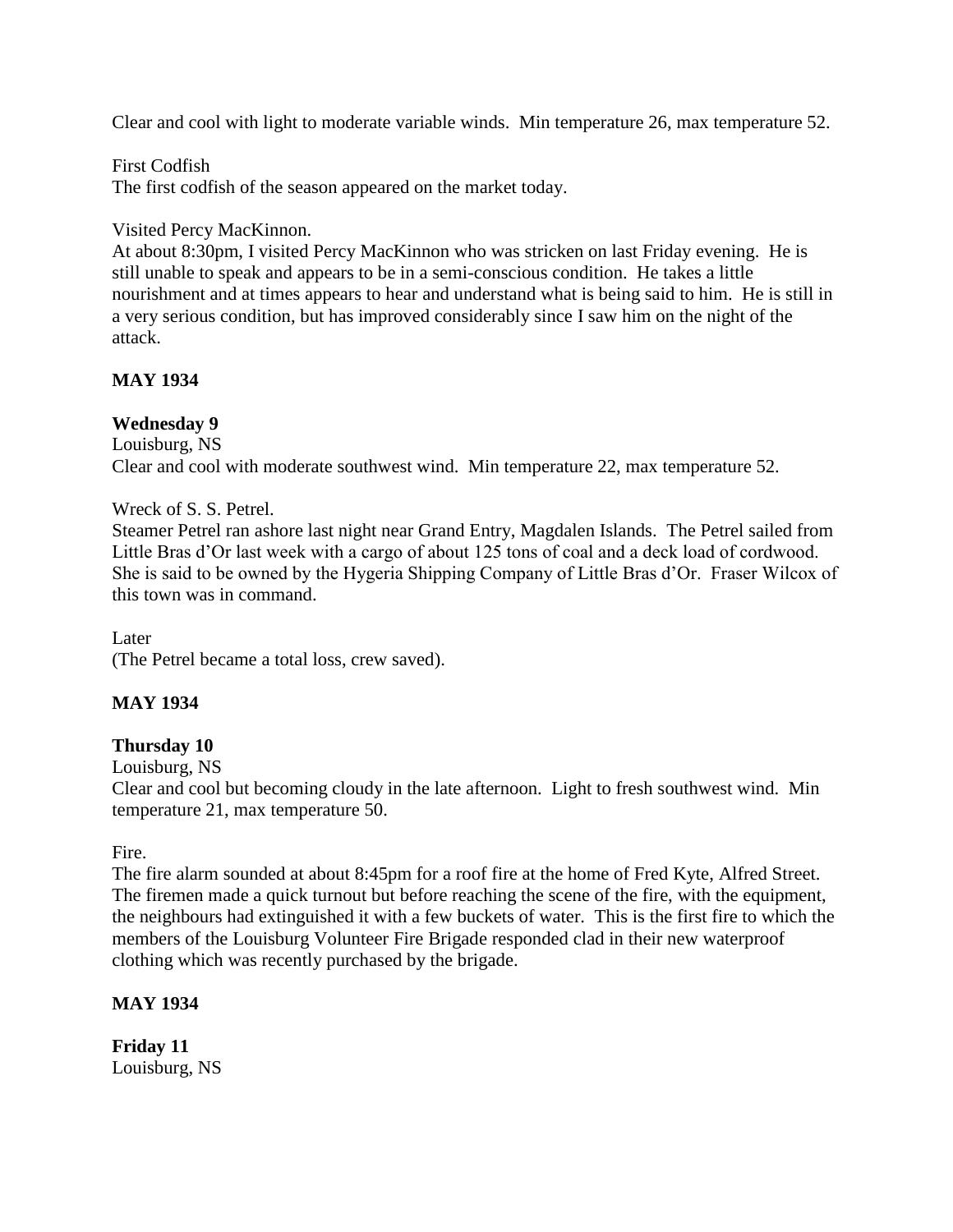Cloudy and cool with showers and some fog during the afternoon and evening. Min temperature 37, max temperature 45.

Visited schools.

In the afternoon, I visited several departments of the public schools and while there attended a concert given by Grades 2 and 3, Miss Ethel Smith being the teacher. In addition to the pupils, there were about 15 adults present. The pupils taking part made a very creditable showing. While in the school building, I visited the high school and announced to the pupils of that department that prizes were being offered for the best essay on Historic Louisburg by Louisburg High School students. The prizes which amount to \$10 is being presented by Dr. Dahlglish, Dentist of Sydney who does not want it made known that he is the donor. The essay is to consist of not more that 2000 words and is to be handed in on or before the  $30<sup>th</sup>$  of September 1934. First prize, \$6.00, second prize \$4.00. I also announced that I would visit the high school in the near future and give a talk on the history of our town from its earliest settlement until the destruction of the fortification in 1760.

# **MAY 1934**

# **Saturday 12**

# Louisburg, NS

Cloudy, foggy and showery with light southwest wind. Min temperature 42, max temperature 46.

### Bus Service.

Sullivan's Bus made two trips today between Sydney and Louisburg and on each occasion brought from Sydney a number of Louisburg men who are employed at the shipping piers at Sydney who intend to spend the week end at their homes at Louisburg. It is likely that the Sydney and Louisburg service will soon be running on regular schedule.

### Presentation.

The members of the First United church choir met at the home of Mr. and Mrs. D. J. MacInnis this evening and presented their daughter, Mrs. Anthony MacDonald, with an address and a gift as a token of appreciation for services rendered to the United church choir. Mrs. MacDonald, who has been a member of the choir for a number of years and was at one time its Secretary-Treasurer, intends leaving Louisburg in the near future to make her home with her husband at Glace Bay. Mr. MacDonald is regularly employed at Glace Bay, but spends the week ends in Louisburg. I was not present at the presentation, but understand it was quite a pleasant function. The United church choir wish Mr. and Mrs. MacDonald every happiness in their new home.

# **MAY 1934**

# **Sunday 13**

Louisburg, NS

Cloudy, foggy and showery with light easterly to southerly winds. Min temperature 38, max temperature 59.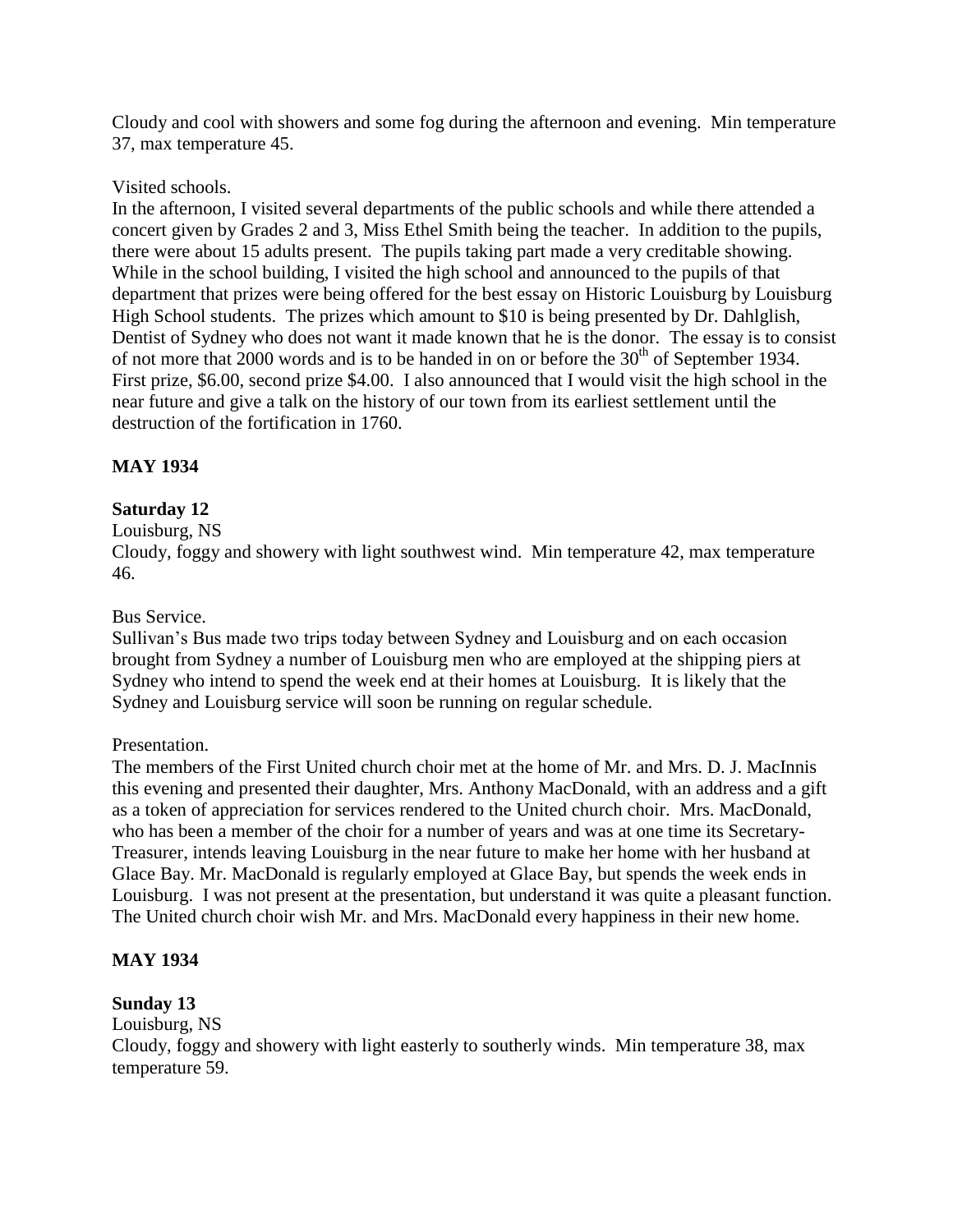### Church Services.

At 11am and 7pm, in company with Emeline, I attended services in the First United church. Both services were conducted by Rev. D. A. MacMillan. Mr. MacMillan announced that the services for an indefinite period would be held in Calvin Hall owing to the interior of the church having to be cleaned and redecorated.

# **MAY 1934**

# **Monday 14**

### Louisburg, NS

Cloudy and cool with some fog. Light to moderate southwest wind. Some showers during the day. Min temperature 36, max temperature 52.

### Bus Service.

According to an advertisement appearing in the Sydney Post-Record of this date, the Sullivan Bus Service between Sydney and Louisburg will run as follows: Leave Sydney for Louisburg at 9am and 5:30pm, leave Louisburg for Sydney at 11:30am and 5:30pm. The Mike Sullivan Bus Service was inaugurated on May 24, 1933, but suspended operations during the winter and early spring months of this year owing to the impassable conditions of the highway. The bus service was discontinued on or about Jan 15 of this year, but of late a few special trips were made but no attempt to maintain a regular schedule.

### Transatlantic Flight.

Capt. George Pond and Lieut. Cesare Sabelli, left New York in a monoplane, "Leonardo da Vinci" on a non stop flight to Rome, Italy at 6:24 E.S.T. this morning. A large monoplane passed over Louisburg at about 4pm going in a northeasterly direction which is supposed to have been the New York to Rome plane.

### Redecorating Church.

The work of cleaning and redecorating the interior of the First United church was begun today. John N. MacDonald is in charge of the job with Billie MacInnis as his assistant.

# **MAY 1934**

# **Tuesday 15**

Louisburg, NS Cloudy and foggy with light southeast wind. Min temperature 37, max temperature 54.

# Collision.

White Star Line steamer "Olympic" (Capt. W. J. Binks) from Southampton, England for New York, U. S. A., crashed into and sunk the Lightship on Nantucket shoals, 42 miles south, southeast of Nantucket Island, Massachusetts. Of the crew of the Lightship, seven were rescued including the Captain, George W. Braithwaithe. Three of the rescued died after being taken on board the Liner. Four of the crew are missing and are supposed to have gone down with the ship. The accident occurred in a dense fog at 10:30am today.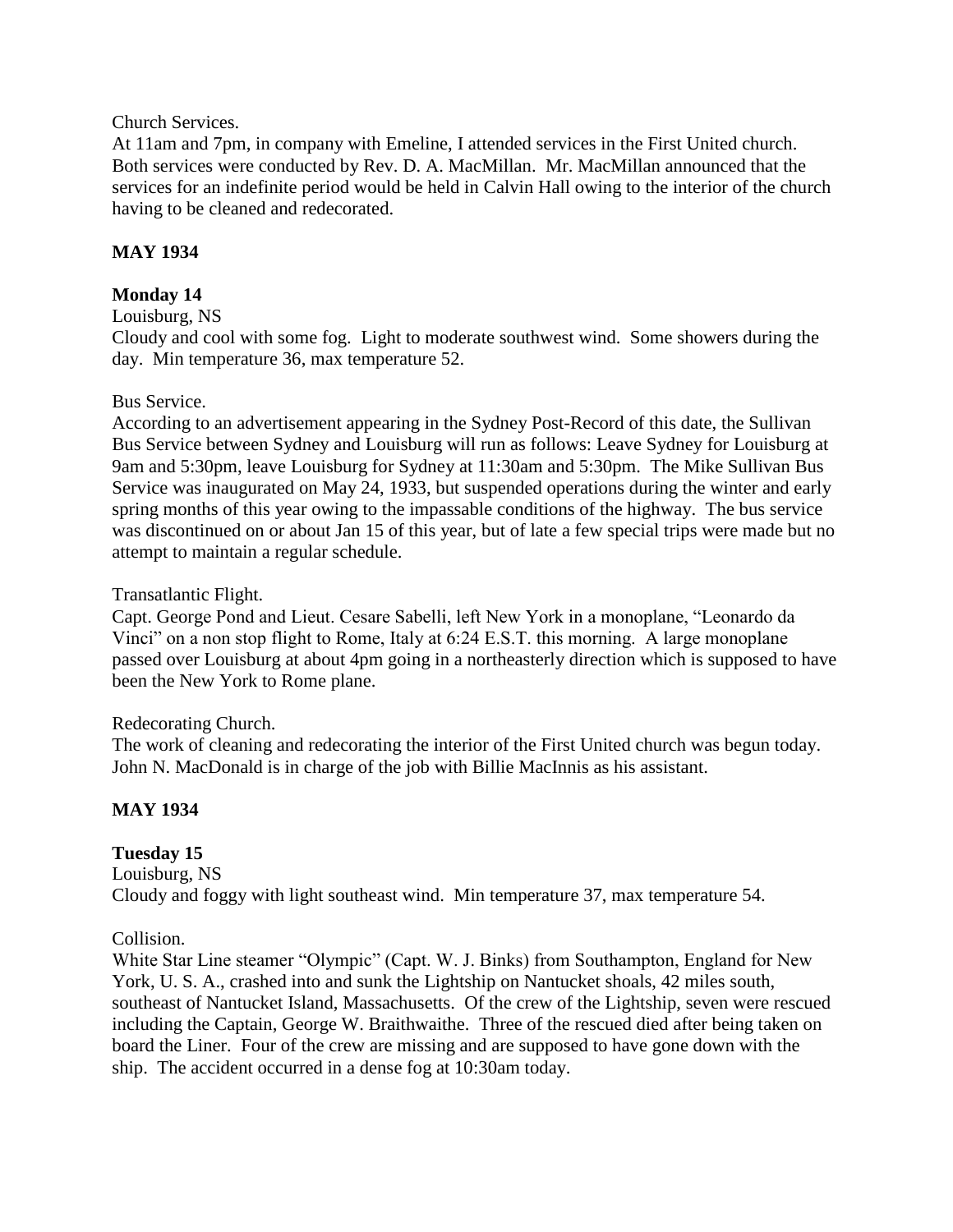### **MAY 1934**

### **Wednesday 16**

Louisburg, NS Cloudy, foggy and showery with light southwest wind shifted to northeast in the evening. Min temperature 32, max temperature 53.

Lobster Fishing Season.

The open season for lobster fishing on this coast began this morning. Quite a number of our citizens are engaged in this industry and as a result a great many traps were placed in the water this morning. The price for the general run of lobsters to start with is 6 cents a pound. Last year at the opening of the season the price was 3 cents.

Aviators.

Capt. George Pond and Lieut. Cesare Sabelli, aviators who hopped off at 6:24, Eastern Standard Time from New York on a non-stop flight to Rome, Italy on Monday morning, May 14, landed last night near Lahinch, Ireland. According to newspapers of this date, an accident to the main connection between the gasoline tank and the motor having forced them to land. A plane supposed to be the New York to Rome craft passed over Louisburg at about 4pm Atlantic Standard Time and was seen by many of our citizens. She was reported as passing Belle Island near St. John's Nfld at 5:30, E.S.T. on Monday evening. So it is more than likely that the plane seen over Louisburg contained the transatlantic fliers.

Choir Practice. At 9pm, I attended choir practice in Calvin Hall.

# **MAY 1934**

### **Thursday 17**

Louisburg, NS

Clear and cool with moderate to fresh southwest wind. Min temperature 26, max temperature 50.

Frost.

As a result of last night's frost, the lower end of the harbour was caught over with ice.

### **MAY 1934**

### **Friday 18**

Louisburg, NS Cloudy with some rain. Min temperature 36, max temperature 62.

#### Card Party.

A Card Party under the auspices of the Louisburg Fire Brigade was held in the Parish Hall in the evening. Owing to bad weather and other conditions but few attended. Net receipts \$5.75.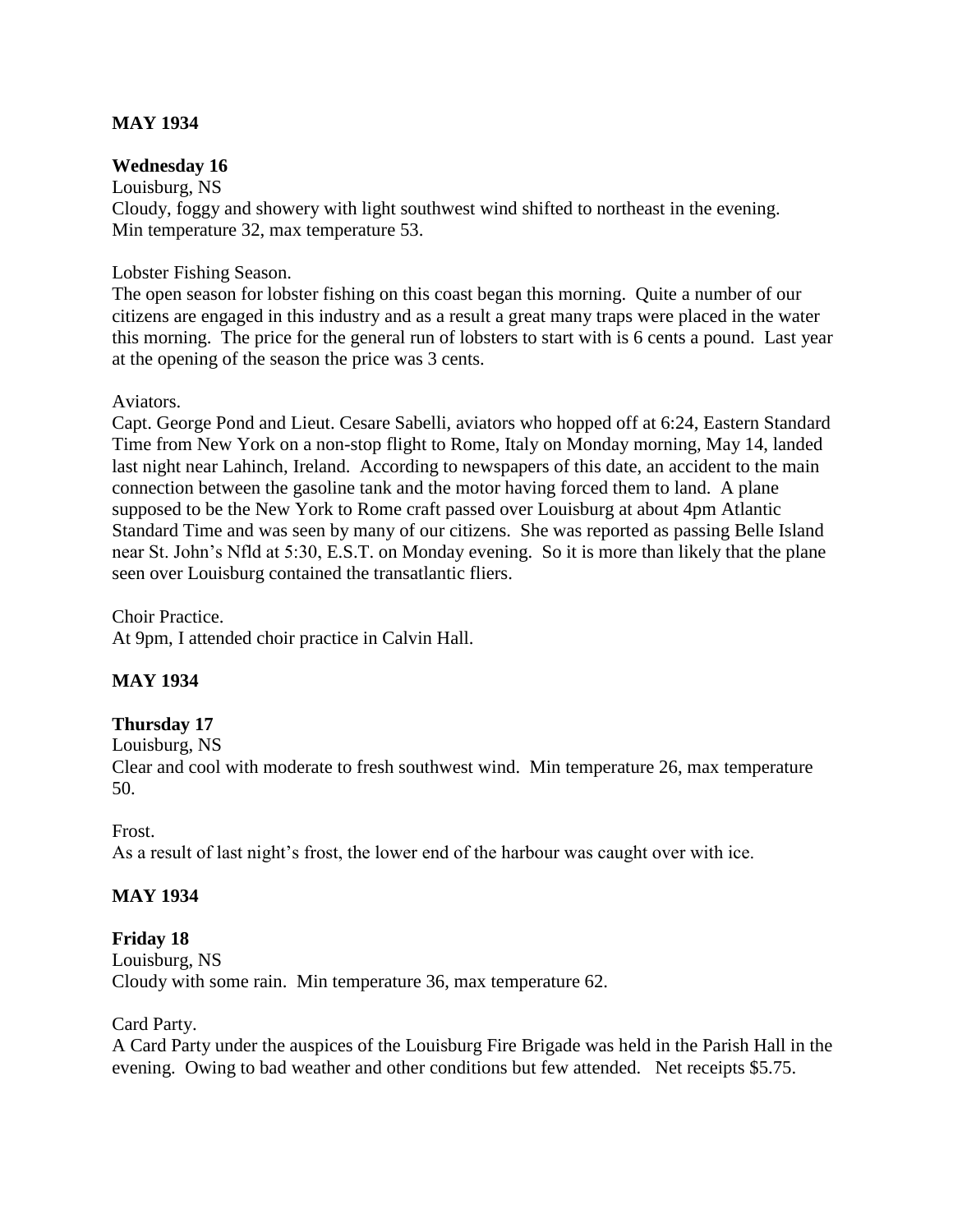### **MAY 1934**

#### **Saturday 19**

Louisburg, NS

Cloudy and cool with moderate northerly wind. Showers in the afternoon. Min temperature \_\_, max temperature 54.

### Death of William Cameron.

The death took place at the Cape Breton Hospital, Sydney River of William Cameron, a former resident of this Town. Mr. Cameron was born and brought up at Big Lorraine from whence he removed to Louisburg in 1907 and remained here until 1929 where he removed to Glace Bay. Owing to a mental breakdown, he was sent to the Cape Breton Hospital in June 1933 where his death occurred. He was about 83 years of age. Mr. Cameron was married three times. His first wife was Miss Louise Wilcox, his second wife, Miss Annabelle Spencer (my mother's sister) who died on June 7, 1911 and his third wife, Mrs. Elizabeth Dickson who died on January 11, 1929. By his second wife he had four sons and two daughters all of whom survive him. The sons are: Gordon at Glace Bay, Daniel at Glace Bay (with whom he resided), Nathan, address unknown since 1917, Spencer at Halifax. The daughters are Mrs. Arthur Huntington, Salmon River and Greta, last heard from in Toronto, Ont. about a year ago. He is also survived by one brother, Thomas who resides in Massachusetts, U. S. A.

Automobile Accident at New Glasgow.

A fatal accident occurred in the Town of New Glasgow today where a car driven by Mr. C. W. Spencer and occupied by Mrs. C. W. Spencer and two children and H. H. Toole, all of New Glasgow, collided with a car occupied by Clayton Clarke and Miss Eva Forrestal and driven by Mr. Clarke. Mrs. Spencer was instantly killed while Mr. Spencer, his son Aubrey, aged 11, Mr. Toole, Mr. Clarke and Miss Forrestal were seriously injured. Mr. Spencer's condition is considered very grave. Donald Spencer, aged 7, escaped without a scratch. Mrs. Spencer was before her marriage a Miss Bown from North Sydney. Mr. Spencer is Principal of the New Glasgow public school and a son of the late L. G. Spencer of Glace Bay. He is also a first cousin to B. M. Spencer, Town Clerk of Louisburg. (The above was gleaned from the story of the accident in the Halifax Chronicle of May 21, 1934)

### **MAY 1934**

### **Sunday 20**

Louisburg, NS

Clear and cool with moderate northerly wind, which shifted to southerly in the evening. Min temperature 28, max temperature 57.

#### Church Services.

At 11am and 7pm in company with Emeline, I attended services of the First United church held in Calvin Hall. Both morning and evening services were in charge of Rev. D. A. MacMillan.

Gordon Cameron.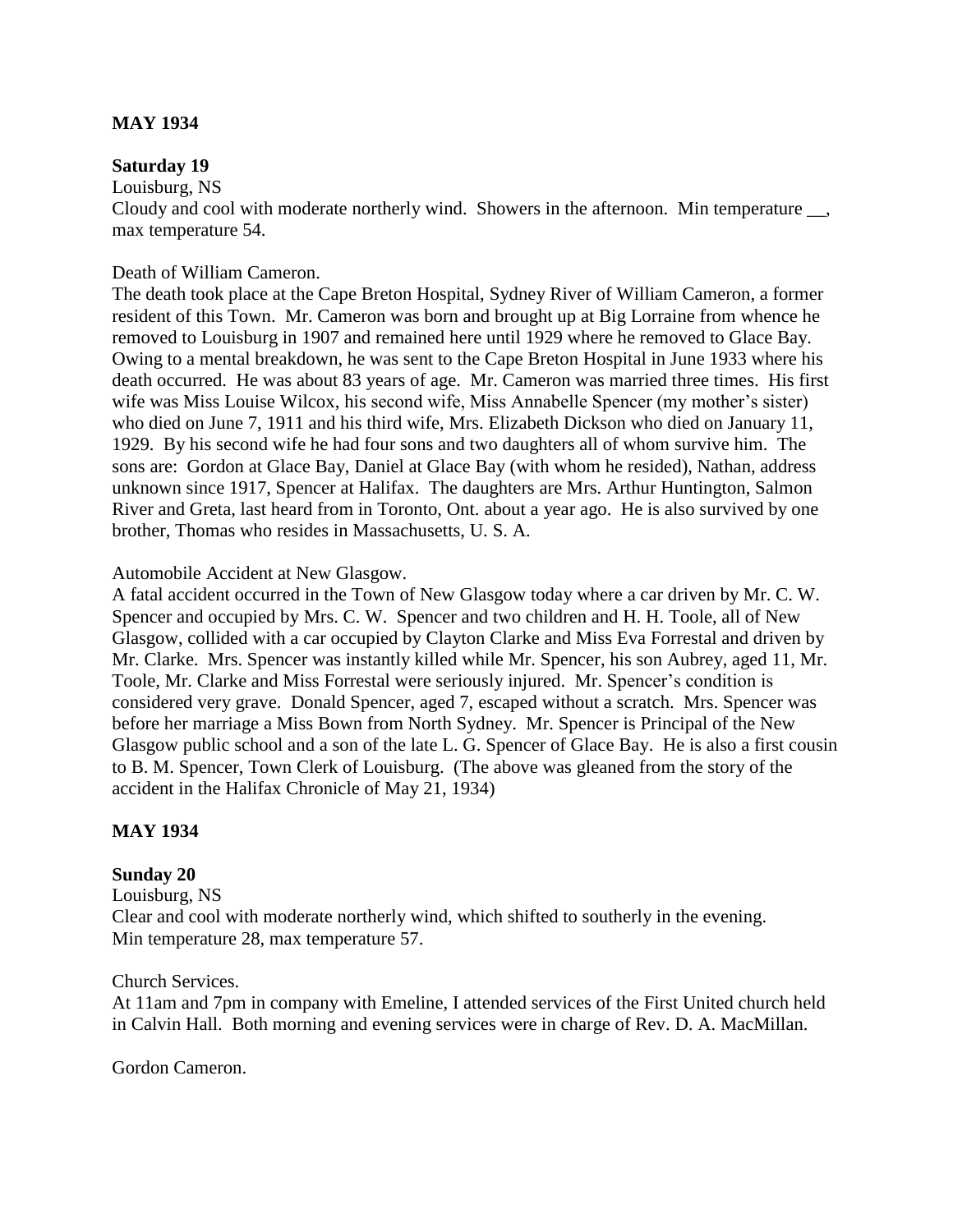Gordon Cameron of Glace Bay arrived on the bus from Sydney at about 10am for the purpose of arranging for the funeral of his father whose death occurred yesterday evening. He visited us in the afternoon and had supper with us. After which he returned to Sydney by bus enroute to his home.

# **MAY 1934**

# **Monday 21**

### Louisburg, NS

Cloudy and foggy with rain and moderate southerly wind. Min temperature 35, max temperature 43.

### First Salmon.

The first salmon to make their appearance on this coast this season were caught at Little Lorraine this morning.

# Remains of William Cameron.

The remains of the late William Cameron, who passed away at the Cape Breton Hospital on last Saturday evening arrived here on the 4:15pm train and were taken to St. Bartholomew's church to remain there until the funeral service which takes place tomorrow at 1pm. Two sons of the deceased, Gordon and Daniel of Glace Bay and a daughter, Mrs. Arthur Huntington of Salmon River, accompanied the remains to Louisburg. Gordon and Mrs. Huntington are our guests while in town.

### Meeting of Fire Brigade.

At 8pm, I attended a meeting of the Louisburg Volunteer Fire Brigade in the firemen's hall. Those present were: Chief R. A. Peters, James Burke, Fred Burke, Rannie MacVicar, J. R. DeFries, R. Lipkus and myself.

# Death by Fire at Sydney.

Felix Polemino lost his life in a fire which destroyed a building on Tupper St., Sydney at an early hour this morning and Maino Martinello, who occupied the same building died of burns after being taken to St. Rita's Hospital. Antonio Barrello was also badly burned but is expected to recover. (Sydney Post-Record, May 21, 1934)

# **MAY 1934**

# **Tuesday 22**

### Louisburg, NS

Cloudy and cool with light easterly wind. Rain at night. Min temperature 32, max temperature 53.

# Funeral

The funeral of the late William Cameron took place at 1pm. The funeral service was conducted by Rev. E. B. Gabriel in St. Bartholomew's Anglican church. After the service in the church, the funeral cortage proceeded to Big Lorraine where internment took place in the Anglican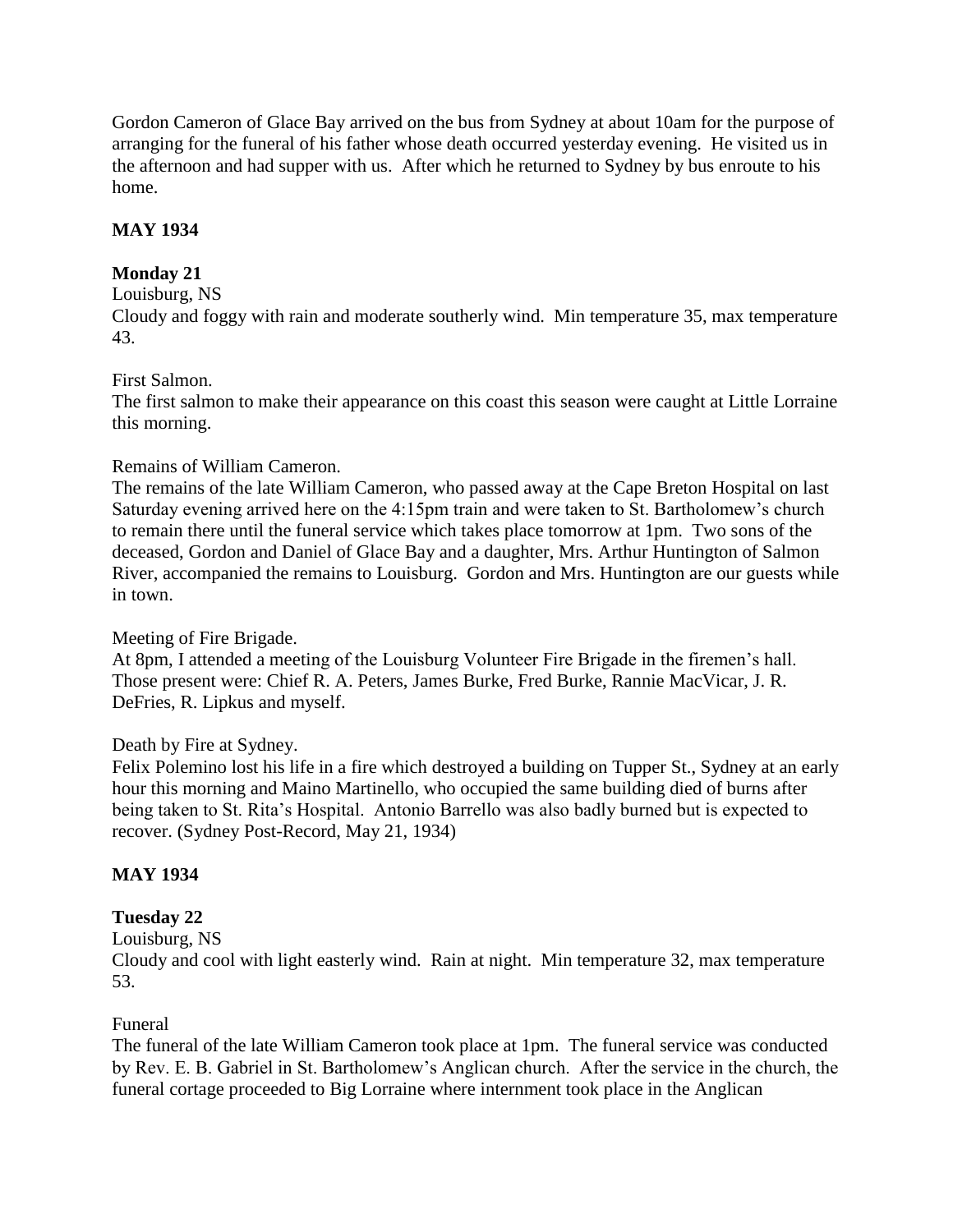cemetery. The pall bearers were as follows: A. A. Martell, Ben Hickman, William Severance, Alonzo Tutty, Wesley Townsend and myself.

### Death of Donald Jewell.

The death of Donald Jewell occurred today at the home of his son, Russell Jewell on Kent Street, Louisburg. Mr. Jewell lived nearly all his life at Big Lorraine, but during the past winter was living with his son Russell at Louisburg. He was about 80 years of age.

### Left for Home.

Gordon and Daniel Cameron and their sister Mrs. Arthur Huntington, who were here attending the funeral of their father, the late William Cameron, left here on the 7:30pm bus for Sydney enroute to their homes.

# **MAY 1934**

# **Wednesday 23**

Louisburg, NS Cloudy and foggy with rain, moderate southerly wind. Min temperature 37, max temperature 54.

### Backward Spring.

Up to the present time this has been the most backward spring for a number of years. The continued cold and wet weather with scarcely any sunshine has delayed seeding operations so that very little farming or gardening has been done in this district or in fact in any part of Cape Breton, where I understand, similar conditions prevail.

### Leave of Absence.

Mr. B. M. Spencer, Town Clerk, who has been granted leave of absence until next Monday, left by bus for Sydney at noon today enroute to Halifax for the purpose of visiting friends and acquaintances in that city. He was accompanied by Mrs. Spencer.

### Left for England on May 21, 1934.

Captain J. N. Wilson and Mr. MacKay, Chief Engineer of the ill-fated steamer Canby, who have been in town since this ship was abandoned by her crew on February 22, 1934, left here on May 21 for Halifax via Sydney, enroute to their homes in Great Britain. Capt. Wilson was accompanied by Mrs. Wilson, who was on the Canby with her husband at the time of the stranding at Guyon Island on February 19, 1934. While in Louisburg, Captain and Mrs. Wilson were guests at the "Dundonald Inn" and Mr. MacKay at the Crowdis Hotel. The Canby has been condemned as a total loss and I understand will shortly be offered for sale for the benefit of the underwriters.

### **MAY 1934**

**Thursday 24** Louisburg, NS Victoria Day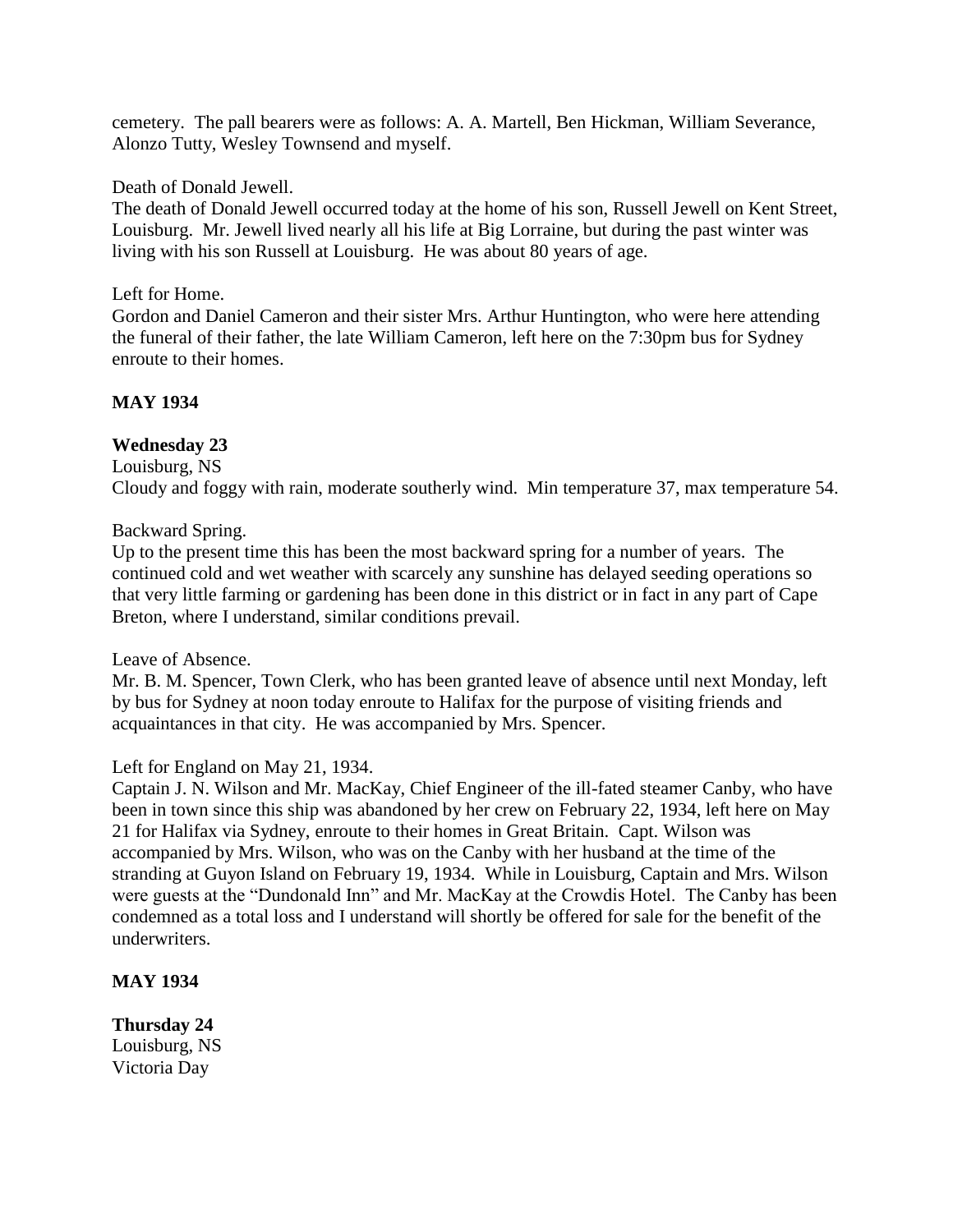Heavy rain in the morning. Cloudy during the forenoon. Clearing at noon and becoming moderately warm during the afternoon. Min temperature 32, max temperature 64.

### General Holiday.

Today is known in Canada as "Victoria Day" and is observed as a holiday in memory of the Good Queen who reigned on the throne of the British Empire for nearly 64 years. Queen Victoria was born on May 24, 1819. She came to the throne of Great Britain and Ireland on the death of William the Fourth, June 20, 1837. The Coronation took place on June 28, 1838 in Westminster Abby. On January 1, 1877, pursuant to an Act of the British Parliament, the Queen was proclaimed Empress of India, hence her title "Queen of Great Britain and Ireland and Empress of India". The death of Queen Victoria occurred on January 22, 1901, thus bringing to an end a reign of 63 years, 7 months and 2 days. Since my earliest recollection, the Anniversary of the Queen's birthday has been observed as a public holiday in Canada and I presume in all parts of the British Empire. Since her death, this Anniversary is still being observed and in Canada, at least, is known as "Victoria Day". In all probability, Queen Victoria was the only British sovereign, the Anniversary of whose birth, was observed as a public holiday after they had ceased to reign. This to say the least is a great tribute to the popularity of the "Good Queen" and shows the esteem in which she was held by her loyal subjects.

# **MAY 1934**

# **Friday 25**

Louisburg, NS Clear and cool with moderate southwest wind. Min temperature 27, max temperature 57.

# Gardening.

Spent the afternoon and evening working in the garden. Planted dahlia bulbs and sweet peas.

### Funeral.

The funeral of the late Donald Jewell took place yesterday at 8:30am to Stella Maris church where service was held by Rev. Father D. H. Doyle. Interment in the Roman Catholic cemetery.

# **MAY 1934**

# **Saturday 26**

Louisburg, NS Partly clear and moderately warm with light southeast wind. Min temperature 29, max temperature 67.

Paul Burke.

Mr. Paul Burke of this town who has been undergoing treatment in the Nova Scotia Hospital for the insane at Dartmouth, NS since the latter part of May 1932, arrived home today. I understand his health has greatly improved during his stay at the hospital and his mental condition is back to normal. During his absence, his family consisting of his wife and three children, were wards of the town.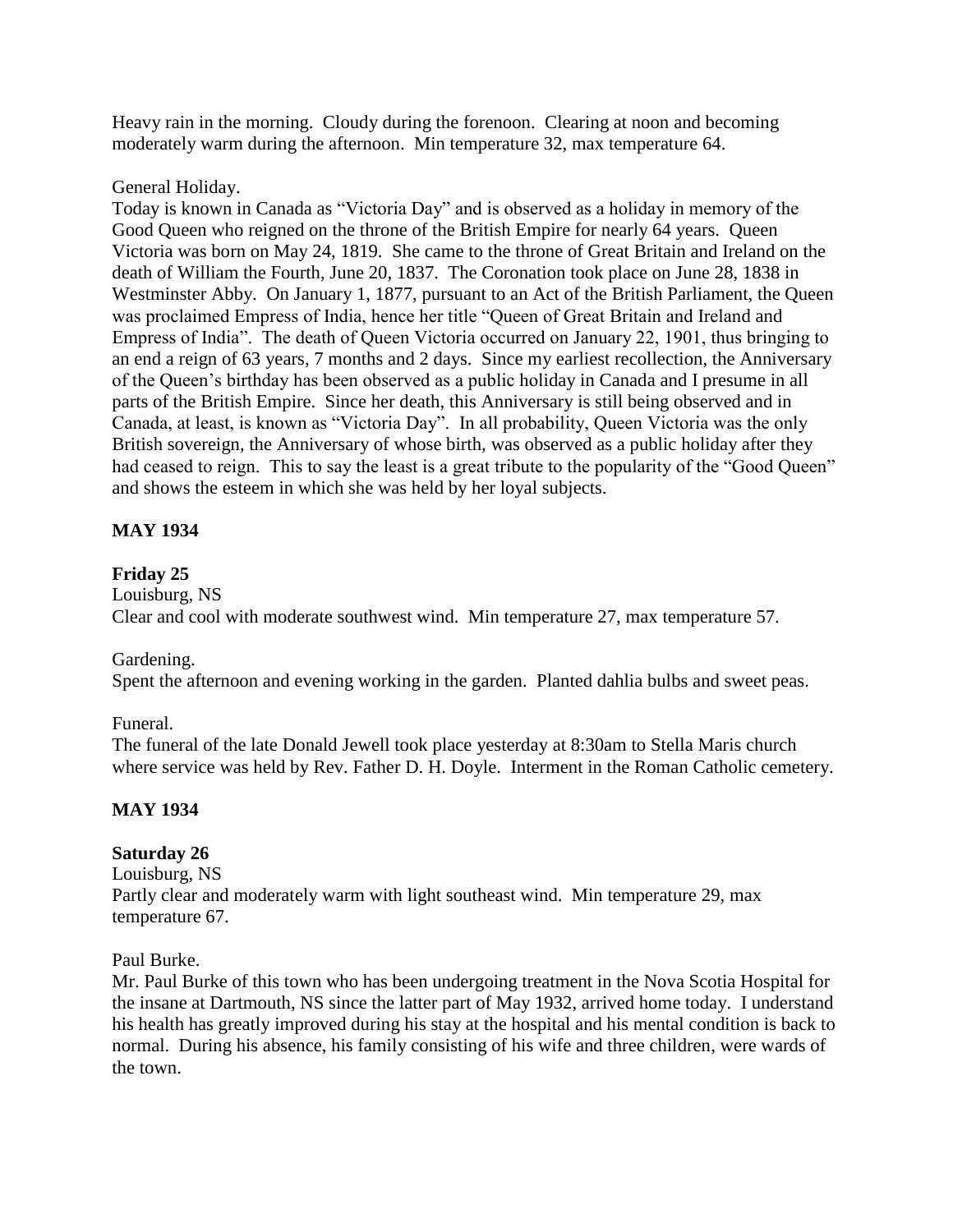Ministerial Student.

Mr. Russell Somers, Ministerial Student of the Presbyterian church of Canada arrived in town today for the purpose of taking charge of the Presbyterian congregation of this town during the summer months.

# **MAY 1934**

# **Sunday 27**

Louisburg, NS Clear and cool with light east to southwest winds. Min temperature 33, max temperature 60.

# Church services

At 11am and 7pm, in company with Emeline, I attended services of the First United church in Calvin hall. Both morning and evening services were conducted by Rev. D. A. MacMillan.

# First Services

The first services to be held in Louisburg by Mr. Somers, the new Presbyterian student minister were conducted in the Presbyterian church today, both morning and evening.

# **MAY 1934**

# **Monday 28**

Louisburg, NS Clear and moderately warm with moderate south to southwest wind. An ideal day. Min temperature 32, max temperature 70.

Arrived Home.

Mr. B. M. Spencer, Town Clerk, who accompanied by Mrs. Spencer has been visiting at Halifax and Truro for the passed (sic) few days, arrived home today.

Digby Beer Wine Plebiscite.

A plebiscite held in the town of Digby, NS on the question of whether that town should legalize the sale of beer and wine resulted as follows: against, 332, for, 87, a majority of 245 against. The ballot paper was as follows:

| Town of Digby Ballot Paper<br>28 May A. D. 1934                                                                            |             |            |
|----------------------------------------------------------------------------------------------------------------------------|-------------|------------|
| Are you in favor of or opposed to<br>the sale of beer and wine by the<br>glass or open bottle within the<br>Town of Digby? | In favor of | Opposed to |

\_\_\_\_\_\_\_\_\_\_\_\_\_\_\_\_\_\_\_\_\_\_\_\_\_\_\_\_\_\_\_\_\_\_\_\_\_\_\_\_\_\_\_\_\_\_\_\_\_\_\_\_\_\_\_\_\_\_\_\_\_\_\_\_\_\_\_\_\_\_\_\_\_\_\_\_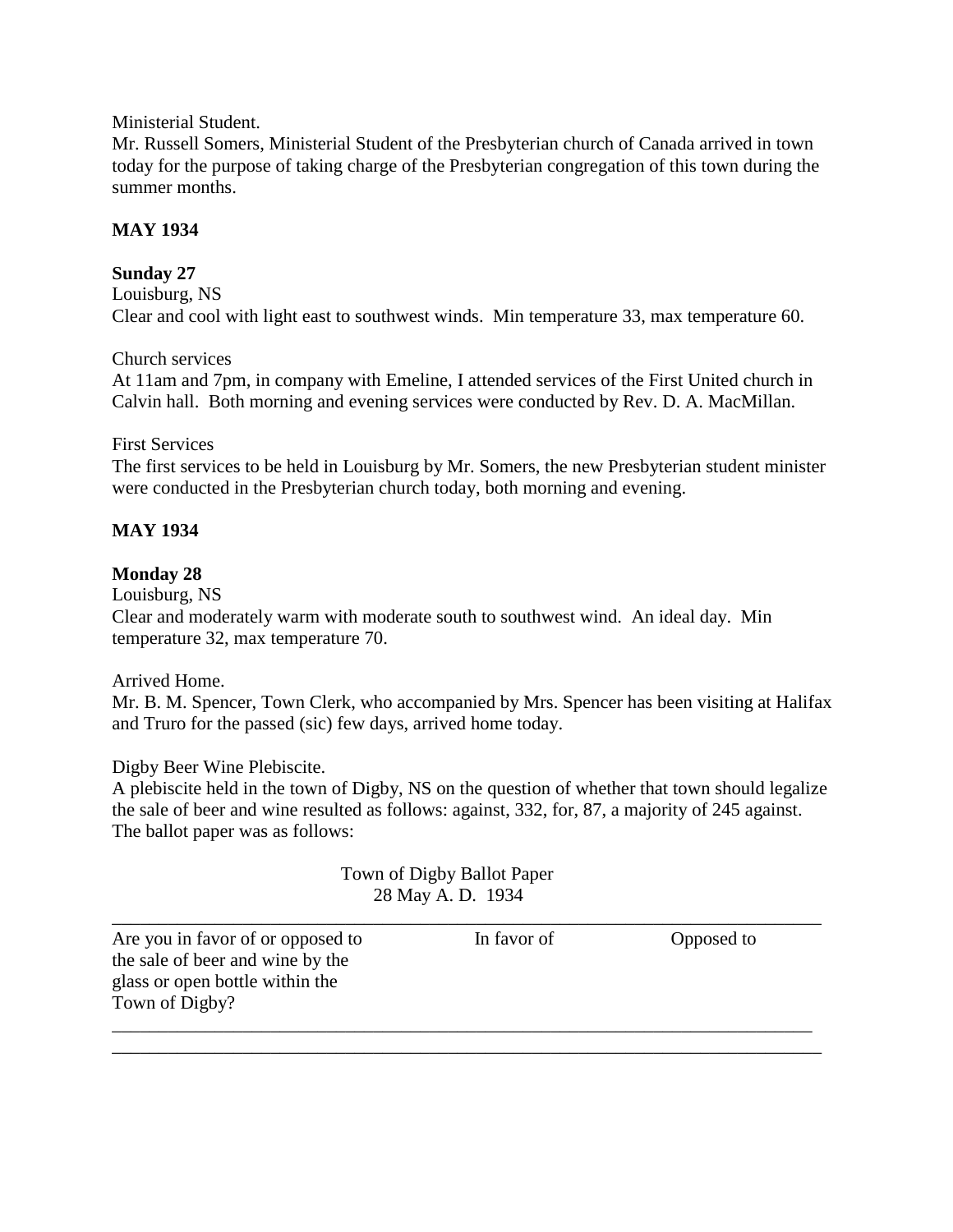This is the first plebiscite of its kind to be held in the Province of Nova Scotia since the Government Central Liquor Act came into force in 1930 and is considered a decisive victory for those opposed to the sale of beer and wine by the glass or open bottle in the hotels, restaurants and other public places.

# **MAY 1934**

# **Tuesday 29**

### Louisburg, NS

Clear and cool with light to moderate southerly wind. Some fog at night. Min temperature 39, max temperature 60.

# Criminal Investigator.

Dan Nicholson, Criminal Investigator, was in Louisburg inquiring into the Abuliah Fleet case at Havenside and the Ernest Parson case. He also visited the MacAulays and Laheys on Pepperell Street where a neighbourly quarrel has been in progress for some time. In the former case there appears to be good grounds for a charge of bigamy. Dan Johnston, Louisburg police officer, accompanied Mr. Nicholson on his rounds of the troubled area.

# Tenders for Purchase of S. S. Canby.

Tenders are being called for through the press for the purchase of the steamer "Canby" as she lies stranded on Guyon Island. Tenders to be sent to the office of Joseph Salter & Sons Ltd., Llyods Agents, North Sydney not later than June 2, 1934. The Canby in command of Capt. Wilson, ran ashore at Guyon Island on the morning of February 19, 1934 while enroute from St. John, NB to Louisburg for a cargo of coal.

First Mackerel. The first mackerel of the season were landed here today.

# **MAY 1934**

# **Wednesday 30**

Louisburg, NS

Cloudy with some fog in the forenoon, clear and moderately warm during the afternoon. Min temperature — max temperature 70. Moderate southeast wind shifting to west and northeast in the evening.

Choir practice. At 9pm, I attended choir practice in Calvin hall.

# **MAY 1934**

# **Thursday 31**

# Louisburg, NS

Mostly clear and moderately warm with moderate to fresh variable wind, mostly northwest. Min temperature 39, max temperature 72.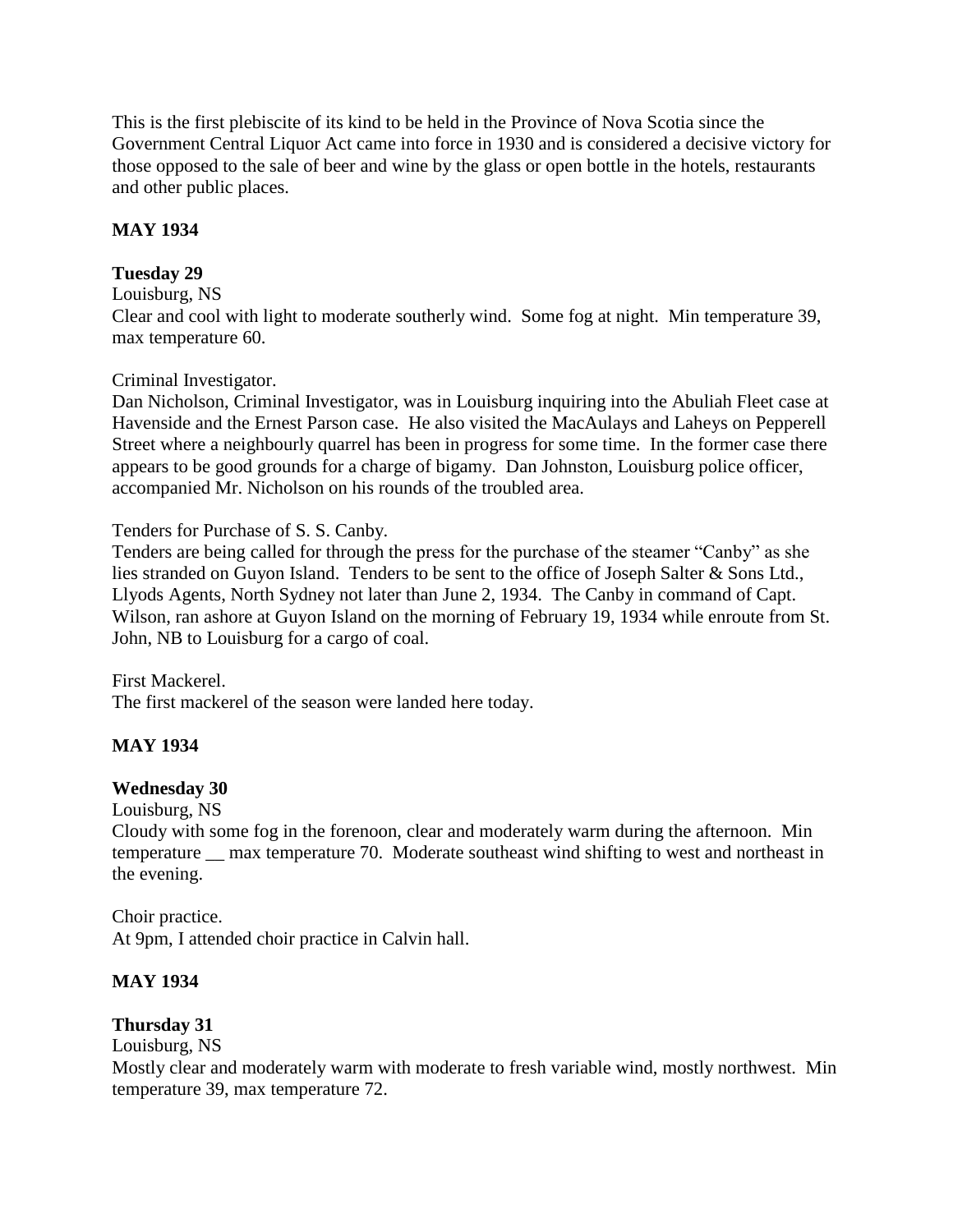# **JUNE 1934**

### **Friday 1**

Louisburg, NS

Clear and very cool with fresh to strong northwest wind. Min temperature 30, max temperature 53.

### Death of John Wilson (John A. Wilson)

The death of Mr. John Wilson occurred at his home on Wolfe Street at about 11:45pm. Mr. Wilson who was about 61 years of age, had been in poor health for several months. He is survived by his wife and three sons, Donald aged 20, Murray 17 and Harold 14. Mr. Wilson was a man of excellent character and highly respected by all who knew him. In his passing, Louisburg has lost one of its best citizens.

### **JUNE 1934**

### **Saturday 2**

### Louisburg, NS

Cool and mostly clear with fresh to moderate northwest wind which shifted to southeast in the afternoon. Min temperature 27, max temperature 58.

#### Concert.

A concert under the auspices of the local lodge of the Independent Order of Good Templars was held in the Temperance hall in the evening.

### **JUNE 1934**

### **Sunday 3**

Louisburg, NS Clear and cool with moderate northeast wind. Min temperature 26, max temperature 54.

Church services.

At 11am and 7pm, I attended services of the United church in Calvin hall. Both morning and evening services were conducted by Rev. D. A. MacMillan. After the close of the evening service, Mr. MacMillan held a short service at the house of the late John Wilson at which I was present.

### I. W. G. T. Delegation.

A delegation consisting of about twenty five members of Wolfe Lodge No. 64, "Independent Order of Good Templars" motored to Sydney in Sullivan's bus leaving here at 4:30pm for the purpose of attending a temperance service in St. Andrews United church, Sydney. On reaching Sydney they were joined by representatives of other I. O. G. T. Lodges making a total of about 85 and paraded to St. Andrews church where they were addressed by Rev. E. Melville Aitken, B. A. The Louisburg party consisted of Mr. and Mrs. A. W. Stacey, Mrs. M. S. Huntington, Mrs. Mary MacKenzie, Mrs. Jeremiah Smith, Miss Mary Smith, Miss Maud Smith, Wesley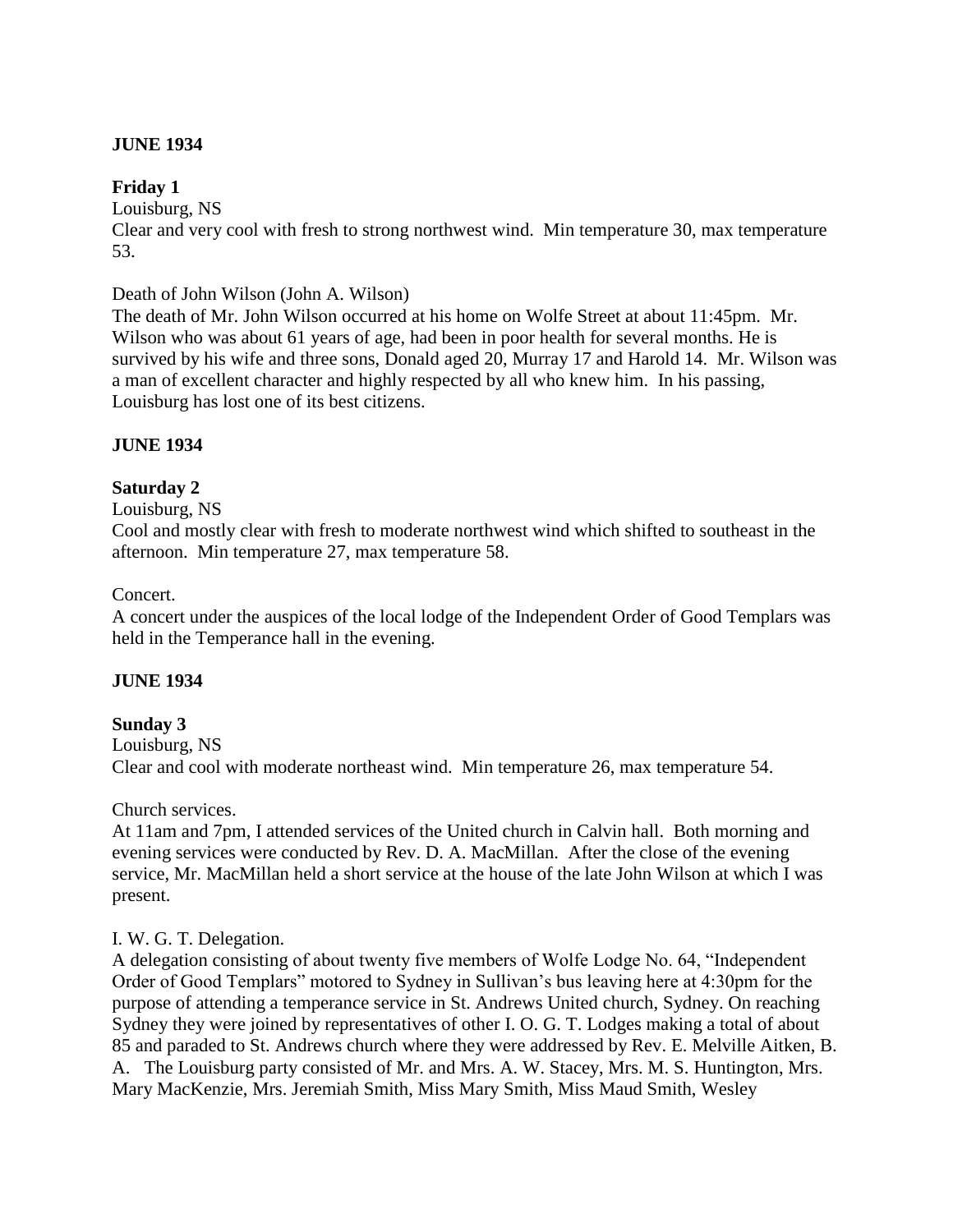Townsend, D. J. Matheson, Mrs. Maud Morrison, Miss Louise Maxner, Miss Elsie Tutty, Mrs. Raymond Martell, Charles Martell, Albert Martell, Freeman MacKenzie, Miss Beulah Cross, Mrs. Judson Cross, Mrs. Percy Cross, Miss Mary Tanner, Mrs. Wilfred Tutty, Miss Annie Levatte, Mrs. Dan Townsend, Mr. and Mrs. Mark Luddington and possibly others. The Louisburg party returned by bus at 10:30pm.

King's Birthday. Today is the  $69^{\text{th}}$  Anniversary of the birth of King George the Fifth. *(Newspaper clipping "The King" )*

# **JUNE 1934**

# **Monday 4**

Louisburg, NS Clear and cool with fresh to strong southwest wind. Min temperature 26, max temperature 56.

### Funeral.

The funeral of the late John A. Wilson, took place from his late residence to the United church at 2pm. Services at the house, church and grave were conducted by Rev. D. A. MacMillan. Interment took place in Willow Grove United church cemetery on Clarke's Road. The funeral was very largely attended. The Pall bearers were: John A. MacLeod, John Kehoe, Arthur Townsend, Edward MacDonald, Archie MacInnis and M. S. Huntington.

# Meeting of Regatta Committee.

A meeting of the Standing Committee in connection with the annual Fishermen's Regatta, which is scheduled to take place on Louisburg harbour on July 2, 1934, was held at the home of Bert Wilcox this evening. Those present were: Holland Fleet, Charles Stacey, Bert Wilcox, John A. MacDonald and myself. Owing to several of the committee being absent nothing but an informal discussion took place; no business being transacted. It was decided to call another meeting for next Monday night.

# Holiday.

The anniversary of the birth of King George the Fifth having fallen on Sunday, today is being observed as a holiday by the schools, banks and public offices throughout Canada. *(Receipt from R. H. Davis & Company, Ltd)*

# **JUNE 1934**

# **Tuesday 5**

Louisburg, NS

Mostly clear and moderately warm with light to moderate variable wind. Min temperature 38, max temperature 70.

### Left Louisburg

Abediah Fleet, a former resident of this town who has been here for several weeks, left during the night for parts unknown. Mr. Fleet is said to have one more wife than the law allows and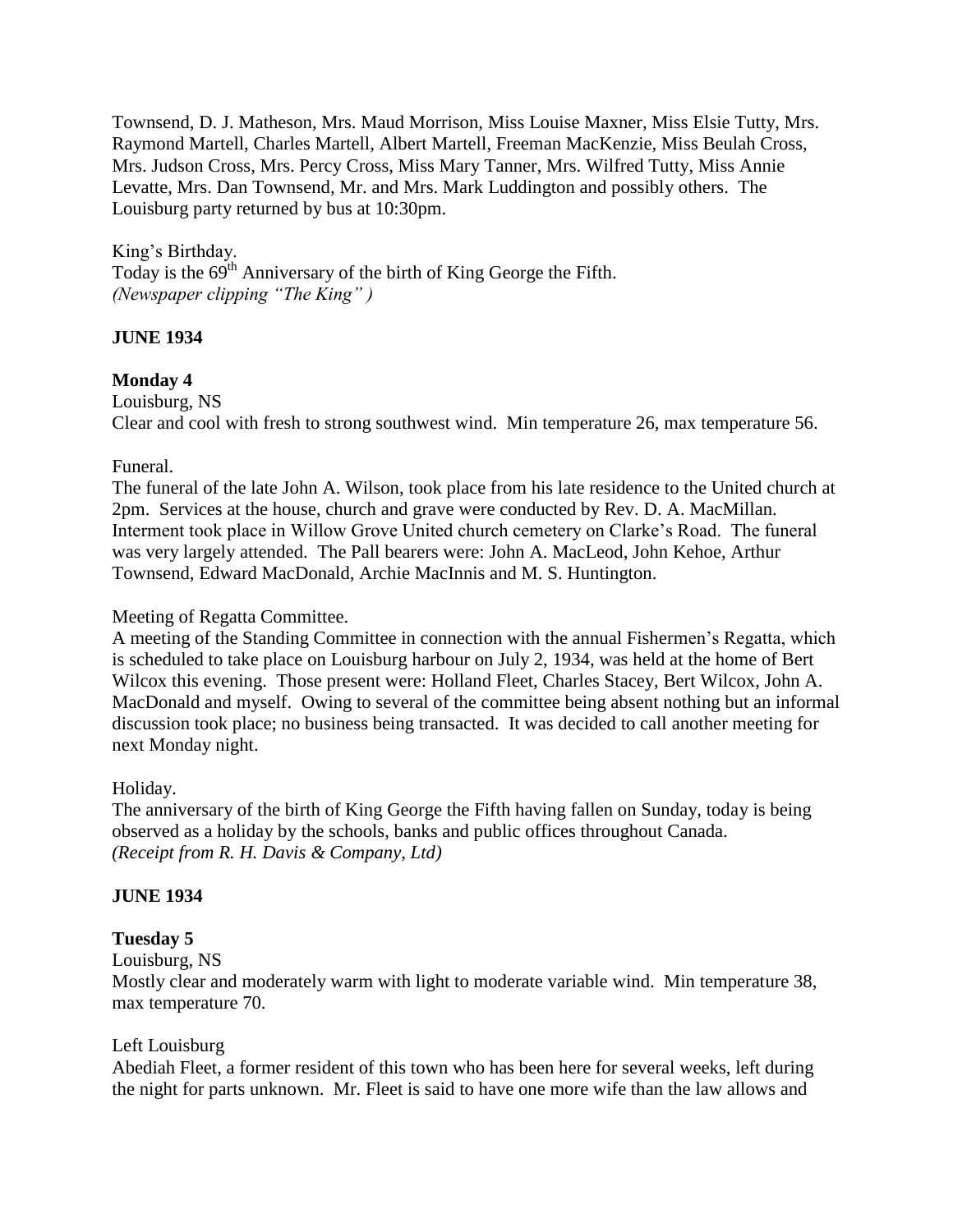was the subject of an investigation by Criminal Investigator, Dan Nicholson of the R. C. M. P. on May 29/1934; he was accompanied by wife no. 2.

### **JUNE 1934**

# **Wednesday 6**

### Louisburg, NS

Cloudy and cool with some fog during the afternoon and evening. Moderate southwest wind. Min temperature 31, max temperature 64.

Choir Practice. At 9pm, I attended choir practice in Calvin hall.

### **JUNE 1934**

# **Thursday 7**

Louisburg, NS

Partly clear in the early part of the day but becoming cloudy in the afternoon. Moderate to fresh northeast wind. Very chilly during the afternoon and evening. Min temperature 36, max temperature 58.

Nurses Association.

About 45 nurses who are attending the annual Convention of the Nova Scotia Nurses Association at Sydney motored to Louisburg and visited the Louisburg National and Historic Park, arriving here at about 5:15pm. After a short visit to the park, they assembled at the Dundonald Inn where dinner was served to the entire party. I met them at the park and showed them points of interest after which I had dinner with the party at the Inn. The dinner being over, I gave a short talk on the early days of Louisburg. The party left here for Sydney at about 10pm. The nurses Convention opened at Sydney today and is presided over by Miss Ann Slattery, who accompanied the visitors to Louisburg.

Shooting at Glace Bay.

John MacAulay of Glace Bay was shot in the head and seriously wounded by his nephew who fired at him with a revolver during a family quarrel today. Mr. MacAulay, the victim of the shooting, is at the General Hospital in a serious condition. Alex MacAulay, aged 15, accused of the shooting was placed under arrest and is held in the town jail.

(Account of shooting as given in Sydney Post-Record of June 8, 1934).

### **JUNE 1934**

### **Friday 8**

Louisburg, NS

Clear and very cool with fresh northerly wind that shifted to southerly in the late afternoon. Min temperature \_\_ max temperature \_\_.

Joint Assessment Commission.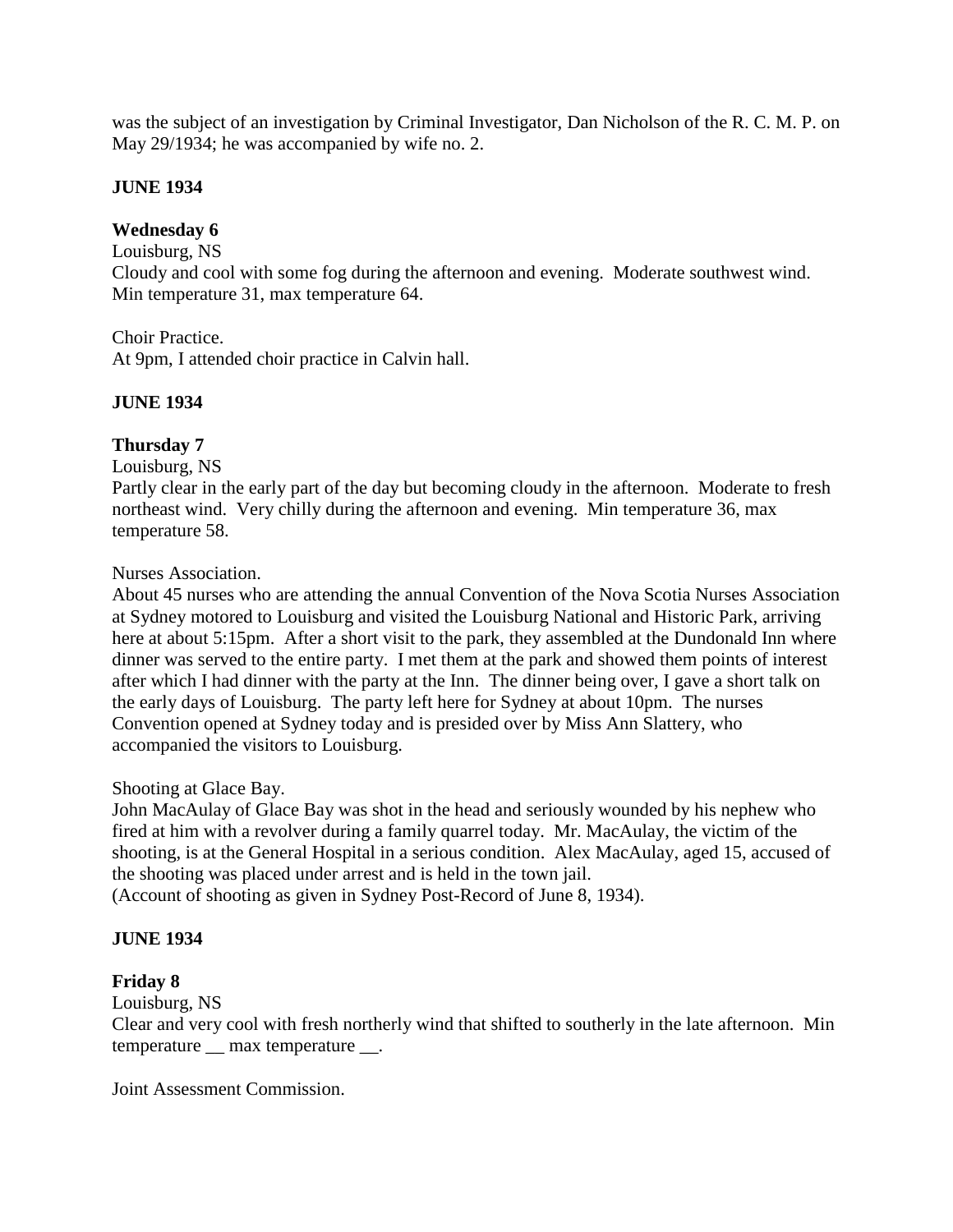The Cape Breton County Joint Assessment Commission consisting of Hector MacDonald (Chairman), Glace Bay, H. V. Chisholm, Sydney and J. W. Ratchford, North Sydney, arrived in town in the afternoon and held a session in the Town hall at about 6:30pm for the purpose of taking evidence respecting Louisburg's assessment for joint expenditure purposes. Those present at the meeting besides the commissioners were: B. M. Spencer, Town Clerk, Councillors, G. B. Hiltz, Wesley Townsend and D. J. MacInnis, R. A. Peters, Fire Chief, Mr. Broderick, County Assessor for the Municipality of the County of Cape Breton and myself. Mr. Spencer and I presented the case for the Town of Louisburg at this hearing. Meeting adjourned at about 7:30pm.

### Comedy.

The Young People's Society of Knox United church of Glace Bay staged a comedy entitled "It Happened in June" in Calvin Hall this evening under the auspices of the Young People's Society of the Louisburg United church.

### Motored to Catalone.

At about 10am, Councillors Wesley Townsend and G. B. Hiltz of the Street and Bridge Committee and I motored to Catalone for the purpose of examining a discarded mill smokestack that we thought might be suitable for a street culvert. On arriving there we found the stack was not for sale. We returned home at about noon.

# **JUNE 1934**

# **Saturday 9**

# Louisburg, NS

Cloudy and moderately warm with light southerly wind. Min temperature 34, max temperature 72.

# **JUNE 1934**

# **Sunday 10**

Louisburg, NS

Rained during the greater part of the day with light southwest wind. Cool and foggy. Min temperature 43, max temperature 50. Rainfall about 1 inch.

### Trip to Gabarus.

At about 10am, a party consisting of Wesley Townsend, Mrs. Z. W. Townsend, Mrs. Catherine Townsend, Emeline and myself, left here for Gabarus via Marion Bridge. At Marion Bridge, we attended service in the United church conducted by Rev. Mr. Ross. After service we continued on our journey reaching the home of the late Archie MacInnis at about 2pm where Mrs. Catherine Townsend, sister of the late Archie MacInnis, remained for the purpose of visiting her sister and other friends. Leaving the MacInnis house shortly after 2pm, we set out for Louisburg by the shore road via Kennington Cove arriving home at 3:25pm after a trip which owing to the conditions of the weather was rather unpleasant.

# **JUNE 1934**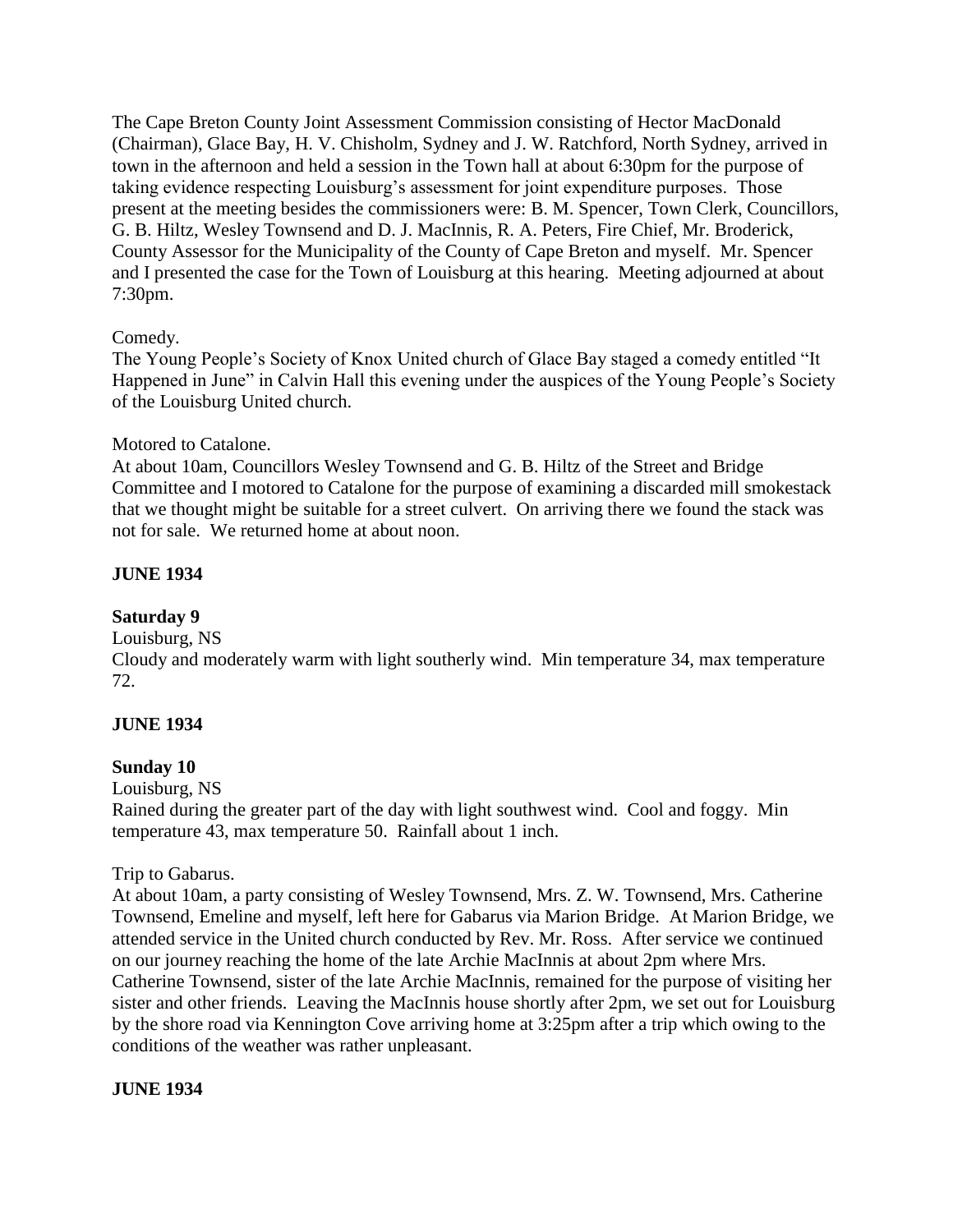### **Monday 11**

Louisburg, NS

Mostly clear during the greater part of the day becoming cloudy and foggy in the late afternoon and evening. Min temperature 39, max temperature 58.

### Meeting of Regatta Committee.

At 7:30pm, I attended a meeting at the home of Bert Wilcox for the purpose of making arrangements for the fishermen's annual regatta. Mr. A. A. Martell and I were reelected secretary and chairman respectively. With one change, the sailing committee is the same as last year, G. B. Hiltz being appointed in the place of A. W. Stacey, who at tonight's meeting was appointed Inspector of entries. The sailing committee now consists of A. A. Martell, John A. MacDonald, Fletcher Townsend, G. B. Hiltz and myself. It was decided to hold the races on Monday, July 2 owing to the fact that July 1 comes on Sunday. A. W. Stacey, Frank Hart, Philip and Ralph Baker were assigned the task of placing the stake boats and buoys over the race course. Meeting adjourned at about 9pm to meet again on Friday, June 22. Those present at tonight's meeting were as follows: Bert Wilcox, A. A. Martell, John A. MacDonald, Holland Fleet, Douglas Fleet, Charles Stacey, Fletcher Townsend, A. W. Stacey, Dan Fleet and myself.

### **JUNE 1934**

### **Tuesday 12**

Louisburg, NS

Clear and cool with light to moderate easterly wind. Min temperature 38, max temperature 64.

Criminal Investigator. Discovery of automobile fittings.

At the request of Edgar Morrison, proprietor of the Dundonald Inn, I went to the Dundonald Inn for the purpose of escorting a party of ten visitors to the Louisburg National and Historic Park who were expected to arrive here by bus at 11am. The party for some unknown reason failed to put in an appearance. I had dinner at the Inn and while there I met Dan Nicholson, Criminal Investigator and had a long conversation with him respecting the discovery on June 5 of new automobile parts including doors, wheels, tires etc. in the woods east of Louisburg near the old railway track. There is a strong suspicion that these auto parts were taken from a Chrysler auto owned and driven by Holland Fleet of this town and which was burned on the Sydney road about a mile and a half from Louisburg on November \_\_, 1933. After the fire, all the parts were missing, nothing remained but the frame and the engine. The story current at the time of the burning which took place in the night that Mr. Fleet on returning in the morning after the fire for the purpose of salvaging the wreck, found the car stripped of all the fittings. It was hinted at the time of the fire that the fittings had been removed before the fire occurred. I am told that the fittings recently discovered bear no evidence of having been in a fire, so if they are the fittings of the Fleet car, it lends colour to that theory. The car parts were discovered by Albert Bate of Big Lorraine. Eldon Tutty of this town, who undertook to dispose of the car wheels to a garage at Sydney a few days ago, has been questioned by the police and is now in the jail at Sydney held on a charge of having a revolver in his possession, contrary to law.

### **JUNE 1934**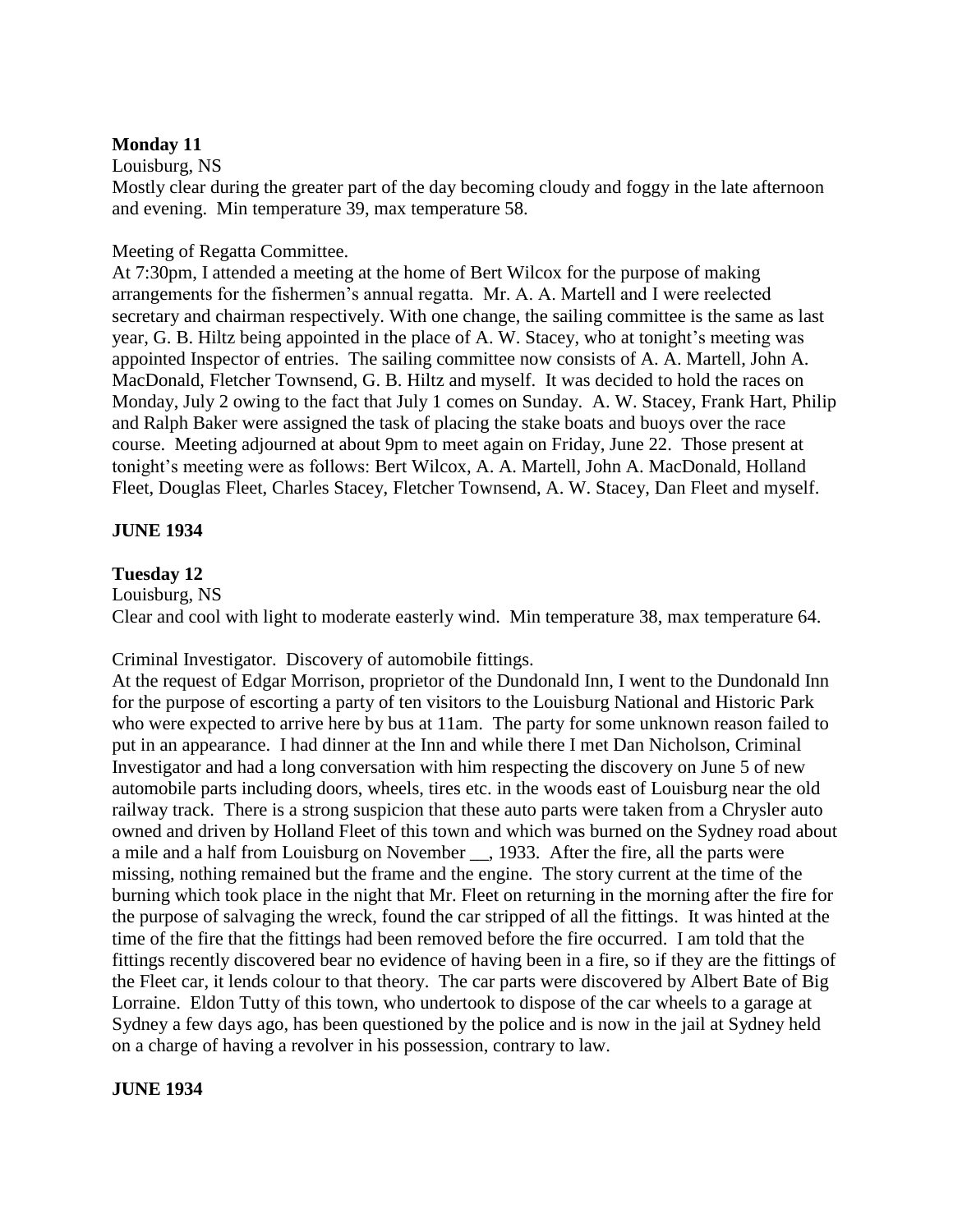### **Wednesday 13**

Louisburg, NS

Clear and cool becoming cloudy in the late afternoon. Foggy at night. Min temperature 30, max temperature 65.

### Meeting of School Board.

At 3pm, I attended and presided at a meeting of the school Board. This meeting was held in the afternoon instead of the evening to accommodate two members of the board who did not find it convenient to attend at night. At this meeting the resignation of Miss Evelyn Smith was read and accepted. Miss Smith has been a member of the teaching staff for about five years and during that time has given very efficient service. It was decided to retain the other members of the staff all of whom signified their intention of wishing to remain for another year. They were: Mr. Arthur Armiston, Principal, Miss Alice Ley, Vice Principal, Miss Blanche Cross, Miss Annie Pope and Miss Mary Hiltz. The salaries to be the same as last year. A discussion arose over the feasibility of carrying on during the next term with five departments instead of six. The members of the board present appeared to be in favor of reducing the staff to five for financial reasons, but the matter was left over to be decided later on. Meeting adjourned at 4:15pm. Board members present: D. A. Campbell, G. B. Hiltz, Clarance Peters and myself. Today's meeting of the school Board is the first we have held since Clarance Peters received his appointment as School Commissioner from the Provincial Government. He succeeded John A. MacDonald whose term expired several months ago.

### Attended District Lodge.

Nine members of Wolfe Lodge (I.O. G. T) of Louisburg motored to Salmon River in the evening and attended a district meeting of the I. O. G. T. The party consisted of D. J. Matheson, Mrs. Maud Morrison, Mrs. Ray Martell, Mrs. Judson Cross, Miss Beulah Cross, Mr. and Mrs. A. W. Stacey, Wesley Townsend and Mrs. Mr. S. Huntington. The party returned shortly after midnight.

At 9PM attended choir practice in Calvin Hall.

### **JUNE 1934**

### **Thursday 14**

Louisburg, NS

Cloudy and cool with moderate rain during the greater part of the day. Moderate easterly wind. Rainfall about 1 1/4 inch. Min temperature 40, max temperature 47.

#### Louisburg Man in Jail.

The Sydney Post-Record of June 13, 1934, stated that "York" Tutty of Louisburg aged 24 had been sentenced to four months in the County Jail where he appeared before Magistrate F. G. Muggah on a charge of unlawfully carrying a revolver. The revolver was found on Tutty when he was held for questioning after he attempted to sell automobile fittings to a Sydney garage a few days ago. Tutty is a son of Mr. and Mrs. William Tutty of Louisburg and is known locally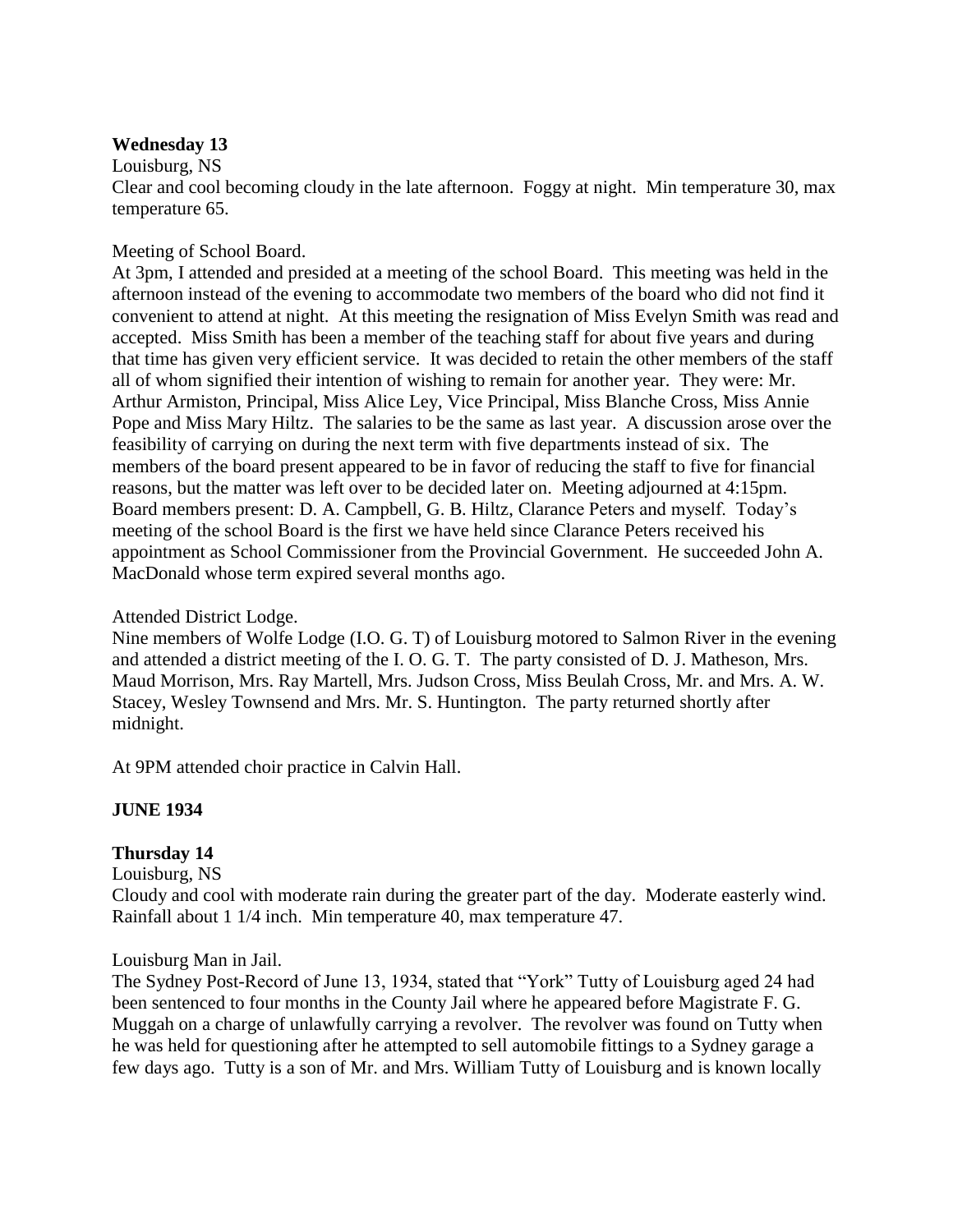as Eldon Tutty. The auto parts which he offered for sale were those recently discovered by Albert Baker in the woods east of Louisburg and which are surrounded in mystery.

### Y's Men's Concert.

At 8pm, in company with Emeline, I attended a concert in the Parish hall given by the Y's Men's Club concert party of Sydney consisting of upwards of thirty members under the direction of Lewis R. MacDonald. The concert was good, well attended and greatly enjoyed by those present. After the concert the ladies of St. Bartholomew's church served a lobster supper to the concert party and their friends, about 60 in all.

# **JUNE 1934**

### **Friday 15**

Louisburg, NS

Cloudy and cool with light to moderate easterly winds which shifted to northerly in the afternoon. Min temperature 40, max temperature 55.

### **JUNE 1934**

### **Saturday 16**

Louisburg, NS Cloudy and cool with light winds. Min temperature 42, max temperature 54.

### **JUNE 1934**

# **Sunday 17**

Louisburg, NS Father's Day. Cloudy and cool with light to moderate northeast wind. Min temperature 42, max temperature 54.

### Church services.

At 11am and 7pm, Emeline and I attended services of the United church in Calvin hall. Both morning and evening services were in charge of Rev. D. A. MacMillan. Today was observed as "Father's Day" and appropriate addresses were delivered by Mr. MacMillan both morning and evening.

### **JUNE 1934**

### **Monday 18**

Louisburg, NS

Clear and cool with light to moderate northeast wind. Min temperature 38, max temperature 60.

### Concert.

A concert party consisting of about twenty children from Barncroft orphanage under the direction of Mrs. Brooks, the Matron of that institution, arrived by bus in the evening and gave a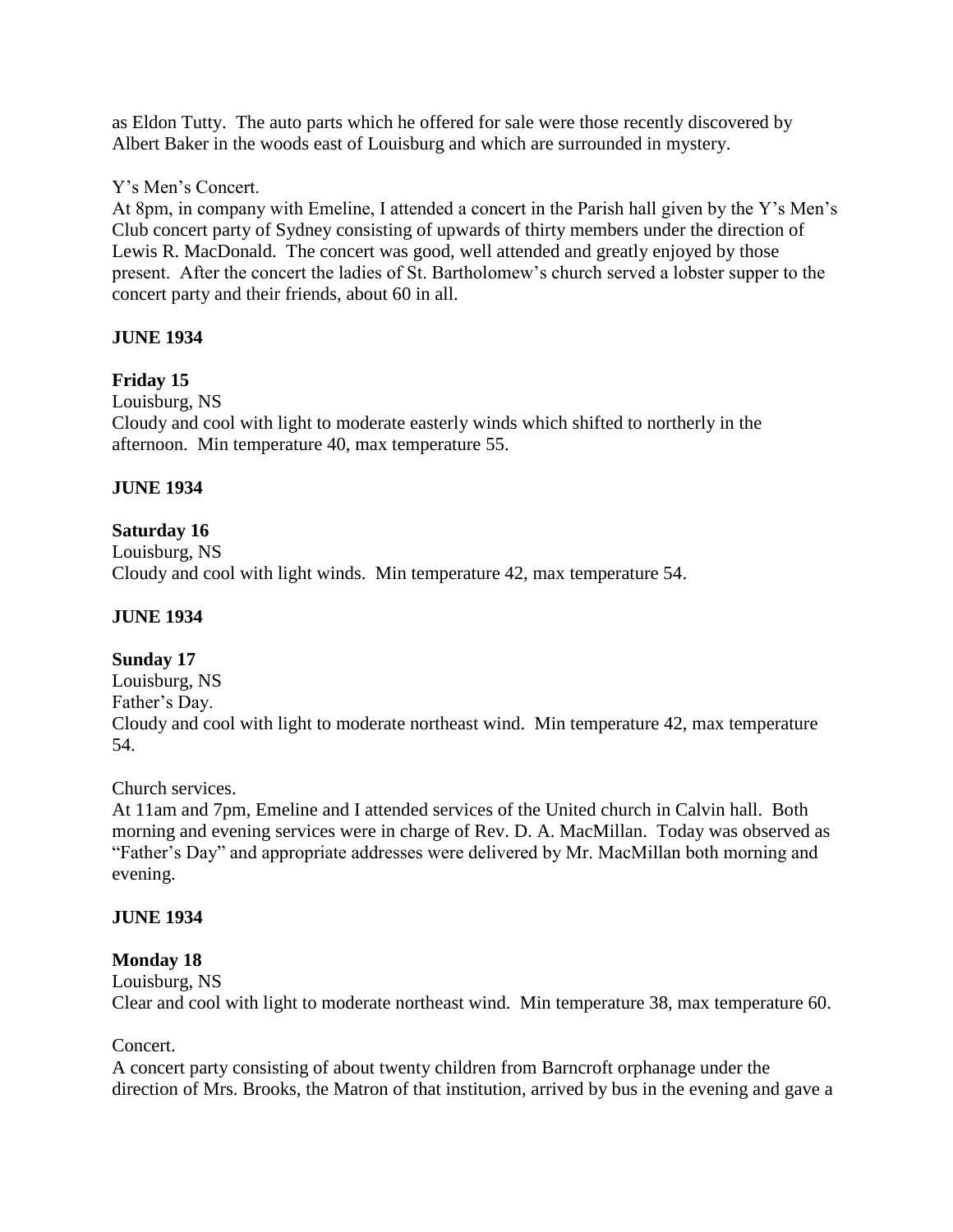variety concert in the Parish hall which was very largely attended. The proceeds which amounted to about \$56.00 is to be used for purposes in connection with the orphanage. Among those who assisted were Mrs. Ralph Pushie, Miss Campbell and Mrs. John Calver of Sydney. I was not present.

## Found Dead.

Today's issue of the Sydney Post-Record contains the report of the finding of the body of Duncan MacMillan, the eight year old son of Mr. and Mrs. Duncan MacMillan of Grand Mira, CB. The MacMillan child went to the pasture to bring home the cows on Saturday, June 9 and was never again seen alive. Since that time, searching parties have been scouring the woods in the vicinity of his home in an effort to find him dead or alive. Yesterday afternoon, while upwards of 175 persons were in the woods searching, a party headed by a Mounted Police officer came across the body lying on an old windfall. It was brought to the home of its parents and Coroner J. K. MacLeod, M.D. notified, but an inquest was considered unnecessary.

## **JUNE 1934**

## **Tuesday 19**

#### Louisburg, NS

Clear and cool with moderate to fresh south to southwest wind. Min temperature 31, max temperature 64.

### Firemen's meeting.

AT 8pm, I attended a meeting of the Louisburg Fire Brigade in the firemen's hall. Those present were Chief R. A. Peters, Walter Jewell Sr., Rannie MacVicar, James Burke, Fred Burke, D. J. MacLeod, John R. DeFries, R. Lipkus and M. S. Huntington. At this meeting it was decided to hold a dance in the Masonic hall on next Friday evening for the purpose of raising money to pay off the balance due on the waterproof clothing which was purchased for the firemen some time ago.

#### Provincial Elections.

Provincial elections are being held today in both Ontario and Saskatchewan.

### **JUNE 1934**

### **Wednesday 20**

# Louisburg, NS

Cloudy and cool with light to moderate south west to southeast wind increasing to a fresh breeze during the night. Rain in the evening. Rainfall about 1/4 inch. Min temperature 42, max temperature 64.

#### Ontario and Saskatchewan Elections.

Today's issue of the Sydney Post-Record gives the results of the Provincial elections in Ontario and Saskatchewan. Both provinces were swept by the Liberals. In Ontario, where the Conservatives have been in power for 25 years, the Government led by Premier George S. Henry, went down to defeat. Mr. Mitchell F. Hepburn, the Liberal leader, has a large majority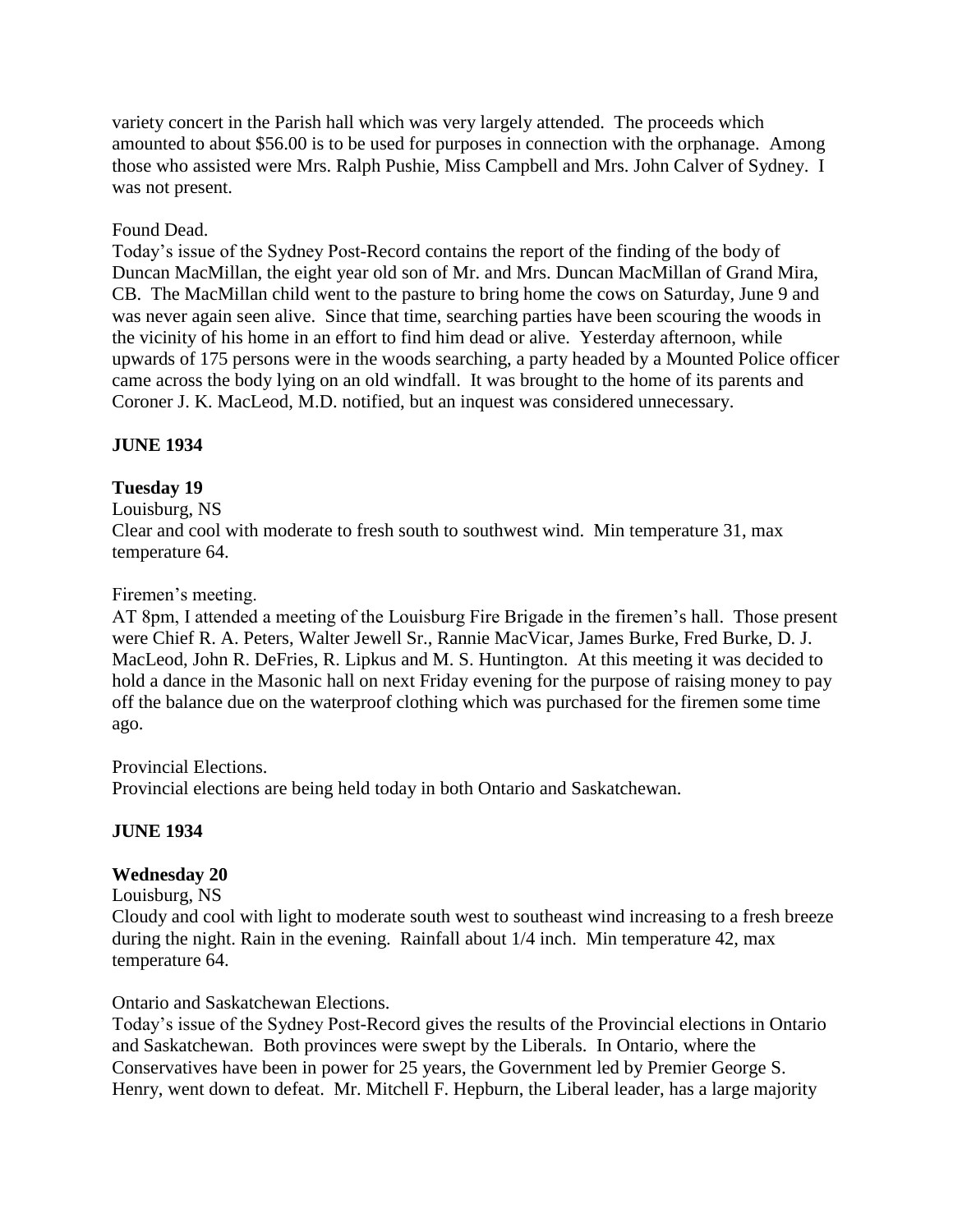over all other parties combined. The result as published is as follows: Liberals 65, Conservatives 17, Liberal-Progressives 4, C.C.F. 1, Independent 1, Liberal-Labor 1, U. F. O 1. Total 90. In Saskatchewan the Conservatives under Premier J. L. M. Anderson, were annihilated. The new Premier, James G. Gardiner (Liberal), will have about 40 followers in a house of 55 seats according to today's reports. Liberals 44, Farmer-Lavor 3, Farmer-Labor leading 3, Deferred 1.

# **JUNE 1934**

## **Thursday 21**

Louisburg, NS Mostly clear and moderately warm with southwest to west winds. Min temperature — max temperature 70.

## Council Meeting.

At 7:30pm, I attended and presided at a regular meeting of the Town Council. Present at this meeting were: Councillors D. J. MacInnis, Guy B. Hiltz and Wesley Townsend, Clerk B. M. Spencer, Policeman D. M. Johnston and myself.

# **JUNE 1934**

# **Friday 22**

Louisburg, NS Mostly clear with moderate to fresh southwest wind. Min temperature \_\_, max temperature 67.

Firemen's Dance.

In the evening, I attended a dance in the Masonic hall held under the auspices of the Louisburg volunteer Fire Brigade. This function was fairly well attended and all present appeared to enjoy themselves.

Visited Wolfe Lodge I. O. G. T.

A party consisting of about forty persons from Glace Bay and vicinity, motored to Louisburg in the evening and visited Wolfe Lodge of the Independent Order of Good Templars where a programme was rendered by the local lodge and a lunch served to all present.

# **JUNE 1934**

# **Saturday 23**

Louisburg, NS Mostly clear and moderately warm with moderate to light southwest to west wind. Min temperature 42, max temperature 72.

### Meeting of Official Board.

At 8pm, I attended a meeting of the Official Board of the First United church in the church. Those present were: A. W. Stacey, Arthur M. Townsend, John H. Skinner, John N. MacDonald, John A. MacDonald, Mrs. Maud Morrison, Mrs. William Phalen, Rev. D. A. MacMillan and myself. This meeting was called for the purpose of discussing necessary repairs to the exterior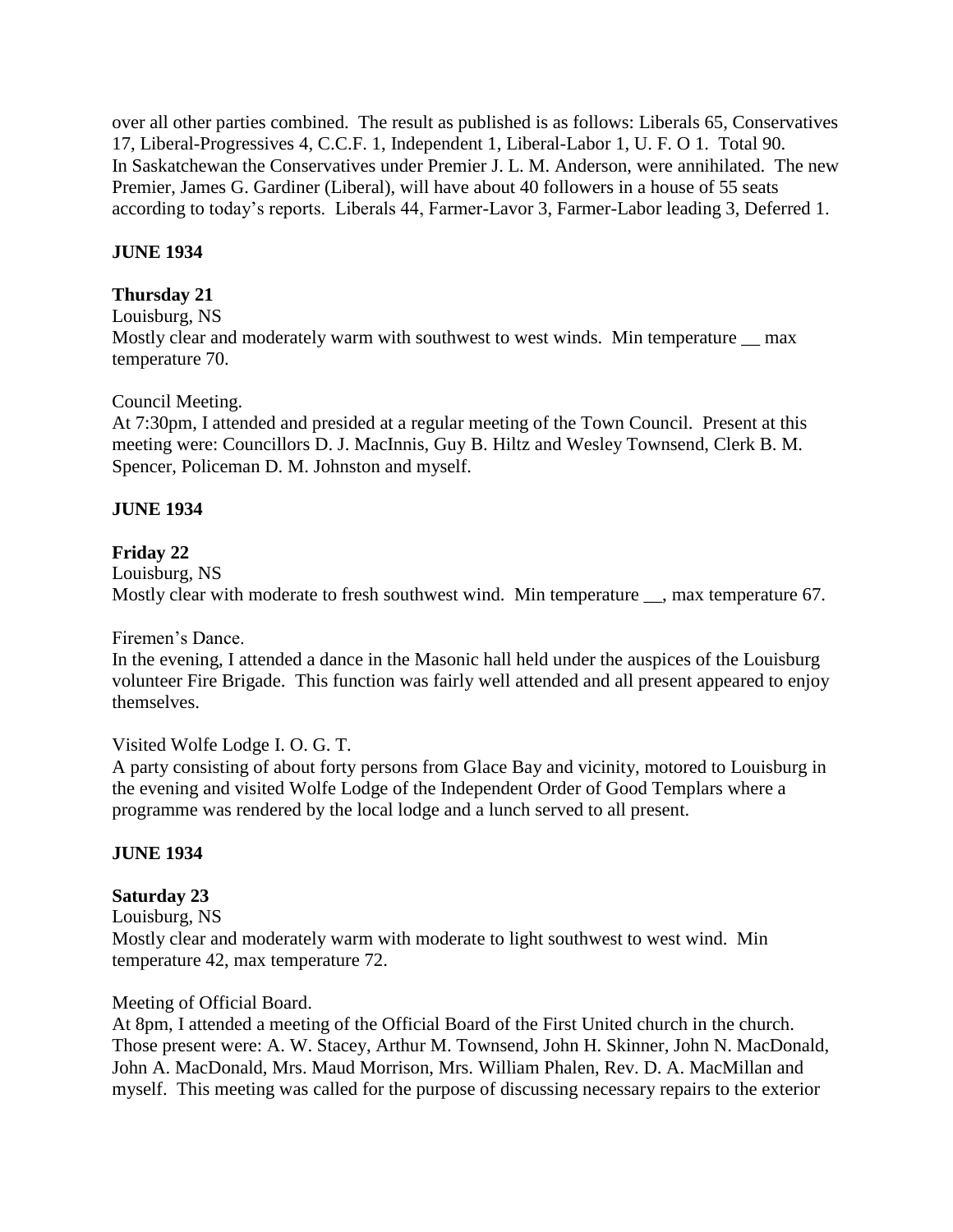of the church building. It was decided by those present to shingle the roof to remove the top part of the spire down to the belfry and to paint the exterior if sufficient funds could be raised. Meeting adjourned to meet two weeks from tonight.

## **JUNE 1934**

# **Sunday 24**

### Louisburg, NS

Clear and moderately warm with light to moderate southwest wind. Min temperature 39, max temperature 73.

## Church services.

At 11am, 3pm and 7pm, I attended services in the First United church. The morning and afternoon services were conducted by Rev. D. A. MacMillan, the regular pastor, while at the evening service Rev. Dr. D. Cack, a returned missionary from India, was the preacher, with Rev. D. A. MacMillan assisting. Emeline accompanied me to the morning and evening services but was not present in the afternoon having accompanied her step mother (Mrs. Z. W. Townsend) and Wesley Townsend who motored to Port Morien in the afternoon for the purpose of bringing Rev. D. Cack to Louisburg for the evening service.

### Masonic Parade.

At 3pm, the members of Mariner's Lodge A. F. A. M. to the number of 21 attended service in a body at the First Untied church where Rev. D. A. MacMillan, a member of the Masonic order, was the preacher. The Masons present at this service were as follows: Rev. D. A. MacMillan, George Lewis, Ernest Matheson, James Nicholson, Martin Levatte, William Phalen, A. A. Martell, W. L. Skinner, G. B. Hiltz, Arthur M. Townsend, Lloyd Townsend, E. A. Grant, Fletcher Townsend, D. J. Matheson, Dr. H. J. Townsend, Clarance Peters, Alex Aliniard, A. W. Stacey, John H. Skinner, James H. Crowdis and Victor A. Fisher (New Waterford).

# First Services.

Today's services in the First United church were the first to be held there since May 13, 1934. During this period the interior of the church has been undergoing repairs, cleaning and redecorating. The services in the meantime being held in the Calvin Hall.

# **JUNE 1934**

### **Monday 25**

# Louisburg, NS

Cloudy and foggy with light to moderate southwest wind. A few light showers in the evening. Min temperature 45, max temperature 62.

### Provincial School Examinations.

The Provincial Public School examinations began today throughout the Province of Nova Scotia. At the Louisburg station, there are 22 students writing, all but five of whom attended the Louisburg town high school during the past term. The following are the names of those writing at the Louisburg station: Maria Winnifred Power, Isabelle Kennedy, Patrick Thomas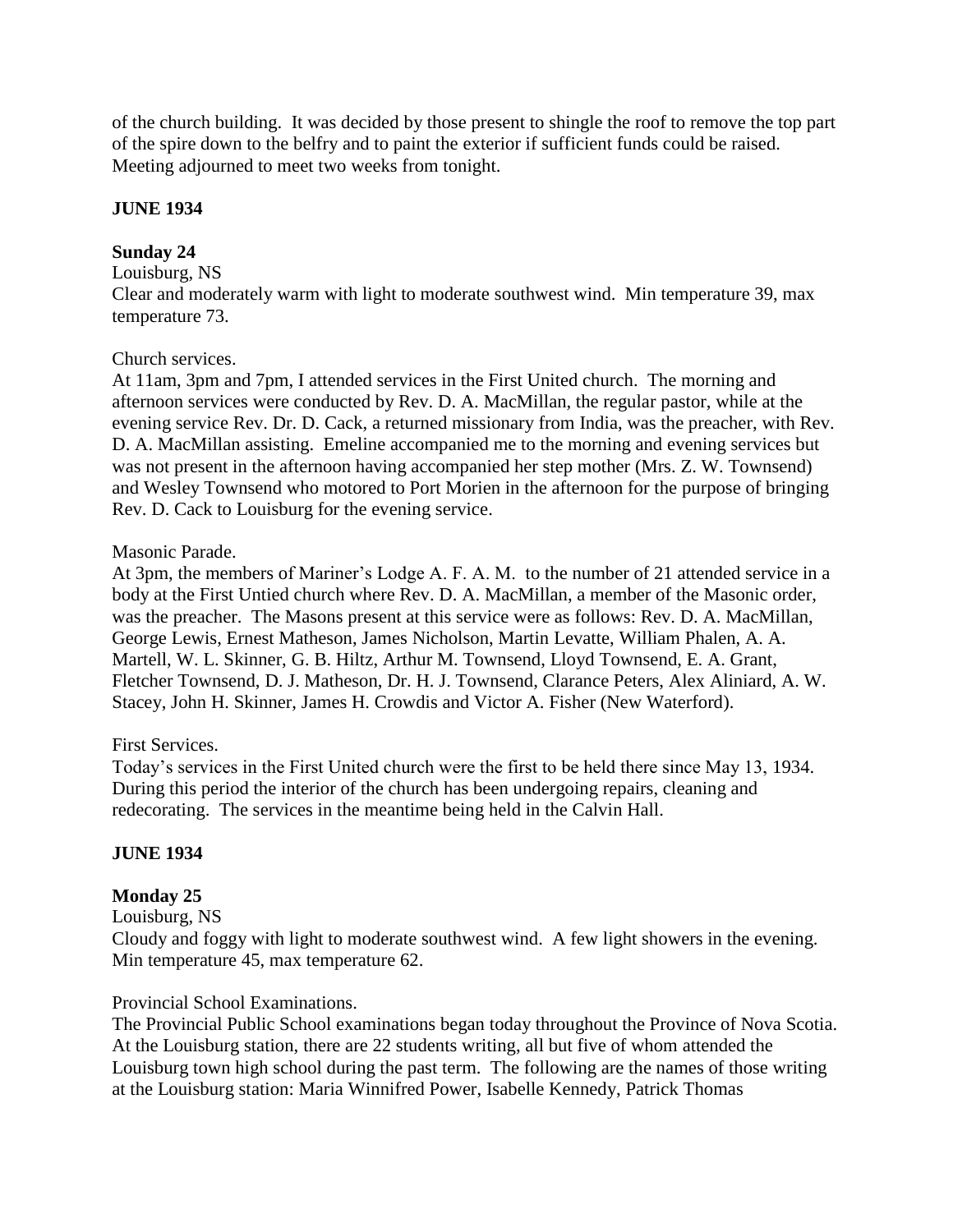Mahon(students from West Louisburg school), Albert David Bagnall, Margaret Elva Bagnall (students from Gabarus school), Mary Margaret Bates, Edith Edna Annie Fiander, Loretta Catherine Campbell, Johanna Amelia Kehoe, Olive Elizabeth Kennedy, Mary Pauline Lynk, Henrietta Maud MacDonald, Georgina MacIntyre, Roderick Buchanan MacLeod, Charles Firby Martell, Blanch Evelyn Martell, Edith Millicent Martell, Joanna Mary O'Toole, Mary Theresa Thomas, Arthur Martell Townsend, Margaret Firby Skinner, Donald Laurence Skinner (students of Louisburg Town school). Rev. D. A. MacMillan is deputy examiner who has as his assistant Mrs. Edgar Bate. The examinations are being held in the school building, the Principal's and Vice Principal's rooms both being used. Margaret Kathryn MacDonald of Gabarus who had applied for examination failed to put in an appearance.

## **JUNE 1934**

## **Tuesday 26**

Louisburg, NS

Cool and mostly cloudy with moderate to fresh northwest wind. Showery during the forenoon clearing in the evening. Min temperature 45, max temperature 63.

### Wilkinson Trial.

The second trial of Walter Wilkinson for the murder of his brother's wife, Mrs. William Wilkinson, on the morning of November 23, 1933 began today in the Supreme Court at Sydney before Judge R. H. Graham. Crown Prosecutor, M. A. Patterson, assisted by D. A. Cameron K. C, is conducting the case for the crown while Neil R. MacArthur and J. W. Madden are acting for the defense. At the first trial, which ended on March 10, 1934, Wilkinson was found guilty of murder and on March 14 was sentenced by Judge W. F. Carroll to hang on May 17, 1934. On an appeal being made to the Supreme Court of Nova Scotia on behalf of Wilkinson, a new trial was granted.

### Visit to Park.

This forenoon, I visited the National Park and gave a short talk on Old Louisburg to a party of 12 tourists who are passengers on the S. S. "Belle Isle" which arrived at Sydney this morning. They came from Sydney to the park in Sullivan's bus. After the visit to the park, they had lunch at the Dundonald Inn before proceeding to Sydney where they are scheduled to sail at 4pm for Nfld.

### **JUNE 1934**

### **Wednesday 27**

### Louisburg, NS

Clear and moderately warm with moderate to light winds, mostly northwest. An ideal day. Min temperature 41, max temperature 73.

#### Wilkinson Jury.

According to the Sydney Post-Record of today's issue, the jury before whom Walter Wilkinson of Glace Bay is being tried on a charge of murdering his sister-in-law are as follows: Anthony Johnson, Sydney, Angus MacMullin, Upper Grand Mira, James A Ross, North Sydney, Joseph LeBlanc, Florence, John M. Kiefe, Sydney, A. J. Paterson, Sydney Mines, John E. Grant,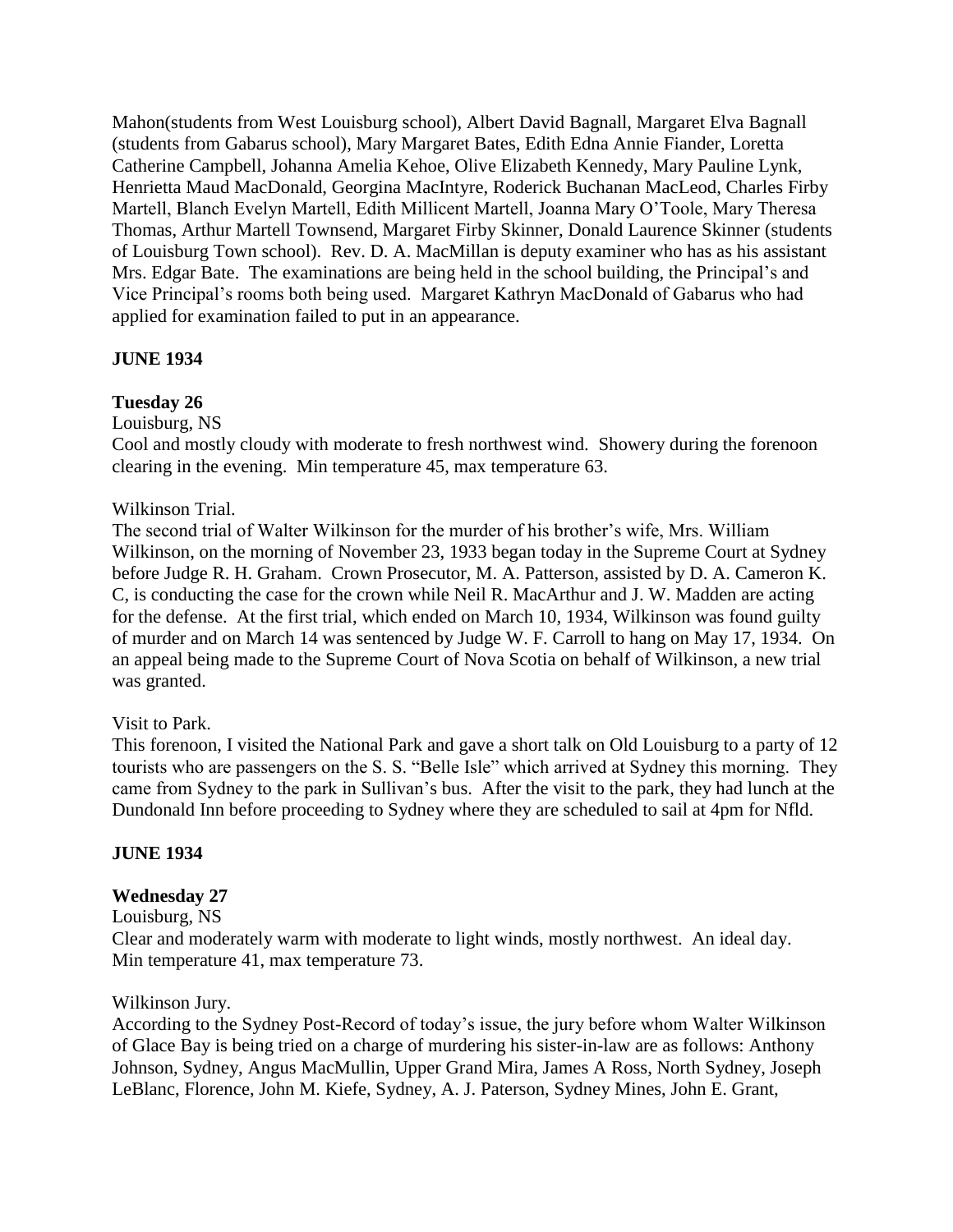Sydney, Philip J. MacDonald, Sydney, Kenneth Morrison, Grand Lake, Joseph Pitman, Sydney, George Roberts, Sydney Mines and William Fraser, Sydney.

### **JUNE 1934**

# **Thursday 28**

Louisburg, NS Clear and moderately warm with moderate southwest wind. Min temperature 37, max temperature 73.

## Death of Mrs. John Murphy.

The death occurred at St. Joseph's Hospital, Glace Bay this morning of Mrs. John Murphy of this town. Mrs. Murphy had been ill for several months and was removed from her home to the hospital a few days ago. She was about 56 years of age and is survived by her husband and a number of sons and daughters.

## Meeting of Regatta Committee.

At 8pm, I attended and presided at a meeting of the Fishermen's Regatta Committee for the purpose of making final arrangements and allotting the prizes for the Fishermen's third annual regatta which is scheduled to take place on Monday, July 2, 1934. This meeting was held at the home of Bert Wilcox and those present were: A. W. Stacey, Charles Stacey, Fletcher Townsend, A. A. Martell, G. B. Hiltz, Holland Fleet, Bert Wilcox, John A. MacDonald, Douglas Fleet, Dan Fleet and myself.

Provincial School Examinations.

The Provincial School Examinations which opened here on Monday, June 25, 1934, closed this afternoon.

The public schools of the Province of Nova Scotia close tomorrow for the summer holidays.

# **JUNE 1934**

### **Friday 29**

Sydney, NS/Louisburg, NS

Cloudy and cool with moderate to fresh southwest wind. Heavy thunder and lightening storm in the afternoon accompanied by a heavy downpour of rain. Cleared in the evening. Wind shifting to northwest. Rainfall about 3/4 inch. Min temperature 47, max temperature 62.

Sheep killed by lightening.

At Big Lorraine during the storm of this afternoon, 5 sheep owned by Charles Wilcox and 2 owned by Mr. Bussey, were killed by lightening.

### Motored to Sydney.

In the forenoon, Wesley Townsend and G. B. Hiltz and I motored to Sydney where we agreed to purchase for the Town of Louisburg from the Atlantic Engineering Company per Mr. Moore, 210 running feet of 24 inch steel pipes for culverts. The price agreed on was 50 cents a foot. We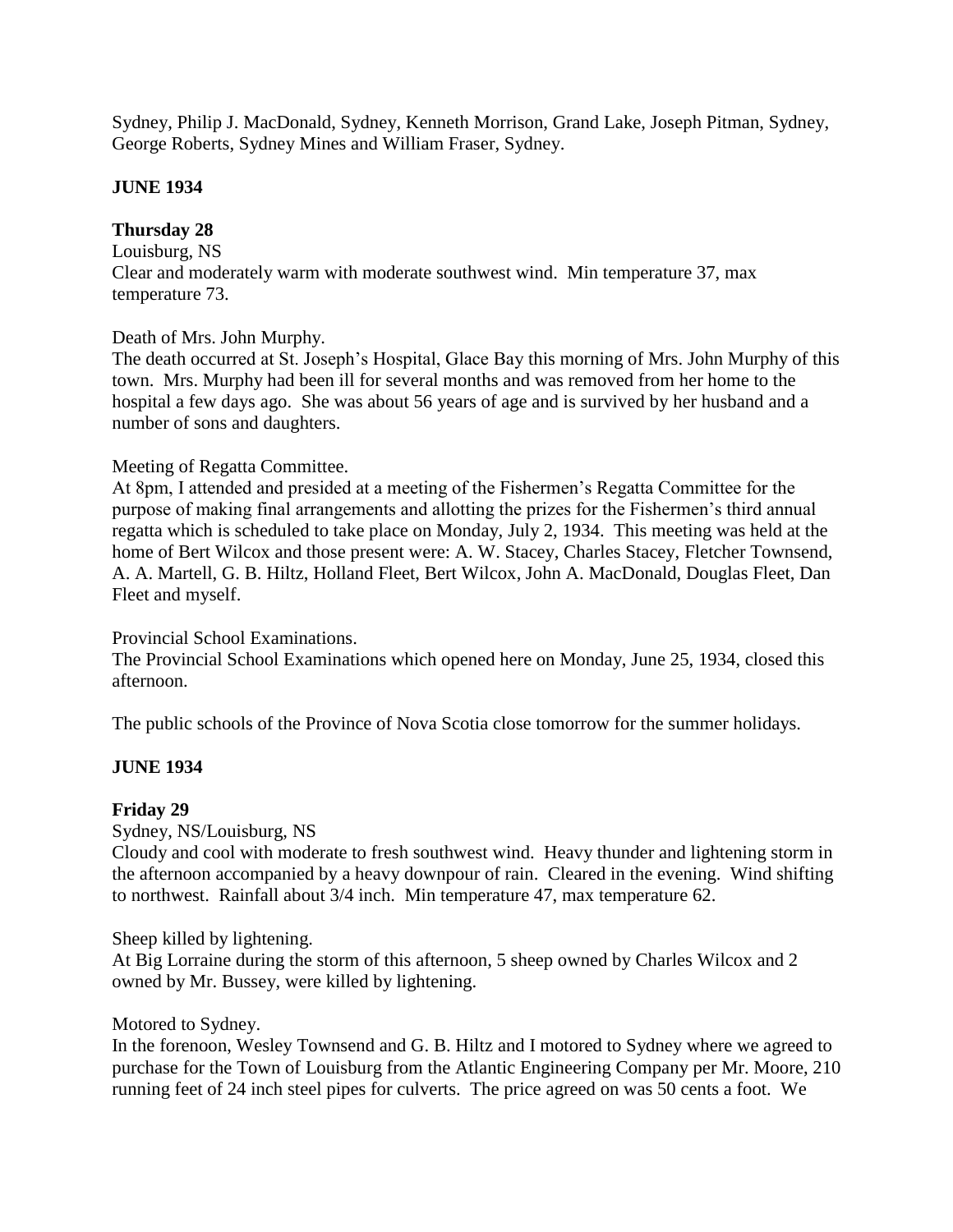intend to get Abe Cameron to bring them to Louisburg by motor truck after which we intend to place them as follows, replacing present culverts: One at top of hill near Railway Station, one at foot of Railway Station, one on Havenside St. near the property of the late Anthony Townsend, one on Havenside St. in the hollow near property of the late Mrs. William Cameron and one Riverdale St between Gerrard's Bridge and the foot of the hill.

After finishing our business at Sydney, we motored back to Louisburg arriving at about 1:45pm. Mr. Hiltz did not return with Mr. Townsend and me but motored out with his brother who met him at Sydney. Townsend and I had dinner at the Vidal Hotel, Sydney.

# **JUNE 1934**

## **Saturday 30**

Louisburg, NS

Cool and mostly clear with moderate to fresh northwest to north winds. Min temperature 40, max temperature 62.

# **JULY 1934**

# **Sunday 1**

Louisburg, NS

Dominion Day

Clear and cool with fresh northwest wind which moderated and shifted to southeast in the afternoon. Min temperature 41 max temperature 70.

Church Services.

At 11am and 7pm in company with Emeline, I attended services in the First United church. Both morning and evening services were conducted by Rev. D. A. MacMillan.

Funeral .

The funeral of the late Mrs. John Murphy took place from her late residence on Warren Street to the Roman Catholic church at 2pm. The funeral service was conducted by Rev. Father D. H. Doyle. Interment took place in the cemetery adjoining the R. C. church. The Pall Bearers were: Michael MacKenzie, A. A. Martell, D. J. MacInnis, Joseph MacDonald (Sydney), Frank Fitzgerald (Sydney) and myself.

# **JULY 1934**

# **Monday 2**

Louisbourg, NS (observed as a public holiday owing to Dominion Day July 1 having come on Sunday)

Cloud and sunshine in the morning followed by showers from about 9:45 to 11:30am. Cloudy and cool during the remainder of the day with light to moderate southeast wind. Min temperature 41 max temperature 66.

Fishermen's Regatta.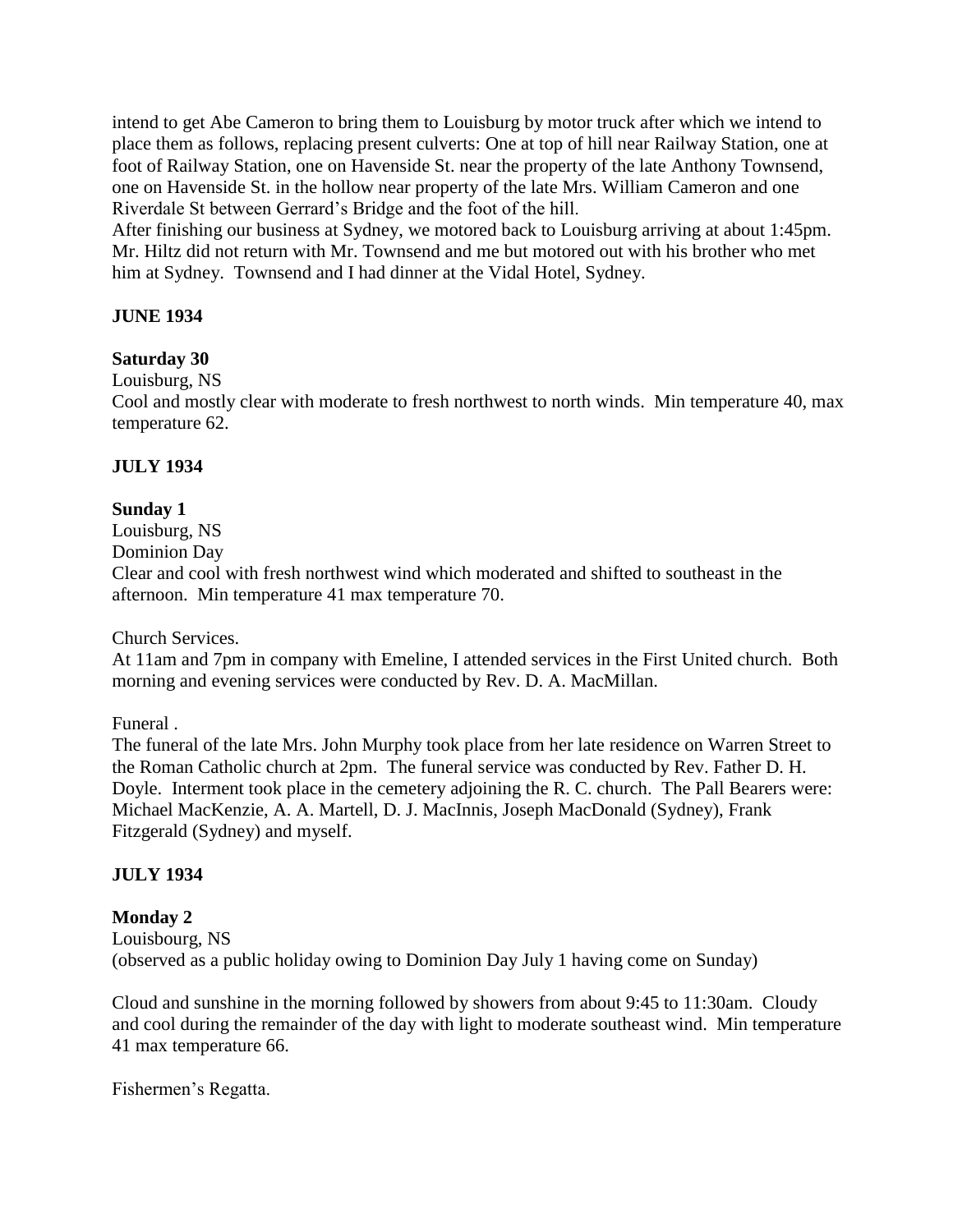The third annual regatta of the United Maritime Fishermen took place on Louisburg harbour this afternoon in the presence of a large crowd of spectators. 35 fishing boats of various types were entered in the different classes, 32 of which started. The starting line was off the Government wharf and the course in a southwesterly direction to a stake boat about one mile distant, thence in a southeasterly direction to a stake boat near Battery Island, thence returning over the same course to the finish line off the Government wharf. The officials in charge of today's racing events were as follows: Timers: John A. MacDonald and A. A. Martell, Judges: John A. MacDonald, G. B. Hiltz, Fletcher Townsend, A. A. Martell and M. S. Huntington. Starter: M. S. Huntington, Receiver and Supervisor of entries: A. W. Stacey. George Lewis with W. L. Skinner and others patrolled the course in a large motor boat prepared to render assistance in case of accident. Frank Hart, Edgar Bate and Ralph Baker placed the stake boats under the direction of A. W. Stacey. Shortly after 8pm, I presented the prizes to the various successful contestants in the Masonic hall in the presence of a large audience. After the presentation, a dance was held under the auspices of the Louisburg local of the Fishermen's Union, which was carried on until late hour and was very largely attended. The total length of the course from start to finish was three nautical miles. The course was the same for all classes except the "G"Class. In this class the course was from the starting line off the Government wharf to the first stake boat and return making a total distance of two nautical miles. The following are the entries, starters, winners and the (continued on July 3 page)

# **JULY 1934**

### **Tuesday 3**

Louisburg, NS

Clear and moderately warm with light to moderate southwest wind. Min temperature 42, max temperature 72.

Fishermen's Regatta. (continued from July 2 page) time made by each in the various classes: "A" Class boats of single engine, one cylinder. First Prize Silver cup donated in 1933 by ex-Premier G. S. Harrington. Second prize, Propellor donated by the Acadia Engine Co. Third Prize, 1 pair rubber boots donated by Lewis & Co, Louisburg. Fourth Prize, 5 gals Gasoline donated by Imperial Oil Ltd, Sydney.

| Entries:     | Owner:         | <b>Starting Gun</b> | Finished         |
|--------------|----------------|---------------------|------------------|
| "Ella W"     | Abraham Wilcox | 1 <sub>pm</sub>     | 1, 26, 55 First  |
| "Ant"        | Alex Aliniard  | 1 <sub>pm</sub>     | 1, 27, 45 Second |
| "Mable June" | Joseph Bagnall | 1pm                 | 1, 28, 55 Third  |
| "Vimy"       | Dan Fleet      | 1 <sub>pm</sub>     | 1, 29, 46 Fourth |
| "Coming"     | Sam Levy       | 1pm                 | 1, 33, 05        |
| "Donald II"  | Elvin Fleet    | 1 <sub>pm</sub>     | 1, 40, 02        |
| "Zigzag"     | Geoge Wilcox   |                     |                  |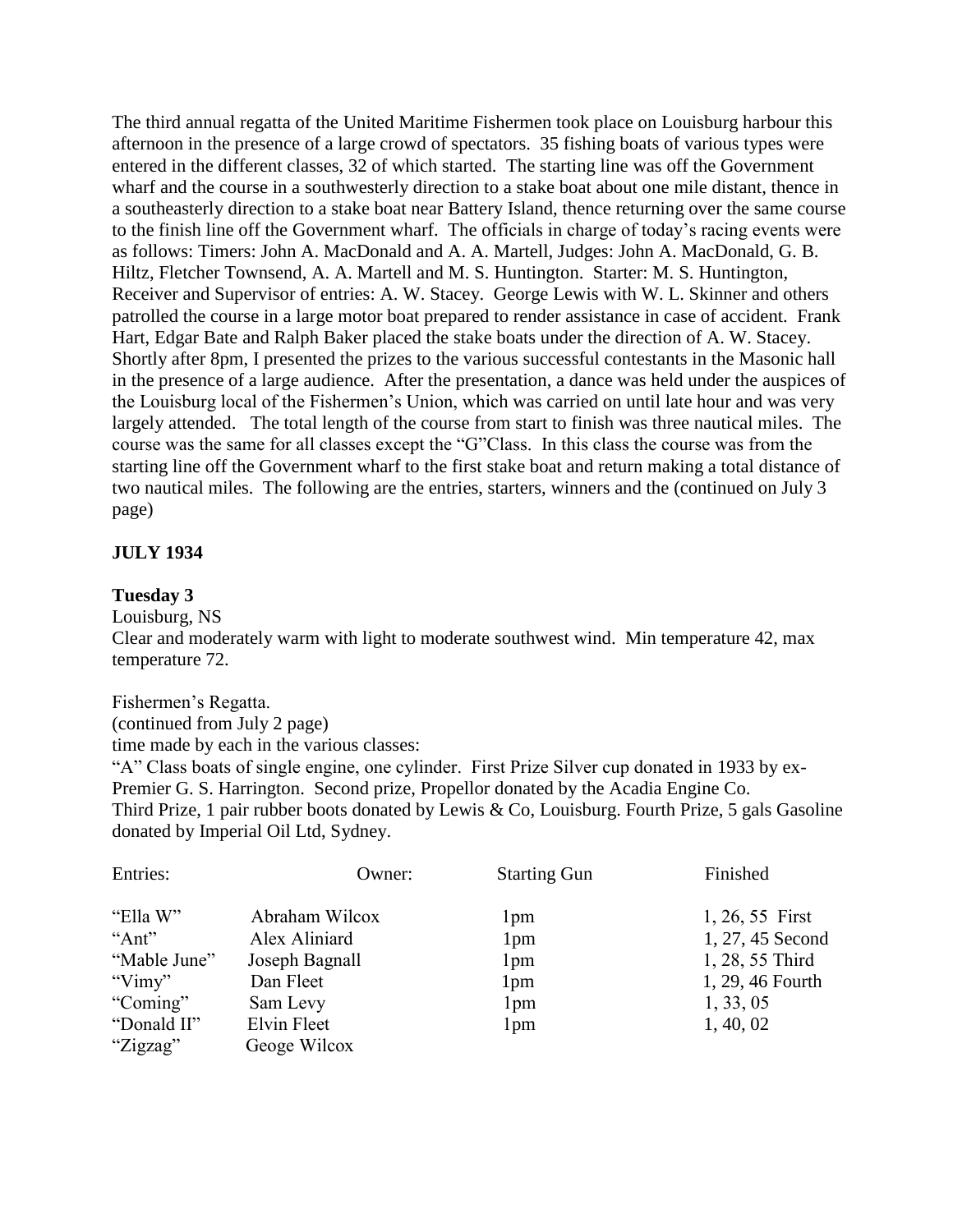"B" Class: Boats with single engine with two or more cylinders. First Prize Silver cup donated by Hon. E. N. Rhodes in 1932. Second Prize: Propellor donated by the Atlantic Engine Co. Third Prize: 1 Bag flour, donated by E. A. Grant, Louisburg, Fourth Prize: 4 gals. Gasoline donated by Imperial Oil Ltd. Sydney.

| Entries                  | Owner                                                                                           | <b>Starting Gun</b> | Finish           |
|--------------------------|-------------------------------------------------------------------------------------------------|---------------------|------------------|
| "Miss Morien"            | John Murrant, Port Morien                                                                       | 1, 45, 12           | 1, 56, 20 First  |
| "Sea Duster"             | 66<br>Wm. Martell                                                                               | 1, 45, 12           | 1, 57, 28 Second |
| "Swift"                  | Holland Fleet, Louisburg                                                                        | 1, 45, 12           | 2, 00, 02 Third  |
| "Sigrid"                 | $\epsilon$<br>Firman Fleet                                                                      | 1, 45, 12           | 2, 03, 33 Fourth |
| "Miss Louisburg"         | $\epsilon$<br>Holland Fleet                                                                     | 1, 45, 12           | Did not finish   |
|                          | (Engine caught fire after rounding second stake boat, coil destroyed, boat had to be towed in). |                     |                  |
| "West Light"             | B. J. Campbell, Scaterie (engine broke down, did not start)                                     |                     |                  |
| (continued on next page) |                                                                                                 |                     |                  |

# **JULY 1934**

# **Wednesday 4**

Louisburg, NS

Showers in the forenoon accompanied by thunder and lightening. Partly clear during the late afternoon and evening. Wind southwest. Min temperature 50, max temperature 69.

Death of Herbert Tanner.

Word received by D. M. Johnston, Police officer, that Herbert Tanner, a former resident and native of this town had been killed in an automobile accident in New York on Monday night. Mr. Tanner had been in the United States for a number of years but came back to Louisburg in 1932 and returned again to the United States in 1933. He is survived by three brothers and three sisters. The brothers are: Horatio of Big Lorraine, NS, William, Glace Bay, NS and Simeon of Halifax, NS. The sisters are Mrs. Jeremiah Smith, Mrs. William MacGillvary, Mrs. Gordon Parsons, all of Louisburg, NS and Mrs. Thomas Leslie, Lunenburg, NS.

Fishermen's Regatta

(continued from preceding page)

"C" Class; Boats with two engines but not more than a combined horse power of 60. First prize, Silver cup donated by A. A. Martell in 1932, Second prize, Bilge pump donated by Hawbolt & Co.

| Entries:       | Owner:                    | <b>Starting Gun</b> | Finished         |
|----------------|---------------------------|---------------------|------------------|
| "Greyhound"    | De Witte Cross, Louisburg | 2, 25, 10PM         | 2, 43, 05 First  |
| "Jane & Joyce" | Holland Fleet, "          | 2, 25, 10           | 2, 49, 03 Second |

"D" Class; Boats schooner rigged, sail and power combined. First prize, Silver cup donated by the Eastern Oil and Service station, Sydney, NS in 1932. Second prize, cash \$5.00 donated by A. G. MacLeod, Fishery Inspector. Third prize, 1 M shingles donated by D. J. Matheson, Louisburg Fourth prize, 5 gallons Gasoline donated by Imperial Oil Ltd., Sydney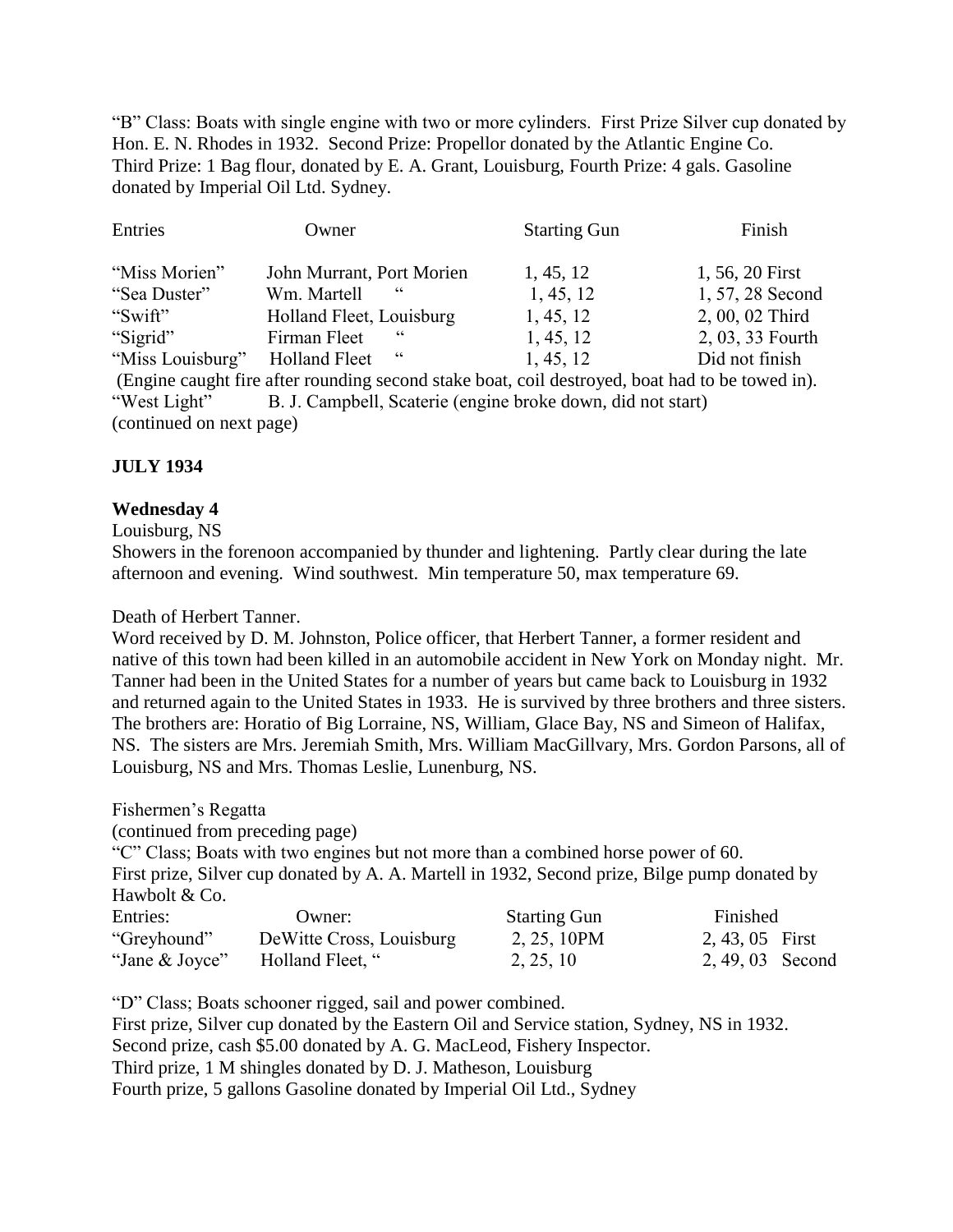Entries: Owner: Starting Gun: Finished:<br>
"Muriel J. Poole" John Poole, Louisburg 3, 13, 10pm 3, 42, 09 "Muriel J. Poole" John Poole, Louisburg 3, 13, 10pm 3, 42, 09 First (continued on next page)

# **JULY 1934**

# **Thursday 5**

Louisburg, NS

Mostly clear and moderately warm with moderate southwest wind which shifted to northwest in the evening. Min temperature 51, max temperature 73.

Congregational outing.

The annual congregational outing of the First United church, Louisburg was held at Mira today.

| Fishermen's Regatta<br>(continued from preceding page)<br>"D"Class" |                                    |                      |                          |
|---------------------------------------------------------------------|------------------------------------|----------------------|--------------------------|
| Entries:                                                            | Owner:                             | <b>Starting Gun:</b> | Finished:                |
| "Muriel C"                                                          | Gordon Stevens Jr. Louisburg       | 3, 13, 10pm          | Second<br>3, 42, 10      |
| "P. W. Wadden"                                                      | Austin Wadden, Scaterie            | 3, 13, 10            | Third<br>3, 42, 30       |
| "Red Wing"                                                          | Douglas Fleet, Louisburg           | 3, 13, 10            | $3, 42, 42$ disqualified |
| "L. H. Fleet"                                                       | $\epsilon$<br>Dan Fleet,           | 3, 13, 10            | 3, 42, 40<br>Fourth      |
| "Eleanor"                                                           | cc<br><b>Charles Stacey</b>        | 3, 13, 10            | 3, 43, 38                |
| "Mary Jane"                                                         | $\epsilon$<br><b>Holland Fleet</b> | 3, 13, 10            | did not finish           |

At the starting line in this race, the "Red Wing" collided with the "Mary Jane" considerably damaging the latter. The sailing committee found the "Red Wing" at fault and disqualified her. The "Mary Jane" sailed along the course for a short distance and returned owing to her injuries. This race provided the closest and most exciting finish, there being but one second between the first two boats to cross the line.

"E" Class, "Free For All" open to any bonafide fishing boat. First prize, Silver cup donated by John A. MacDonald in 1932. Second prize, Cash \$5.00 Third prize 1 bag Flour donated jointly by Michael MacKenzie and G. B. Hiltz. Entries: Owner: Starting Gun: Finished: "Miss Morien" John Murrant, Port Morien 3, 55, 10pm 4, 06, 32 First "Miss Louisburg" Holland Fleet, Louisburg 3, 55, 10 4, 06, 40 Second "Sea Duster" Wm. Martell, Port Morien 3, 55, 10 4, 07, 12 Third (continued on July 7 page)

# **JULY 1934**

**Friday 6** Louisburg, NS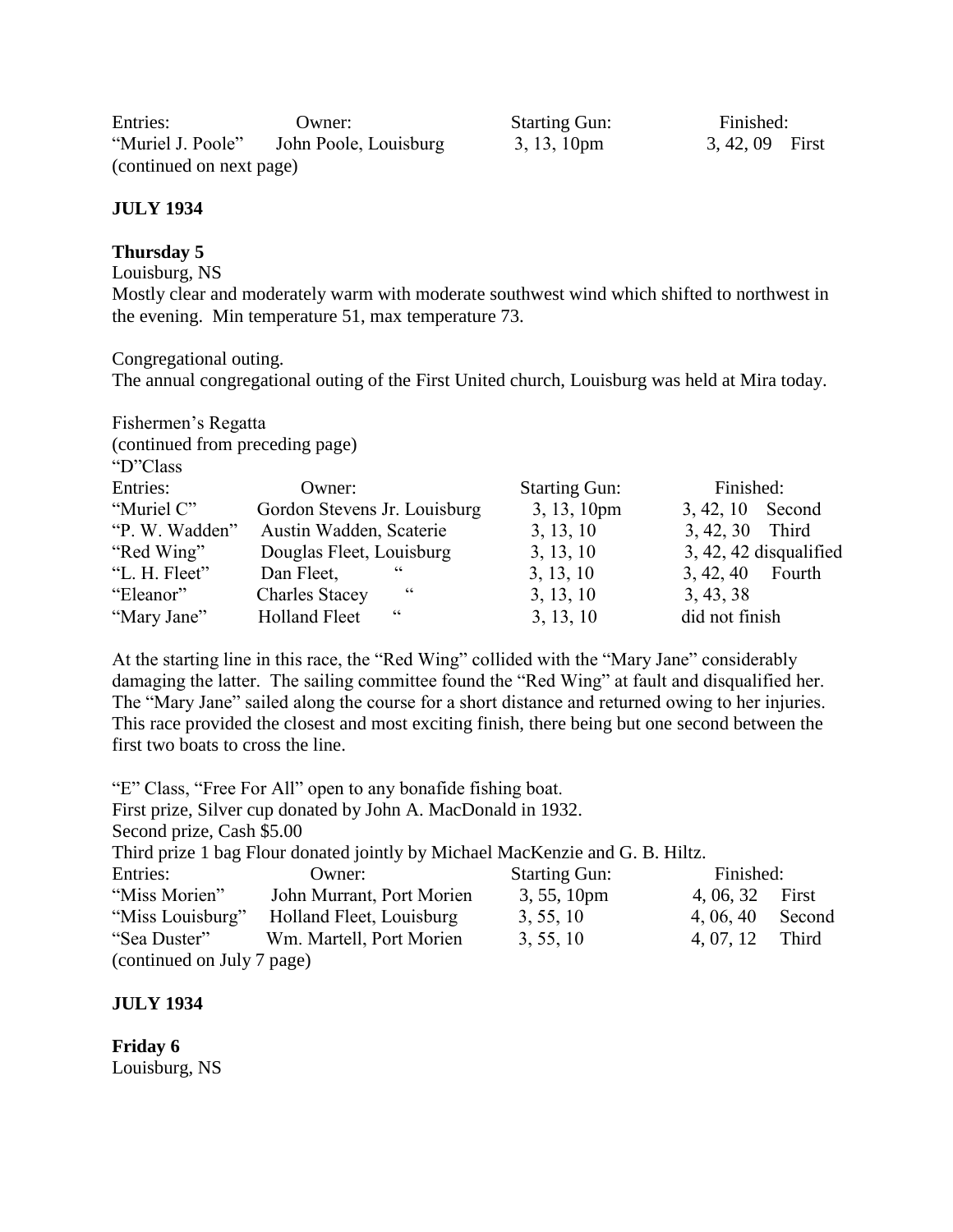Clear and moderately warm during the greater part of the day. Shower of rain in the morning. Light southerly wind. Min temperature \_\_, max temperature 72.

## Wilkinson Acquitted.

The Sydney Post-Record of yesterday's issue announced that Walter Wilkinson, who since June 26 had been on trial at Sydney for the murder of his sister-in-law, had been acquitted by the jury on the night of July 4. This was Wilkinson's second trial for the murder of his brother's wife which took place at Glace Bay on Nov. 23, 1933. At his first trial which was concluded on March 10, 1934, he was found guilty and on March 14, was by Judge W. F. Carroll, sentenced to be hanged on May 17, 1934. An appeal was entered on his behalf by his Council and a new trial granted with the result as above stated.

## Death of Mrs. William Tutty

The death occurred at the City Hospital, Sydney this morning, of Mrs. William Tutty, a resident and native of this town. Mrs. Tutty had been in poor health for several years, but not confined to her room until recently. She was removed to the City Hospital for treatment yesterday. Besides her husband who is in the United States, she is survived by three sons and four daughters.

## Death of B. L. Lowden

Today's issue of the Sydney Post-Record announced the death of Mr. B. L. Lowden, undertaker of Sydney, which occurred suddenly this morning at Queensport, NS, where he had gone on a business trip. He had lived in Sydney for about thirty years and was held in very high esteem by all who knew him. I have been acquainted with him for a number of years and am very sorry to hear of his passing. His age is given as 56.

# **JULY 1934**

# **Saturday 7**

Louisburg, NS Cloudy, cool and foggy with fresh to moderate southwest wind. Min temperature 49, max temperature 66.

### Meeting of Official Board.

At 8pm, I attended a meeting of the official Board of the First United church in the church. Those present were: Arthur M. Townsend, A. W. Stacey, John A. MacDonald, John H. Skinner, John N. MacDonald, Daniel Nicholson, Neil MacRury, Rev. D. A. MacMillan and myself. At this meeting a general discussion took place respecting the repairs to the exterior of the church building and the means of raising money to finance the project. A committee was appointed consisting of John N. MacDonald, A. W. Stacey and myself to obtain information respecting prices of material required. Meeting adjourned to meet two weeks from tonight.

### Remains of Mrs. Tutty.

The remains of the late Mrs. William Tutty who died at the City Hospital, Sydney yesterday morning were brought home this afternoon by motor hearse and taken to the Tutty home on Kent Street.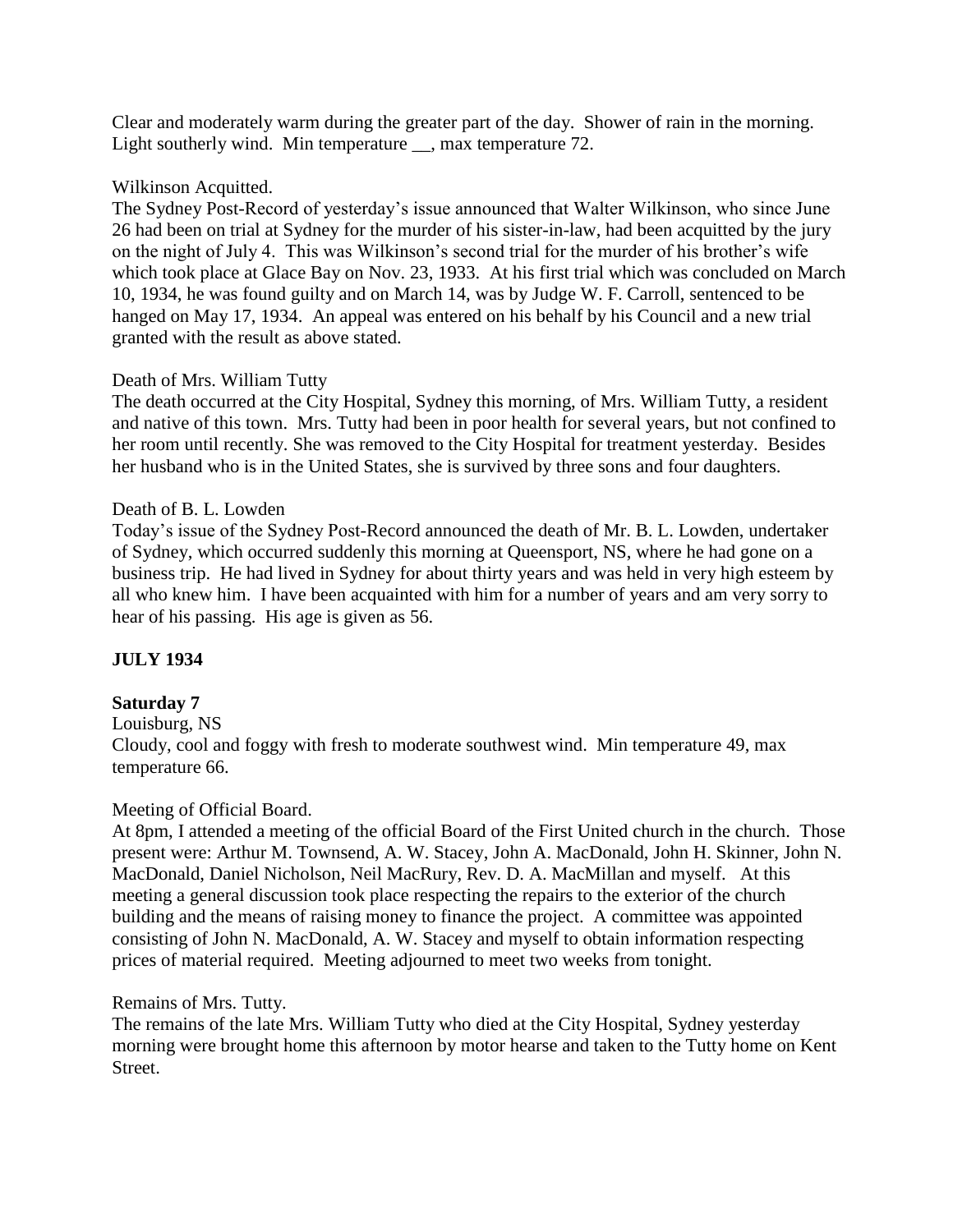| Fishermen's Regatta      |                                                           |                             |
|--------------------------|-----------------------------------------------------------|-----------------------------|
|                          |                                                           |                             |
| Owner                    | <b>Starting Gun</b>                                       | Finished                    |
| Holland Fleet, Louisburg | (wrong start, did not cross the starting line,            |                             |
|                          |                                                           |                             |
|                          | (continued from July 5 page)<br>Ben J. Campbell, Scaterie | (broke down, did not start) |

In this race, the "Swift" in charge of Robert Troke did not cross the starting line between the stake boat and the head of the Government wharf, but passed outside the stake thus being disqualified. The "West Light" owned and commanded by Ben. J. Campbell, had engine trouble and did not start in any of the series of races.

(Continued on next page).

## **JULY 1934**

### **Sunday 8**

Louisburg, NS

Clear and moderately warm with moderate to fresh northwest wind. An ideal day. Min temperature 50, max temperature 72.

Church services.

At 11am and 7pm, Emeline and I attended services in the First United church. Both morning and evening services were in charge of Rev. D. A. MacMillan.

Fishermen's Regatta. (continued from preceding page)

"F" Class. Boats with one engine, two cylinders, two or four cycle engine.

First prize, Silver cup donated by Dr. W. W. Patton in 1932.

Second prize, cash \$5.

| Entries:     | Owner:                        | <b>Starting Gun:</b>  | Finished: |
|--------------|-------------------------------|-----------------------|-----------|
| "I'm Alone"  | Capt. W. Martell, Main a dieu | $4, 20, 10 \text{pm}$ | 4, 44, 37 |
| "Peggy $W$ " | Wilfred Wadden, Port Morien   | 4, 20, 10             | 4, 48, 00 |

"G" Class, Motor fishing dories.

First prize, Silver cup presented by Shell Service Station, Louisburg, NS in 1931. Second prize, 1 pair rubber boots presented by William MacAulay (Fishery Inspector). Third prize, 10 Gals Gasoline presented by Imperial Oil Ltd. Sydney.<br>Fourth prize 5."<br> $\ldots$ Fourth prize,  $5$  "

| $1$ vurui prize, $\sigma$ |                        |                      |                |
|---------------------------|------------------------|----------------------|----------------|
| Entries:                  | Owner:                 | <b>Starting Gun:</b> | Finished:      |
| "Flord"                   | Harold MacIntosh       | 5,00,10 PM           | 5, 21, 00      |
| "Mary"                    | Frank Hart             | 5,00,10              | 5, 21, 05      |
| "No. 182"                 | Percy Cross            | 5,00,10              | 5, 22, 00      |
| "Dot"                     | Ralph Baker            | 5, 00, 10            | 5, 23, 00      |
| $A$ . McV"                | <b>Edward MacVicar</b> | 5, 00, 10            | 5, 24, 08      |
| "Sea Bird"                | Hugh MacIntyre         | 5, 00, 10            | Did not finish |
|                           |                        |                      |                |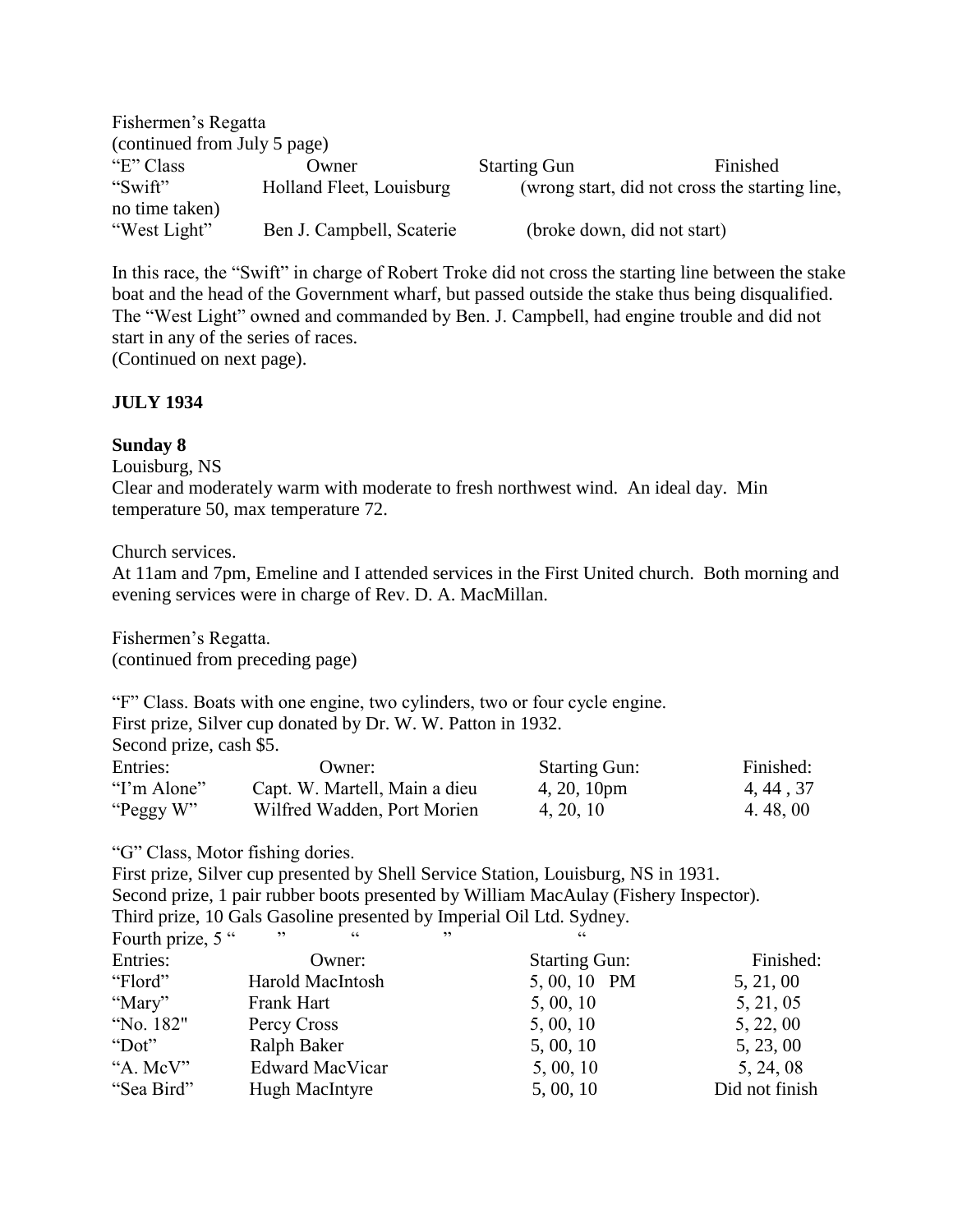After the presentation of prizes, short addresses were delivered by A. W. Stacey and A. A. Martell.

# **JULY 1934**

# **Monday 9**

Louisburg, NS Clear and cool with moderate to fresh northerly winds. Min temperature 44, max temperature 66.

# Funeral

At 2pm, I attended the funeral of the late Mrs. William Tutty. After a short service at the house the remains were taken to St. Bartholomew's church and from thence to English church cemetery on Clark's Road. The services at the house, church and grave were conducted by Rev. E. B. Gabriel.

# Meeting of Regatta Committee

At 8pm, I attended and presided at a meeting of the Fishermen's Regatta Committee at the home of Burt Wilcox. Those present were: A. A. Martell, John A. MacDonald, Dan Fleet, G. B. Hiltz, A. W. Stacey, Holland Fleet, Burt Wilcox and myself. At this meeting matters were discussed respecting rules and regulations governing the recent regatta and where they may be improved in future regattas. A discussion also took place respecting the rumour in circulation respecting a race to be held at Main a Dieu in the near future. It was decided to take no action on any of these matters until more definite information had been received.

# **JULY 1934**

# **Tuesday 10**

Louisburg, NS

Moderately warm and remarkably clear with light south to southwest winds. A perfect day. Min temperature 42, max temperature 70.

# **JULY 1934**

# **Wednesday 11**

Louisburg, NS

Clear and cool with light to moderate southerly wind. Min temperature 36, max temperature 68.

# **JULY 1934**

# **Thursday 12**

Louisburg, NS/ Salmon River, NS

Cloudy and foggy in the morning, clearing in the forenoon. Moderate southwest wind. Max temperature (Salmon River) about 75.

Motored to Salmon River.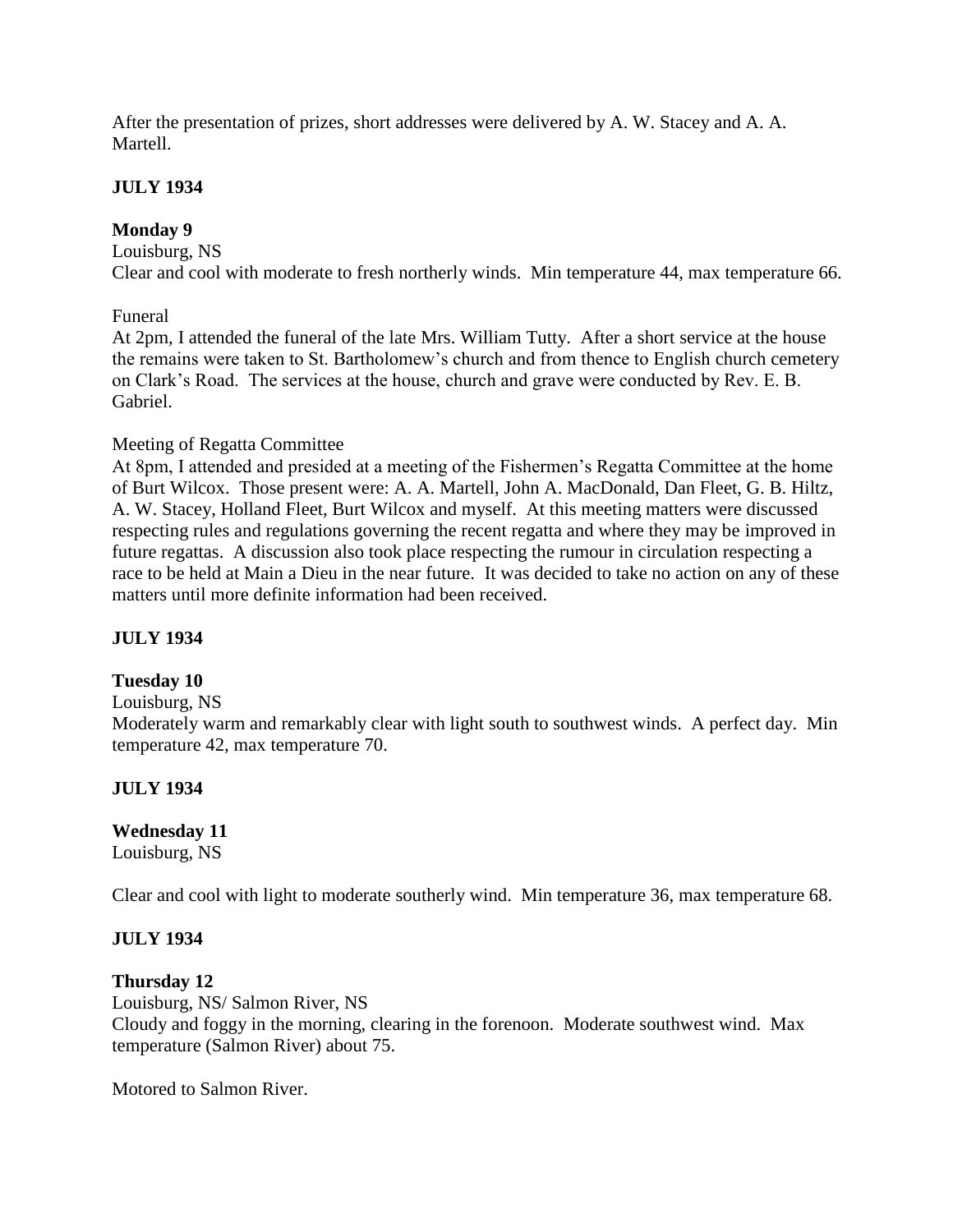At about noon, Wesley Townsend on his way to Sydney drove me in his motor car to Salmon River where we arrived at about 1:30pm. Found Mother and Heber quite well and pleased to have me visit them.

# **JULY 1934**

# **Friday 13**

Salmon River, NS Clear and very warm with light to moderate northwest wind. Max temperature about 85.

Spent the day around home.

# **JULY 1934**

# **Saturday 14**

Salmon River, NS Clear and warm becoming cloudy in the afternoon and evening. Max temperature about 78.

Spent the day around home.

Heber went to Sydney by motor car on business returning at about 3:30pm.

# **JULY 1934**

# **Sunday 15**

Salmon River, NS

Thunder and lightening accompanied by heavy rain in the early hours of the morning. Cloudy and warm during the day with light southerly wind. Rainfall about 3/4 inch. Max temperature about 76.

Visiting.

Shortly before noon, Fred having come for me, I motored to Clifford's where I remained until about 6pm. I walked home and on my way called at Caleb's and Arthur's and spent a short time at each place. I arrived home at about 8pm.

# **JULY 1934**

# **Monday 16**

Salmon River, NS

Mostly clear and very warm with moderate west to southwest wind. Heavy thunder and lightening storm in the evening accompanied by a shower of rain. Rainfall about 1/8 inch. Max temperature about 83.

Spent the day around home.

# **JULY 1934**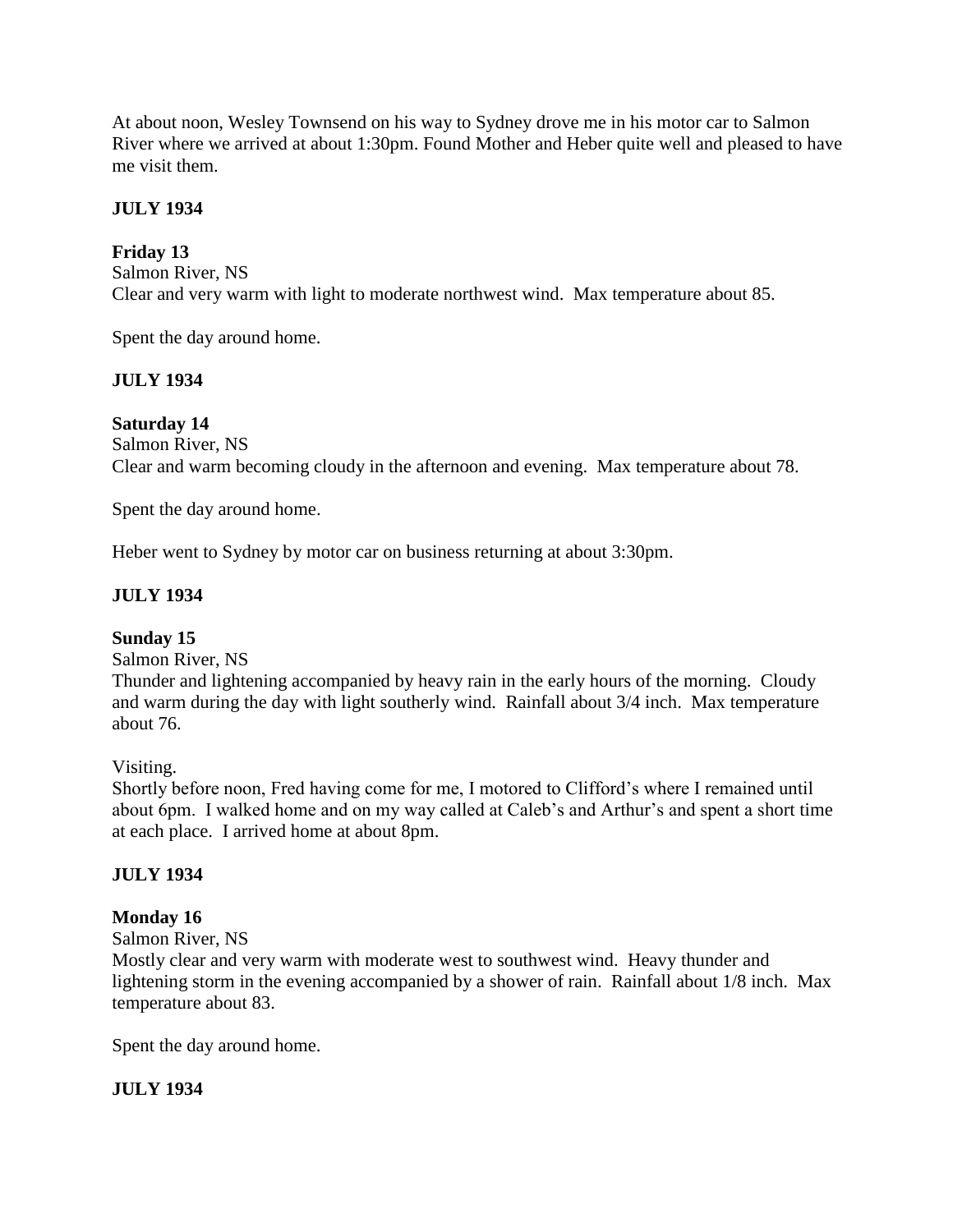## **Tuesday 17**

Salmon River/Louisbourg, NS Cloudy with a few light showers during the early part of the day. Clearing in the forenoon. Moderate variable winds.

Motored to Louisburg via Sydney.

Heber drove me by motor car to Clifford's in the morning from whence I motored to Sydney with Fred arriving at about 8:30am. Spent the day at Sydney. Left Sydney by motor bus at 5:30pm. Arrived at Louisburg at 6:30.

# **JULY 1934**

# **Wednesday 18**

Louisburg, NS

Clear and moderately warm with moderate southwest wind. Min temperature 45, max temperature 74.

# **JULY 1934**

## **Thursday 19**

Louisburg, NS

Clear and moderately warm with moderate southwest wind. Min temperature \_\_ max temperature 74.

### Visited Louisburg National Park

This afternoon, I visited the park with Thomas R. Millman and party of Prince Edward Island. While at the park, I met Rev. Mr. Eardley, Mrs and Miss Eardley, Mrs. (Rev) A. E. Kerr and two children who had motored from Sydney for the purpose of visiting the site of the old city. After spending some time at the park with the visiting parties, I motored back to town with Rev. and Mrs. D.A. MacMillan. Rev. Mr. Eardley whose home is in Winnipeg is at present supplying the pulpit of the First United church, Sydney.

# **JULY 1934**

# **Friday 20**

Louisburg, NS

Clear in the morning but becoming cloudy and foggy in the forenoon. Misty with light showers during the afternoon and evening. Min temperature 53, max temperature 68.

### Arrival of Saguenay and Champlain.

Canadian destroyers Saguenay and Champlain arrived at about 6am and anchored in the stream. At 10:30am, accompanied by A. A. Martell, I went on board the Saguenay and called on the commanding officer Commander Agnew. While on board, I arranged with the Commander for a visit to the Louisburg National and Historic Park and also to Kennington Cove. At 2pm with three cars provided and driven by Wesley Townsend, Fletcher Townsend and A. A. Martell, I met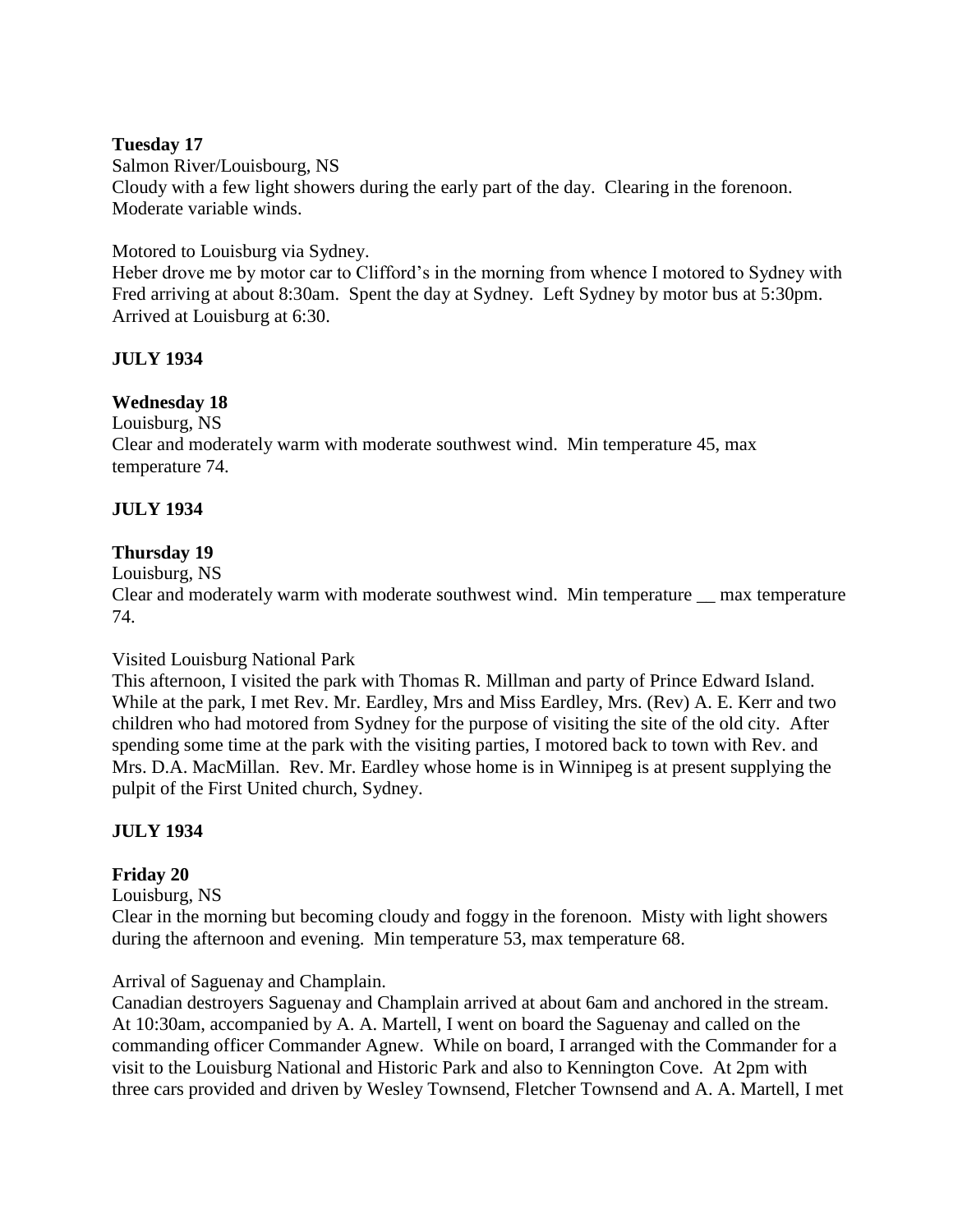the naval party consisting of Commander Agnew of the Saguenay, Lt. Commander Creery of the Champlain and six other officers from both ships, eight in all at Lewis' wharf. After which we proceeded to the National Park and Kennington Cove where we visited a number of places of historic interest. On returning from the Cove, I invited the party to my residence where Emeline and I served a light lunch to the visitors including Wesley Townsend and A. A. Martell. Lunch being over at 5:40pm, the party went on board their ship after expressing themselves as being greatly pleased with their visit to the historic sites. The two ships are to remain here until Sunday evening July 22. Through the courtesy of the commanding officers both ships will be open to visitors on tomorrow and Sunday afternoons from 2 to 6pm.

# **JULY 1934**

# **Saturday 21**

Louisburg, NS

Heavy rain accompanied by thunder and lightening in the early morning. Foggy during the day, partly clear at times. Moderate southwest wind. Min temperature 55, max temperature 74.

## Meeting of official board.

At 8pm, I attended and presided at a meeting of the official Board of the First United church in the church. Those present were: John A. MacDonald, John N. MacDonald, A. W. Stacey, John H. Skinner, Arthur Townsend and myself. As seven members are required for a quorum and there being but six present, no business could be legally transacted. After a general discussion respecting the exterior repairs to the church we adjourned to meet on next Saturday evening, July 28.

### Murder at Glace Bay.

Mrs. Stephen Markadonis of Glace Bay, NS was shot and instantly killed in her home at Glace Bay at about 4 o'clock yesterday afternoon by some person unknown according to today's press reports. Mrs. Markadonis was about 28 years of age. Her husband's brother, Nicholas Markadonis, aged about 20 is under suspicion and is being held by the police for questioning. Later; on July 24, 1934, Nicholas Markadonis was formally charged with the murder of his sisterin-law.

## Invitation to Lunch.

At about 4:30pm, I received a note from Commander Agnew of H. M. C. S. Saguenay inviting Mrs. Huntington and me to have lunch with him tomorrow at 1:15pm. I immediately replied accepting his invitation.

## Anniversary. Today is the fifty-ninth anniversary of my birth day.

# **JULY 1934**

**Sunday 22** Louisburg, NS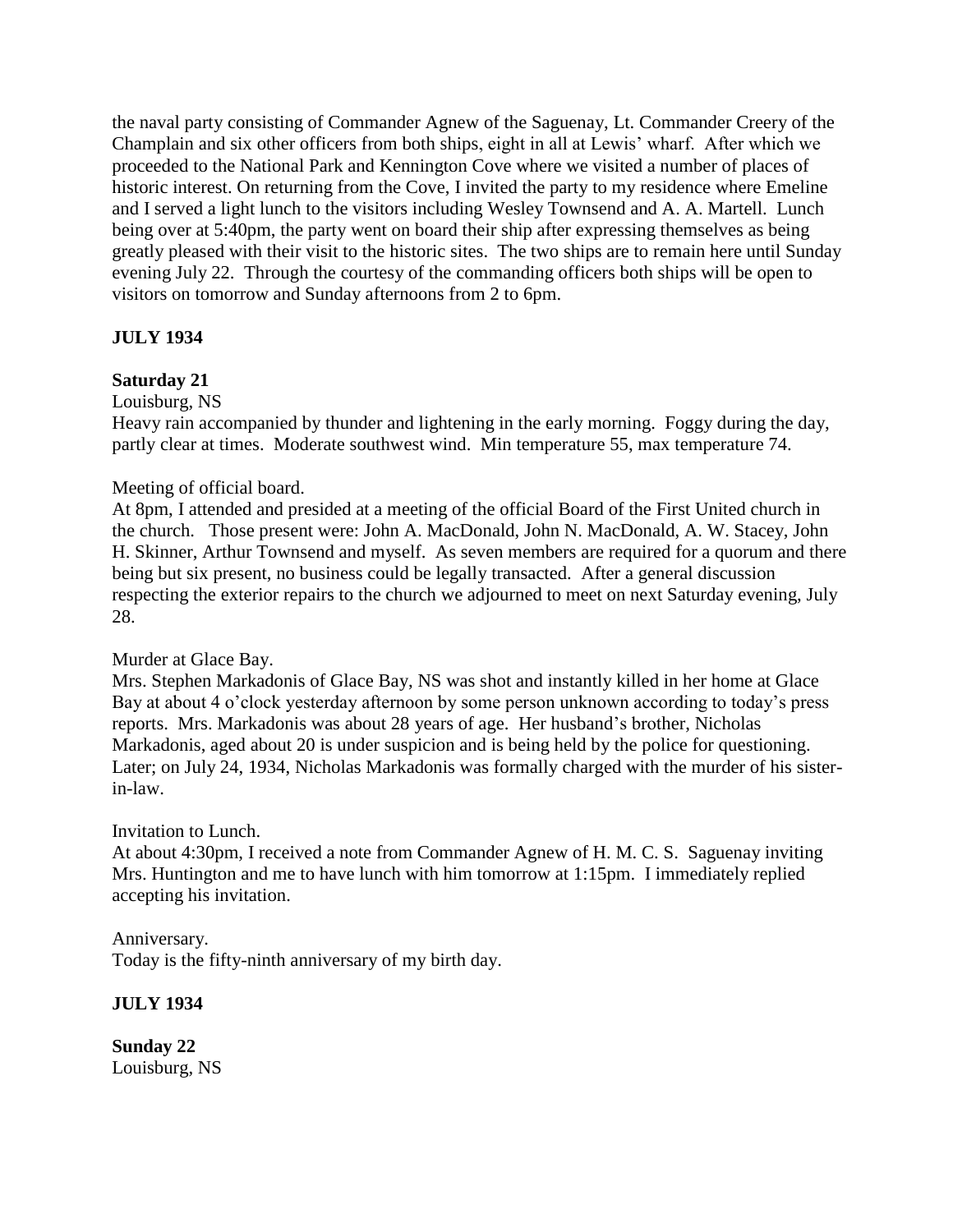Clear and warm with light variable wind mostly northwest. Min temperature 54, max temperature 81.

Church services.

At 11am and 7pm, Emeline and I attended services in the First United church. Both morning and evening services were conducted by Rev. Clarence Nicholson, newly ordained pastor, Port Morien United church. Rev. D. A. MacMillan of the United church, Louisburg occupied the pulpit of the Morien United church today in the absence of Mr. Nicholson.

Lunch on board the Saguenay.

On the invitation of Commander Agnew of H. M. C. S. Saguenay, Emeline and I had lunch on board at 1:15pm with Commander Agnew of the Saguenay and Lt. Commander Creery of the Champlain. The ship's boat met us at Lewis' wharf at 1pm and brought us ashore again at about 2:30.

## Ships sailed.

H. M. C. S. Saguenay and Camplain, which have been here since Friday morning, July 20, sailed at 6pm enroute for Chester, NS. During the time yesterday and today when the ships were open to visitors a large number of the citizens availed themselves of the opportunity of going on board of both ships.

John Dillinger killed.

John Dillinger, notorious United States desperado was shot and killed tonight by United States detectives as he emerged from a Chicago theatre. This killing ends one of the greatest manhunts to have taken place for many years.

# **JULY 1934**

# **Monday 23**

Louisburg, NS Clear and moderately warm with light winds. Min temperature 47, max temperature 79.

# Visited National Park.

At about 3:30pm, I motored to the Louisburg National Park with Lt. Col. Freeman O'Neil and Major Theodore Chisholm of Sydney, Captain W. F. Wake-Walker of H. M. S. Dragon and Captain A. Maitland Doughall of London, England, who accompanied Capt. Wake-Walker. At the park, we visited points of interest after which we motored to Kennington Cove and visited the first landing place of the British forces in 1758. We returned to town at about 5pm. H. M. S. Dragon is now visiting Sydney having arrived there on last Saturday.

Police Court.

For being the instigator of a fight between Joseph Baldwin and Fred Lynk and taking part in the same William Baldwin was placed under arrest by Chief of Police D. M. Johnston and taken before Stipendiary Magistrate B. M. Spencer who fined him three dollars and costs amounting in all to eight dollars. Baldwin pleaded guilty. The fight took place on Main Street Louisburg at about 9pm yesterday.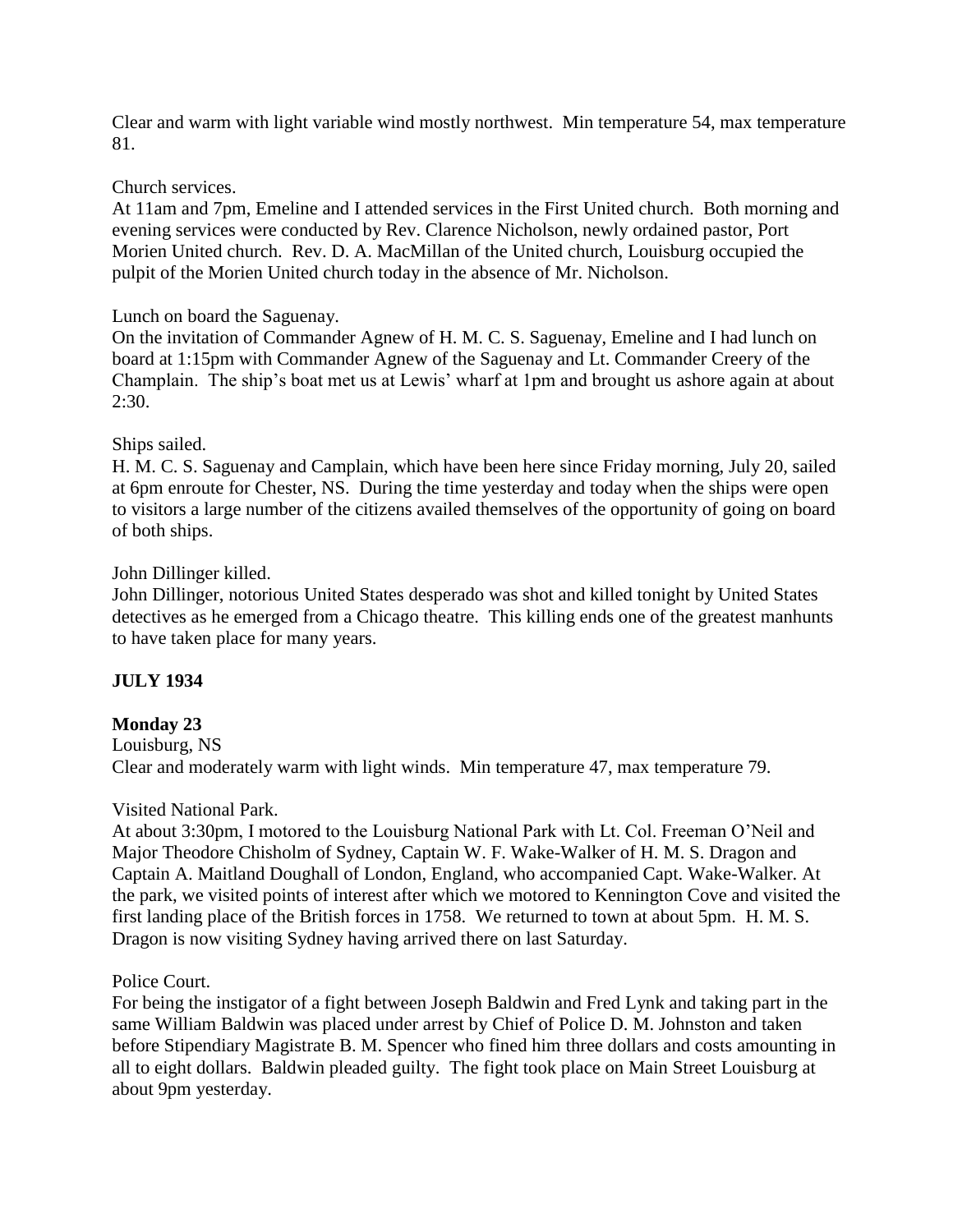### S. H. Hollebone.

Mr. S. H. Hollebone, Canadian Government Motion Picture crew, Ottawa arrived in town by bus this morning for the purpose of taking motion pictures of interesting spots at Louisburg and vicinity. He visited Lighthouse Point in the forenoon. Called to see me in the afternoon and evening respecting points of interest.

# **JULY 1934**

## **Tuesday 24**

#### Louisburg, NS

Clear and moderately warm with moderate to light northeast wind. Min temperature 50, max temperature 68.

### Visited National Park

At about 1:30pm, I motored to the park with Mr. and Mrs. Forsythe and party of New York. Before leaving the Dundonald Inn where the Forsythe party were staying, Sullivans bus arrived from Sydney with about twenty five passengers enroute to the park on a sight-seeing trip. I met the entire party at the park and gave them a short talk on the early days of Louisburg and showed them points of historic interest. The party appeared to be greatly interested and expressed themselves as being greatly pleased with their visit. The bus party which consisted of passengers from the S. S. "Belle Isle" which called at Sydney today departed for Sydney at about 4pm. I returned to town with the Forsythes. Mr. Hollebone, the motion picture man who arrived here yesterday from Ottawa took motion pictures of the party as they left the Dundonald Inn and as they strolled about the historic park. I understand the Canadian Government intends using these pictures in a tourist publicity campaign.

### First Swordfish.

The first swordfish to be landed here this season arrived today, three in number. These fish were caught by fishermen coming from the westward for the purpose of fishing out of this port. 10 cents a pound is the price being paid by the local dealers. Lewis & Company purchased the fish.

# **JULY 1934**

### **Wednesday 25**

Louisburg, NS

Clear and moderately warm with moderate northeast wind which shifted to southwest in the afternoon. Min temperature 50, max temperature 78.

### Visit to National Park

In the afternoon at about 3 o'clock, I accompanied Rev. R. L. Norseworthy of Lowell, Mass., Mr. MacDowell of Truro, NS and Wesley and Fletcher Townsend of Louisburg to the Louisburg National and Historic Park where we visited points of interest including the museum. We returrned at about 5pm. Rev. R. L. Norseworthy is a former pastor of the Methodist church at Louisburg being stationed here from July 1919 until June 28, 1920. Mr. MacDowell is a brotherin-law of Mr. Norseworthy.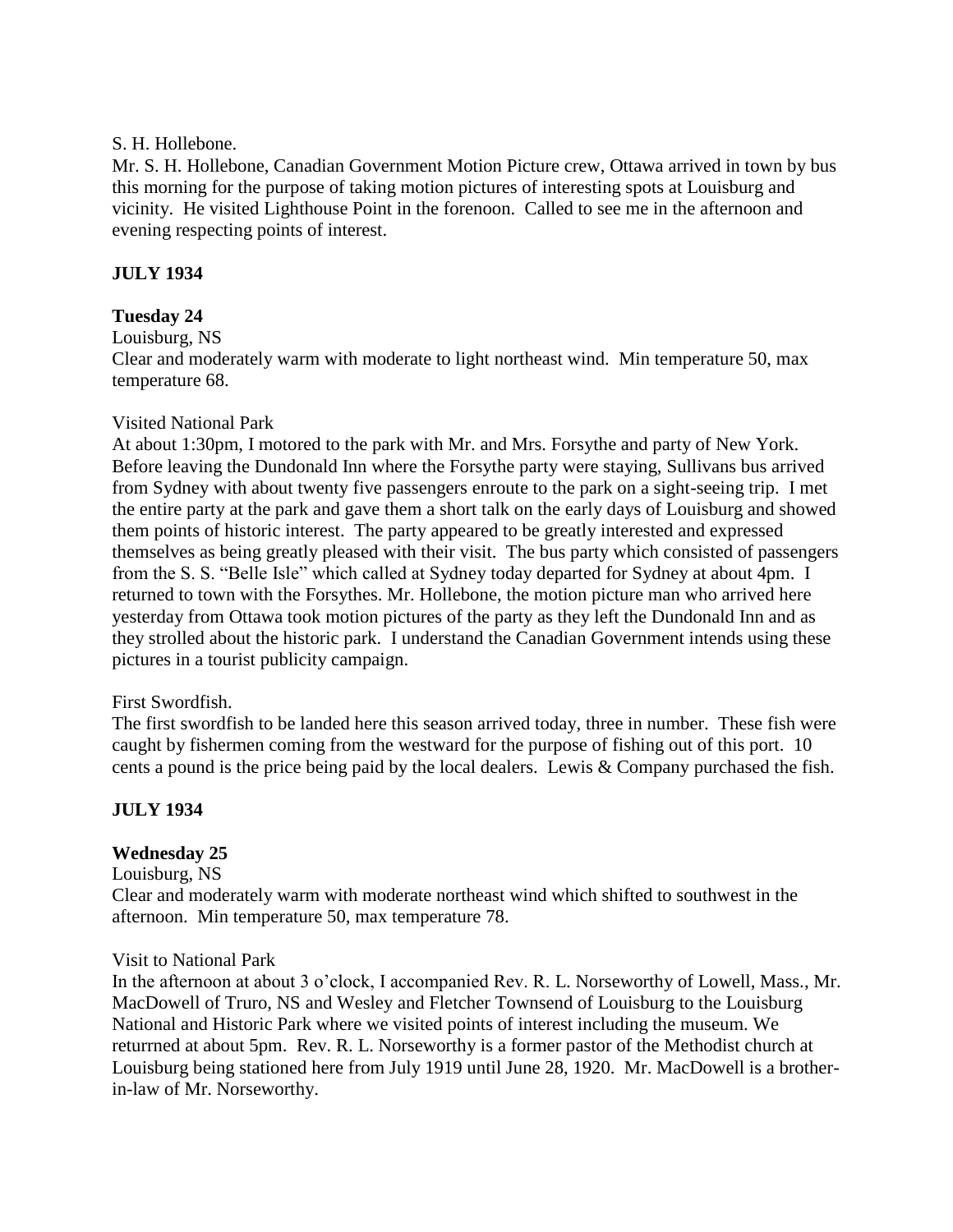## Swordfish.

About 75 swordfish were landed here today. Some of the catches of the local fishermen were as follows: Ira Pearl 7, George Wilcox, Dan Fleet and Holland Fleet 6 each. As far as I am aware, this is the largest catch of swordfish to be landed here so early in the season.

## S. S. Ostrea.

Tug Ostrea, Capt. Williams, is in port preparatory to carrying out salvage operations on the S. S. Watford, wrecked on the northern head of Port Morien Sept. 10, 1932 and the S. S. Canby wrecked at Guyon Island Feb 19, 1934. This tug is owned by Mr. Simon of Halifax, NS who I understand has purchased the above mentioned wrecks. John Warthing, a man well known in this town a number of years ago, is engineer on this boat.

# **JULY 1934**

## **Thursday 26**

Louisburg, NS

Heavy rain during the forenoon. Cloudy with some fog during the afternoon and evening. Wind southwest. Min temperature 53, max temperature 67. Rainfall about 1 inch.

## Meeting of Board of Health.

At 2pm, I attended and presided at a meeting of the Board of Health. This meeting was called for the purpose of considering a report of Dr. H. J. Townsend, Medical Health officer for the town of Louisburg respecting impurities in the town's water supply. Those present were: Councillors, Wesley Townsend, D. J. MacInnis, G. B. Hiltz, Dr. H. J. Townsend and myself. Dr. Townsend, in this report, recommended that all water taken from the town's water supply for drinking purposes should be boiled before using until further notice. On motion of the Board, I was authorized to post a notice in several places in the town, reading as follows: "Pursuant to a report made to the Board of Health by the Medical Health officer of the Town of Louisburg respecting impurities in the town's water supply, until further notice, I hereby advise all persons using this water for drinking purposes to boil it before using."

> M. S. Huntington Chairman, Board of Health.

Drowning accident.

Charles Nowlan was drowned off Glace Bay this afternoon when a boat in which he and Jack Wadman were in looking for Swordfish, capsized. Wadman saved his life by swimming ashore, a distance of about two miles. Nowlan was about 26 years of age and is survived by his wife and two children (from Sydney Post July 26, 1934).

### **JULY 1934**

# **Friday 27**

### Louisburg, NS

Cloudy with showers and some fog. Light to moderate southwest wind. Min temperature 58, max temperature 77. Rainfall 1/8 inch.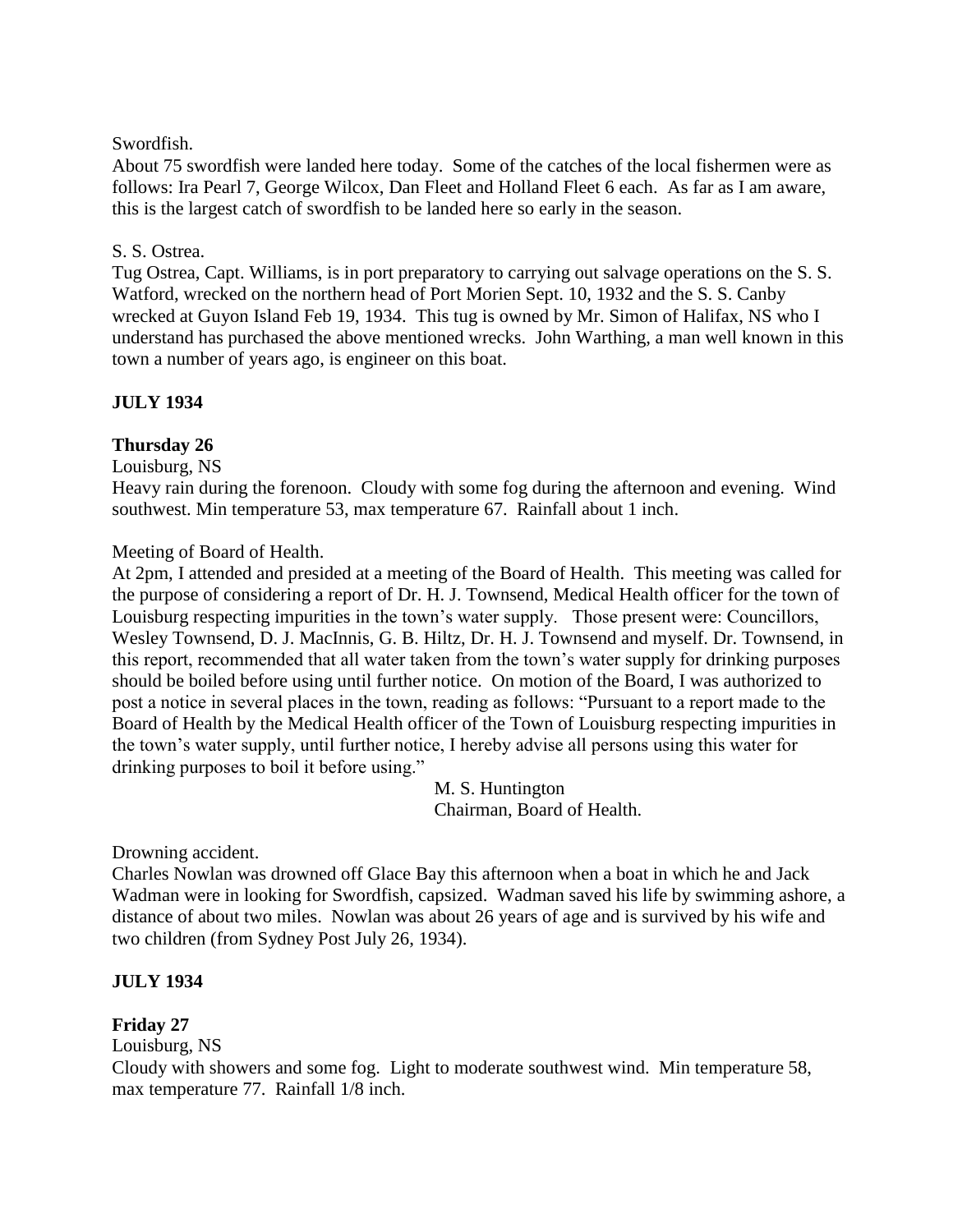# **JULY 1934**

## **Saturday 28**

Louisburg, NS Cloudy and warm with some fog and light southeast wind. Light showers in the evening. Min temperature 57, max temperature 82. Rainfall amount 1/4 inch.

Meeting of official board.

At 8:30pm, I attended and presided at a meeting of the official board of the First United church in the church. Those present were: A. W. Stacey, Arthur Townsend, John A. MacDonald, John N. MacDonald, John H. Skinner, Neil MacRury, Dan Fleet and myself. At this meeting it was decided to re-shingle the roof of the church with extra clear cedar shingles and to purchase them from D. J. Matheson his offer of \$4.85 a thousand being the best. It was also decided in the event of Mr. Matheson not having enough on hand to purchase the balance required from J. W. Stephens, Sydney at \$5.00 a thousand, the next best offer. The following committee were appointed to deal with the matter of repairs: A. W. Stacey (chairman) Arthur Townsend (secretary), John N. MacDonald (treasurer) and myself.

Slept in the Jail

A transient, giving his name as Ryan, applied to me for permission to sleep in the jail. I opened the jail door and gave him permission to remain there for the night.

Tooth extracted.

I had a troublesome tooth extracted by Dr. Dahlglish who arrived here this afternoon on one of his periodical visits.

Landed at Sydney.

Five members of the crew of the Lunenburg fishing schooner Astrid W. Eric Smith, Walter Dermount, Harry Decoursay, Clarance Crouse and Lloyd Feener, were landed today at Sydney from the Danish steamer Alssund. The Astrid W. was sunk by an explosion about 120 miles eastsoutheast of Sable Island on last Tuesday. Of a crew of 14 men, 5 were picked up by the Alssund, the remainder are missing.

Big catch of swordfish.

About 175 fish landed here today. Unusual so early in the season. Price received by fishermen, 8 cents a pound.

### **JULY 1934**

### **Sunday 29**

Louisburg, NS

Cloudy and foggy with showers. Partly clear in the afternoon. Warm. Light southwest wind. Rainfall about 1/4 inch. Min temperature 60, max temperature 80.

Church services.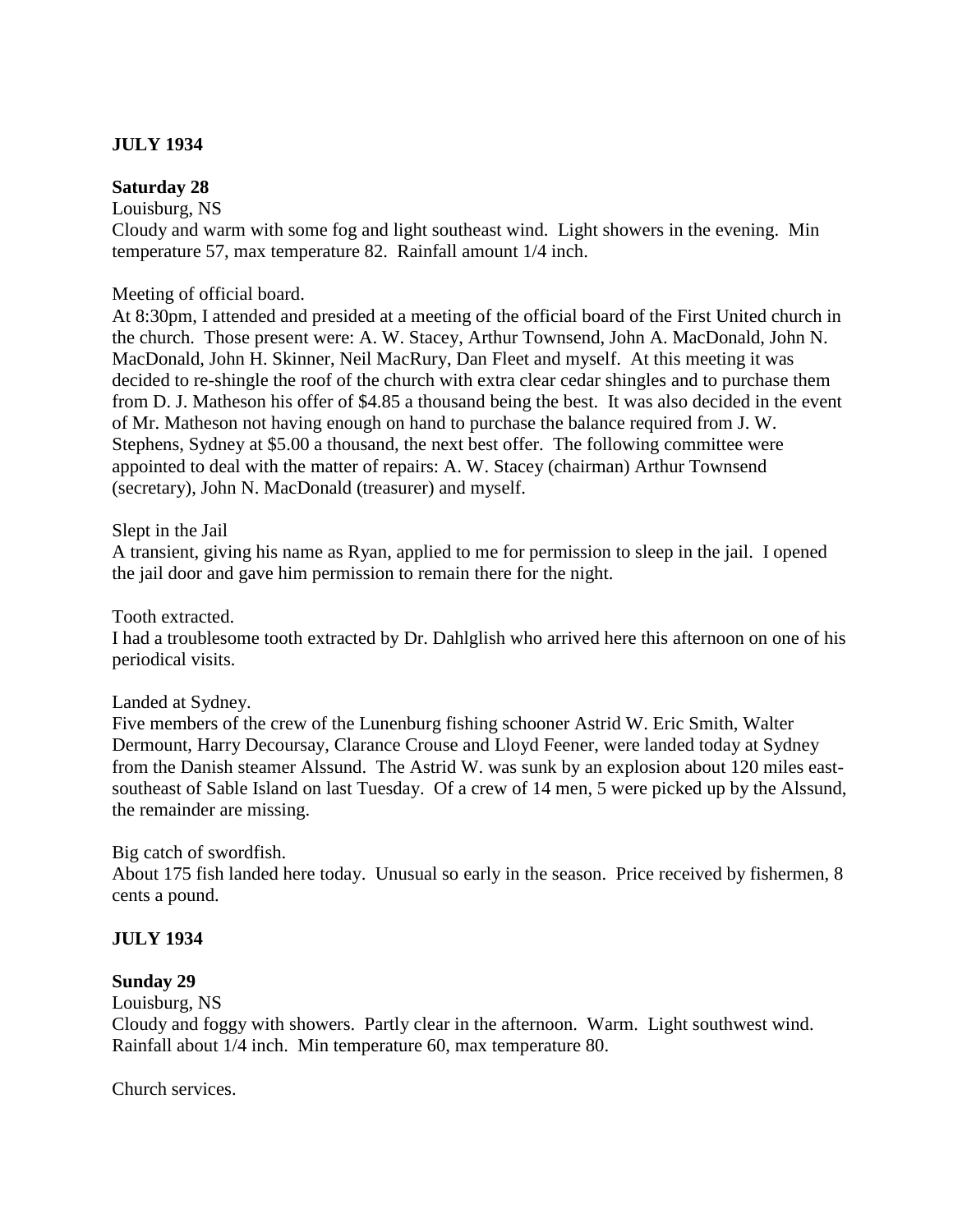At 11am and 7pm, I attended services in the First United church. Both services were conducted by Rev. D. A. MacMillan. Emeline owing to not feeling well was not out to church today.

### Anniversary.

The Presbyterian congregation of this town held their annual anniversary services today. Rev. Alexander Murray, D. D. of Sydney was the preacher at 11am, 3pm and 7pm. Mr. Russell Somers, Presbyterian student minister at Louisburg assisted at the services.

#### S. S. Arleux

Canadian Government cruiser, "Arleux" arrived in port in the evening.

### Landed at Little Anse.

Nine members of the crew of the Lunenburg fishing schooner, Astrid W. which was sunk by an explosion on last Tuesday when about 120 miles east, southeast of Sable Island, arrived today at Little Anse, Richmond county in a dory after a thrilling experience. This arrival accounts for the entire crew of 14 men on board the schooner at the time of the explosion. The other five were picked up at sea by the Danish steamer Alssund enroute to Montreal and landed at Sydney yesterday. The men who landed today were as follows: Bradford Whynacht, Walter Crouse (Captain), Albert Crouse, Amos Crouse, Walter Corkum, Norman Crouse, Noble Conrad, Wallace Feener and Bert Shaukee.

# **JULY 1934**

**Monday 30**

Louisburg, NS

Warm and mostly clear with some fog along the coast. Light southwest wind shifting to northeast. Min temperature 58, max temperature 85.

Swordfish catch. About 150 swordfish were landed here today. Price paid to fishermen, 7 cents a pound.

### Leaves for Williamsburg.

Rev. and Mrs. D. A. MacMillan motored to Sydney this evening enroute to Williamsburg, Ontario. At Sydney they are taking passage on the steamer Lord Strathcona, Capt. Clibborn, which is due to sail tomorrow morning for Montreal with a cargo of coal. Mr. MacMillan, who has been in poor health for several years is going to Williamsburg for the purpose of consulting Dr. M. W. Locke, a specialist on rheumatism and kindred diseases.

### **JULY 1934**

### **Tuesday 31**

Louisburg, NS

Clear and warm becoming cloudy at night. Light southeast wind. Min temperature 45, max temperature 76.

# **AUGUST 1934**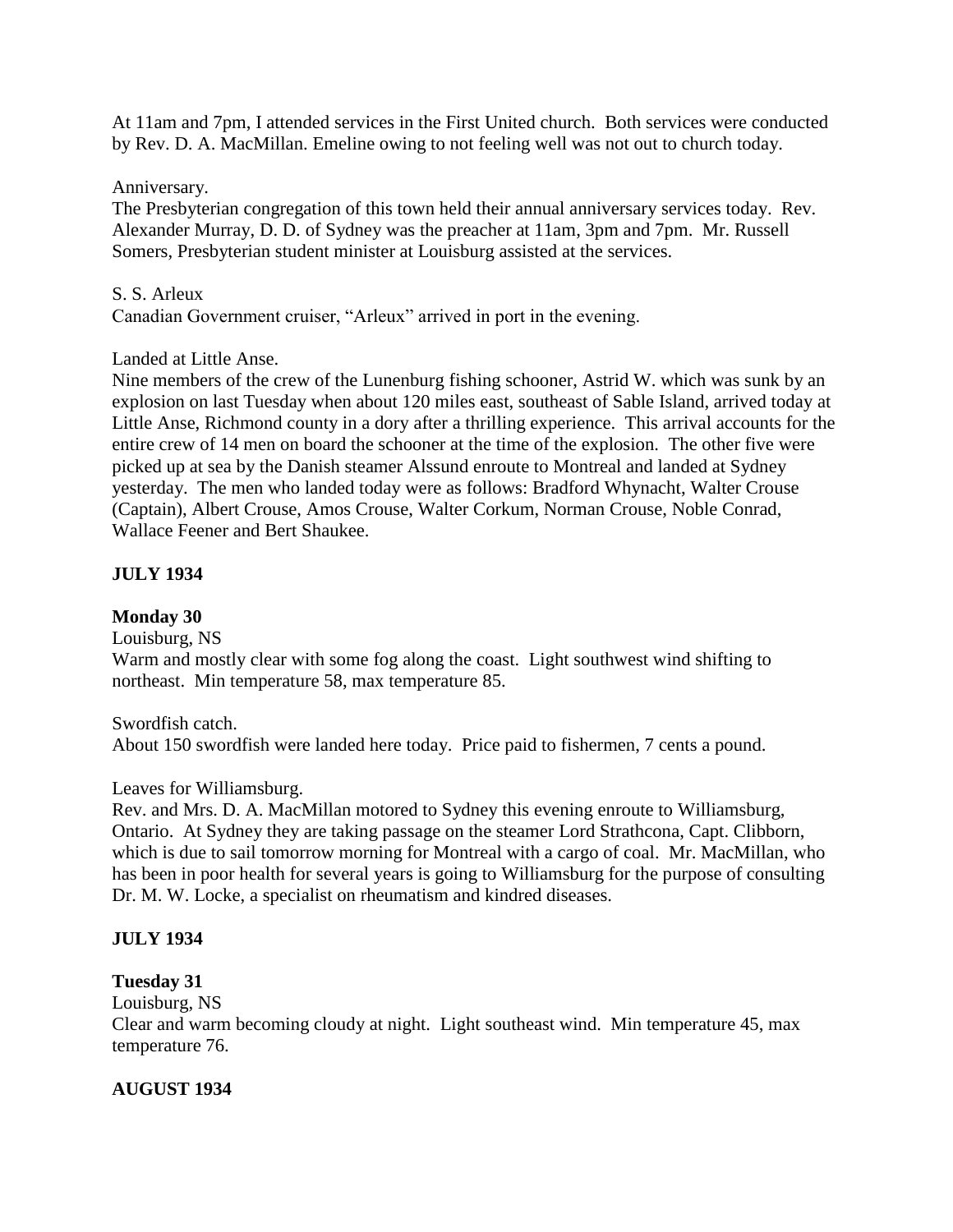## **Wednesday 1**

Louisburg, NS Cloudy, foggy and sultry with light southwest wind. Min temperature 60, max temperature 78.

## Funeral of Gottlick Blanak.

At 1:30pm, I attended the funeral of the late Gottlick Blanak who died at the City hospital, Sydney on Monday after a short illness. Mr. Blanak was a German or Austrian who settled on the Joseph Phillips farm on the south side of Mira River about two miles up the river from Mira Gut Station upwards of twenty years ago. He was about 65 or 70 years of age and had been living alone for the last number of years, his family having scattered some years ago. The County authorities arranged with D. M. Johnston, undertaker of this town, to take charge of the body and bury it, there being no relatives to look after the burial. Mr. Johnston brought the body from Sydney yesterday and it was from his residence that the funeral took place today. The funeral services at the house and grave were conducted by D. M. Johnston, undertaker, assisted by Dan Johnston Sr. at the house who delivered the address. The burial took place in "Willow Grove" cemetery on Clarke's Road on the northern side of the cemetery lot owned by D. M. Johnston. Those who accompanied the remains to the cemetery were: D. M. Johnston, undertaker, Mr. D. M. Johnston, Dan Johnston Sr. William Severance, B. M. Spencer and myself.

# **AUGUST 1934**

# **Thursday 2**

### Louisburg, NS

Clear and warm with light to moderate west to northwest wind. A perfect day. Min temperature \_\_ max temperature 80.

### Death of Von Hindenburg.

Paul Von Hindenburg, President of Germany died today at his home at Neudeck, Germany. He was 86 years of age.

# **AUGUST 1934**

### **Friday 3**

Louisburg, NS Clear and warm with southwest wind which increased to a strong breeze during the evening. Showers at night. Rainfall about 1/4 inch.

### Drowning accident claims five lives.

Today's issue of the Sydney Post-Record had an account of a drowning accident which took place at Blackett's Lake near Coxheath yesterday evening where five children whose ages ranged from 2 to 11 years met death in the waters of the lake. There being no eye witnesses to the accident, it is supposed that the children who were playing on a raft became panic stricken when the raft drifted from shore and jumped into the water. The victims were: Mary Camus, aged 2, Albert Camus, aged 4, Elizabeth Camus aged 8, Vivian Camus aged 7, children of Mr. and Mrs A. E. Camus of Ashby, Sydney and Jacqueline Ponee aged 11, daughter of Louis Ponee, Sydney.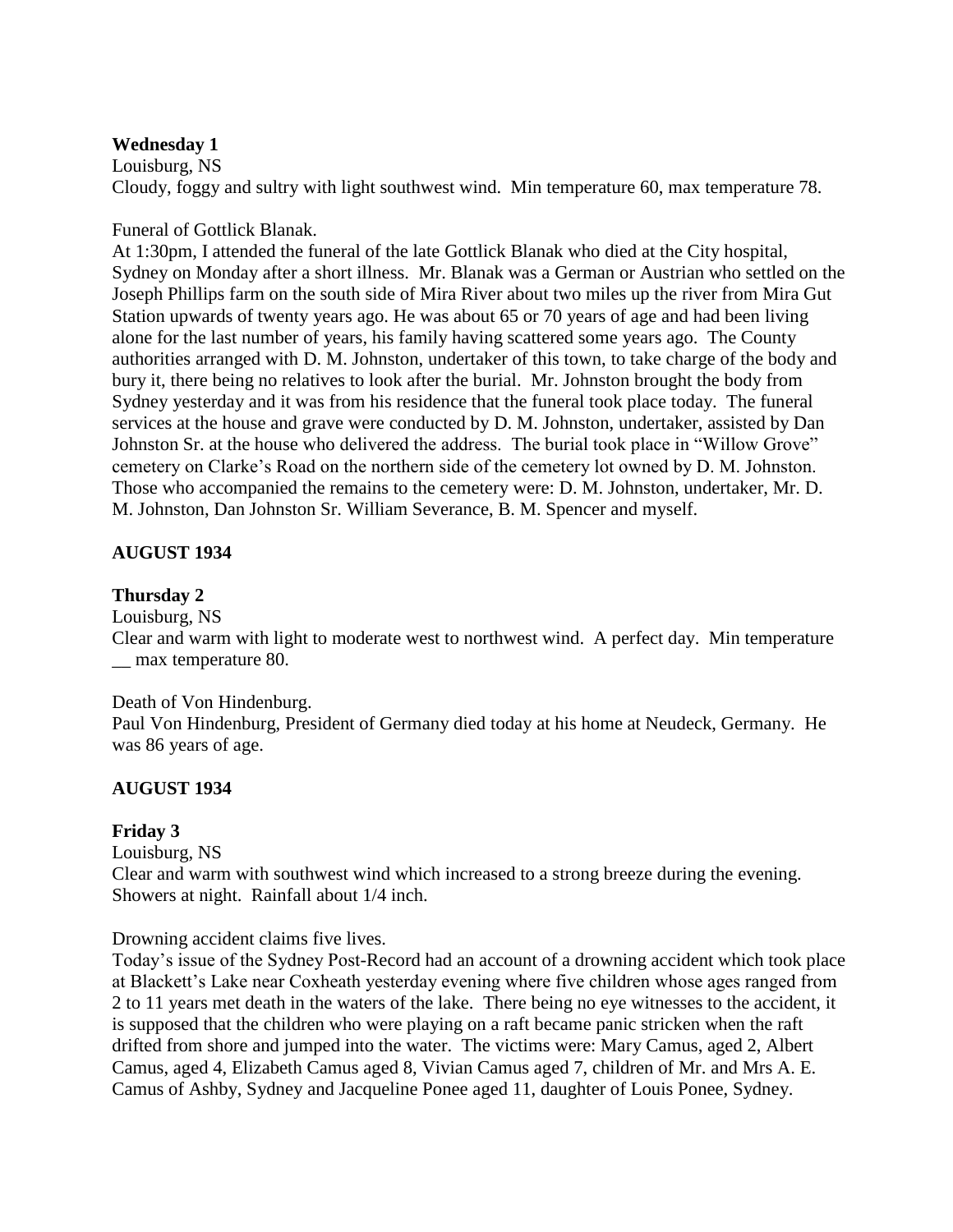Fireman's dance.

A dance was held in the evening in the Masonic hall under the auspices of the Louisburg Fire Brigade. Net proceeds \$12.60. Was present for a short time.

### Marriage.

The marriage of James Townsend to Miss Elizabeth Jewell both of this town, took place at Sydney today.

## **AUGUST 1934**

## **Saturday 4**

Louisburg, NS

Mostly clear with moderate to fresh southwest wind. Light showers in the evening. Min temperature 58, max temperature 74.

Rt. Honorable J. Ramsay MacDonald visits Louisburg.

Rt. Honorable J. Ramsay MacDonald , Premier of Great Britain and his daughter, Miss "Ishbel" (Isabel) accompanied by the Hon. Senator J. S. MacLennan and Miss Catherine MacLennan of Petersfield, Sydney visited Louisburg today. Mr. George E. Graham, General Manager of the Dominion Atlantic Railway was also a member of the party as well as another man, said to be a police inspector from Scotland Yard who is accompanying Mr. MacDonald on his Canadian tour. On the invitation of Senator MacLennan, I motored to the Louisburg National and Historic Park with councillor Wesley Townsend where we met the distinguished visitors who arrived there by motor cars at about 11:30am. At the park, I gave a short talk on the early history of the ancient "Dunkirk" and pointed out places of interest in and around the site of the old fortress, after which Miss MacLennan and Miss MacDonald motored back to Sydney to keep a luncheon appointment. After a brief visit to the ruins of the old French hospital, the rest of the party including Mr. MacDonald motored to Louisburg town where they had lunch at the "Dundonald" Inn (Edgar Morrison, proprietor). Lunch being over, the party visited my shop on Main street where Mr. MacDonald purchased picture post cards of historic spots at Louisburg and vicinity. They left here for Sydney at about 2:15pm. While in Cape Breton, Mr. and Miss MacDonald are the guests of Senator J. S. and Miss MacLennan, Petersfield, Sydney.

# **AUGUST 1934**

### **Sunday 5**

Louisburg, NS Mostly clear with moderate southwest wind. Min temperature 56 max temperature 75.

### Church services.

At 11am and 7pm, Emeline and I attended services in the First United church. The preacher in the morning was Rev. John A. Nicholson of Ellersley, Prince Edward Island and in the evening Rev. MacIvor of the United church, Marion Bridge.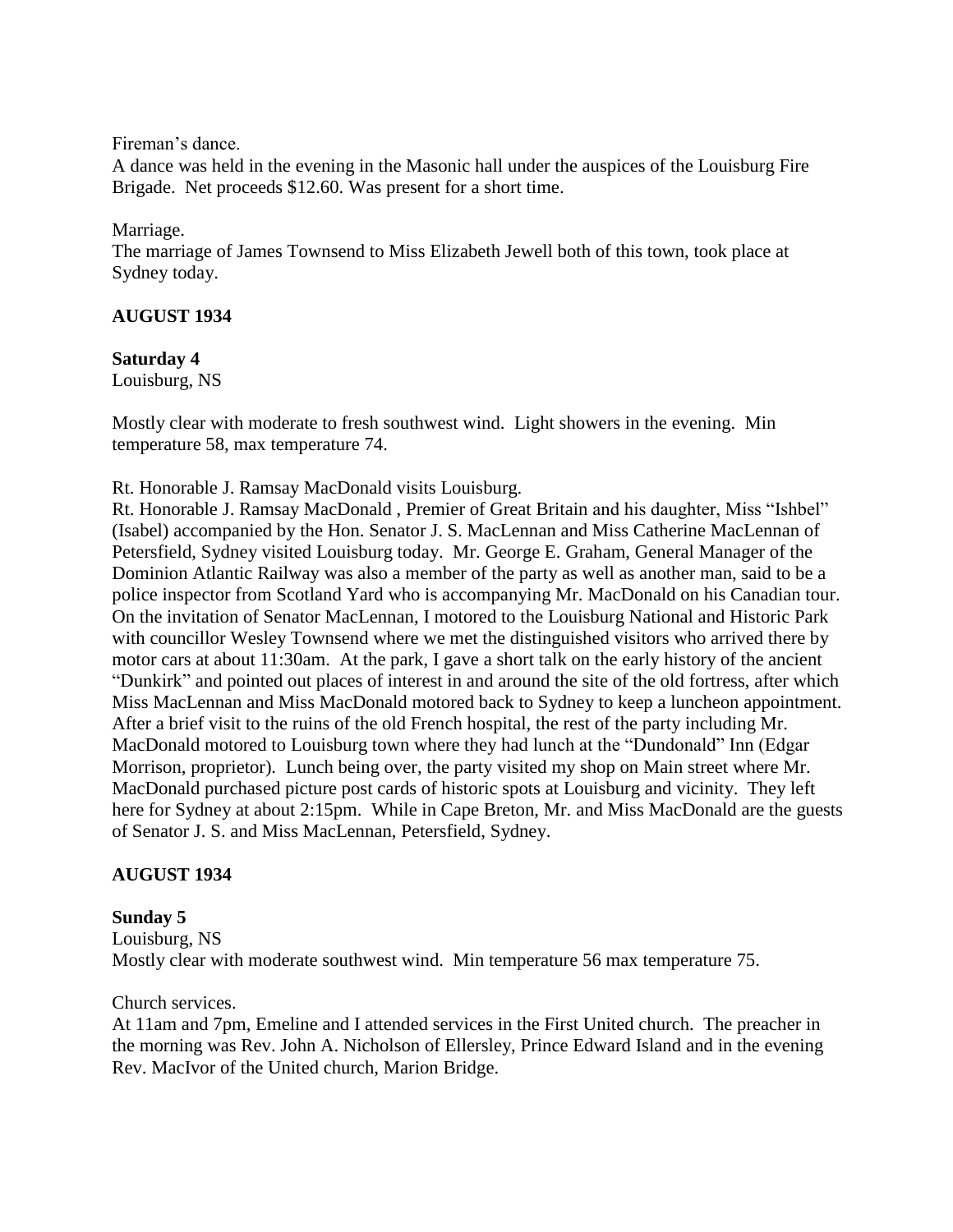Motored to North Sydney.

In the afternoon in two cars provided and driven by Fletcher and Wesley Townsend, the following persons motored to North Sydney and back: Mr. & Mrs. Fletcher Townsend, Mrs. A. W. Stacey, Mrs Dan Fleet, Mrs. Patience Townsend, Wesley Townsend, Mrs. Z. W. Townsend, Emeline and myself. We returned to Louisburg at about 6:35pm.

#### Seriously injured.

Alphonse Samson of Petite de Grat, Richmond County was seriously injured while engaged in sword fishing off Louisburg this forenoon. He left port this morning for the fishing grounds accompanied by his brother and another man. After a fish had been harpooned and while turning the boat from the mast head, he fell to the deck and overboard and narrowly escaped being drowned. Besides other injuries, his right leg was broken in two places. The boat returned to port with the injured man and on the advice of Dr. H. J. Townsend who was called to attend him, was rushed to the City hospital, Sydney by motor car.

## **AUGUST 1934**

## **Monday 6**

Louisburg, NS

Clear with fresh to moderate west to southwest wind. Comparatively cool. Min temperature 49, max temperature 72.

### **AUGUST 1934**

### **Tuesday 7**

Louisburg, NS Clear and warm with variable winds. Min temperature 46, max temperature 82.

### Visited National Park.

In the forenoon, I visited the Louisburg National and Historic Park with a party of tourists who arrived here by motor bus from Sydney. Nearly all of this party consisted of passengers from the S. S. Belle Isle, which arrived at Sydney this morning and sails for Newfoundland at 4pm. In the bus party, I met Mr. J. H. MacNicoll, member of Parliament for Toronto North in the federal house. Mr. MacNicoll is visiting the Maritimes and on his visit to Louisburg today expressed a great interest in its early history. At the park, I met Lieut. Col. W. H. Milne of North Bay, Ontario. He was accompanied by his wife and son and is enroute to Newfoundland on the S. S. Belle Isle.

### **AUGUST 1934**

### **Wednesday 8**

Louisburg, NS

Clear and moderately warm with light to moderate southwest wind. Min temperature \_\_ max temperature 74.

Visited National Park.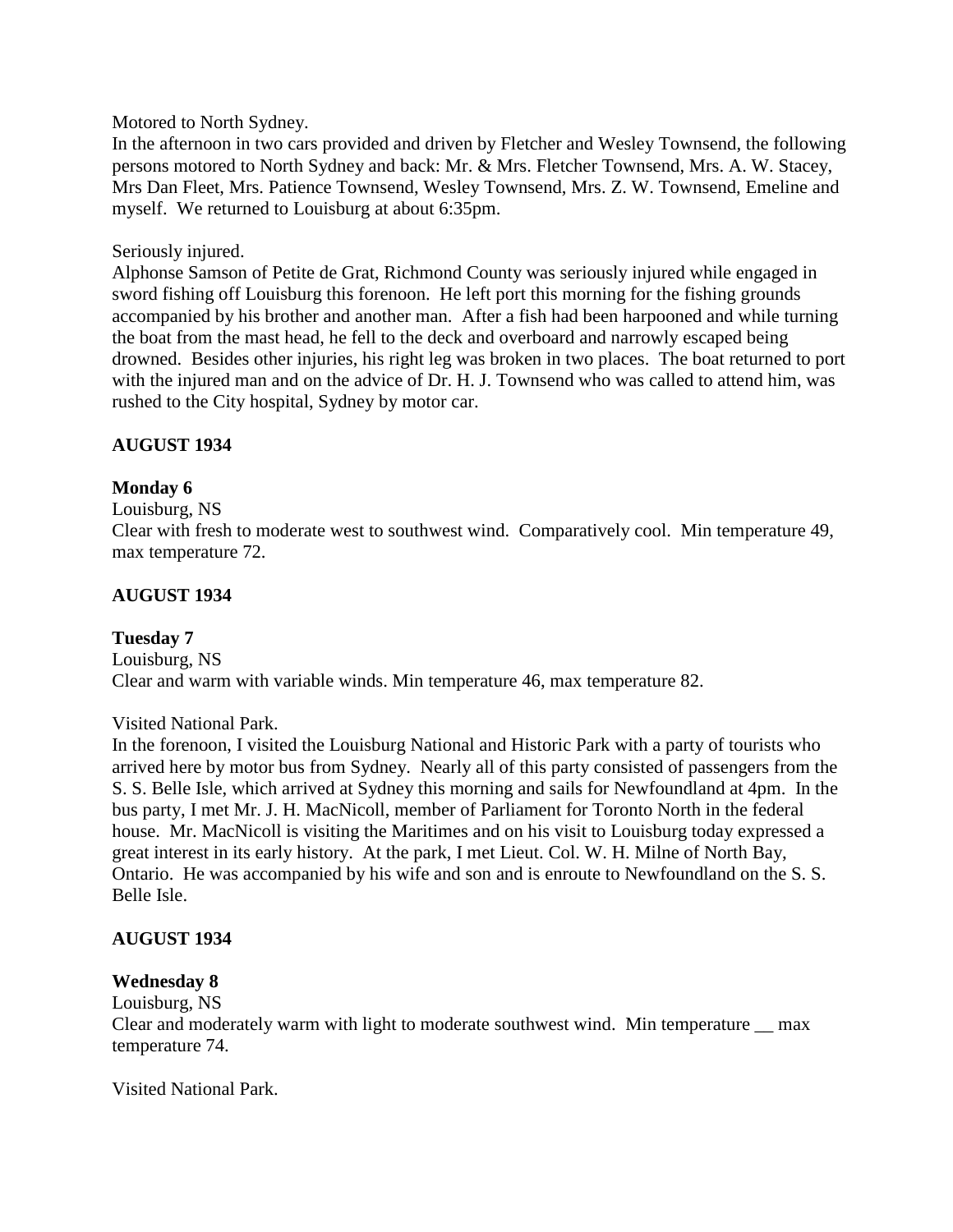In the afternoon, I visited the Louisburg National and Historic Park and Kennington Cove with Mr. W. P. Lawson of Leaside, Toronto, Ontario. Mr. Lawson is here for the purpose of making sketches of historic spots at Louisburg and vicinity for Mr. Lorne Pierce of the Ryerson Press, Toronto. Mr. Lawson landed at Sydney yesterday from the S. S. Belle Isle and motored to Louisburg yesterday afternoon.

## Rt. Hon. J. Ramsay MacDonald sails for Newfoundland.

The three weeks visit to the province of Nova Scotia of the Rt. Hon. J. Ramsay MacDonald, Prime Minister of Great Britain and his daughter, Miss Ishbel, was brought to a close today when they sailed shortly before 10am on board H. M. S. Dragon for St. John's Newfoundland. Since arriving at Sydney on last Friday evening, they have been the guests of Senator J. S. and Miss MacLennan, Petersfield near Sydney and during that time have visited a number of places on the island including Louisburg. Before boarding the Dragon today at Sydney, Mr. MacDonald expressed himself as being greatly pleased with his visit. H. M. S. Dragon, Captain Wake-Walker, which visited Sydney two weeks ago, arrived there at 8:30 this morning from Bar Harbour, Maine via Halifax. Mr. and Miss MacDonald are accompanied on their tour by Inspector Arthur Allum of Scotland Yard, London.

Good catch of swordfish about 185 fist were landed here today. Price paid by dealers 6 1/2 cents.

*(Newspaper clipping from Sydney-Post Record dated Aug 8, 1934 - headline: Farewell message of British Premier.)*

# **AUGUST 1934**

# **Thursday 9**

Louisburg, NS Clear and cool with fresh southwest wind. Cloudy in the evening. Min temperature 49, max temperature 69.

# Meeting of Town Council.

At 7:30pm, I attended and presided at a meeting of the Town Council. Those present were: Councillors D. J. MacInnis, Wesley Townsend, G. B. Hiltz, Clerk, B. M. Spencer and myself. At this meeting, I was appointed to represent the town of Louisburg at the annual convention of the Union of Nova Scotia Municipalities which is to convene at Windsor, NS on Aug 21, 1934. At the close of the council meeting, the council met as a board of health and decided to post notices informing parents that they are required to have their children of school age vaccinated before attending school. Tonight the council granted B. M. Spencer, Town Clerk, his annual vacation beginning tomorrow to consist of Friday and Saturday of each week for a period of six consecutive weeks.

The following were reappointed assessors for the town of Louisburg for 1934-35: D. A. Campbell, John N. MacDonald and B. M. Spencer (town assessor) Revisors for the town of Louisburg at tonight's meeting were reappointed as follows: R. A. Peters, Duncan Lamont and Harold MacQueen.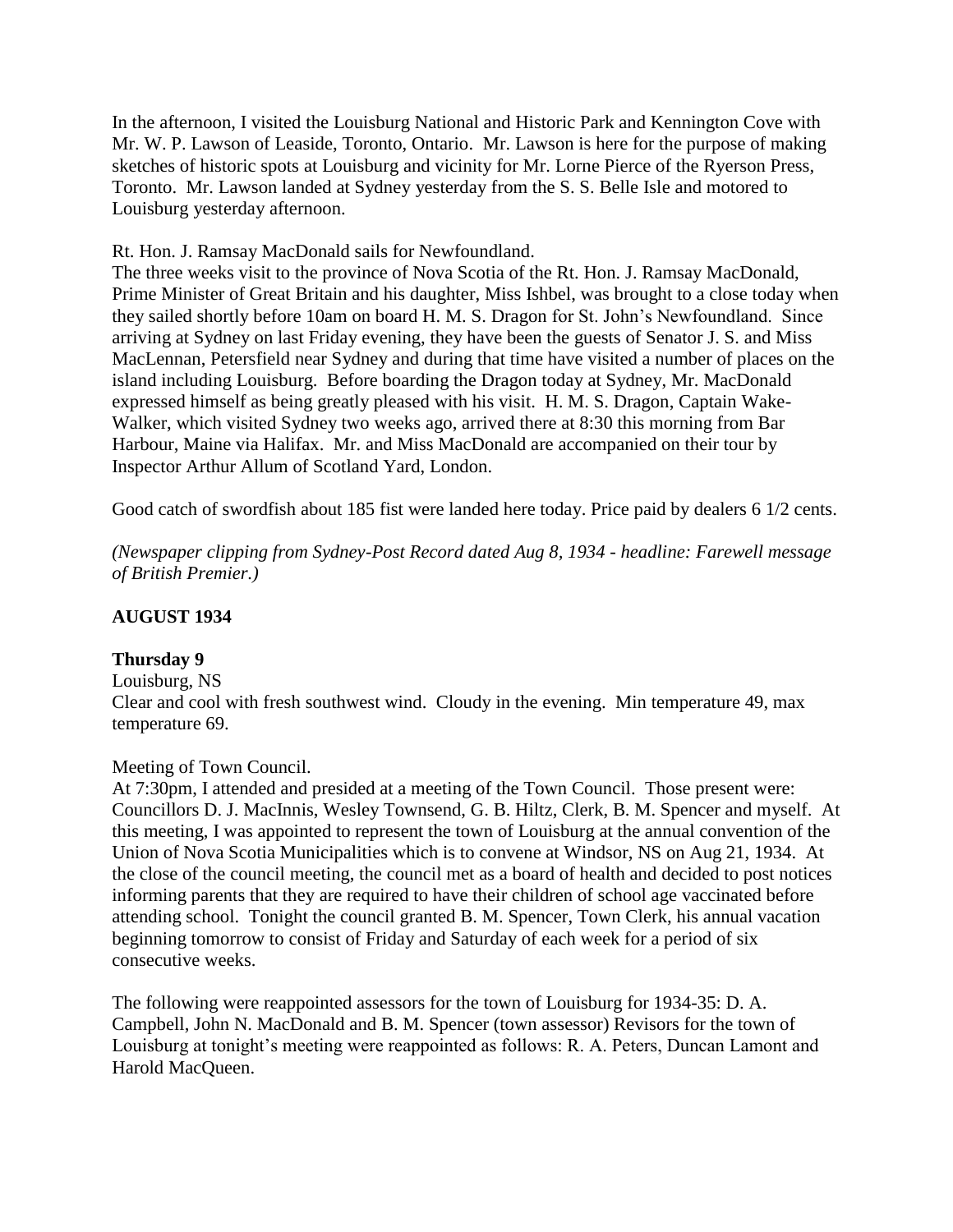# **AUGUST 1934**

#### **Friday 10**

Louisburg, NS

Clear and moderately warm becoming cloudy during the afternoon. Strong southwest wind all day. Min temperature 56, max temperature 72.

#### Death of Archbishop Worrell.

The death occurred at Halifax, NS at 9:10pm of Archbishop Clarendon Lamb Worrell aged 80 years. Archbishop Worrell was born at Smith's Falls, Ontario July 24, 1854, the son of Rev. Canon Worrell and Elizabeth Lamb. He became Bishop of the Anglican church in Nova Scotia on October 18, 1904 and Primate of the Anglican church in all Canada in September 1931.

### **AUGUST 1934.**

#### **Saturday 11**

Louisburg, NS

Showers in the early morning accompanied by lightening. Cloudy and sultry during the day becoming cool at night. Light southwest to west wind shifting to northeast in the evening. Rainfall about 1/8 inch. Min temperature 52, max temperature 80.

#### **AUGUST 1934**

#### **Sunday 12**

Louisburg, NS/Catalone, NS

Clear and moderately warm with moderate southwest to northwest wind. Min temperature 45, max temperature 74.

#### Church services.

AT 11am and 3pm, Emeline and I attended the anniversary services in the United church at Catalone and at 7pm the usual evening service in the First United church at Louisburg. The preacher at the three services was Rev. J. A. MacKeigan of St. Andrew's United church, Halifax, NS. At the afternoon service at Catalone, Mr. MacKeigan was assisted by Rev. MacIvor of the United church, Marion Bridge and Mr. Neil MacLeod, student minister of the United church, Birch Grove, CB. The following members of the choir of the United church Louisburg motored to Catalone and led in the service of praise: Mr. and Mrs. John A. MacDonald, organist and choir leader respectively, A. W. Stacey, John H. Skinner, Miss Ella Tutty, Miss Edith MacInnis, Miss Norman MacLeod, Miss Marion Nicholson, Miss Christine MacDonald, Mrs. Oretha Hunt, Emeline and myself. At Catalone, Emeline and I, A. W. Stacey and Rev. J. A. MacKeigan had dinner at the home of John MacAulay.

Church parade.

The members of the Orange and L. O. B. A. Lodgers of Louisburg paraded to St.Bartholomew's church at 3pm where a memorial service was held. Rev. E. B. Gabriel the Pastor of St. Bartholomew's was the preacher. The Salvation Army Band from Glace Bay was in attendance and played the parade to and from the church.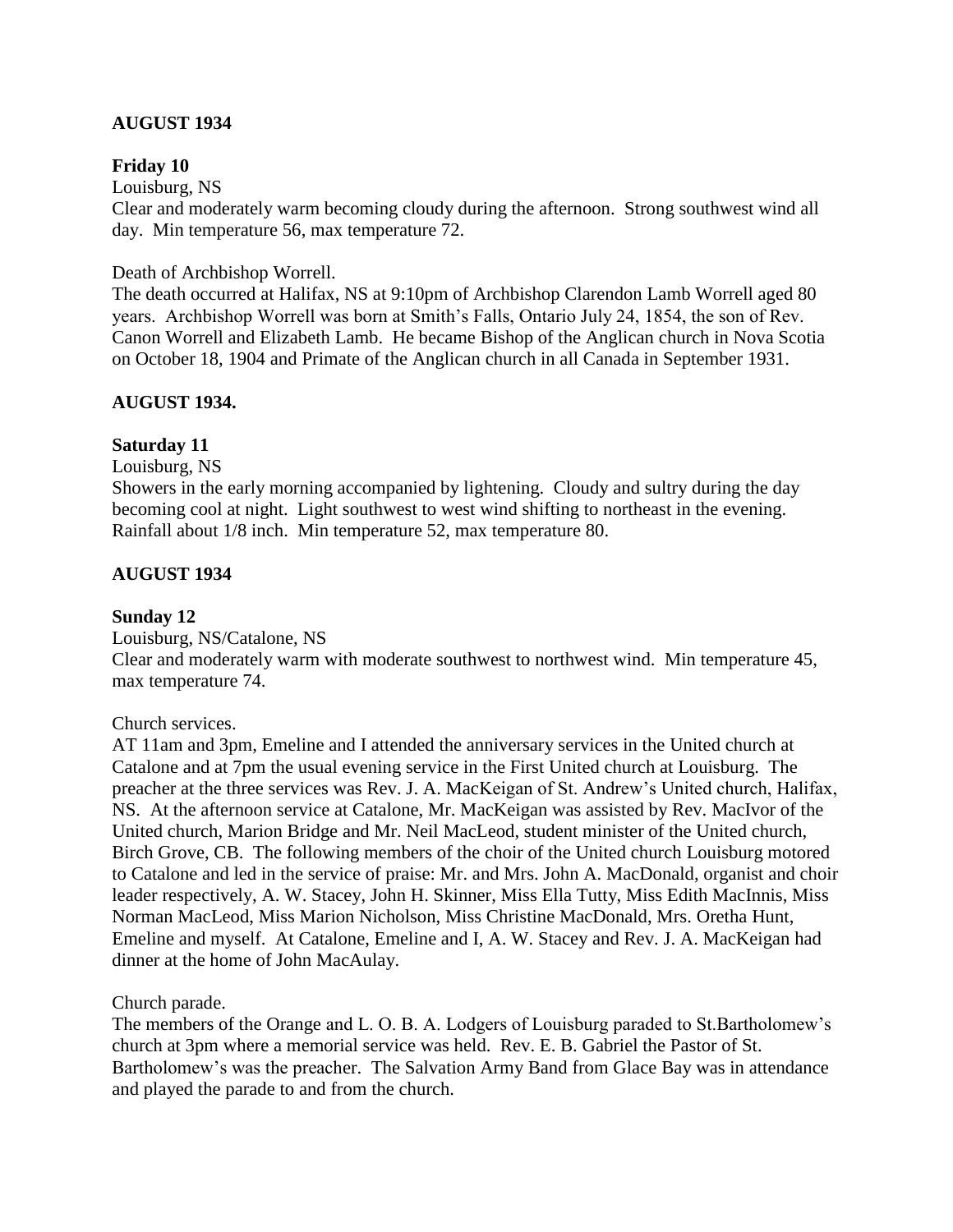Held outing.

Members of the various branches in Cape Breton of the L'Assomption Society said to be over 1000 in number, motored to Louisburg National Park this afternoon and held their annual outing.

# **AUGUST 1934**

# **Monday 13**

# Louisburg, NS

Partly clear and moderately warm with light to moderate southeast wind. Min temperature 48, max temperature 76.

# Leave for Williamsburg.

Mr. and Mrs. Fletcher Townsend, Wesley Townsend and Emeline left here at 7:30am with Williamsburg, Ontario as their destination. They were accompanied by Mrs. Z. W. Townsend who intends going as far a Valley Station, NS and visiting at the home of Rev. and Mrs. Howard Townsend until the party returns. The purpose of the trip to Williamsburg is to enable Fletcher Townsend who has been a sufferer for years from rheumatism to consult Dr. M. W. Locke, a specialist on rheumatism and similar diseases. They expect to go as far a Toronto before returning and will likely be away two or three weeks.

# **AUGUST 1934**

# **Tuesday 14**

# Louisburg, NS

Cloudy and moderately warm with light to moderate southerly wind. Misty in the morning. Min temperature 55, max temperature 73.

# Marriage.

The marriage of Neil MacKeigan and Miss Bessie Hunt both of Louisburg took place today at Sydney.

# **AUGUST 1934**

# **Wednesday 15**

Louisburg, NS

Clear and moderately warm with light to moderate winds. Min temperature 52, max temperature 75.

# Visited National Park.

Visited Louisburg National and Historic Park in the afternoon with a party consisting of three ladies hailing from Stellarton, NS, Miss Murray and the Misses Willis. On my return from the park, Mr. and Mrs. DeMille of Toronto called to see me respecting the early history of Louisburg.

Sword fish.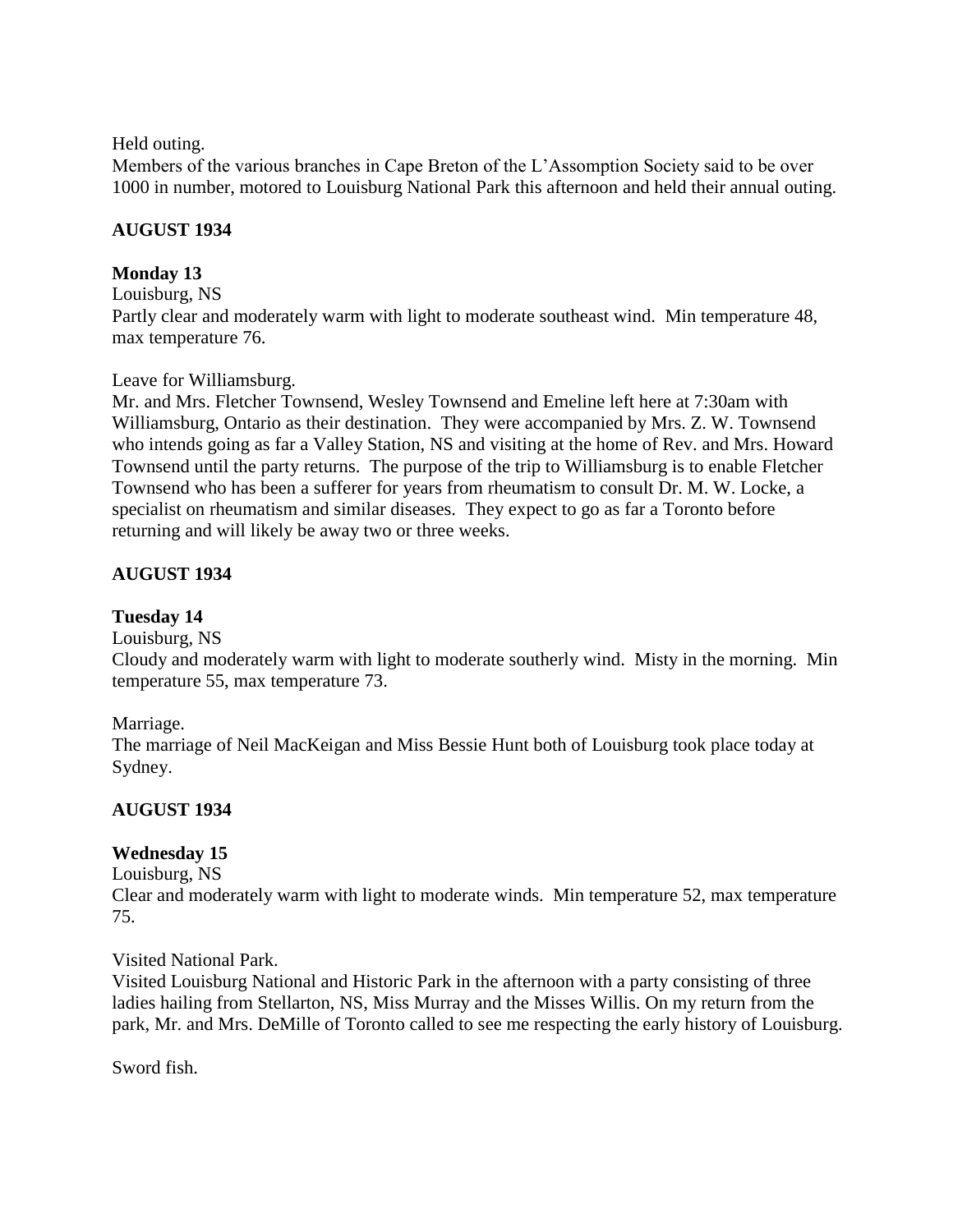About 60 sword fish were landed here today as there are only about thirty boats operating out of this port at present, this shows a pretty good average.

# **AUGUST 1934**

# **Thursday 16**

Louisburg, NS

Mostly clear and moderately warm with light to moderate northeast wind. Min temperature 48, max temperature 74.

In jail for shelter.

A transient giving his name as John Benson and Ireland his native land, applied to me for a place to sleep. After providing him with food, I admitted him to the town jail where he can spend the night in comfort.

# **AUGUST 1934**

# **Friday 17**

Louisburg, NS

Clear and moderately warm with light to moderate southwest wind. Min temperature \_\_, max temperature 70.

Construction work at Louisburg Park.

Restoration work began today at the Louisburg National and Historic Park under the direction of Mr. Sparks, Engineer of Ottawa, Canada. John N. MacDonald of this town is foreman. I understand that the total appropriation for this year amounts to about \$3000.00.

# **AUGUST 1934**

# **Saturday 18**

Louisburg, NS

Clear and moderately warm with strong southwest wind. Min temperature 56, max temperature 68.

# Concert

At 8pm, MacDuff Copeland and his son whose stage name is Kenneth Duff held a concert in Calvin hall under the auspices of the Ladies Aid of the First United church. This concert was quite a success and greatly enjoyed by those privileged to attend. For business reasons, I was not present. It was announced that the Copelands intend holding a sacred song service in the First United church tomorrow evening.

# **AUGUST 1934**

**Sunday 19** Louisburg, NS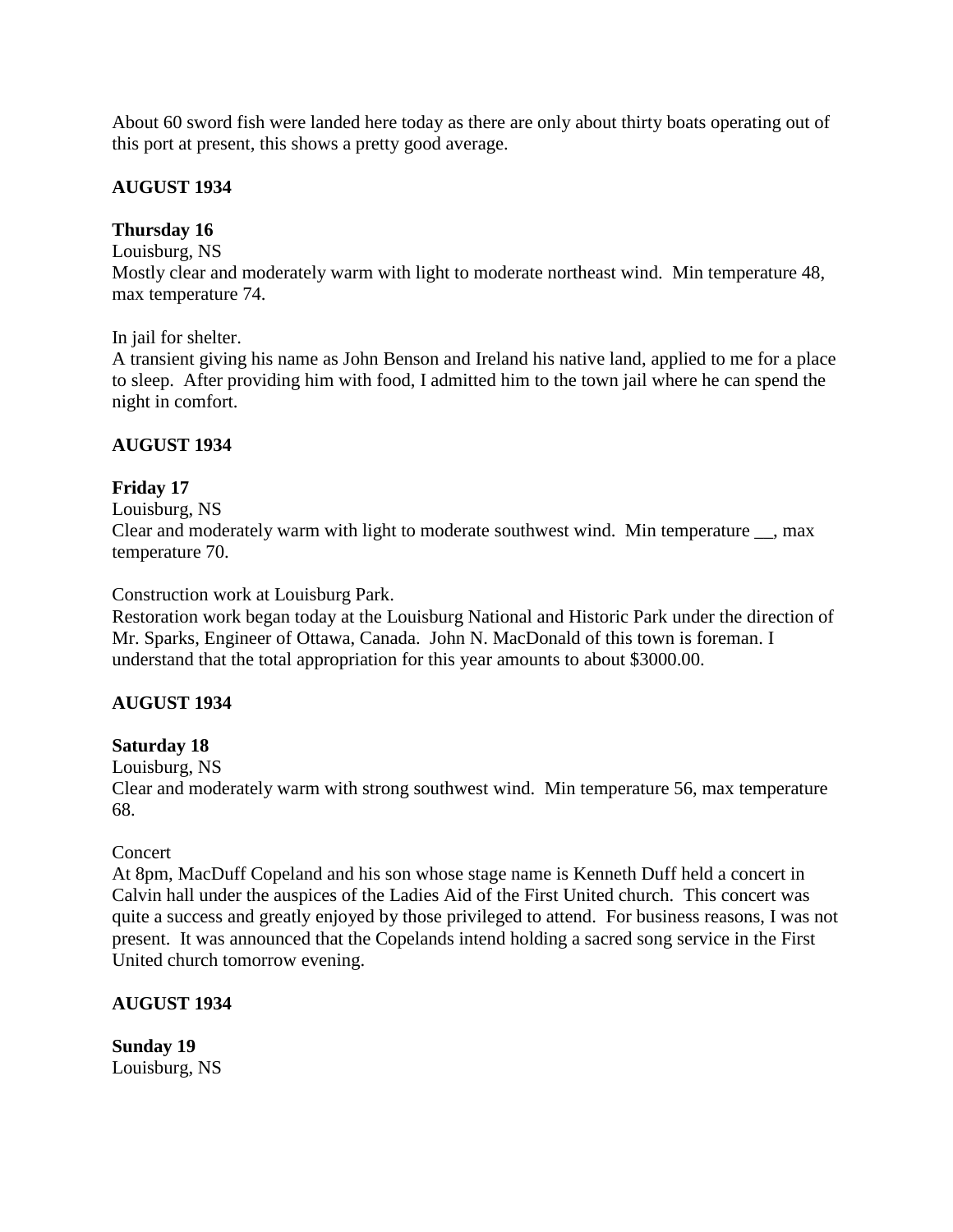Clear and moderately warm with fresh southwest wind. Min temperature — max temperature about 70.

Church services.

Owing to the absence of the regular pastor, Rev. D. A. MacMillan, and no supply being available, there was no service in the United church in the forenoon. At 8:15pm, Mr. MacDuff Copeland and Kenneth Duff held a sacred song service which was quite loyally attended and enjoyed by all who were present.

At 11am, I attended service in St. Bartholomew's Anglican church. Rev. E. B. Gabriel, the regular pastor being absent, the service was conducted by Mr. Joseph Willet of Glace Bay (student minister). At 7pm, I attended service in the Presbyterian church where Mr. Russell Somers, student minister of this congregation conducted the service. At the close of the Presbyterian service I attended the song service in the United church.

Dinner at Dundonald Inn.

On the invitation of Edgar Morrison, proprietor of the "Dundonald Inn", I had dinner at the "Inn" at 1pm.

# **AUGUST 1934**

## **Monday 20**

Louisburg, NS

Cloudy and moderately warm with moderate to fresh southwest wind. Min temperature 59, max temperature 78.

# **AUGUST 1934**

# **Tuesday 21**

Louisburg, NS

Cloudy, foggy and misty in the morning clearing at noon. Moderate southwest wind shifting to northwest in the afternoon. Min temperature 44, max temperature 76.

H.M.S. Dundee arrives.

H. M. S. Dundee, Captain Walter H. A. Fallowfield arrived here from Montreal at 5pm and anchored in the northwest end of the harbour. The Dundee is a unit of the America and West Indies squadron and is scheduled to visit Louisburg until next Saturday the  $25<sup>th</sup>$ .

# **AUGUST 1934**

# **Wednesday 22**

Louisburg, NS Clear and moderately warm with moderate southwest wind. Min temperature 43, max temperature 71.

Visited H.M.S. Dundee.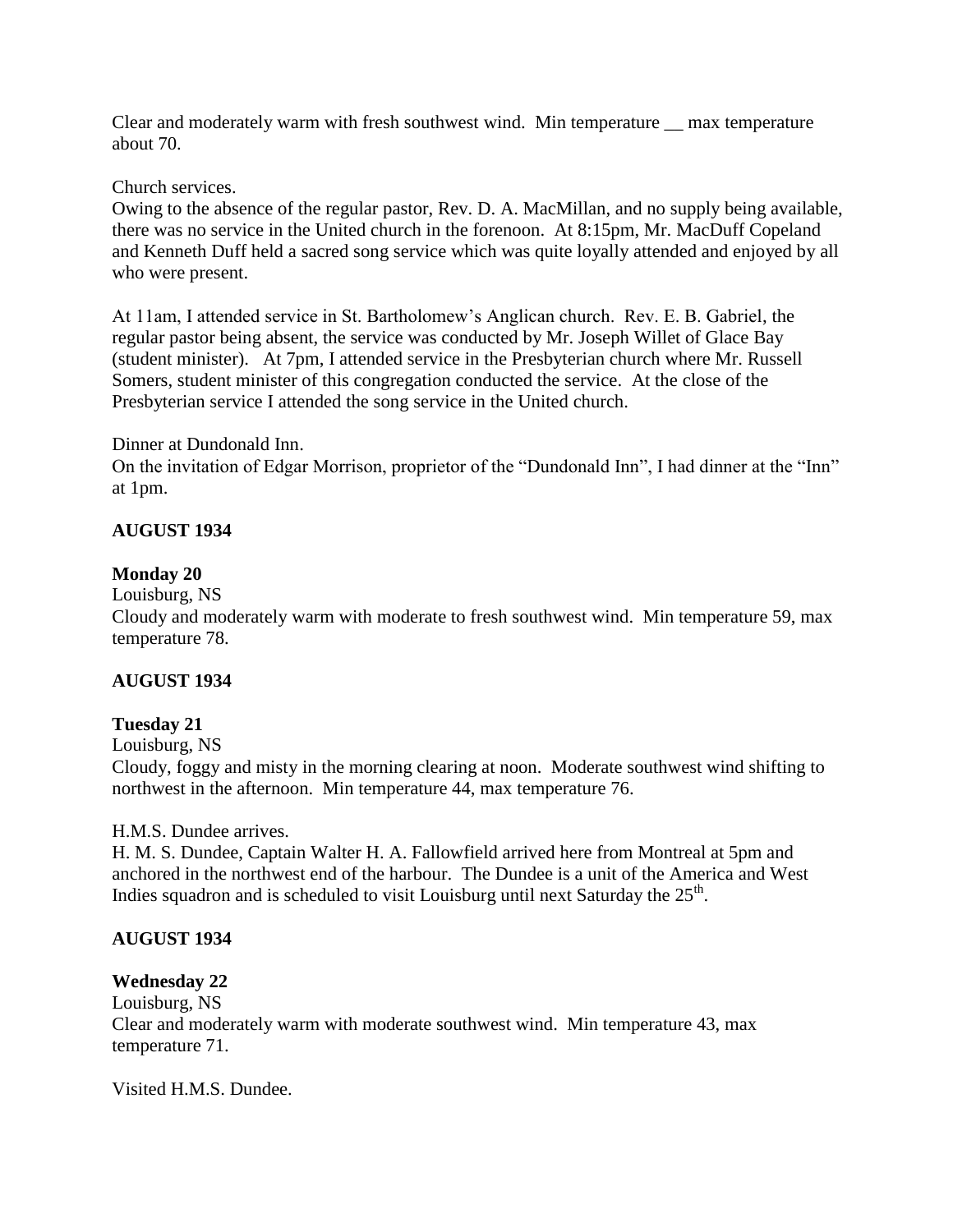AT 10:30am, in company with A. A. Martell, I visited H.M.S. Dundee and called on Captain Walter H. A. Fallowfield. While on board I arranged for a visit of the Captain and his officers to the Louisburg National and Historic Park in the afternoon. We went on board and returned in the ship's boat. At 2:30pm with motor cars supplied and driven by A. A. Martell and E. A. Grant, I met the visiting party consisting of Captain Fallowfield, Surgeon, Lieut Savage, Lieut Synott, Lieut.  $\qquad$  and 1<sup>st</sup> Engineer Gething and took them to the park where we spent about two hours visiting points of historic interest in and around the ruins of the old fortress. We returned to the dock at 4:45pm where the ship's boat was waiting to take the officers on board. Captain Fallowfield and his officers expressed themselves as being highly pleased with the trip to the site of the ancient "Dunkirk of America".

I arranged with Captain Fallowfield for a motor ride along the Mira River tomorrow at 2:30pm.

# **AUGUST 1934**

## **Thursday 23**

Louisburg, NS

Moderately warm and cloudy with light showers in the afternoon clearing in the evening. Min temperature 53, max temperature 70.

Motor car accident.

A serious motor accident occurred about four miles from Sydney on the East Bay road shortly after twelve o'clock last night in which three men were killed and two seriously injured. The motor car containing Dougall MacIntyre, Hector MacIntyre, Dan MacNeil, Alex MacNeil all of Benacadie Pond, CB and Joseph MacGillivray of Glen Morrison, CB going from Sydney in the direction of East Bay collided with a motor truck driven by H. McGinty going in the opposite direction. In the crash, Dougall MacIntyre was instantly killed while Dan MacNeil and Joseph MacGillivray died on the way to the hospital. Hector MacIntyre and Alex MacNeil are in St. Rita Hospital with a fair chance of recovery. H. McGinty, the driver of the truck is also in the hospital but not seriously injured.

### Motor ride canceled.

Owing to the unfavourable conditions of the weather and at the suggestion of Captain Fallowfield of H. M. S. Dundee, the motor ride I arranged yesterday for the Captain and officers was canceled.

### **AUGUST 1934**

# **Friday 24**

Louisburg, NS

Clear and moderately warm with light to moderate west to southwest wind. Min temperature 48, max temperature 74.

### Lunch at Dundonald Inn.

At 1pm, Captain H. A. Fallowfield, Surgeon Lieut. Savage and Lieut. Commander Palmer of H. M. S. Dundee and E. A. Grant of this town were my guests for luncheon at the Dundonald Inn. E.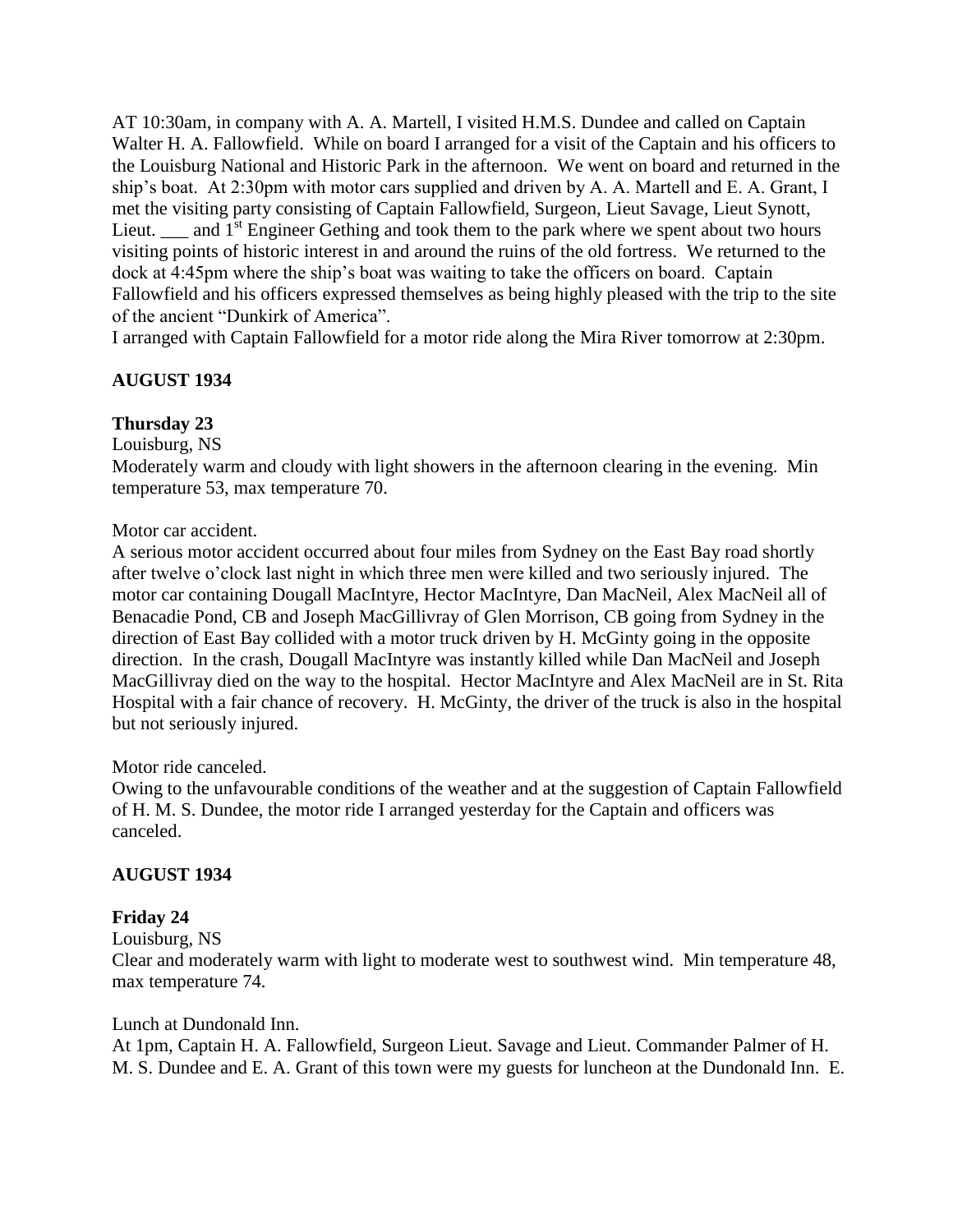A. Grant and I met the naval party at the wharf at 12:45pm and took them by motor car to the Inn and after lunch took them back to the dock where the ship's boat awaited them.

## **AUGUST 1934**

## **Saturday 25**

Louisburg, NS

Rain in the morning. Cloudy and sultry during the day. Partly clear in the evening. Fresh to light southwest wind. Rainfall about ½ inch. Min temperature 54, max temperature 77.

H. M. S. Dundee sails.

H. M. S. Dundee, Captain Walter H. A. Fallowfield sailed from here at 7am for Baddeck where she is scheduled to remain for ten days.

## **AUGUST 1934**

### **Sunday 26**

Louisburg, NS

Clear, becoming cloudy in the afternoon. Moderately warm with light southwest wind. Min temperature 48, max temperature 74.

Church services.

At 7pm, I attended service in the First United church. This service which was largely a song service was conducted by Dan Nicholson (Elder). A. W. Stacey (Elder) was to conduct the service at 11am but so few came to church it was decided to call it off.

I had dinner and supper with Mr. & Mrs. John A. MacDonald at their home on Warren Street. In the afternoon, I went for a walk to Havenside, returning at about 5pm.

### Filling Station Raided.

A filling station located on West Main street and operated by Robert Beaton of this town, was raided this evening by D. M. Johnston, town police officer and Daniel MacNeil, Provincial Constable in search for intoxicating liquor. A small quantity of rum was found on the premises and taken by the officers. Strong suspicion that this outfit was a booze dispensary and local disturbances prompted the officers to make the raid.

# **AUGUST 1934**

### **Monday 27**

Louisburg, NS

Clear and moderately warm with light to moderate southwest wind. Min temperature 46, max temperature 74.

### **AUGUST 1934**

**Tuesday 28**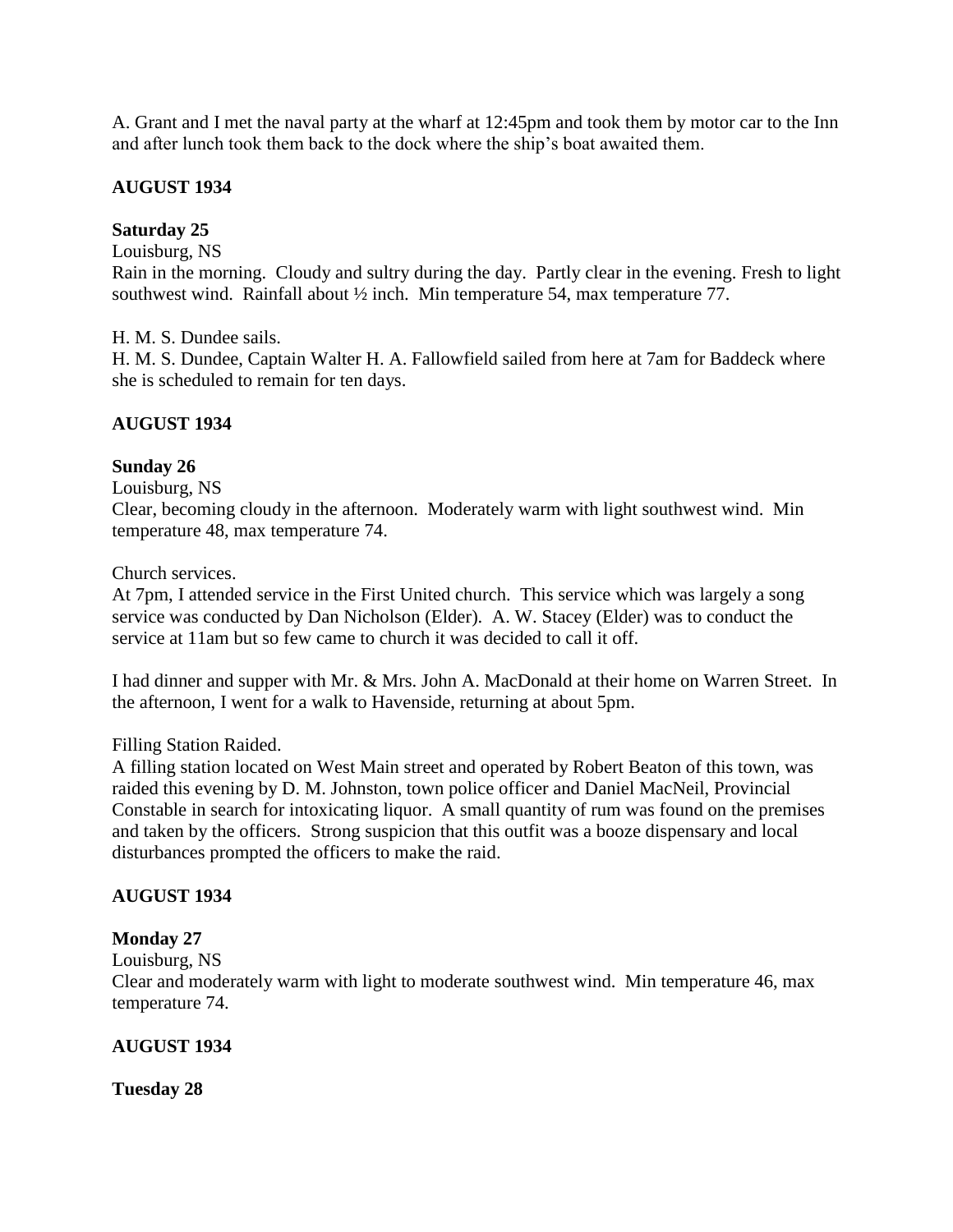Louisburg, NS

Clear and moderately warm with light southwest wind. Min temperature 44, max temperature 73.

Death of Mrs. Tutty.

The death of Mrs. Dinah Tutty took place this morning at the home of her son, Alonzo on Main Street. Mrs. Tutty was about 91 years of age.

Letter from Emeline.

Received a letter from Emeline from Williamsburg, Ontario dated Aug 25 stating that she and party consisting of Fletcher, Lila and Wesley were leaving at noon enroute to Toronto and Niagara Falls. After visiting these two places they are returning to Williamsburg where Fletcher is to continue the treatment for rheumatism which he has been undergoing for \_\_.

## **AUGUST 1934**

## **Wednesday 29**

Louisburg,NS Cloudy and cool with some rain. Moderate northeast wind. Rainfall about 1/4 inch. Min temperature 53, max temperature 63.

Motored to Sydney.

At about 8:10am, I motored to Sydney with Mr. and Mrs. E. A. Grant. We returned to Louisburg at about 12:30pm. While at Sydney, I visited the Atlantic Spring and Machine Company and through Mr. John Moore of that firm, purchased 200 feet of 24 inch steel pipe for to make culverts for the streets of the Town of Louisburg,

### **AUGUST 1934**

# **Thursday 30**

Louisburg, NS

Clear and moderately warm with light northeast to southerly wind. An ideal day. Min temperature 48, max temperature 75.

### Meeting of School Board.

At 2:30pm, I attended and presided at a meeting of the School Board. Those present were: Commissioner G. B. Hiltz, Clarance Peters, D. A. Campbell and myself and Clerk B. M. Spencer. At this meeting, it was decided on motion of the board to cut down the departments from six to five.

# **AUGUST 1934**

### **Friday 31**

Louisburg, NS

Partly clear with occasional showers. Moderate to fresh southwest to northwest and north winds. Min temperature 43, max temperature 65.

Funeral.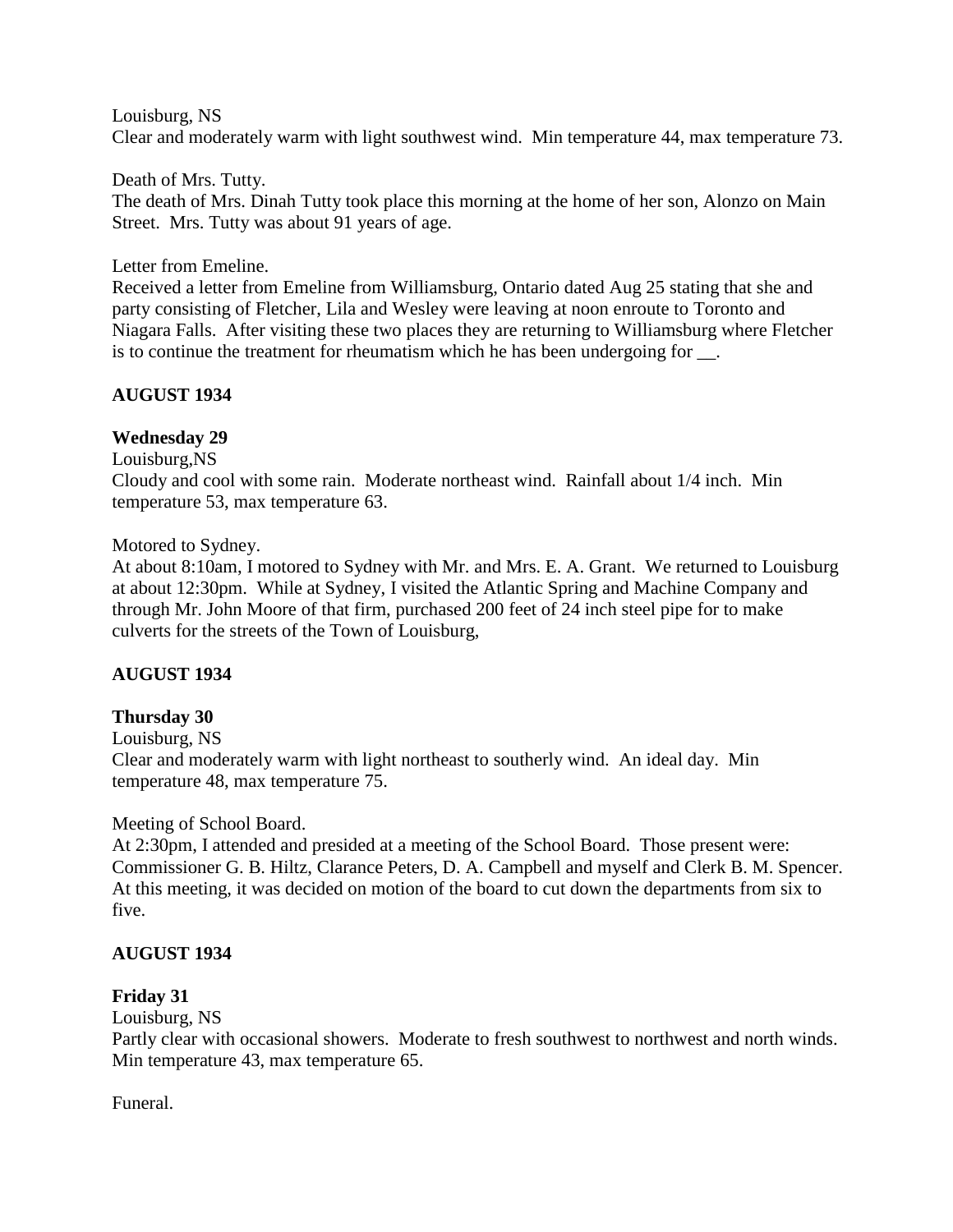At 2pm, I attended the funeral service for the late Mrs. Dinah Tutty in St. Bartholomew's church. Service at house, church and grave conducted by Rev. E. B. Gabriel. Burial took place at Big Lorraine.

\*\*

Class "A" 1<sup>st</sup> Harrington Cup. E. A. Grant \_?\_ Duggan Bros., Halifax, West Dover, 1 bag flour. E. A. Grant, 1 bag flour Gordon Stevens, 1 bag Biscuit Imperial Oil 1 Gal. gas Dr. Townsend, 1 pair rubber boots Alister MacDougall, rubber coat Lewis  $& Co. 1 bag flour$ 

"A" Harrington Cup  $1<sup>st</sup>$ , 1 bag flour,  $2<sup>nd</sup>$ , E. A. Grant, 10 gals. Gasoline, 3rd, Imp Oil

"B" Rhodes Cup  $1<sup>st</sup>$ , \$5.00,  $2^{nd}$ 1 bag flour, 3rd, Duggan Publicover.

"C" Martell Cup  $1<sup>st</sup>$ , 1 box biscuit,  $2<sup>nd</sup>$ , G. Stevens

"D" Easter Oil Cup  $1<sup>st</sup>$ , \$5.00,  $2^{nd}$ 12 gals gasoline,  $3<sup>rd</sup>$ , Imp. Oil.

"E" MacDonald Cup  $1<sup>st</sup>$ , \$5.00,  $2^{nd}$ 1 bag flour,  $3<sup>rd</sup>$ , Lewis & Co.

"F" Patton Cup  $1<sup>st</sup>$ , Rubber boots,  $2<sup>nd</sup>$ , Dr. Townsend 10 gals gas Imp Oil

"H" Tip Top Tailoring Cup 1st \$5.00, 2<sup>nd</sup>, 1 rubber coat, 3<sup>rd</sup> Alastar MacDonald 12 Gals. Gas,  $4<sup>th</sup>$ , Imp. Oil.

\*\*

### **SEPTEMBER 1934**

**Saturday 1** Louisburg, NS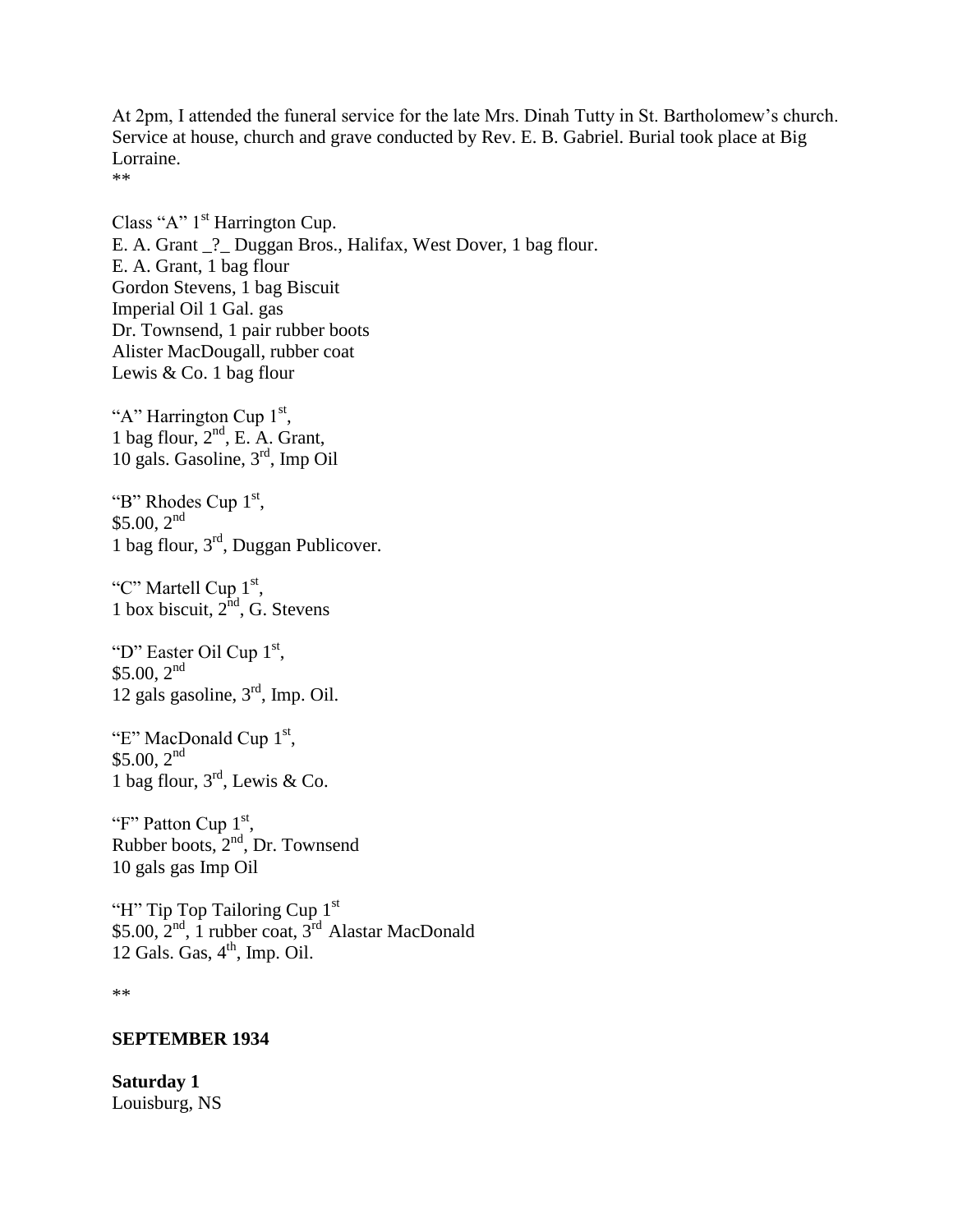Clear and cool. Moderately warm in the afternoon. Cool at night. Light east to southeast wind. Min temperature 43, max temperature 77.

### Death of Murry Dickson.

The death occurred at his home at Glace Bay of Murry Dickson, a former resident of Louisburg who removed to Glace Bay upwards or twenty years ago. He was about 60 years of age and is survived by his mother and two sisters. His mother and youngest sister, Mrs. MacDonald (Minnie) lives in the United States.

# **SEPTEMBER 1934**

## **Sunday 2**

Louisburg, NS

Clear in the morning but becoming cloudy early in the day. Light to moderate southeast to southwest winds. Min temperature 41, max temperature 69.

## Motored to Marion Bridge.

At about 1pm, as a member of a motor party consisting of Mr. and Mrs. John A. MacDonald, Mrs. Edward MacDonald and Miss Marion Nicholson, I went to Marion Bridge and attended the afternoon and evening Anniversary services of the United church at that place. Rev. Donald MacGuire was the preacher at both services. At the close of the afternoon service, I motored up to Clifford Huntington's where Mother was spending the day. After supper, Fred Huntington drove Mother up home. I accompanied them and returned with Fred who drove me to Marion Bridge in time for the evening. After the evening service, our motor party returned to Louisburg arriving at about 10:30pm.

### **SEPTEMBER 1934**

### **Monday 3**

Louisburg, NS Labour Day General Holiday Cloudy and warm with light variable wind. Partly clear in the afternoon. Max temperature 73.

Had shop open for business part of the day.

Picnic.

The Roman Catholic congregation of this town held a picnic on their grounds near their church during the day and until late at night which was largely attended. I had dinner there at noon.

### Funeral.

The body of the late Murry Dickson of Glace Bay arrived by motor hearse in the afternoon and was buried in the Anglican cemetery on Clarke's Road.

# **SEPTEMBER 1934**

**Tuesday 4** Louisburg, NS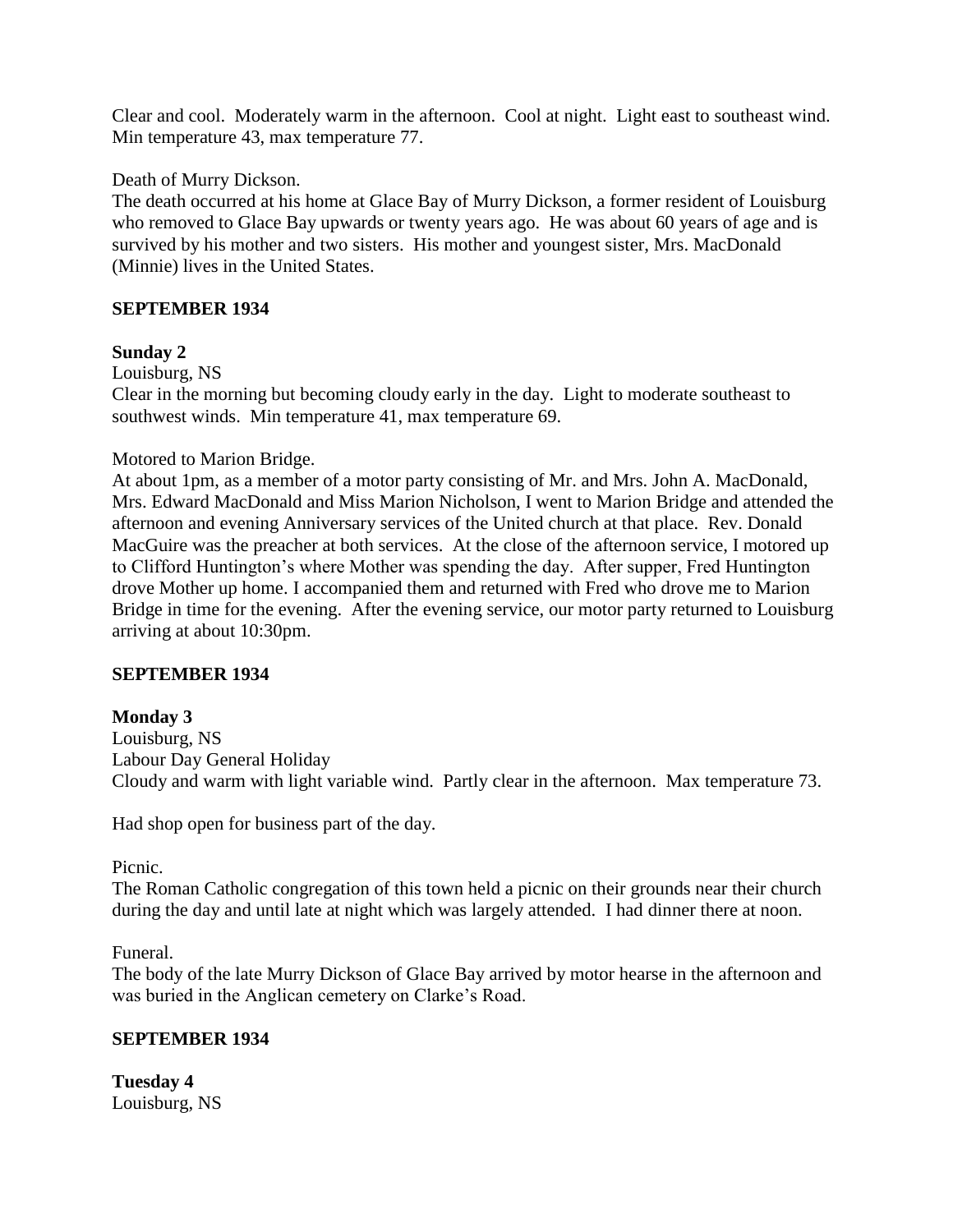Clear and warm with light to moderate winds. Max temperature 73.

School opening. The schools of the Town of Louisburg opened today for the 1934-35 term with a staff of five as follows: Principal: Arthur Ormiston Vice Principal: Miss Alice Ley Miss Blanche Cross Miss Annie Pope Miss Mary Hiltz

Owing to unfavourable financial conditions of our town and a considerable reduction in the school population during the last few years, it was decided by the school Board to reduce the staff from six to five. The last time we had a staff of five was in 1915. On moving in to the new school building at the beginning of the 1916-17 term, the staff was increased to six. It remained at six until the opening of the 1920-21 term when another teacher was added, making a total of seven. The school staff remained at seven until 1929 when by a decision of the school Board it was reduced to six and remained at six until the close of the 1933-34 term.

### **SEPTEMBER 1934**

### **Wednesday 5**

Louisburg, NS Cloudy and warm with light southwest wind. Min temperature 50, max temperature 74.

Motor Party Returns.

Mr. and Mrs. Fletcher Townsend, Mrs. Z. W. Townsend, Wesley Townsend and Emeline who left here on August 13, 1934 on a motor trip, returned at about 6pm. While away with the exception of Mrs. Z. W. Townsend who remained at Vally Station, Colchester County, NS, they visited Montreal, Ottawa, Kingston, Toronto, Niagara Falls, Morrisburg, Williamsburg and other cities and towns along the route. At Williamsburg, Ont, Fletcher visited the Dr. M. W. Locke clinic where he took treatment for rheumatism for about two weeks, but reports no improvement in his condition. Dr. M. W. Locke is widely known as a specialist in the treatment of rheumatism and kindred diseases; thousands visiting his clinic every year.

Mrs. Z. W. Townsend stopped off at Valley Station, Colchester County, NS where she visited Rev. and Mrs. A. D. Townsend until the return of the rest of the party. All hands report a very enjoyable trip.

### **SEPTEMBER 1934**

### **Thursday 6**

Louisburg, NS

Warm and mostly cloudy with light to moderate variable wind. Min temperature 58, max temperature 81.

### **SEPTEMBER 1934**

**Friday 7**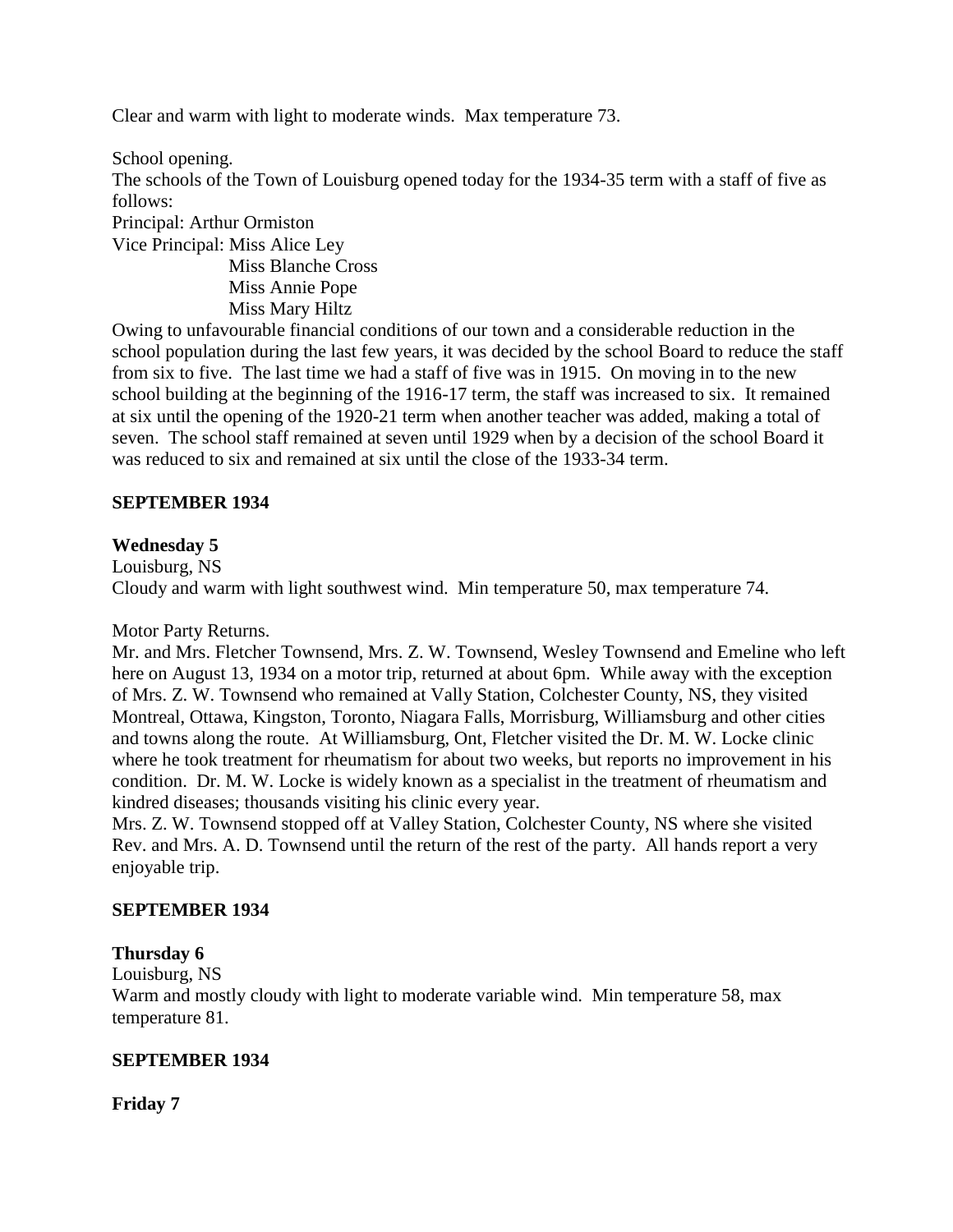Louisburg, NS

Cloudy and warm with light southwest wind. Showers during the night. Min temperature 58, max temperature 73.

### **SEPTEMBER 1934**

#### **Satuday 8**

Louisburg, NS

Mostly clear with moderate northerly wind. Cool at night. Min temperature 51, max temperature 66.

#### **SEPTEMBER 1934**

#### **Sunday 9**

Louisburg, NS

Clear and moderately warm with moderate southeast wind. Min temperature 48, max temperature 74.

Church services.

At 11am, Emeline and I attended service in the Presbyterian church. This service was conducted by Mr. Russell Somers, student Minister. At 7pm, we attended service in the English church where the service was held by Rev. E. B. Gabriel.

#### **SEPTEMBER 1934**

### **Monday 10**

Louisburg, NS

Light rain in the morning. Cloudy and warm during the day. Moderate southeast wind which shifted to northwest in the afternoon. Rainfall about 1/8 inch. Min temperature 57, max temperature 78.

Rev. and Mrs. D. A MacMillan return.

Rev. and Mrs. D. A. MacMillan who left here on July 30, 1934 for Williamsburg, Ontario, returned to Louisburg this afternoon. While at Williamsburg, Mr. MacMillan who has been suffering from rheumatism for the last several years, visited the clinic of Dr. M. W. Locke where he underwent treatment for this ailment during the last four or five weeks. Mr. MacMillan reports beneficial results from his visit to the Dr. Locke Clinic, feeling much better than he has been for a considerable time.

#### **SEPTEMBER 1934**

#### **Tuesday 11**

Louisburg, NS Mostly cloudy with light to moderate northeast wind. Min temperature 48, max temperature 68.

Installing Culverts.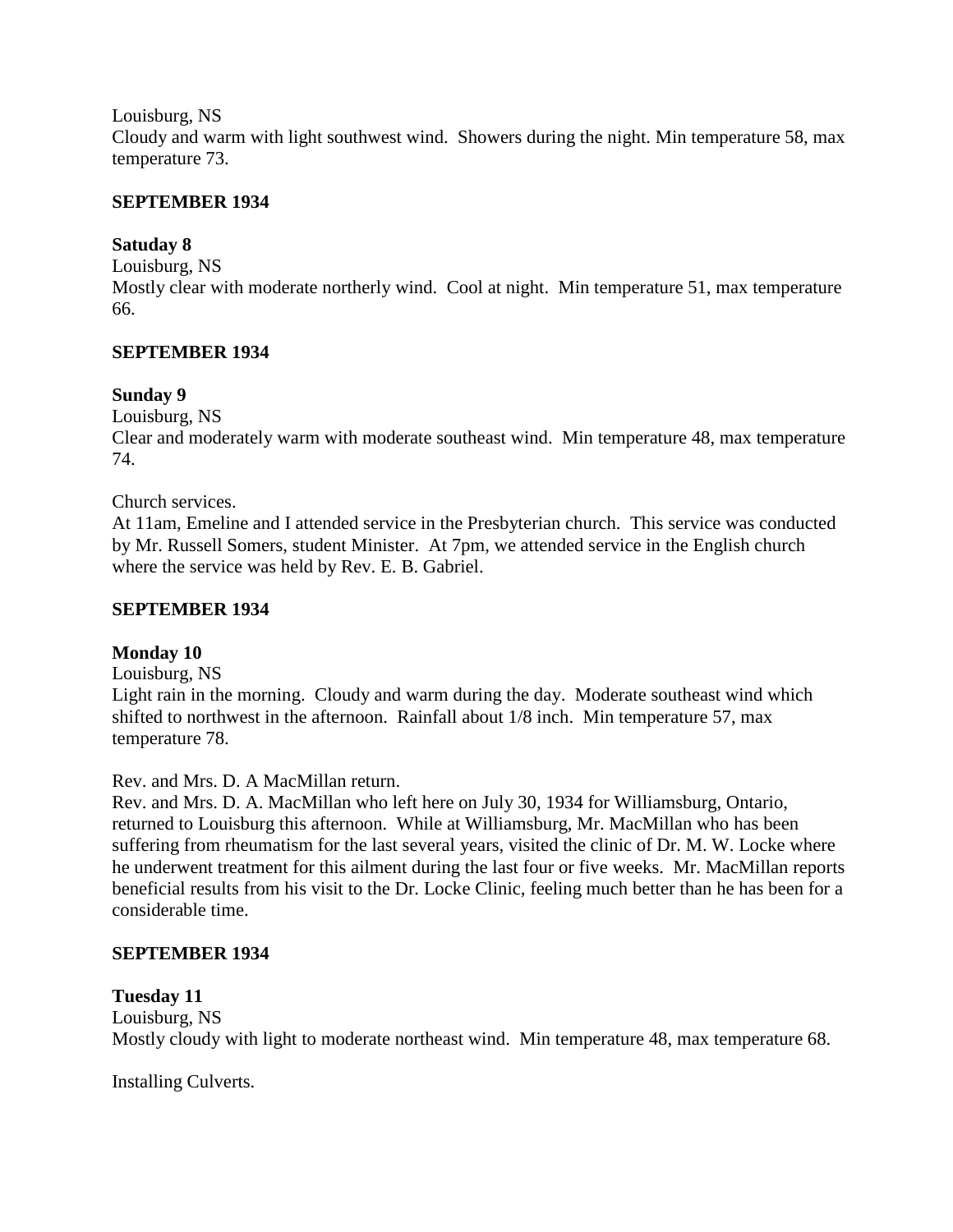The work of installing the 24 inch steel culverts recently purchased from the Atlantic Spring and Machine Company, Sydney began today on Main Street, Louisburg. The first one consisting of two 40 foot sections is being placed on the top of the Station Hill and runs diagonally across the street a distance of about 80 feet.

## **SEPTEMBER 1934**

### **Wednesday 12**

Louisburg, NS Clear and moderately cool with light easterly wind. Min temperature 37, max temperature 65.

## **SEPTEMBER 1934**

## **Thursday 13**

Louisburg, NS Partly cloudy and somewhat cool with light southeast wind. Min temperature 34, max temperature 70.

## **SEPTEMBER 1934**

#### **Friday 14** Louisburg, NS Cloudy, clearing at noon. Light southeast wind. Min temperature 49, max temperature 70.

### **SEPTEMBER 1934**

# **Saturday 15**

Louisburg, NS Partly clear with light easterly wind. Min temperature 46, max temperature 70.

America's Cup Race.

The first of the series of races for the America's Cup took place today off Newport, Rhode Island, U.S.A. between the British challenger Endeavour owned and sailed by T. O. M. Sopwith and the United States defender Rainbow owned by Harold S. Vanderbilt. The race was over a thirty mile course with a 51/2 hour time limit. Owing to light winds, neither of the yachts were able to finish within the time limit, consequently it was declared "no race". When the time limit expired, the Rainbow was about 3/4 of a mile from the finish line and about 3/4 of a mile ahead of the Endeavour.

### **SEPTEMBER 1934**

### **Sunday 16**

Louisburg, NS Clear and moderately warm with light to moderate northeast wind. An ideal day. Min temperature 51, max temperature 69.

Church services.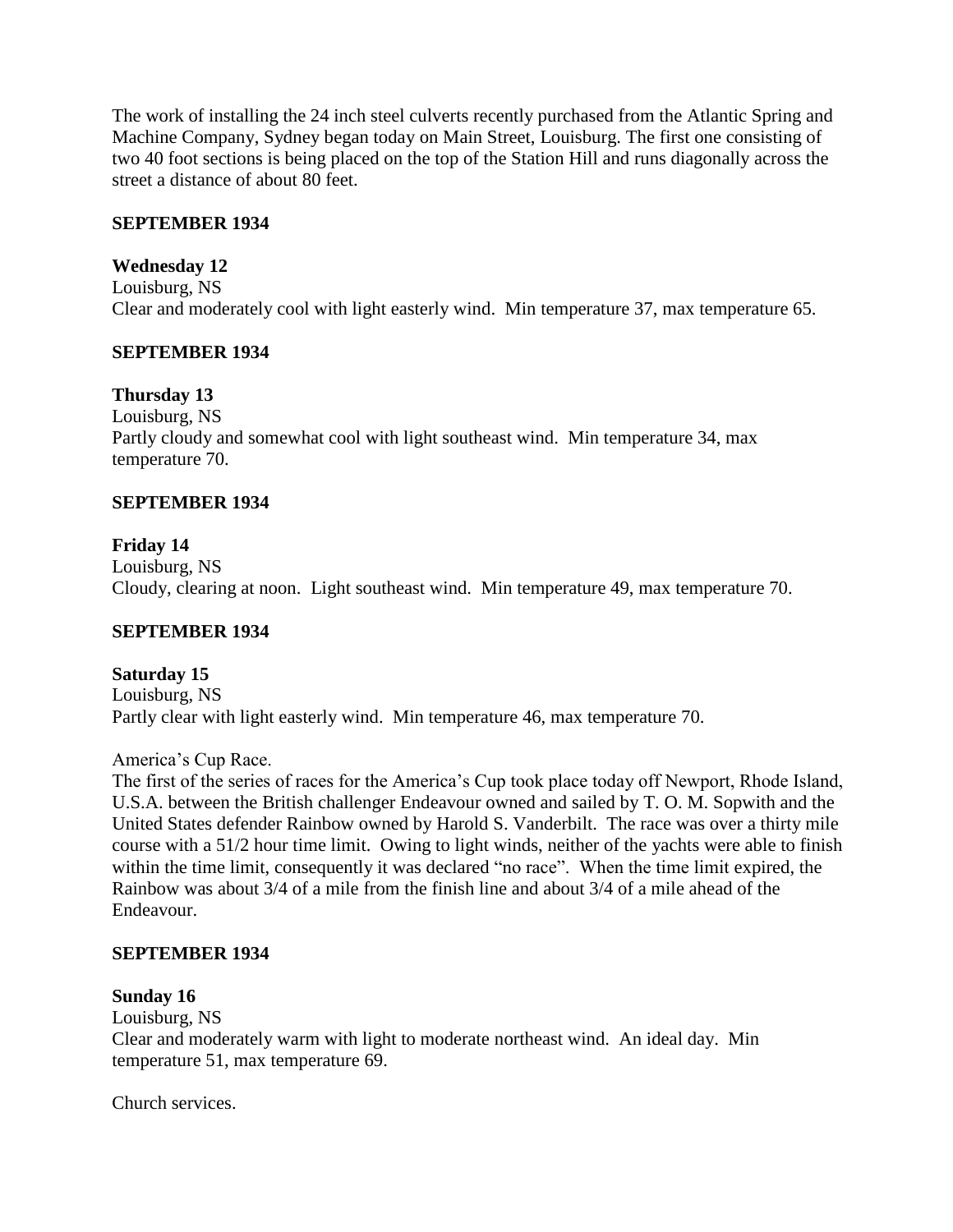At 11am and 7pm, Emeline and I attended services in the First United church. Both services were conducted by Rev. D. A. MacMillan. Mr. and Mrs. Fletcher Townsend came with us from church at noon, had dinner with us and remained until about 4pm.

Farewell sermon.

Mr. Russell Somers, Presbyterian Student Minister who has been in charge of the Presbyterian congregation of this town since May 26 last, preached his farewell this evening. It is said that he is to be succeeded by Mr. Joseph Cathcart.

### **SEPTEMBER 1934**

### **Monday 17**

Louisburg, NS

Cloudy in the early part of the day with mist in the morning. Cleared shortly before noon but became cloudy in the evening. Light southeast wind. Min temperature — max temperature 74. America's Cup Race.

Today's race the second of the series for the America's Cup was won by the British yacht, Endeavour by a margin of two minutes and nine seconds.

Elapsed time over the thirty mile course:

Endeavour: 3:43:44 Rainbow: 3:45:53

### **SEPTEMBER 1934**

### **Tuesday 18**

Louisburg, NS Warm and mostly cloudy with southeast wind. Min temperature 56, max temperature 76.

Sydney School Children Visit National Park.

In the afternoon, Sydney Grade 6 school children to the number of about 150 visited Louisburg National and Historic Park. As previously arranged, I met the party at the park and gave them a talk on the early history of the old French city. After which the party was divided into two groups and taken on a tour of the ruins. I took charge of the group of girls and their teacher while A. A. Martell who drove me to the park led the group of boys. The entire party departed for Sydney by motor cars and bus at about 5pm. This visit was sponsored by the Kennington Chapter of the I. O. D. E., Sydney and is the first of a series of visits of the Grade 6 pupils of the Sydney schools scheduled to take place during this week. The children appeared to be intensely interested in what they heard and saw at Louisburg and will tend to stimulate their interest in the history of their country.

America's Cup Race. The third of the series of races for the America's Cup sailed today resulted in another win for the British challenger, Endeavour by 51 seconds. Elapsed time: Endeavour: 3h: 9min:01sec Rainbow: 3h: 9min:52sec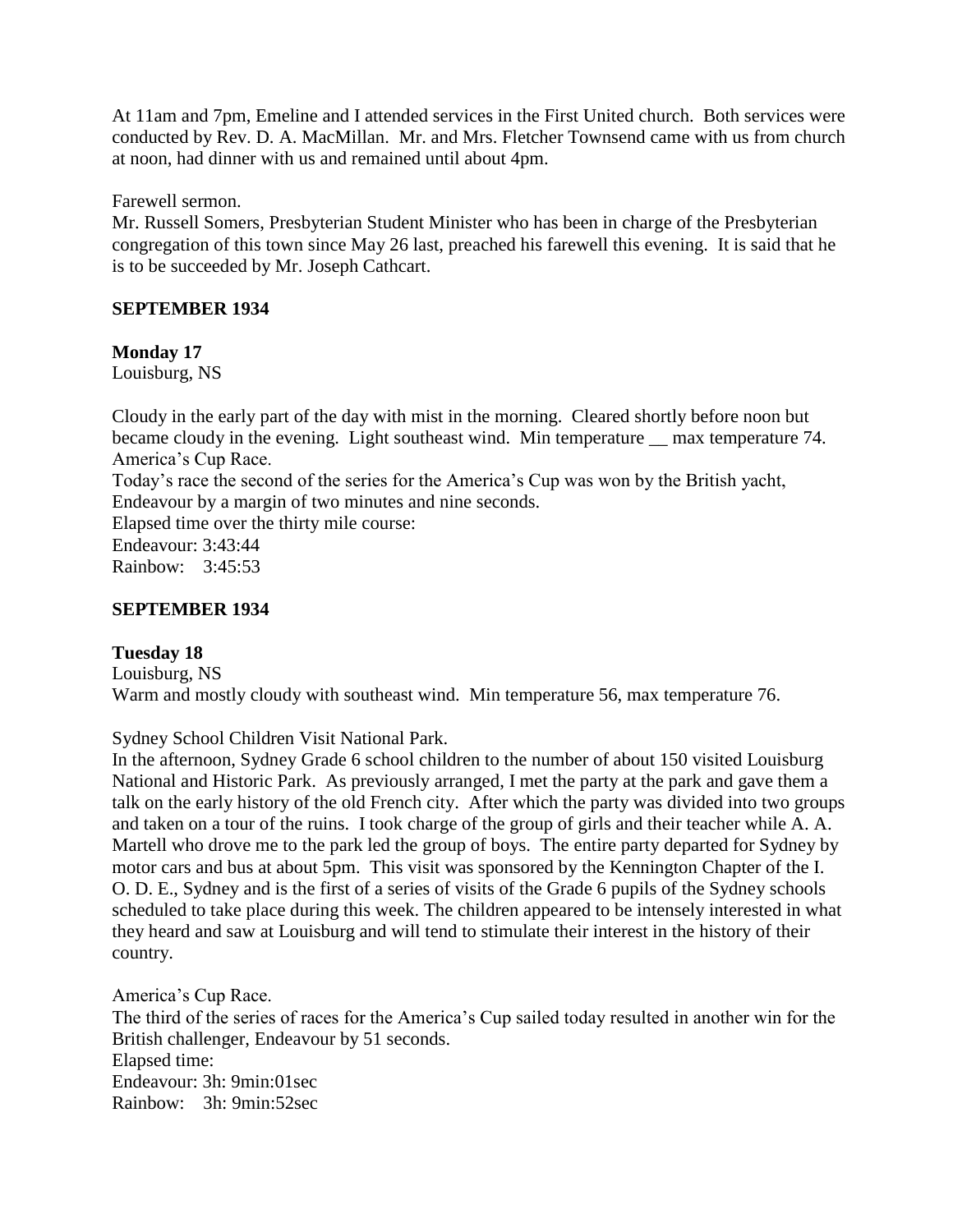Result to date: British challenger 2 races United States defender 0 races.

#### **SEPTEMBER 1934**

#### **Wednesday 19**

Louisburg, NS Cloudy with showers. Light northeast to north wind. Rainfall about 1/4 inch. Min temperature 56, max temperature 66.

Council Meeting. At 7:30pm, I attended and presided at a meeting of the Town Council. Those present were: Councillors D. J. MacInnis, G. B. Hiltz, Wesley Townsend and Town Clerk B. M. Spencer.

Choir Practice. At 9pm in company with Emeline, I attended choir practice in the First United church.

America's Cup Race.

Owing to lack of wind, the race which was scheduled to take place between the British yacht Endeavour and the United States yacht Rainbow was called off for today.

### **SEPTEMBER 1934**

#### **Thursday 20**

Louisburg, NS Mostly cloudy with a few sprinkles of rain shortly before noon. Light northerly wind. Moderately warm. Min temperature \_\_ max temperature \_\_.

Sydney School Children Visit Louisburg National Park.

In the afternoon, about 200 Grade 6 pupils of Sydney schools motored to the Louisburg National and Historic Park where an address on Louisburg was delivered to them by A. A. Martell of Louisburg. At the conclusion of the address the party was divided into two groups and taken on a tour of the ruins of the old French city and places of interest pointed out to them. I led the group of boys while Mr. Martell took charge of the party of girls. The entire party departed for Sydney at about 5pm, apparently greatly pleased with their visit to the ancient French capital. This visit was made under the auspices of Kennington Chapter of the Independent Order of the Daughters of the Empire of Sydney.

America's Cup Race. In today's race, the fourth of the series for the America's Cup was won by the United States defender, Rainbow by three minutes and twenty six seconds. Result to date: Saturday Sept 15, "no race" Endeavour 2, Sept 17 and 18 Rainbow 1, Sept 20

#### **SEPTEMBER 1934**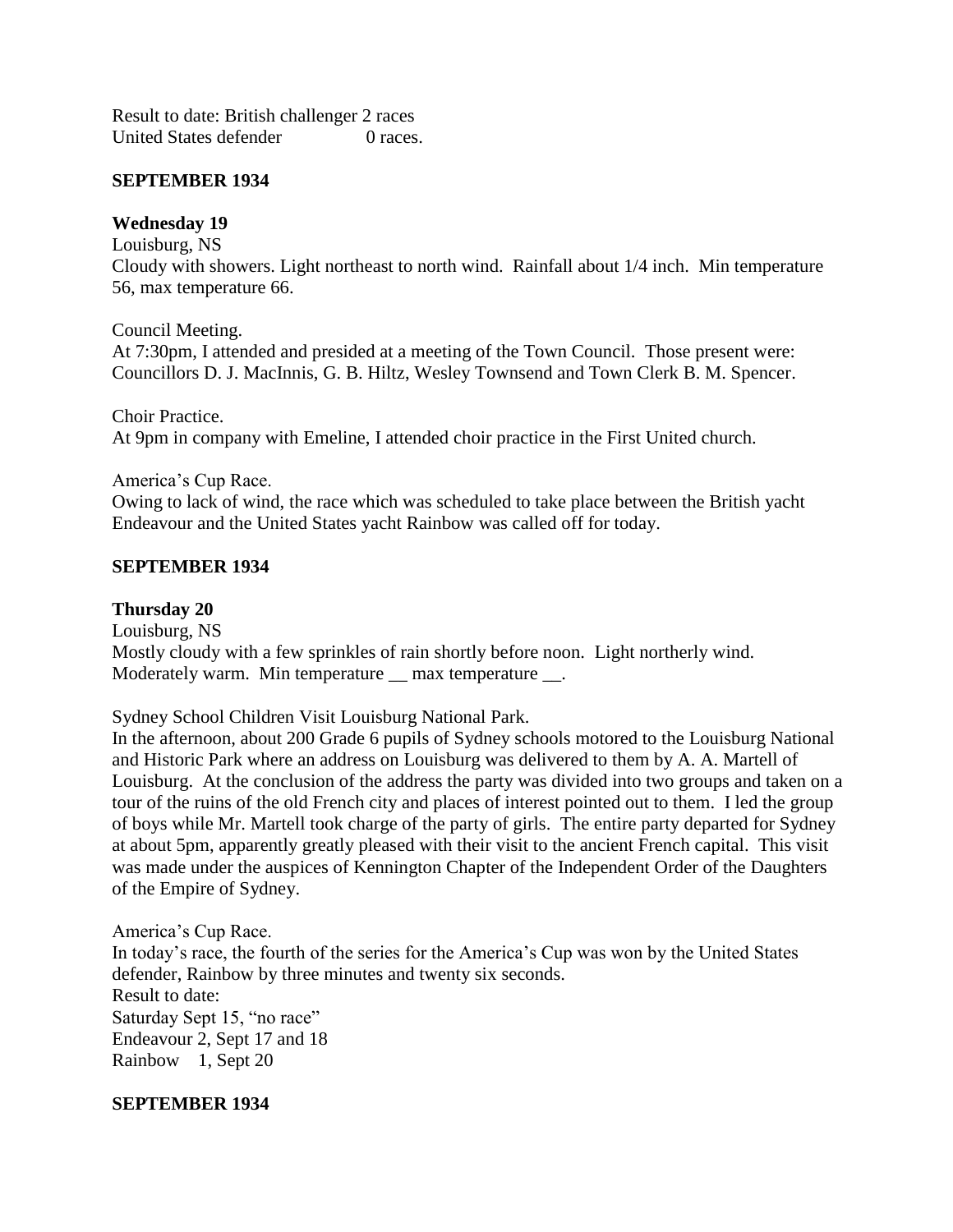### **Friday 21**

Louisburg, NS

Remarkably clear and moderately warm with light southwest wind. A perfect day. Min temperature max temperature 69.

Sydney School Children Visit Louisburg.

In the afternoon, a party of about 200 Sydney school children of Grade 6 visited Louisburg under the auspices of Kennington Chapter of the I. O. D. E., Sydney. After their arrival at the Louisburg National and Historic Park at about 2:30pm, I delivered an address on the early history of Louisburg, after which the party was divided into two groups and taken on a visit to the various points of interest around the ruins o the old city. In the visit to the ruins, Miss Catherine MacLennan of Petersfield, Sydney led the party of girls and their teachers while I had charge of the boys. The entire party departed for Sydney at about 5pm; much pleased with their trip to the site of the old garrison city. Mr. A. A. Martell drove me to the park and back.

### **SEPTEMBER 1934**

### **Saturday 22**

Louisburg, NS

Clear and warm with light southwest wind. Partly cloudy in the late afternoon. An ideal day. Min temperature 46, max temperature 71.

### Loss of S. S. Ostrea.

Tug Ostrea, Capt. Williams which since about July 25, 1934 has been engaged in salvaging material from the wrecked steamers Watford and Canby, sunk about three miles off Port Morien at 6am today. Crew saved by taking to their boats. The Ostrea, which has been making Louisburg her headquarters, spent last night at Port Morien and left early this morning for the northern head of Morien Bay where the S. S. Watford is stranded. After hauling out from the Port Morien breakwater, the crew noticed that their ship collided with some sunken object but as she did not appear to be damaged, very little attention was paid to it. About one half hour later, the Ostrea began to settle by the head. The crew immediately abandoned their ship and were towed into Port Morien by John Martell, Lighthouse keeper at Flint Island who came to their assistance. On their arrival at Morien, they motored to Louisburg. The Ostrea was owned in Halifax.

### America's Cup Race.

Today's race, the fifth of the series for the America's Cup, resulted in a victory for the United States defender, Rainbow by a margin of 1 minute and fifteen seconds. Elapsed time: Rainbow 3:15:38 Endeavour, 3:16:53 Score to date: Endeavour 2, Rainbow 2.

## **SEPTEMBER 1934**

**Sunday 23** Louisburg, NS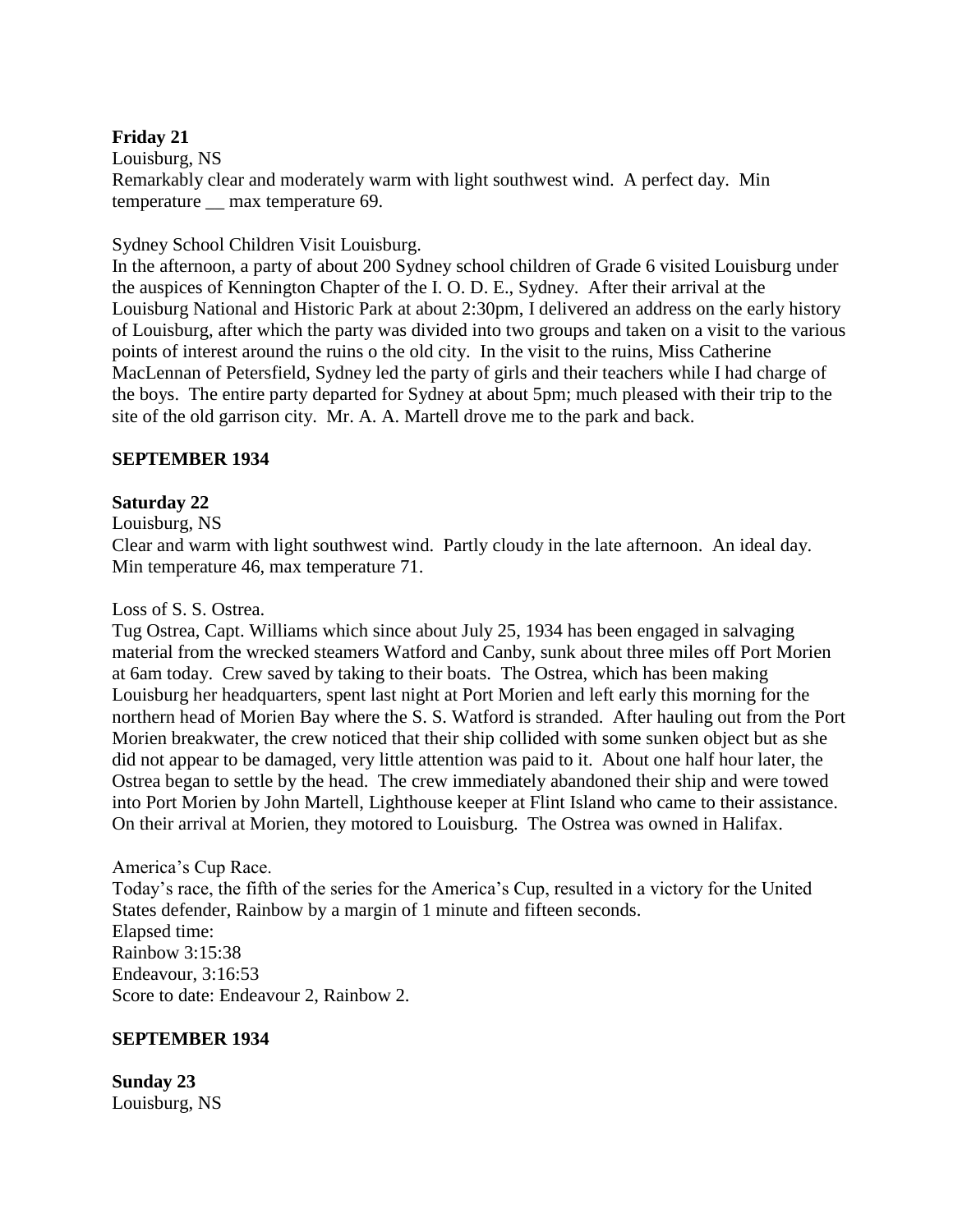Cloudy and warm with light southwest wind. Min temperature 57, max temperature 71.

Church services.

At 11am and 7pm, Emeline and I attended services in the First United church. Rev. Clarance MacKinnon, D. D. Principal of Pinehill College, Halifax was the preacher at the morning service while Rev. D. A. MacMillan preached in the evening. Mr. MacMillan was also present at the morning service.

Mrs. Z. W. Townsend and Wesley Townsend had dinner and spent the afternoon with us leaving for home at about 6pm.

Visited Percy MacKinnon.

In the afternoon, a committee consisting of Chief R. A. Peters, Walter Jewell and myself from the Louisburg Volunteer Fire Brigade visited Percy MacKinnon, a member of the brigade who has been ill at his home since May 4, 1934. Mr. MacKinnon has improved greatly since I saw him last and was very much pleased to have us call.

### **SEPTEMBER 1934**

### **Monday 24**

Louisburg, NS

Clear and moderately warm with light to moderate northeast wind. A perfect day. Min temperature 46, max temperature 68.

America's Cup Race.

The race today, the sixth of the series resulted in another win for the United States yacht Rainbow by four minutes and one second. The score now stands; British challenger, Endeavour 2 United States defender, Rainbow 3.

## **SEPTEMBER 1934**

## **Tuesday 25**

Louisburg, NS

Clear and warm with moderate to fresh southwest wind. Min temperature 40, max temperature 71.

America's Cup Race.

Today's race, the seventh of the series brought to a close the contest for the America's Cup when the United States yacht, Rainbow, defeated the British yacht, Endeavour. The Rainbow which has successfully defended the cup against the Endeavour, crossed the finish line in today's race 55 seconds ahead of her British rival. The score at the conclusion of the series stands; Rainbow 4

Endeavour 2

## **SEPTEMBER 1934**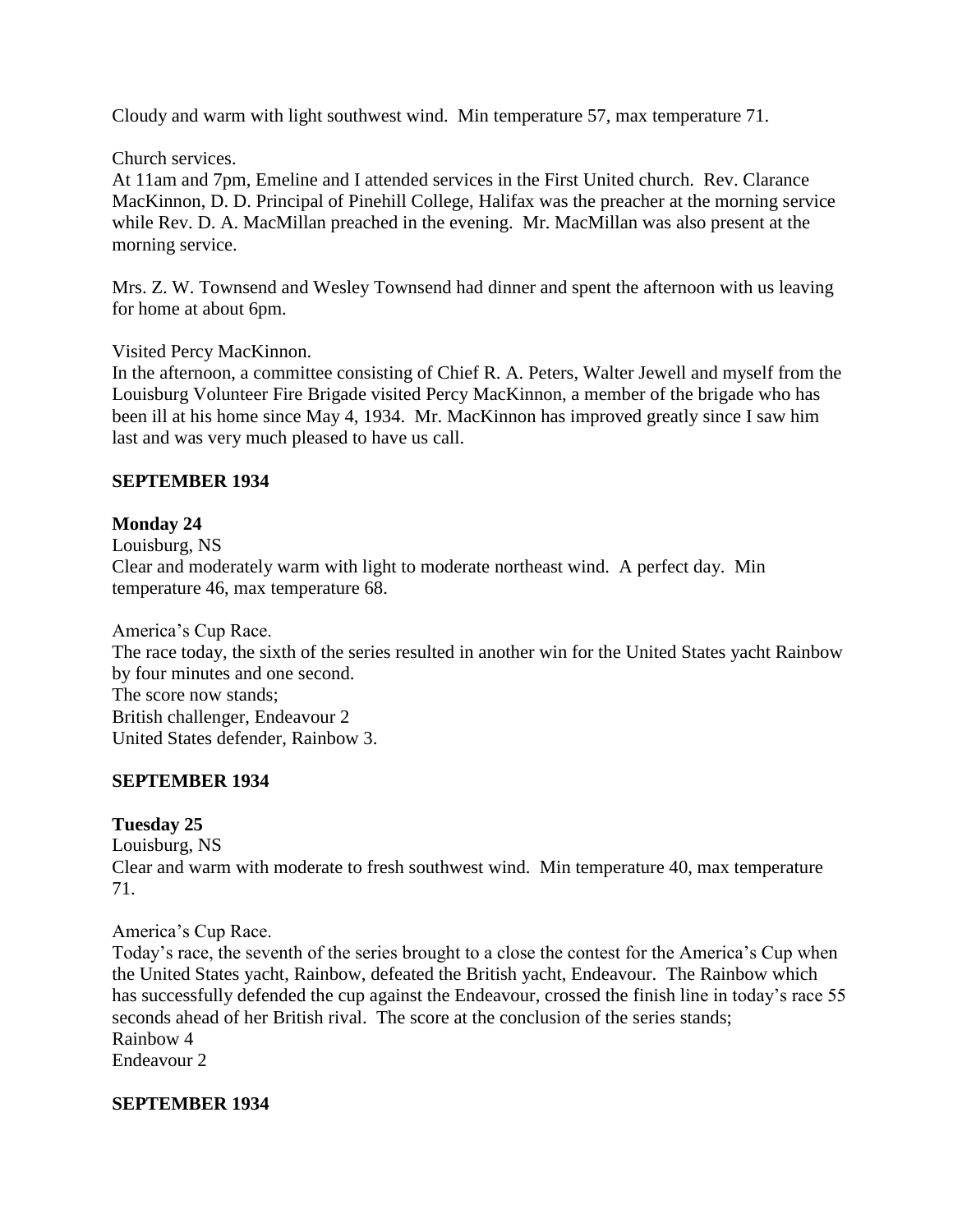### **Wednesday 26**

Louisburg, NS

Clear and very warm with light to moderate westerly wind. A perfect day. Min temperature 58, max temperature 78.

### **SEPTEMBER 1934**

### **Thursday 27**

Louisburg, NS

Cloudy and warm with moderate to fresh southwest wind. Light showers in the early morning. Min temperature 58, max temperature 75.

### **SEPTEMBER 1934**

### **Friday 28**

Louisburg, NS

Cloudy and misty with a light shower of rain in the morning. Cleared at about 8:30am. Clear and warm during the remainder of the day. Light to moderate westerly wind. Min temperature 50, max temperature 72.

Motored to Sydney.

At about 8:45am, I motored to Sydney with Councillors Wesley Townsend and G. B. Hiltz and D. M. Johnston, Policeman. Townsend, Hiltz and I went to Sydney for the purpose of procuring some steel pipes for culverts in the Town of Louisburg. While at Sydney, we purchased about 100 feet of 24 inch pipe from the Atlantic Spring and Machine Company making a total of about 625 feet which we have purchased to date from this firm. The three of us had dinner at the Vidal Hotel and left for home at about 1:40pm. D. M. Johnston went to Sydney as a witness in a liquor case between the R. C. M. P. and Freeman Mosher of Louisburg. The case came up for a hearing at 4pm and was adjourned until a later date. Mr. Johnston returned in the evening. The hearing in the liquor case took place before Stipendiary magistrate W.A G Hill.

Removed to Glace Bay.

James H. MacKinnon for many years a resident of Louisburg, removed with his family to Glace Bay today where he intends to reside.

### **SEPTEMBER 1934**

### **Saturday 29**

Louisburg, NS

Clear and warm becoming cloudy in the evening. Light to moderate southwest wind. Min temperature 47, Max temperature 72.

## **SEPTEMBER 1934**

**Sunday 30** Louisburg, NS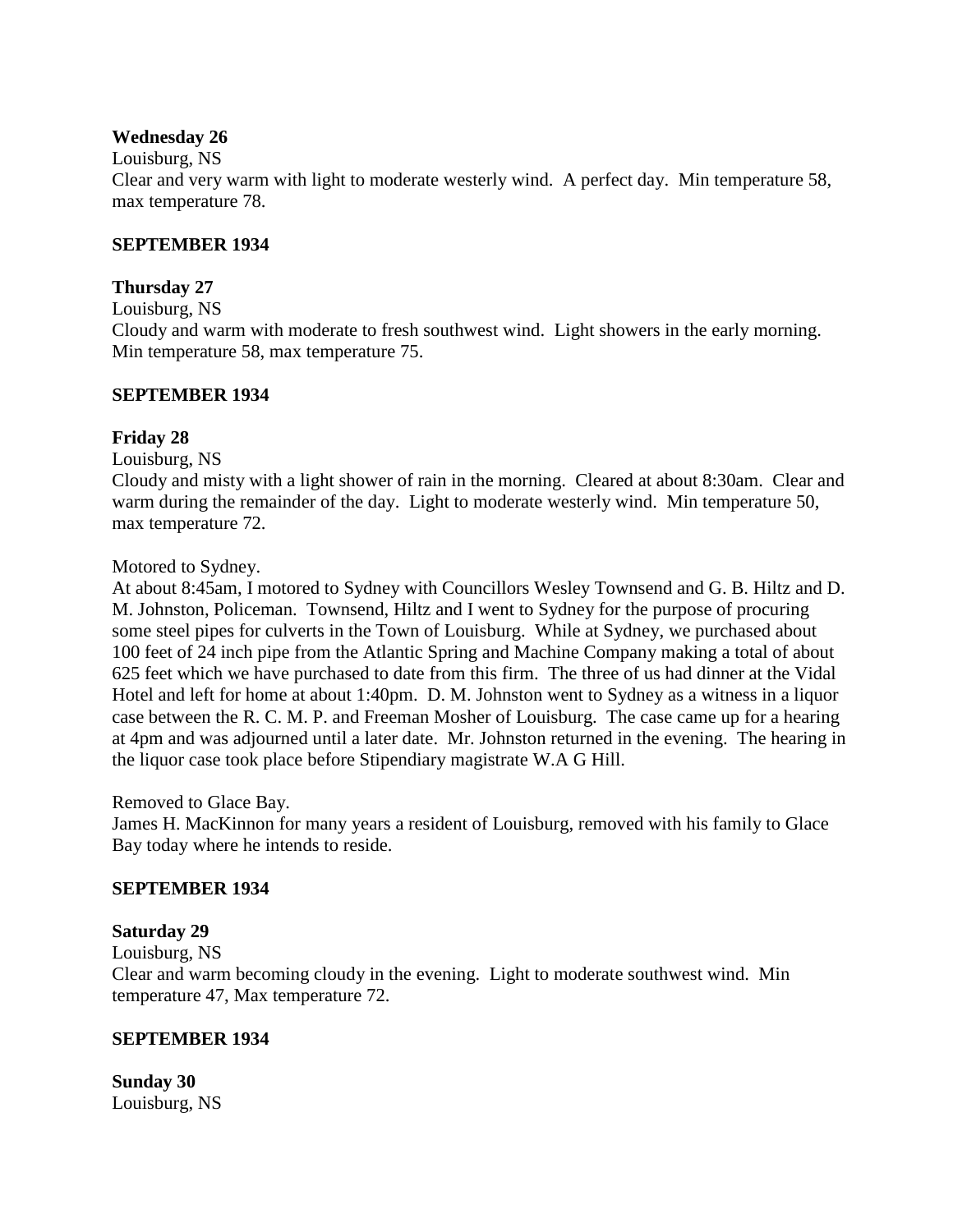Cloudy and warm with rain in the morning. Cleared during the forenoon. Cloudy with showers in the afternoon. Rainfall about 3/4 inch. Light southwest to west winds. Min temperature 53, max temperature 72.

Church services.

At 11am and 7pm, Emeline and I attended services in the First United church. Rev. D. A. MacMillan was the preacher at the morning service while Rev. John MacIntosh D. D. of St. James United church, Sydney conducted the evening service. Rev. D. A. MacMillan and Rev. John MacIntosh exchanged pulpits in the evening.

## **OCTOBER 1934**

## **Monday 1**

Louisburg, NS Cool and mostly clear with moderate northwest wind. Min temperature 36, max temperature 60.

### Repairing Church.

The work of re-shingling the roof of First United church and effectively other necessary repairs was begun this morning. Daniel Fleet and his two sons, Ivan and Douglas, have been engaged to do the work. It is estimated that about thirty thousand shingles will be required for the roof, twenty one thousand of these were purchased from D. J. Matheson of this town at \$4.75 a thousand and the balance of nine thousand from J. W. Stephens of Sydney at \$5.00. The shingles are cedar extras.

Open Season. The open season for ducks on the Island of Cape Breton begins today and ends on Jan 15, 1935.

## **OCTOBER 1934**

## **Tuesday 2**

Louisburg, NS Clear and cool with moderate winds. Min temperature 37, max temperature 58.

Marriage.

The marriage of Mr. Kiley MacDonald of Louisburg to Miss Kathleen Pope of West Louisburg took place this morning in Stella Maris church. Rev. D. H. Doyle performed the ceremony.

## **OCTOBER 1934**

## **Wednesday 3**

Louisburg, NS

Mostly clear and moderately warm with variable winds. A few light showers in the morning. Min temperature 46, max temperature 68.

### Arrested at Sydney.

Alex MacDonald of this town was arrested at Sydney today by Dan M. Johnston, Louisburg policeman and Srgt. George Kehoe of the R. C. M. P. on a non-support charge preferred by his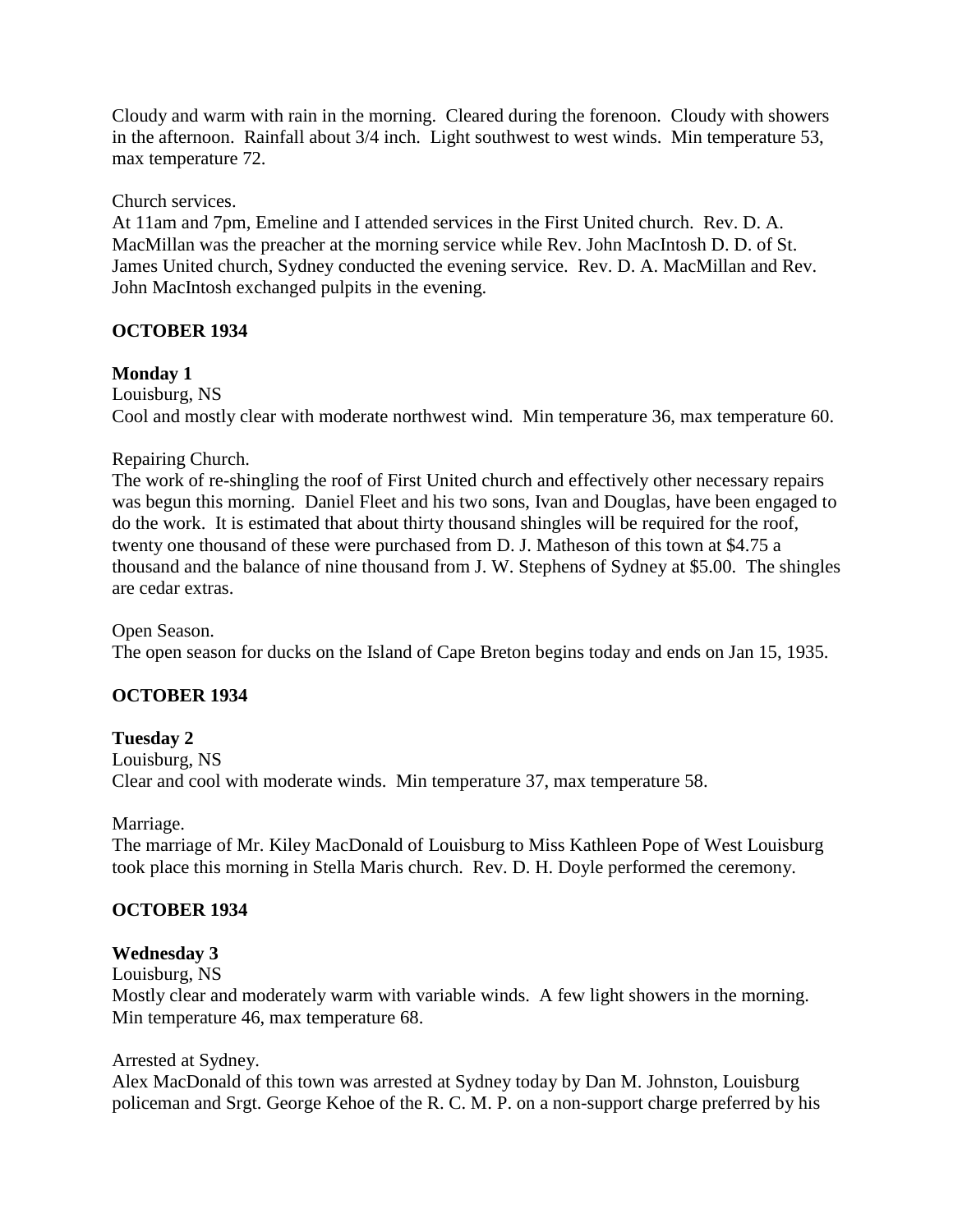wife. He was brought to Louisburg by policeman Johnston and taken before Stipendiary Magistrate B. M. Spencer where he pleaded guilty and was given a suspended sentence of one year.

### Arrested at Louisburg.

Murdock MacKeigan was arrested this evening by police officer D. M. Johnston on a drunk and disorderly charge and placed in the town lock-up. He was later released and allowed to go home, but is to appear before B. M. Spencer, Stipendiary Magistrate at 10am tomorrow.

## **OCTOBER 1934**

### **Thursday 4**

Louisburg, NS

Partly clear, chilly and raw with moderate to fresh northwest wind. Light showers during the afternoon. Min temperature 37, max temperature 54.

#### Police Court.

Murdock MacKeigan, who was arrested yesterday evening for disorderly conduct on the street, was up before B. M. Spencer, Stipendiary Magistrate at 10am to answer the charge. He pleaded guilty and was fined three dollars and costs, a total of six dollars and fifty cents or in default of payment, fifteen days in the County jail. MacKeigan did not have the money, so the Magistrate allowed him until next Tuesday to raise the required amount.

### **OCTOBER 1934**

### **Friday 5**

Louisburg, NS Mostly clear and very cool with moderate to fresh northwest wind. Min temperature 29, max temperature 50.

#### First Frost.

Before midnight we had the first frost of the season. At 11pm, the temperature was about 29 and as a result, there was frost on the grass in my garden at that hour.

### **OCTOBER 1934**

### **Saturday 6**

Louisburg, NS Partly clear with moderate southwest wind. Min temperature 25, max temperature 60.

### Heavy Frost.

Last night we had the first frost of the season which was very severe. It killed all tender plants including dahlias, potatoes, beans, pumpkins, cucumbers, tomatoes and seriously damaged many other plants of the hardier nature. It also produced the first ice of the season. A saucepan in my back yard which contained about an inch of water, had ice on it over 1/4 inch in thickness. A very unusual sight for this time of year was the harbour at an early hour this morning covered with vapour caused by the cold air coming in contact with the warm water. My dahlias which were at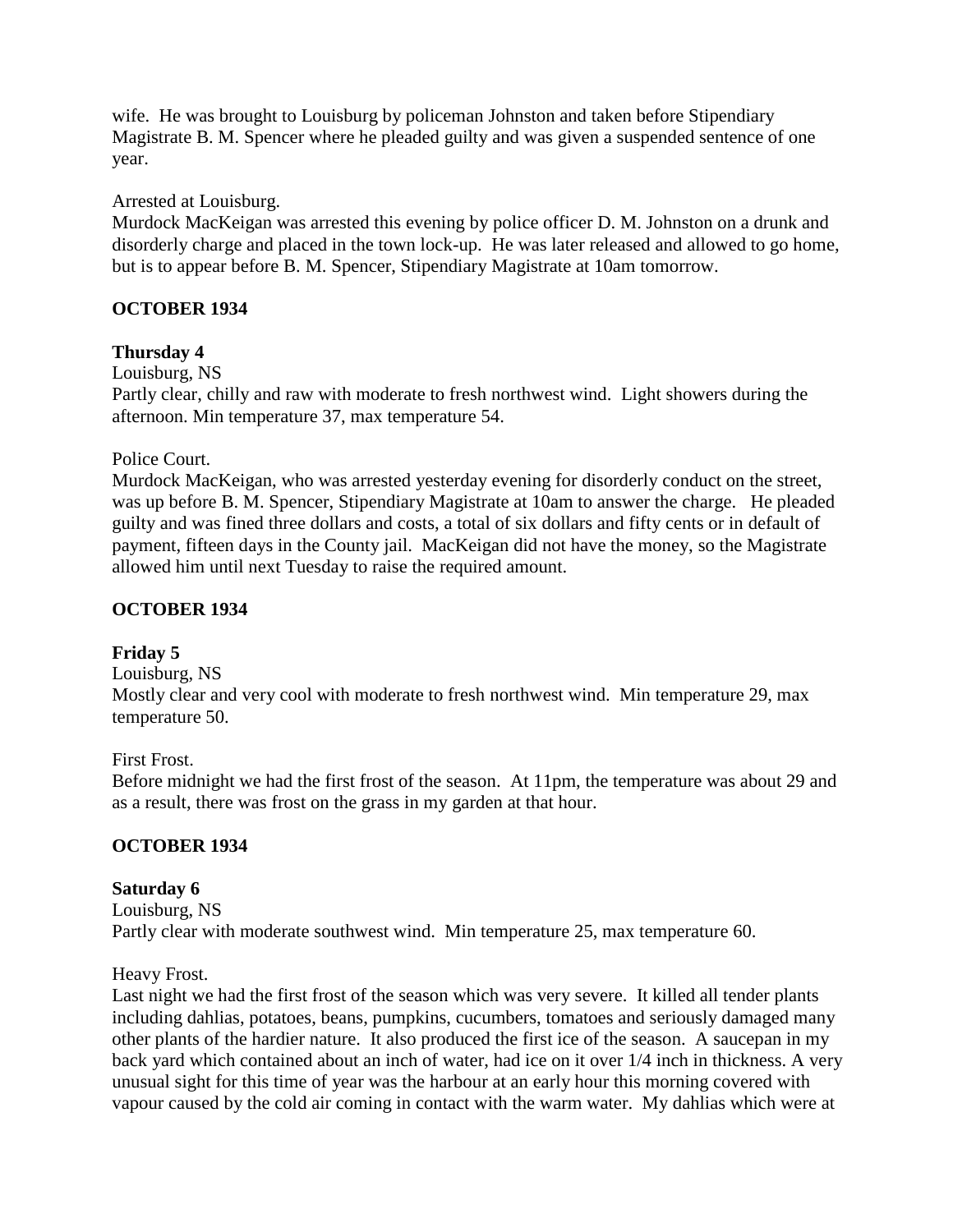the height of their blooming were totally destroyed by last nights frost and presented a sorry sight this morning. A frost of such severity seldom visits Louisburg so early in the season.

### **OCTOBER 1934**

### **Sunday 7**

Louisburg, NS

Heavy rain accompanied by heavy southwest wind during the early morning hours. Rain which began at midnight last night, ceased before 6am and wind moderated. Partly clear during the day with moderate southwest wind. Min temperature 53, max temperature 69.

Very heavy sea running on the coast.

Steamer Portia arrives.

Steamer Portia enroute from Newfoundland to Halifax called here at 6pm for shelter and anchored in the northeast end of the harbour. She sailed for her destination during the night.

#### Church Services.

AT 11am and 7pm, Emeline and I attended services in the First United church. Rev. D. A. MacMillan was in charge of both services. The Sacrement of the Lord's Supper was dispensed at the morning service.

### **OCTOBER 1934**

### **Monday 8**

Louisburg, NS Thanksgiving Day Mostly clear with strong west to northwest wind. Heavy rain and part snow squalls at night accompanied by thunder and lightening. Min temperature 40, max temperature 58.

General Holiday. Public offices, schools and some business places closed for the day.

At 6pm, Emeline and I had supper at the Parish hall where the men of St. Bartholomew's congregation served corned beef and cabbage to quite a large gathering.

Mr. Cathcart arrives.

Mr. Jospeh Cathcart arrived here today for the purpose of assuming the Pastorate of the Presbyterian congregation of this town, succeeding Mr. Russell Somers who left here about four weeks ago. He is accompanied by Mrs. Cathcart and their three children. They have rented the house owned by Rev. H. D. Townsend on Alma Street where they intend to reside during their stay at Louisburg. Mr. Cathcart graduated from college during this year, but is not yet ordained. This is not Mr. Cathcart's first visit to this town, he having been here about four years ago as part time Pastor of the Presbyterian congregation. At that time he was residing at Albert Bridge, Mira. He is a native of Ireland, but has been in Canada for a number of years.

## **OCTOBER 1934**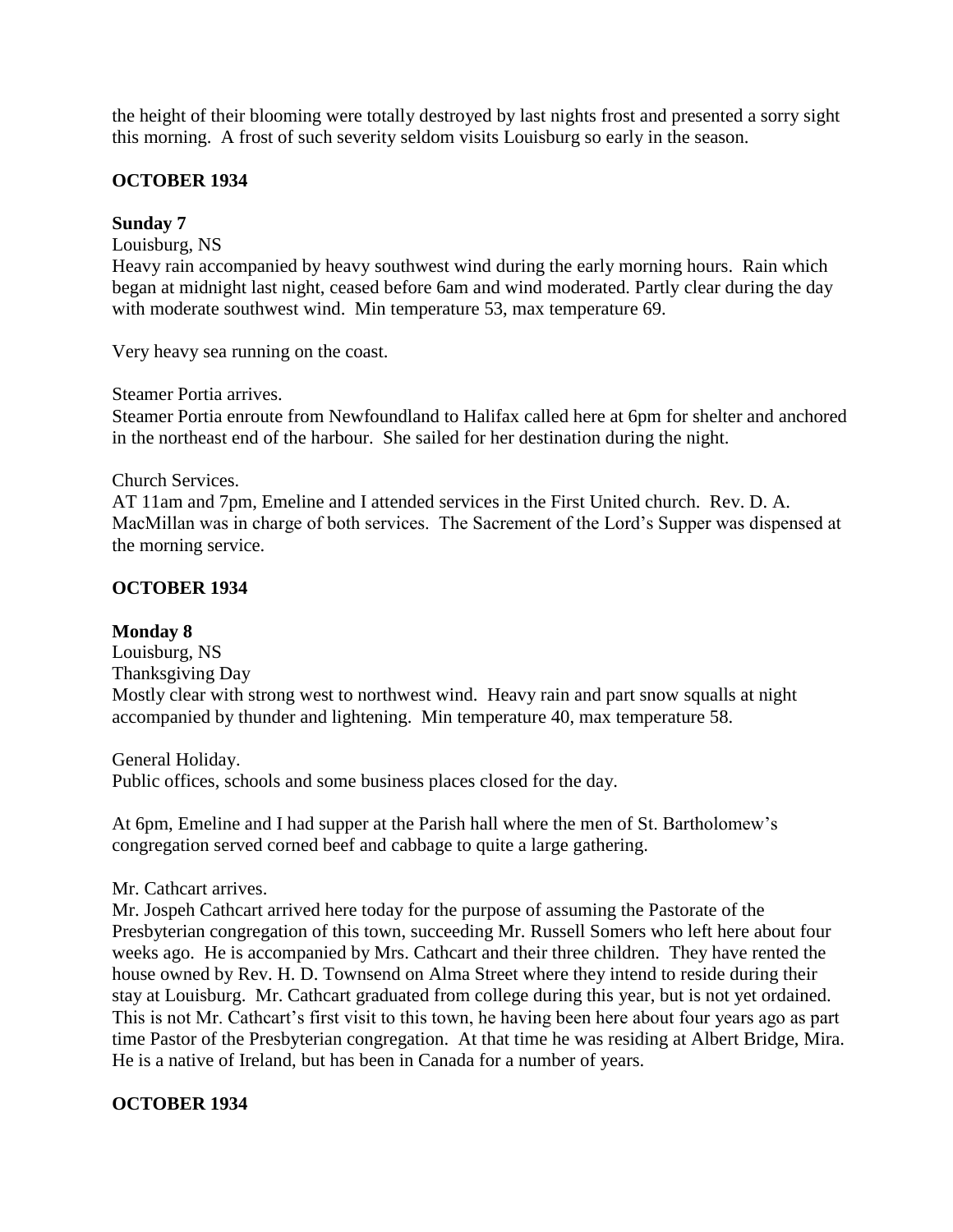### **Tuesday 9**

Louisburg, NS

Clear and cool with fresh to moderate northwest wind. Min temperature 36, max temperature 52.

### **OCTOBER 1934**

### **Wednesday 10**

Louisburg, NS Partly cloudy and cool with fresh northwest wind and a few light showers. Min temperature 30, max temperature 48.

### Open Season.

The open season for deer in the Province of Nova Scotia, including the Island of Cape Breton, began today and shall close on the thirty-first of this month.

## **OCTOBER 1934**

## **Thursday 11**

Louisburg, NS

Cloudy and cool with light \_\_. A light shower in the afternoon. Min temperature 33, max temperature 50.

### Visited National Park.

Dr. J. C. Webster of the Historic Sites and Monuments Board, D. C. Harvey, Provincial Archivist, Senator John S. MacLennan and Miss Catherine MacLeannan, motored from Sydney to the Louisburg National and Historic Park arriving at about 10:30am. This visit was made for the purpose of finally deciding on the site of the new fireproof museum which I understand is to be erected here in the not too distant future. I motored to the park with E. A. Grant and met the party shortly after their arrival. After discussing various sites, we all agreed that the most suitable site for such a building was on the west side of the street opposite the site of the Governor's Garden where the building now stands which is at present occupied by William MacKinnon, care-taker of the park and family. This decision was unanimous. On leaving the park at about 11:45am, we motored to the Dundonald Inn where on the invitation of Senator and Miss MacLennan, I had lunch with the party before they departed for Sydney at about 1:40pm.

## **OCTOBER 1934**

## **Friday 12**

Louisburg, NS

Heavy rain during the greater part of the day and late into the night. Strong easterly wind which reached gale proportions during the evening and shifted to northeast. Rainfall about 1 ½ inch. Min temperature 40, max temperature 50.

Fire Prevention.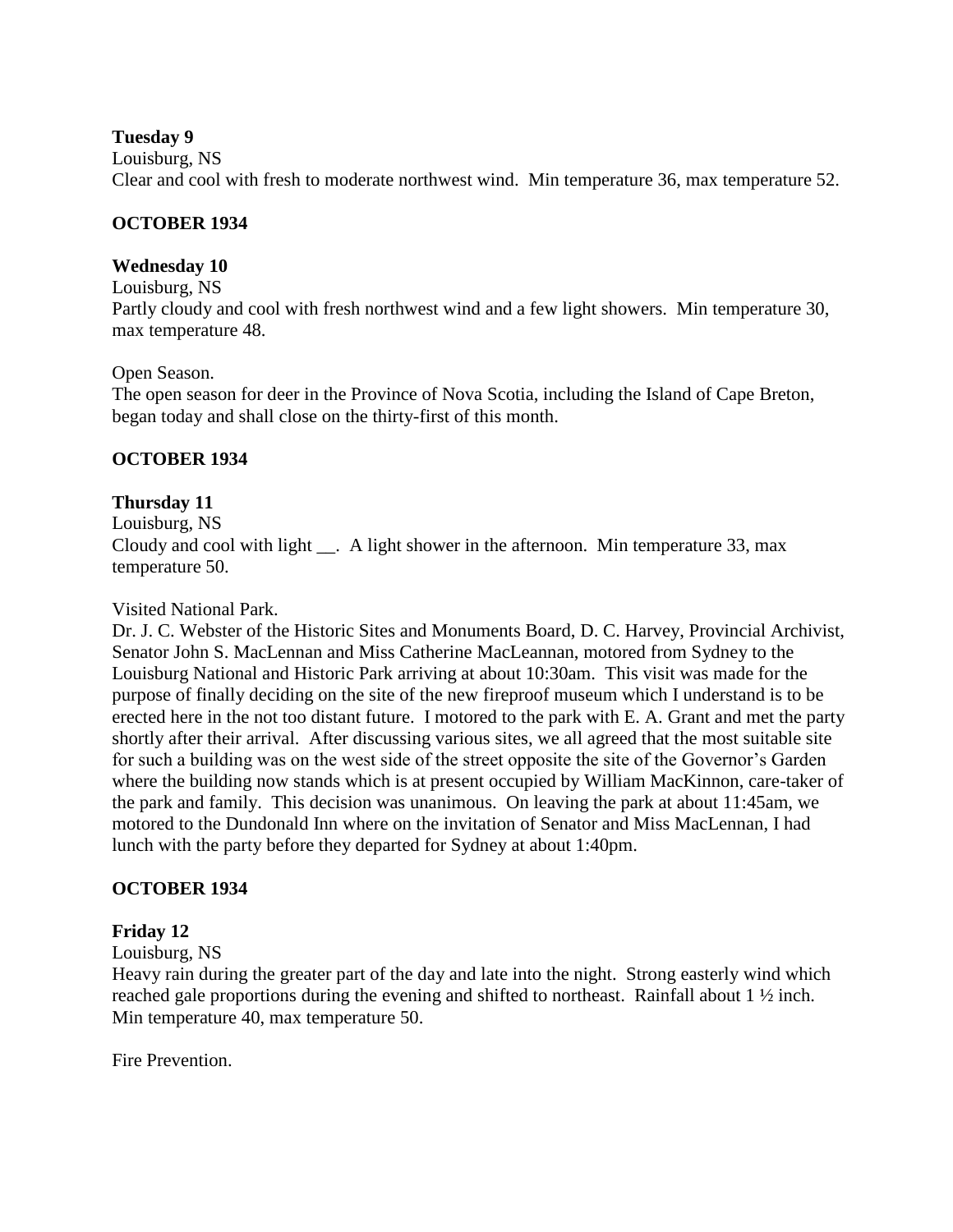This being Fire Prevention week in the schools of the Province of Nova Scotia in company with A. A. Martell and R. A. Peters, Fire Chief, I visited the public schools for the town at 2pm where we delivered addresses to the pupils of the various departments on fires and how to prevent them.

### Death of Judge Walter Crowe.

The death of Judge Walter Crowe took place this morning at his house, 233 Esplanade, Sydney, after a short illness of about one year. Judge Crowe was born in Truro, NS in 1861 where he received his early education after which he took his law course in Dalhousie University, graduating with the degree of Bachelor of Laws in 1886. He came to Sydney immediately after his graduation and ever since has been closely identified with the business, legal, professional and social life of the city. He also took a keen interest in civic affairs being elected Mayor of Sydney in 1897 and reelected for several successive years. For several years he was the Nova Scotia representative of the Historic Sites and Monuments Board of Canada and very largely through his efforts, memorial tablets and cairns were erected at Louisburg, Port Morien, Englishtown, Kennington Cove, St. Peters and other places throughout the province. *(Newspaper clipping included, headline: "Judge Crowe succumbs to long illness")*

## **OCTOBER 1934**

### **Saturday 13**

Louisburg, NS Mostly cloudy with light northwest wind. Min temperature 40, max temperature 57.

### **OCTOBER 1934**

### **Sunday 14**

Louisburg, NS

Mostly cloudy with occasional heavy rain squalls. Moderate to fresh southeast to north winds. Min temperature 37, max temperature 57.

Church services.

AT 11am and 7pm, Emeline and I attended services at the First United. Both services were conducted by Rev. D. A. MacMillan. The annual Rally Day service of the Sunday School was held at 11am in which a number of the Sunday School children took part. All the united church services of today were held in Calvin Hall owing to the heating apparatus of the church being out of repair. A new furnace has been ordered and is due to arrive some time this week. Until it is installed, all the services will be held in Calvin Hall.

Funeral of Judge Walter Crowe.

Leaving here at 1:10pm, A. A. Martell, Wesley Townsend, D. J. MacInnis and I motored to Sydney for the purpose of attending the funeral of the late Judge Walter Crowe which took place from his residence, 233 Esplanade, Sydney to the Presbyterian church where service was conducted by Rev. Alexander Murray, D. D. Interment took place in Hardwood Hill cemetery.

## **OCTOBER 1934**

## **Monday 15**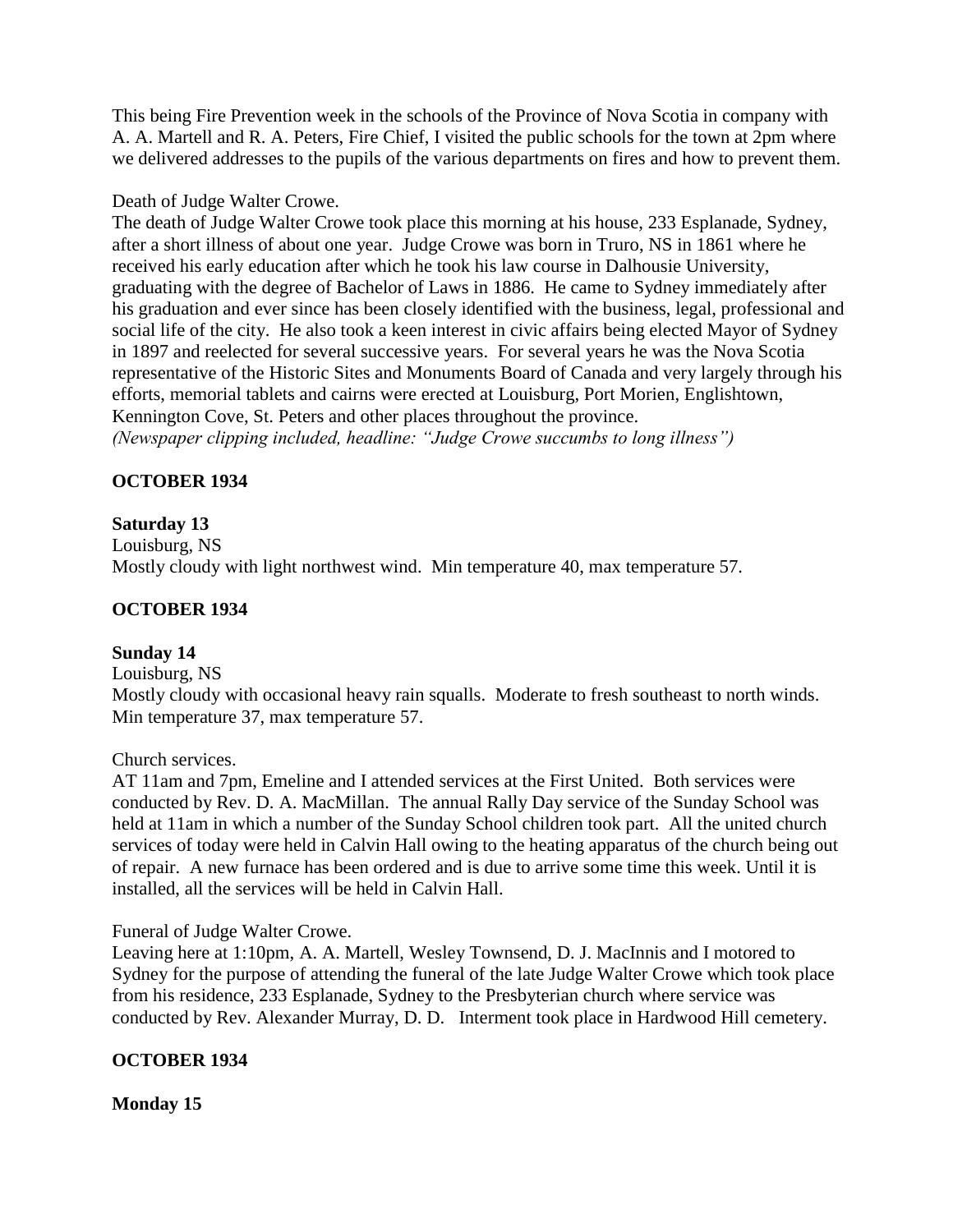### Louisburg, NS

Cool and mostly clear with moderate northerly wind. Min temperature 28, max temperature 50.

### Police Officer Assaulted.

D. M. Johnston, town police officer while attempting to arrest Thomas Lahey at the latter's home on Pepperell Street this afternoon, was struck in the face by Lahey and badly bruised. The police officer had a warrant for the arrest of Lahey for non payment of poll tax. John Lahey and Alex Lahey, father and brother of Thomas, interfered with officer Johnston, who had to retire from the premises without getting his man. He immediately reported to me for instructions and on my advice got in touch by telephone with the Royal Canadian Mounted Police at Sydney who immediately sent two constables by motor car to his assistance. On the arrival of the police from Sydney, officer Johnston, who had in the meantime obtained a warrant from Stipendiary Magistrate, B. M. Spencer for the arrest of Lahey on a charge of assault, accompanied the R. C. M. P. constables to the Lahey home where the arrest of Thomas Lahey was effected without any resistance being offered. Lahey was immediately taken before B. M. Spencer, Stipendiary Magistrate who after taking evidence of officer Johnston, John Lahey, Alex. Lahey and the accused, committed him to the Supreme Court for trial. He was released from custody on \$1500.00 bonds furnished jointly by Holland Fleet and John Lahey, father of Thomas. A few minutes before the assault took place, police officer Johnston attempted to intercept Lahey who was driving an automobile on Main Street. Lahey paid no attention to the officer's signals and proceeded to his home followed a few minutes later by officer Johnston.

### **OCTOBER 1934**

### **Tuesday 16**

Louisburg, NS Clear and cool with light to moderate winds.

### Automobile burned.

An automobile driven and supposed to be owned by Thomas Lahey of this town was burned during the night on Clarke's Road a short distance outside the town limits.

### **OCTOBER 1934**

## **Wednesday 17**

Louisburg, NS Cool and mostly clear with light northerly wind. Min temperature 36, max temperature 50.

Choir Practice. At 9pm, I attended choir practice in Calvin Hall.

## **OCTOBER 1934**

### **Thursday 18**

Louisburg, NS Clear with light to moderate southwest wind. A perfect day. Min temperature 30, max temperature 56.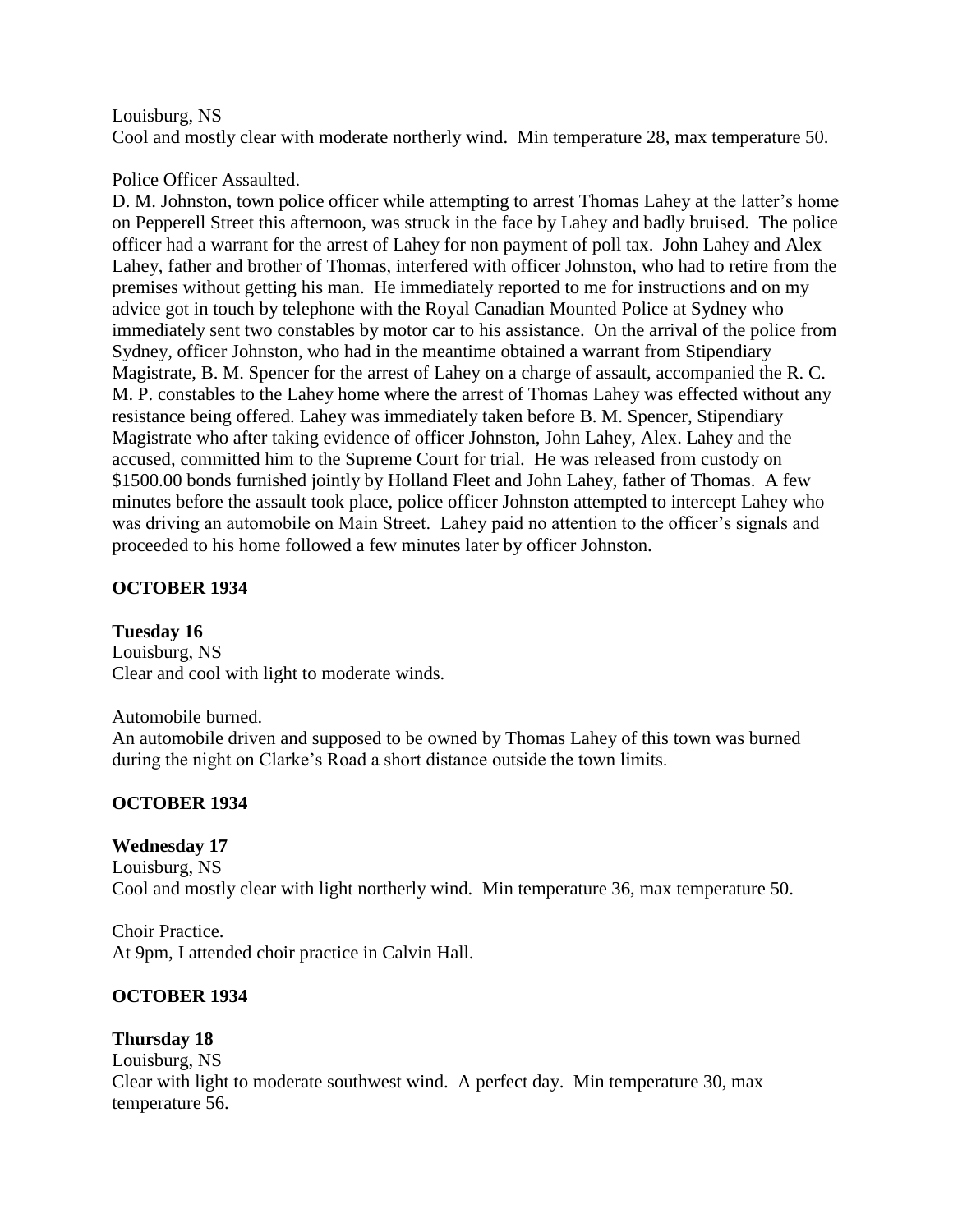### Arrested.

Thomas Lahey of this town was arrested today by the town police officer, D. M. Johnston on a charge of failing to stop while driving an automobile when signaled to stop by a police officer. The offence took place on Main street, Louisburg on last Monday afternoon. When taken before B. M. Spencer, Stipendiary Magistrate, Lahey pleaded not guilty and his trial was set for next Monday, Oct. 22.

## **OCTOBER 1934**

# **Friday 19**

Louisburg, NS/Salmon River, NS Cloudy and mild with light southeast wind. Max temperature about 60.

Motored to Salmon River.

Left Louisburg at 1pm in Sullivan's bus for Sydney enroute to my old home at Salmon River. Had supper at Vidal Hotel. Left Sydney at 9:30pm by motor car for Salmon River with Fred and Frances Huntington, Arrived at Clifford's at about 10:30pm and remained there all night.

Attended meeting.

At about 8pm, while waiting for Fred Huntington at Sydney, I attended a meeting of a number of prominent citizens of Sydney presided over by Mayor S. E. Muggah in the County council Chamber. This meeting was called for the purpose of making preliminary arrangements for a proposed "Old Home" week celebration for Sydney during the summer of 1935.

## **OCTOBER 1934**

**Saturday 20** Salmon River, NS Cloudy and mild with light southeast wind.

## Motored Home.

At about 10am, accompanied by his mother and sister Frances, Fred drove me to my old home by motor car. Found Mother and Heber in their usual health and pleased to have me visit them. Spent the afternoon clearing up and burning old wood and rubbish in the grove near the house.

## **OCTOBER 1934**

## **Sunday 21**

Salmon River Cloudy and moderately warm with rain. Rainfall about ½ inch. Wind easterly.

Spent the day around home.

## **OCTOBER 1934**

## **Monday 22**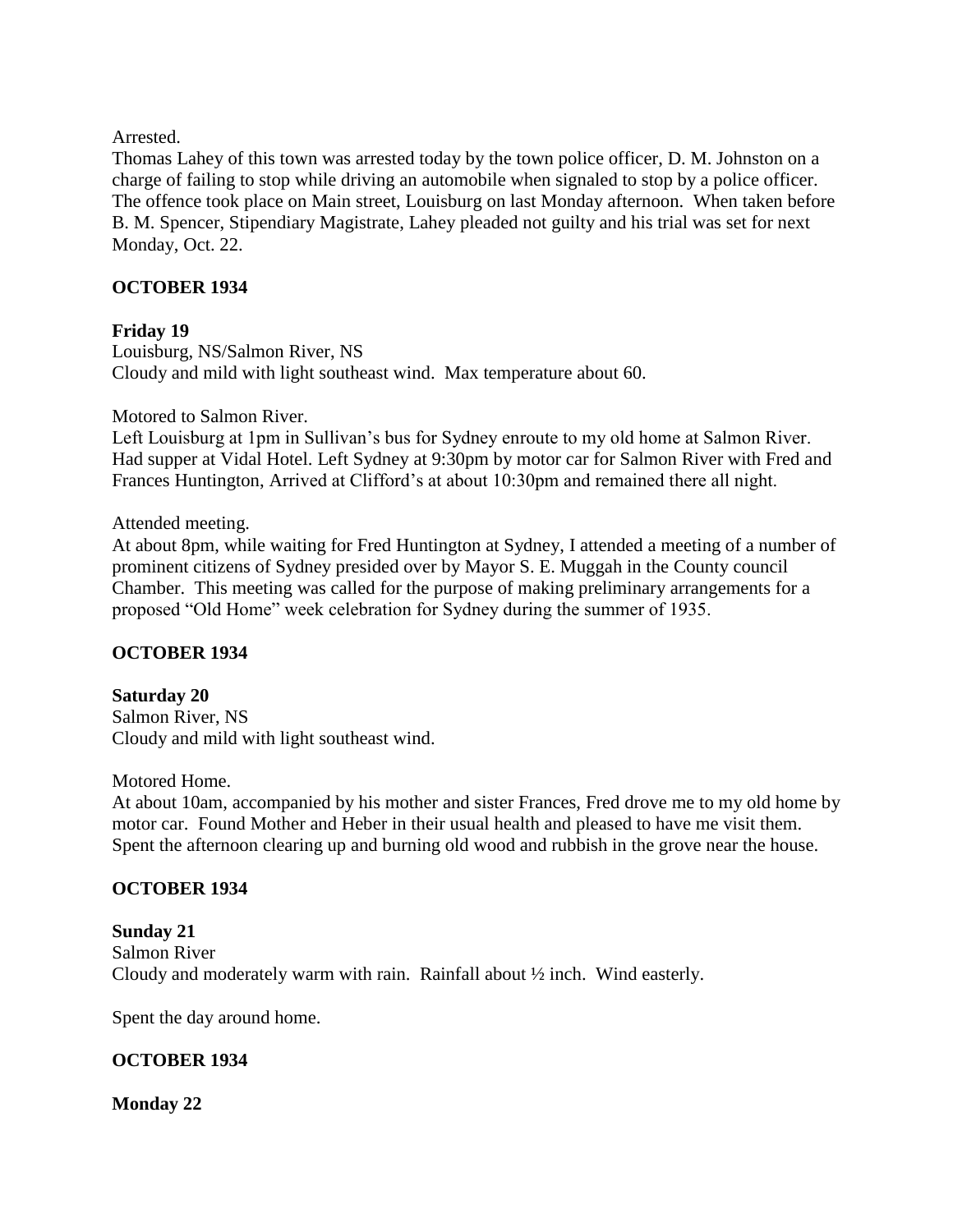Salmon River, NS Cloudy and mild with light to moderate east to northeast winds.

Spent the greater part of the day clearing up and burning old wood and rubbish in the grove.

## Deer plentiful.

At about 9pm, Heber and I discovered three deer in a turnip patch about one hundred yards from the house. We walked toward them in the darkness but they soon discovered us and took to their heels. I turned a flashlight on them as they scampered for the woods and could see them quite clearly. We did not have any intention of shooting or otherwise injuring them, but how were the deer to know that? Heber informs me that deer appear to be quite plentiful of late there not having a day since the beginning of this month but that he has seen one or more. He however has made no attempt to shoot or otherwise molest them in any way.

# Police Court.

In the Police Court at Louisburg today, before Stipendiary Magistrate, B. M. Spencer, Thomas Lahey on a charge of failing to stop while driving an automobile when signaled by a police officer, was found guilty and sentenced to pay a fine of ten dollars and costs or in default of payment to serve \_\_days in the County jail.

# **OCTOBER 1934**

**Tuesday 23** Salmon River Clear and cool with moderate easterly wind.

Spent the day around home. In the afternoon, I assisted Heber in harvesting his potatoes.

## A Deer Visitor.

Tonight at about 8:30, while Heber was away to church, I discovered a deer in the field quite near the house. I could see her quite plainly in the moonlight as she wandered around for about ten minutes. She finally came to an apple tree about 100 feet from the house where there were a few apples lying on the ground. As I watched her at a distance of about 75 feet, she began to eat the apples. After she finished all the available fruit, while watching me very intently, I turned a flashlight on her. Disgusted at such an action on any part and expressing her disapproval with a snort that might be heard for about a mile in the stillness of the night, she loped off into the woods and disappeared.

# **OCTOBER 1934**

### **Wednesday 24** Salmon River Cool and mostly cloudy with moderate to fresh \_\_.

Chopping trees in the pasture southwest of the main road in the forenoon. In the afternoon, I was assisting Heber in harvesting his potatoes.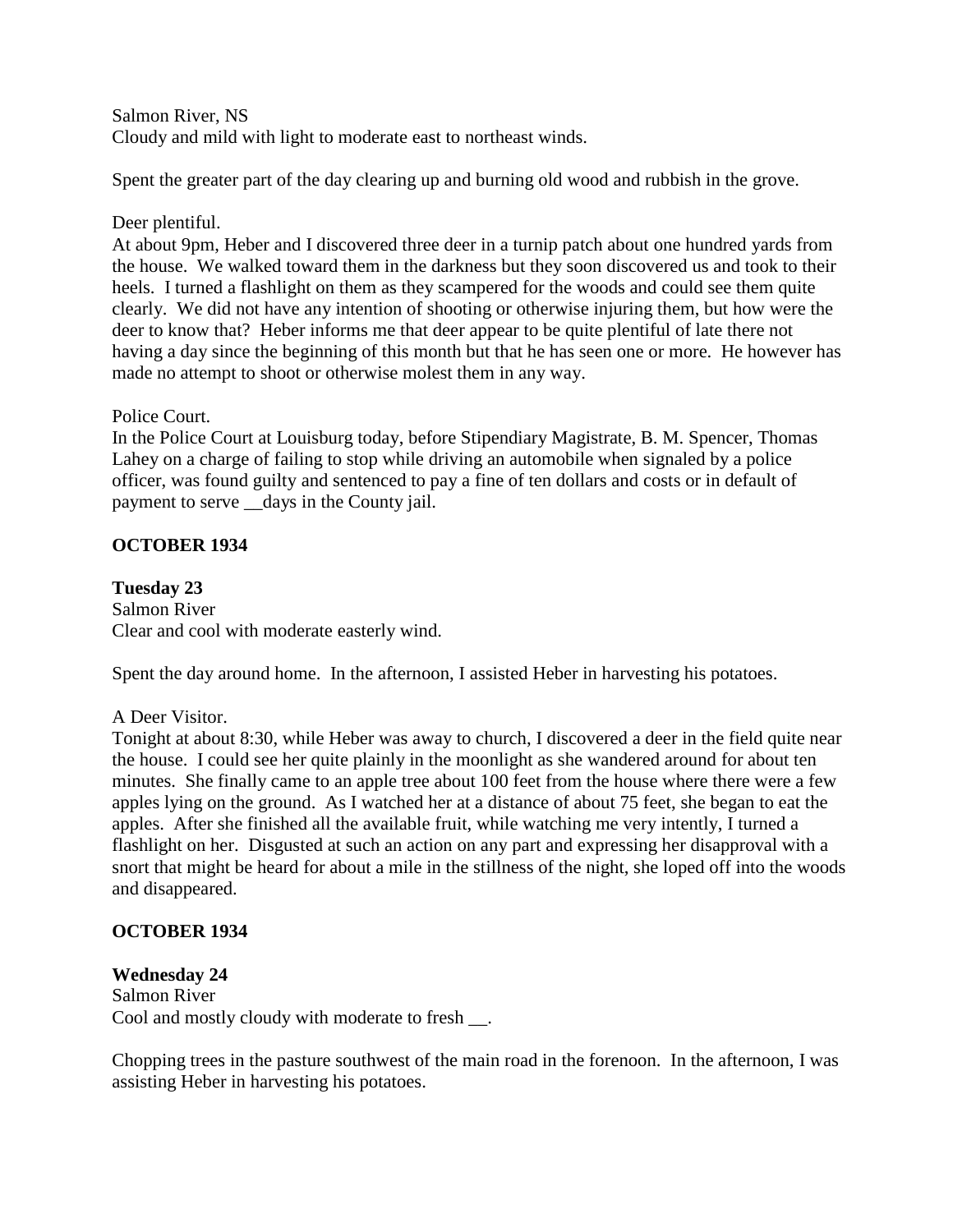### **OCTOBER 1934**

**Thursday 25** Salmon River, NS Rainy and misty with fresh northeast wind. Rainfall about 3/4 inch.

Spent the day around home.

#### Buck Deer Visits Farm.

At about noon today Heber discovered a buck deer with a taste for fruit standing under an apple tree about 100 feet from the house. Before I could get a chance to see him, the dog rushed out and frightened him away, but I caught a glimpse of him as he raced through the back pasture in the direction of the woods. Heber tells me that among all the deer that have visited his place for upwards of twenty years, he has seen only two bucks including the one that visited us today. Does appear to greatly outnumber the bucks. Deer are becoming very numerous throughout Cape Breton Island and in many instances are becoming a nuisance to the farmers by destroying their gardens. Heber expresses the opinion that owing to the rapid increase of deer in Cape Breton in the near future farmers shall be obliged to destroy them irrespective of closed seasons in order to protect their crops from total destruction.

### **OCTOBER 1934**

#### **Friday 26**

Salmon River, NS/Louisburg, NS Cloudy and mild with light easterly wind. Occasional heavy showers during the day.

Motored to Louisburg via Sydney.

Left my old home at about 7am and in company with Heber walked to Clifford's where we met Fred enroute for Sydney. I motored to Sydney with Fred who was accompanied by his mother. Arrived at Sydney at about 8:45am. Left Sydney on Sullivan's Bus enroute for Louisburg at 9am. Reached Louisburg at about 10am.

#### Thomas Lahey sentenced.

Thomas Lahey of Louisburg in the County Court at Sydney today before Judge Allan MacDonald, pleaded guilty to a charge of assaulting police officer, D. M. Johnston of Louisburg and was sentenced to two years in Dorchester Penitentiary. With the assent of Johnston, the sentence was suspended, Lahey having to report once each month to the Royal Canadian Mounted Police at Sydney until the sentence expires. The offence for which Thomas Lahey was sentenced today took place at Louisburg on Oct 15, 1934 while attempting to arrest Lahey at his home on Pepperell street was struck in the face and severely bruised.

### **OCTOBER 1934**

**Saturday 27** Louisburg, NS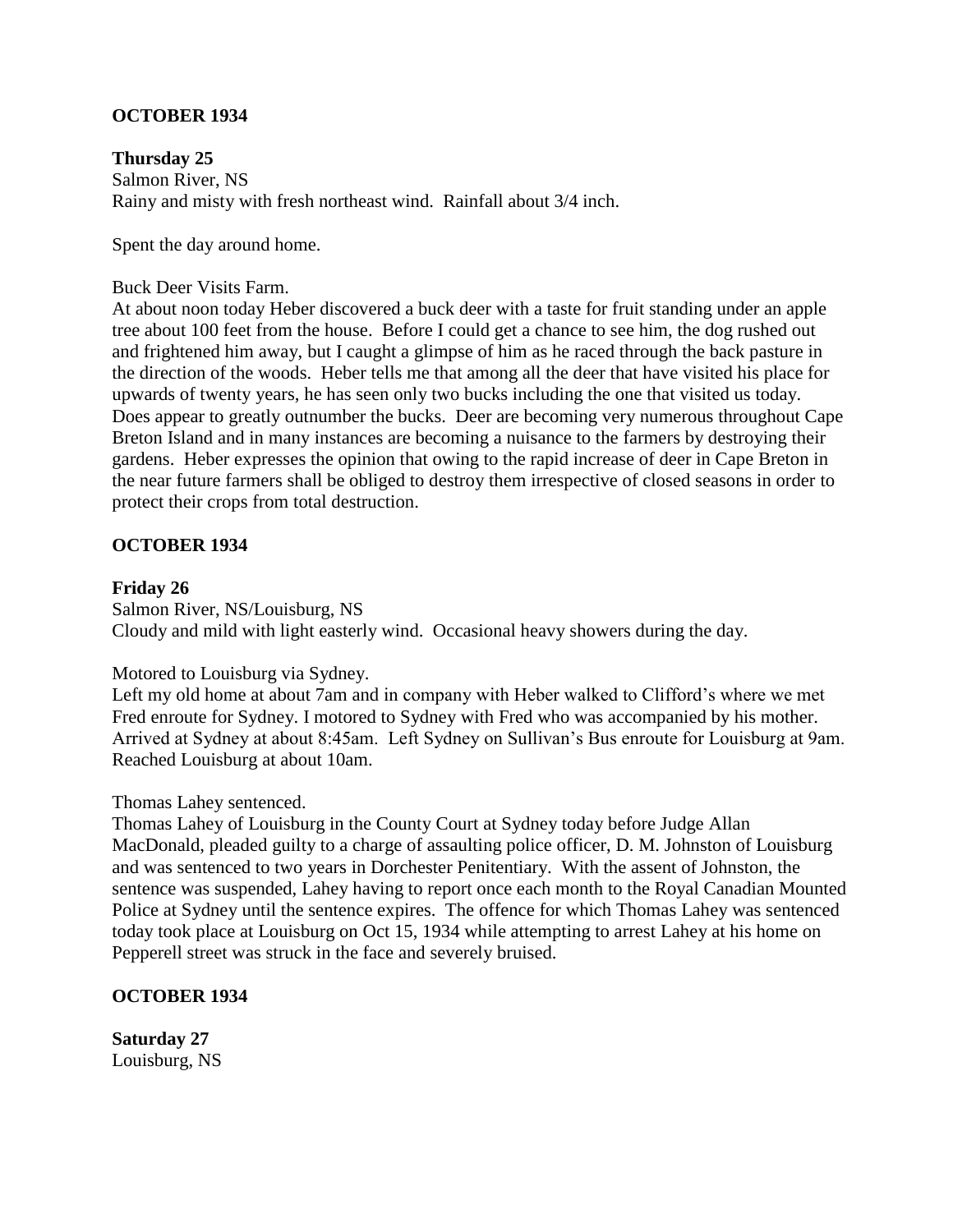Cloudy and mild during the greater part of the day. Heavy rain during the late afternoon and night. Light southwest wind which shifted to easterly and increased to a fresh breeze. Min temperature 48, max temperature 64.

Supper and Fancy Sale.

In the evening, Emeline and I attended a supper and Fancy Sale in Calvin hall held under the auspices of the MacMillan Club of the First United church.

Removed to Sydney.

Mrs. Said, (widow of the late Albert Said) and family consisting of Louis, Charles, Samuel, Fred, Richard, Edward and Mary, moved to Sydney during the early part of this week. The Saids have been residents of Louisburg for quite a number of years for several of which they were supported by the town. For several years Mrs. Said has been receiving the "Mother's Allowance" from the Provincial Government which relieved the town of the burden of providing for the support of the family.

## **OCTOBER 1934**

## **Sunday 28**

Louisburg, NS

Cloudy and cool, clearing shortly after noon. Strong winds in the early morning which moderated early in the day and increased to a fresh breeze during the afternoon and evening. Min temperature 36, max temperature 54.

Church services.

AT 11am and 7pm, I attended services of the United church in Calvin hall. Both services were in charge of Rev. D. A. MacMillan.

Visiting Louisburg. Rev. and Mrs. H. D. Townsend of Valley Station, Colchester Co., NS arrived in town this forenoon for the purpose of spending a few days visiting relatives and friends at Louisburg.

## **OCTOBER 1934**

## **Monday 29**

Louisburg, NS Clear and cool with fresh southwest wind which moderated in the evening. Min temperature 31, max temperature 47.

Guest at supper. Rev. and Mrs. H. D. Townsend of Valley Station, Colchester Co., NS who are visiting in town had supper with us this evening.

# **OCTOBER 1934**

**Tuesday 30** Louisburg, NS/Sydney, NS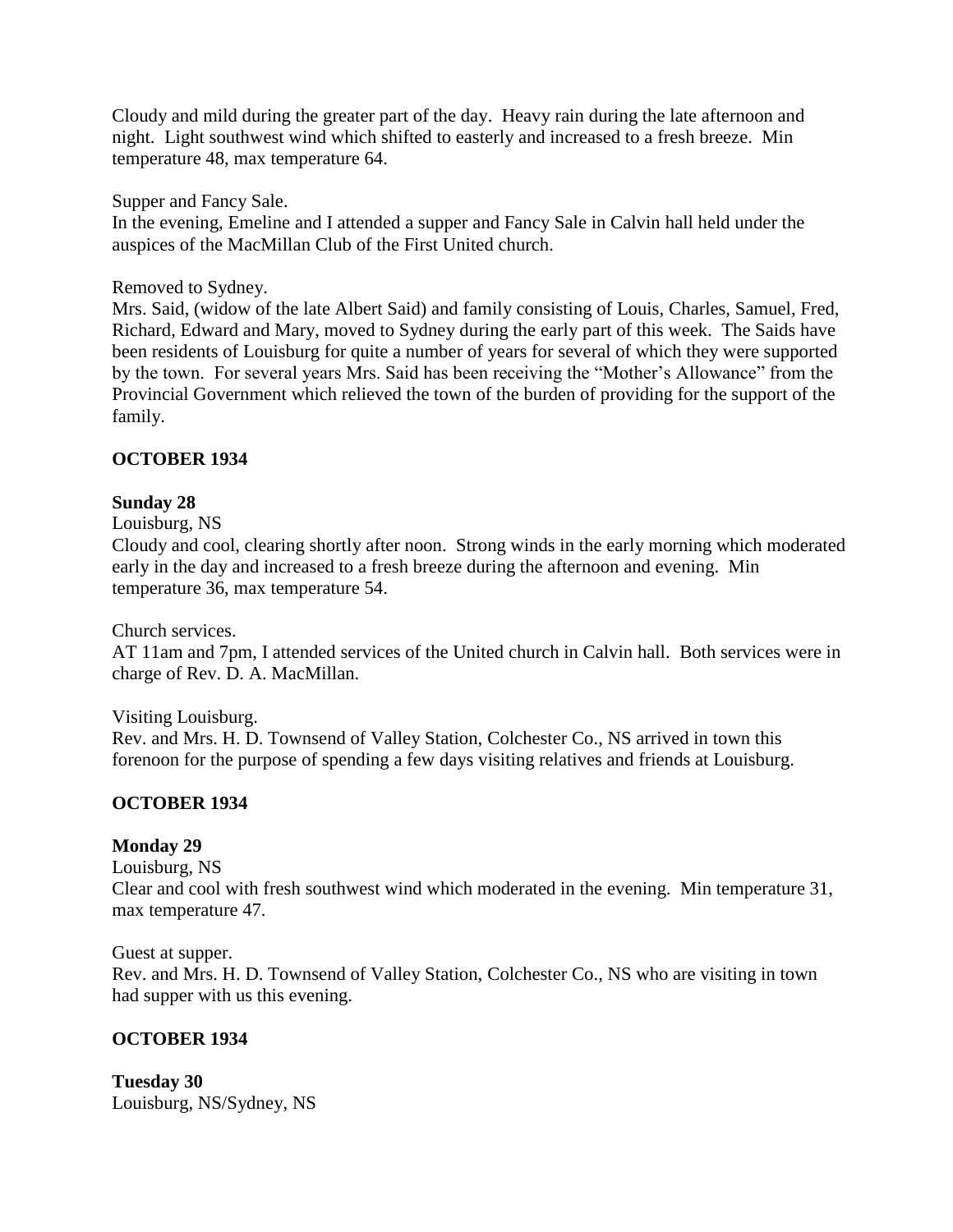Cloudy with some rain in the morning. Partly clearing in the afternoon. Southwest to west wind. Rainfall about \_\_.

### Attended Banquet.

At 1pm, I went to Sydney in Sullivan's bus where I spent the afternoon and night- stopping at the Vidal Hotel. At 8pm, as the guest of the Cape Breton Firemen's Association, I attended a banquet at the Isle Royale Hotel where a large gathering for firemen were present from Sydney, North Sydney, Sydney Mines, New Waterford, Dominion, Glace Bay and Reserve. At this gathering, an address and a gift were presented to ex-Chief James MacKenzie of the Glace Bay Fire Department, who was one of the original members of the Glace Bay Brigade. During the evening, a programme of entertainment was rendered which was greatly enjoyed by those present. Among those who gave addresses were: Alderman Archie Sullivan representing Mayor S. E. Muggah, who was unable to be present, ex-Chief Stewart of the Truro Fire Department, Mayor D. W. Morrison of Glace Bay, Judge Neil R. MacArthur, E. MacKay Forbes, Glace Bay, Lloyd Weatherbee, Chief of New Waterford Brigade, Chief Hall, Sydney Mines Brigade, Chief Harry Mersereau, Sydney Brigade, Chief of Dominion and Reserve Brigades and myself. Solos were sung by Thomas MacDonald of Glace Bay, R. Holly of Sydney and others while a male quartet rendered several selections during the evening. A four piece orchestra was also present. The party which was a decided success broke up shortly after midnight.

## **OCTOBER 1934**

### **Wednesday 31**

Sydney, NS/Louisburg, NS Clear and cool with moderate southwest wind.

### Halloween.

During the evening, the streets of the town were thronged with merrymakers, mostly young people engaged in carrying out the usual Halloween customs. Up to a late hour nothing of a serious nature had occurred and no property damage had been reported. As a precaution against destruction of property by evily disposed persons, four special constables were sworn in to assist police officer D. M. Johnston in maintaining order. The specials were: Walter Tucker, Gordon Stevens Jr., Nelson Bagnall and John Poole. At about 11:30pm, Constables Campbell and Burgoyne of the Royal Canadian Mounted Police detachment of Sydney arrived by motor car for the purpose of assisting the local force in preventing disorder and destruction of private or public property. The R.C.M.P. Constables and policeman Johnston had supper at our residence shortly after midnight. A disturbance which was developing in the Masonic hall where a local orchestra was holding a dance, was nipped in the bud by the arrival of officer Johnston and the two R.C.M.P. Constables. The presence of the officers soon dampened the ardour of the would-be rioters and peace and quietness reigned.

### Left for home.

Rev. and Mrs. H. D. Townsend of Valley Station, Colchester Co. NS who have been visiting relative and friends in town since last Sunday, left for home by motor car this morning.

## **NOVEMBER 1934**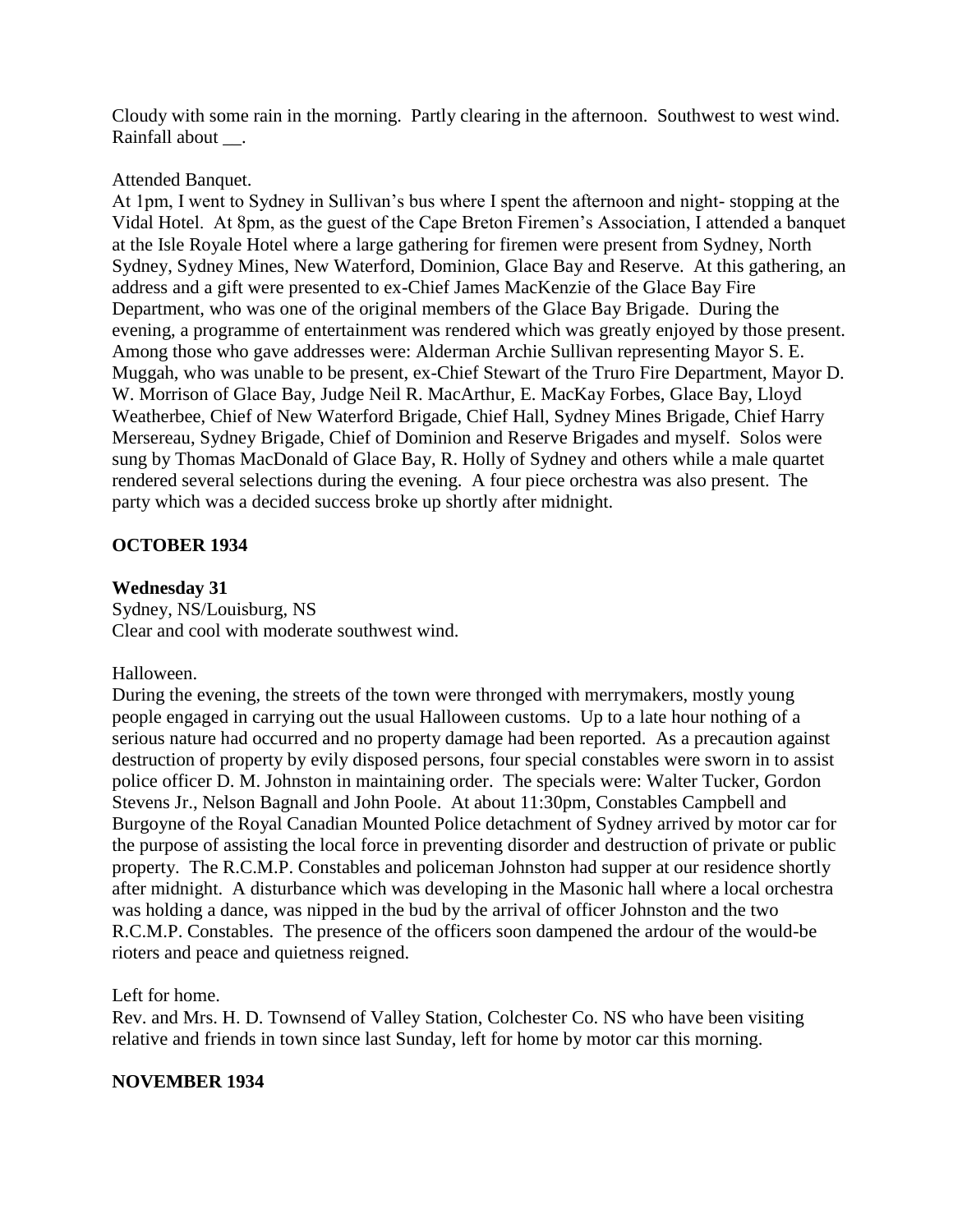## **Thursday 1**

Louisburg, NS

Clear in the morning but becoming cloudy early in the day. Moderate to strong southwest wind. Min temperature 33, max temperature 56.

### Property damage.

The only damage reported as a result of last night's Halloween celebrations was the removal of the railings from Gerrard's Bridge some time during last night. No disturbance of any consequence took place on the streets of the town during last night and the police report that last night was the quietest Halloween night for several years.

### Dundonald Inn changes hands.

The Dr. D. A. Morrison property on Main Street, this town which has been operated as a hotel under the name of the "Dundonald Inn" by Edgar Morrison since May 24, 1933, has recently changed hands. Roy Ingraham has purchased the Inn and the property adjoining and intends to continue the hotel business begun by Mr. Morrison. Mr. Ingraham took possession on last Tuesday. Mr. and Mrs. Morrison vacating and moving to Sydney on the same day. Mrs. Maud H. Morrison, widow of the late Dr. D. A. Morrison, who continued to live at Louisburg since the death of her husband in August 1931, has also recently moved to Sydney where she intends to reside in future.

### **NOVEMBER 1934**

### **Friday 2**

Louisburg, NS

Cloudy and showery with moderate southwest wind. Rainfall about 1/4 inch. Min temperature 31, max temperature 54.

### Sworn in at Sydney.

Neil R. MacArthur, K. C. of Glace Bay newly appointed County Court Judge was sworn into office at Sydney today. The oath was administered by his Honor Judge Hugh Ross of the Supreme Court in the presence of Judge Allan MacDonald, County Court District no.6, Antigonish, F. G. Muggah, K. C., E. MacKay, A. A. MacIntyre Forbes, K. C., D. A. Cameron K. C. J. W. Madden K. C., Finley MacDonald K. C., M.P., W. A. G. Hill K. C., Colin MacKenzie K. C., A. D. Campbell K. C. Judge of Juvenile Court, I. D. Currie M.L.A., Ian Morrison, J. A. F. MacDonald, M. A. Patterson, Crown Prosecutor, L. X. MacDonald Judge of Probate, Gus MacGillivray, Johnston Chew, B. A. Gaffin, D. Finlayson, William Moblett, F. A. Hamilton, E. M. Rosenblum, H. F. Muggah, Mayor S. E. Muggah, Dr. J. K. MacLeod, City Health Officer, James C. MacDonald, City Clerk and others. Judge MacArthur succeeds the late Judge Walter Crowe as Judge in District no.7.

### **NOVEMBER 1934**

**Saturday 3** Louisburg NS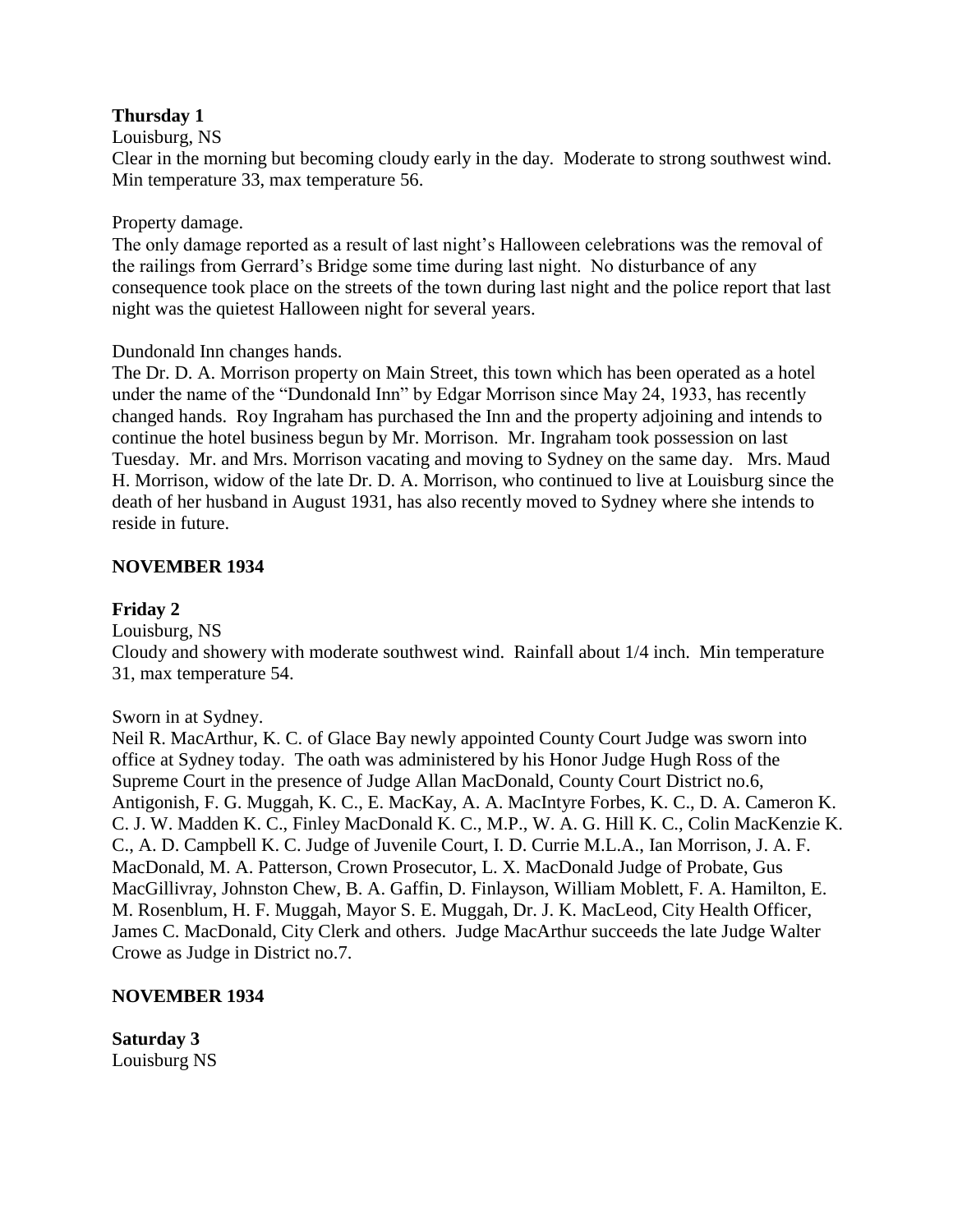Cool and partly clear with moderate to fresh west to northwest winds. A few light snow squalls but not enough to show on the ground. First appearance of snow this season. Min temperature 26, max temperature 37.

### Marriage.

The marriage of Firman Fleet to Miss Evelyn Smith both of this town took place this evening. The ceremony was performed in the United church manse by Rev. D. A. MacMillan. Miss Smith, a daughter of Councillor Jeremiah Smith was for a number of years on the teaching staff of the Louisburg school.

### Death of J. L. Irwin.

The death of J. L. Irwin took place today at his home at Port Morien after a short illness. Mr. Irwin was Port Morien's leading citizen and business man and his passing is a severe loss to that community. He was about 58 years of age.

### **NOVEMBER 1934**

## **Sunday 4**

Louisburg, NS Mostly cloudy with moderate southwest wind. Min temperature 23, max temperature 48.

Church services.

At 11am and 7pm, in company with Emeline, I attended services of the United church in Calvin hall. Rev. D. A. MacMillan was in charge of both services.

## **NOVEMBER 1934**

## **Monday 5**

Louisburg, NS Cloudy and mild with heavy rain. Wind southwest. Rainfall about 1 ½ inches. Min temperature 43, max temperature 53.

## **NOVEMBER 1934**

## **Tuesday 6**

Louisburg, NS Cloudy and mild with moderate to fresh southwest wind. Showers at night. Min temperature 50, max temperature 58.

### **NOVEMBER 1934**

### **Wednesday 7**

Louisburg, NS/Sydney, NS Heavy rain during the forenoon. Cloudy with showers in the afternoon. Wind southwest. Rainfall about \_\_\_. Min temperature 44, max temperature 56.

Motored to Sydney.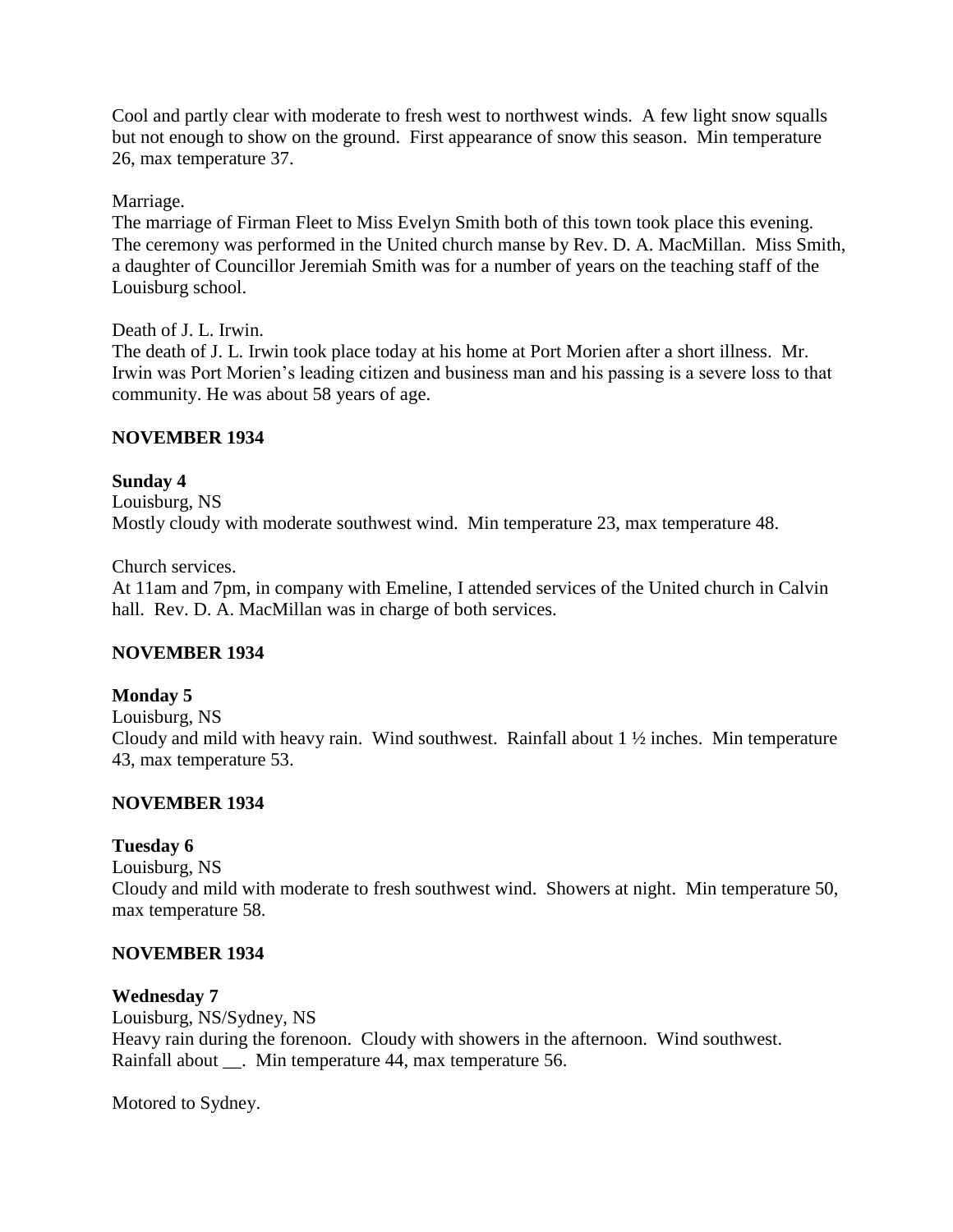At 8pm, I motored to Sydney with Mr. and Mrs. Fletcher Townsend and Mrs. Edison Skinner. Returning we left Sydney at about noon and arrived home at about 1pm.

### **NOVEMBER 1934**

### **Thursday 8**

Louisburg, NS

Rain in the morning, clearing at about 9am. Moderate southwest wind. Rainfall about 1/4 inch. Min temperature 30, max temperature 54.

### Visited National Park

Shortly after noon, I got Ben Hickman to drive me to the Louisburg National and Historic Park where I spent about two hours taking photos of points of interest including the proposed site of the new fireproof museum which I understand is to be built next year. When Dr. J. C. Webster of Shediac, NB and D. C. Harvey were here on Oct. 11, 1934 in connection with the selection of the museum site, I promised to send them pictures of the site and also to J. B. Harkin, Park Commissioner, Ottawa. Today was the first opportunity I had to take the photos. Will forward them as soon as they are finished. On my return, I met A. A. Martell at the park who picked me up in his car and brought me home at about 3:30pm.

### Council Meeting.

At 7:30pm, I attended and presided at a meeting of the Town Council. The following Councillors were present: D. J. MacInnis, G. B. Hiltz, Wesley Townsend and Jeremiah Smith. Others present were: B. M. Spencer, Town Clerk and Police Officer D. M. Johnston.

### Markadonis Murder Trial.

The trial of Nicholas Markadonis of Glace Bay for the murder of his sister-in-law, Mrs. Stephen Markadonis, on July 20, 1934, began today at Sydney before Judge Hugh Ross. Crown Prosecutor, M. A. Patterson and R. S. MacLellan K. C. are conducting the prosecution while D. A. Cameron K. C. and L. Currie, M. L. A. are representing the accused.

## **NOVEMBER 1934**

## **Friday 9**

Louisburg, NS

Clear in the forenoon but becoming cloudy and threatening in the afternoon. Rain during the night. Moderate southwest to southeast wind. Min temperature 26, max temperature 52.

Markadonis Jury.

Today's issue of the Sydney Post-Record gives the names of the jury in the Markadonis murder case which is now being tried at Sydney as follows: Robert Roberts, Foreman, Sydney, Andrew Kehoe, Sydney, Dan S. MacNeil, Sydney, James MacDonald, Louisburg, Martin Pottle, Sydney, Dan J. MacIssac, Sydney, William Blinkhorn, Sydney Mines, Edward Phalen, Glace Bay, Dan E. MacIntyre, Sydney, John M. MacNeil, Glace Bay, John Holland, Louisburg. As there are eleven only in this list there must have been one name omitted.

## **NOVEMBER 1934**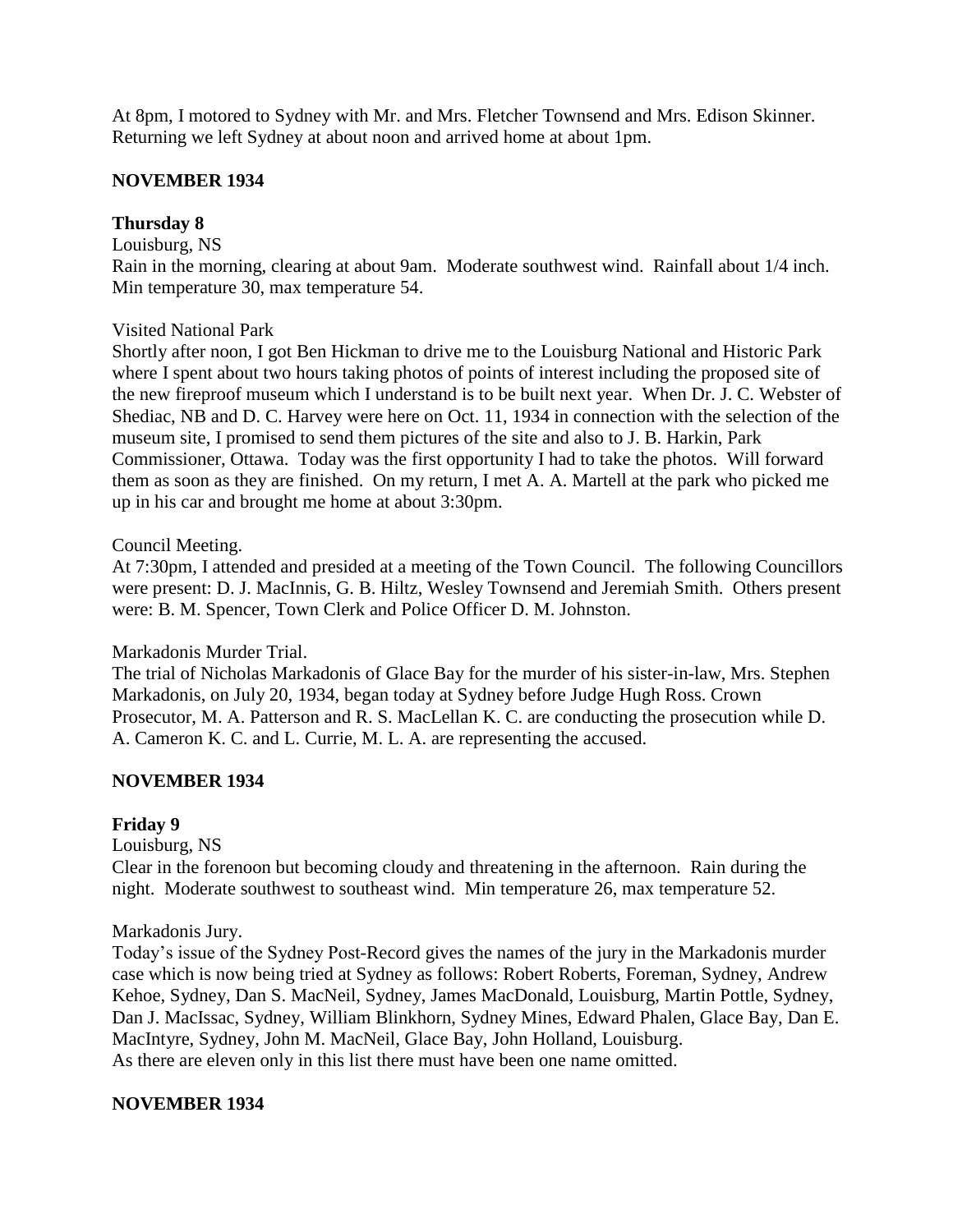### **Saturday 10**

Louisburg, NS Cool and partly clear with moderate west to northwest wind. Min temperature 26, max temperature 44.

## S. S. Arranmore.

Canadian Government steamer Arranmore arrived in the afternoon and after replacing the Bell buoy off the mouth of the harbour, docked at the coal company's freight wharf. The Bell Buoy referred to broke adrift about two months ago and stranded on the shore of the harbour west of Grand Battery where it remained until removed today.

## Louisburg arrives.

Royal Canadian Mounted Police patrol boat Louisburg arrived here today from Sydney and docked at the government wharf. This boat was built here several years ago by Daniel Fleet of this town for Capt. Forward of Lingan. While engaged in rum running she was seized and confiscated by the Canadian Government and is now to be used in the police service under the name of "Louisburg".

# **NOVEMBER 1934**

# **Sunday 11**

## Louisburg, NS

Clear in the morning but becoming cloudy in the forenoon. Light winds shifting to southeast and increasing to gale during the night accompanied by heavy rain. Min temperature 21, max temperature 46.

## Church Services

At 11am and 7pm, I attended services in the First United church. Rev. D. A. MacMillan conducted both services. Today's services are the first to be held in the United church since October 7 owing to the heating apparatus being out of order. Since that time a new furnace has been purchased and installed. Since October 7 the services of the First United church have been held in the former Presbyterian church, now Calvin Hall. The bell of the former Presbyterian church (Calvin) which has recently been installed in the belfry of the First United church was rung today at both services for the first time since it's recent installation.

## Arrived from Salmon River.

Mr. and Mrs. Clifford Huntington accompanied by their son, Fred and two daughters, Bertha and Elinor and Earle Johnston arrived at about 12:30pm by motor car. After spending the afternoon with us, Bertha, Elinor, Fred, and Earle left to return at about 4pm. Mr. and Mrs. Huntington are remaining here for a few days visit. While in town they are our guests.

## **NOVEMBER 1934**

**Monday 12** Louisburg, NS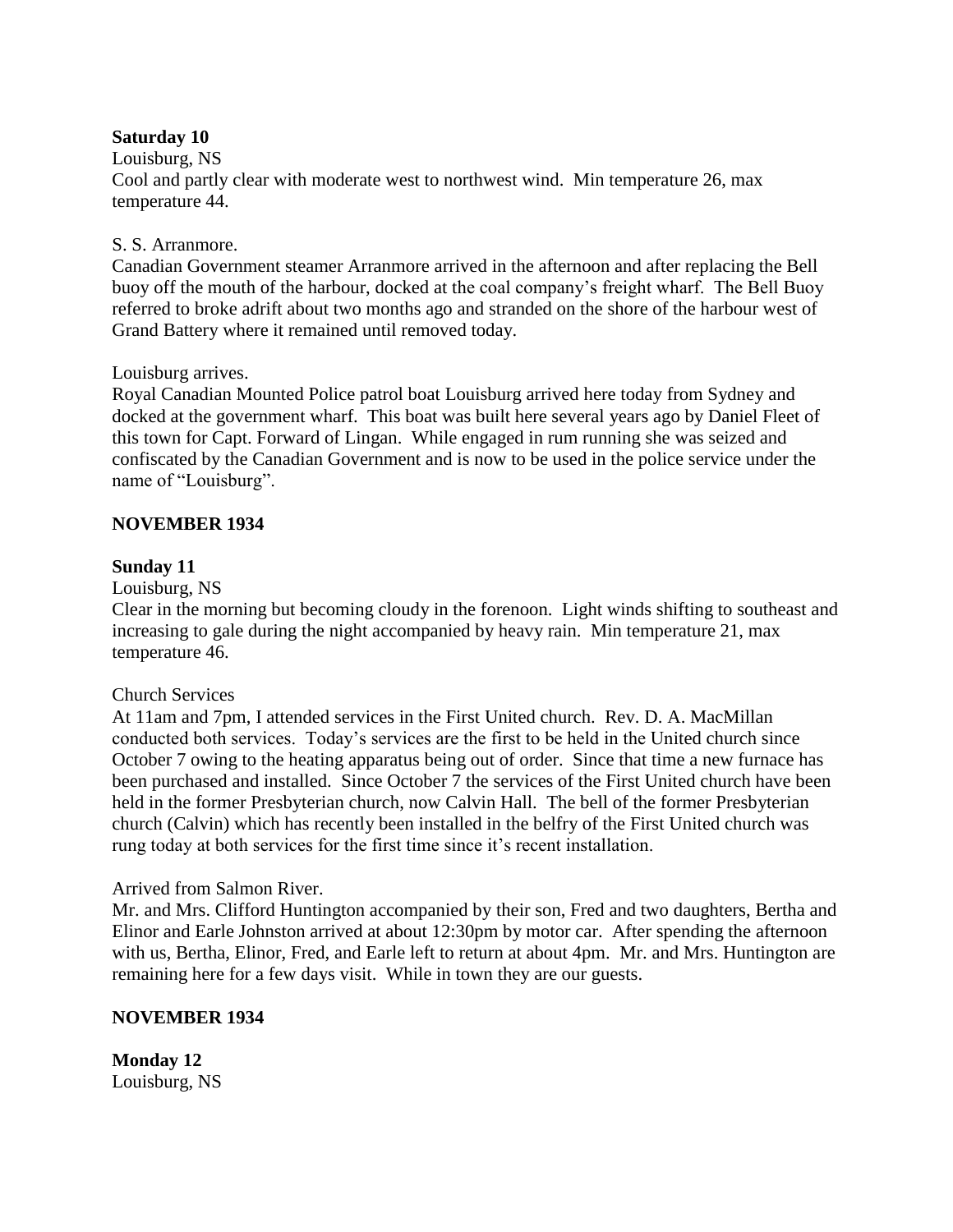Heavy wind and rain during the morning. Rain continued during the greater part of the day. Cleared during the night. Strong southeast wind which moderated early in the day and shifted to southwest. Rainfall during last night and today about 1 inch. Min temperature 39, max temperature 51.

### **NOVEMBER 1934**

### **Tuesday 13**

### Louisburg, NS

Cloudy and cool with light variable wind mostly northerly. Min temperature 26, max temperature 40.

### Nicholas Markadonis found Guilty.

Nicholas Markadonis on trial at Sydney since last Thursday for the murder of Cleo Markadonis, wife of his brother, Stephen Markadonis, was today found guilty in the Supreme Court. The murder took place at Glace Bay on July 20, 1934. It is said an appeal will be taken against this verdict. The trial was held before Judge Hugh Ross of the Supreme Court. A strong case was made against the accused by the Crown authorities but the evidence was entirely circumstantial. The Prosecution was conducted by Crown Prosecutor Malcolm Patterson, K.C. assisted by R. S. MacLellan, K. C. while D. A. Cameron, K. C. and L. D. Currie, M.L.A. acted for the defense.

### **NOVEMBER 1934**

### **Wednesday 14**

Louisburg, NS

Rain with southeast wind in the morning. Cleared during the forenoon. Wind shifting to southwest and later in the day to west and northwest. Frost at night. Min temperature 25, max temperature 45.

### Markadonis Sentenced.

Nicholas Markadonis of Glace Bay who was found guilty of the murder of his sister-in-law, Mrs. Stephen Markadonis was today sentenced at Sydney by Judge Hugh Ross to be hanged on January 24, 1935. The verdict was arrived at yesterday in the Supreme Court at Sydney. Markadonis is about 20 years of age and a resident of Glace Bay where the murder was committed by shooting on July 20, last.

### **NOVEMBER 1934**

### **Thursday 15**

Louisburg, NS Cool and cloudy with moderate winds. Min temperature 25, max temperature 40.

### Left for Mira.

Mr. and Mrs. Clifford Huntington of Salmon River who have been visiting us since last Sunday left here on the 8:45am train enroute to Mira Gut where they intend to remain for a few days visiting relatives and friends before returning home.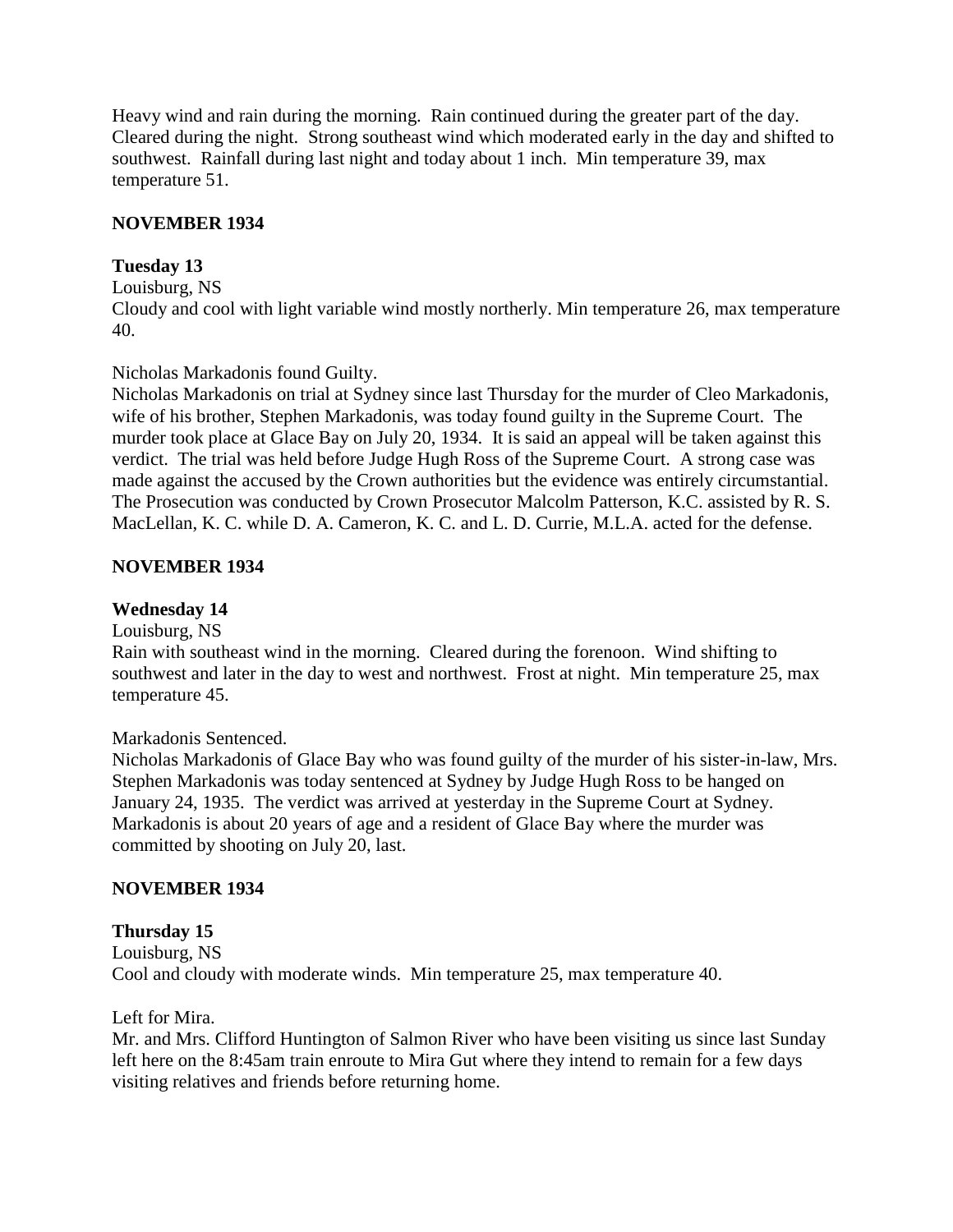#### Accident at Coal Pier.

While repairing a chute on the eastern side of the Dominion Coal Company's Shipping Pier at about 11am today, William Tutty and Neil Murphy both of this town were more or less seriously injured when the chute gave way throwing both men into the waters of the harbour. Tutty sustained a broken leg besides other injuries and was carried home on a stretcher by his fellow workmen. Murphy besides a severe shaking up, had his face badly cut.

### **NOVEMBER 1934**

### **Friday 16**

Louisburg, NS

Cloudy, chilly and raw with fresh to strong northerly wind. Min temperature 30, max temperature 37.

### Marriage.

The marriage of DeWitte Cross of this town to Miss Greta Fiander of Glace Bay took place at Sydney this evening. Mr. and Mrs. Cross will reside at Louisburg.

### **NOVEMBER 1934**

### **Saturday 17**

Louisburg, NS Mostly cloudy with light northwest wind. Min temperature 27, max temperature 42.

### U.M.W vs A.M.W.

Today's issue of the Sydney Post-Record announced the result of the check-off count between the United Mine Workers of America and the Amalgamated Mine Workers of Nova Scotia as follows:

U.M.W. 6604 and A.M.W. 6066. By an act of the last session of the Nova Scotia Legislature, this vote was to be taken for the purpose of learning which was the strongest union. The strongest union to have the privilege of the check off. The count which was taken on the  $15<sup>th</sup>$  inst. and announced today, gives the U.M.W. including Cape Breton and the Mainland, a majority of 538 over the rival union which for the last two or three years has been trying by every means in it's power to oust the U.M.W. from the Nova Scotia coal fields. The vote in detail was as follows:

| Glace Bay - New Waterford | U.M.W. | A.M.W. |
|---------------------------|--------|--------|
| No. 1B                    | 255    | 642    |
| No. 2                     | 747    | 638    |
| Caledonia                 | 300    | 223    |
| Reserve                   | 193    | 548    |
| No. 11                    | 320    | 391    |
| No. 24                    | 205    | 223    |
| Big Shop                  | 267    | 182    |
| <b>International Pier</b> | 249    |        |
| Louisburg Pier            | 6      |        |
| Dominion No. 6            | 7      |        |
| Power Plant               | 27     | 0      |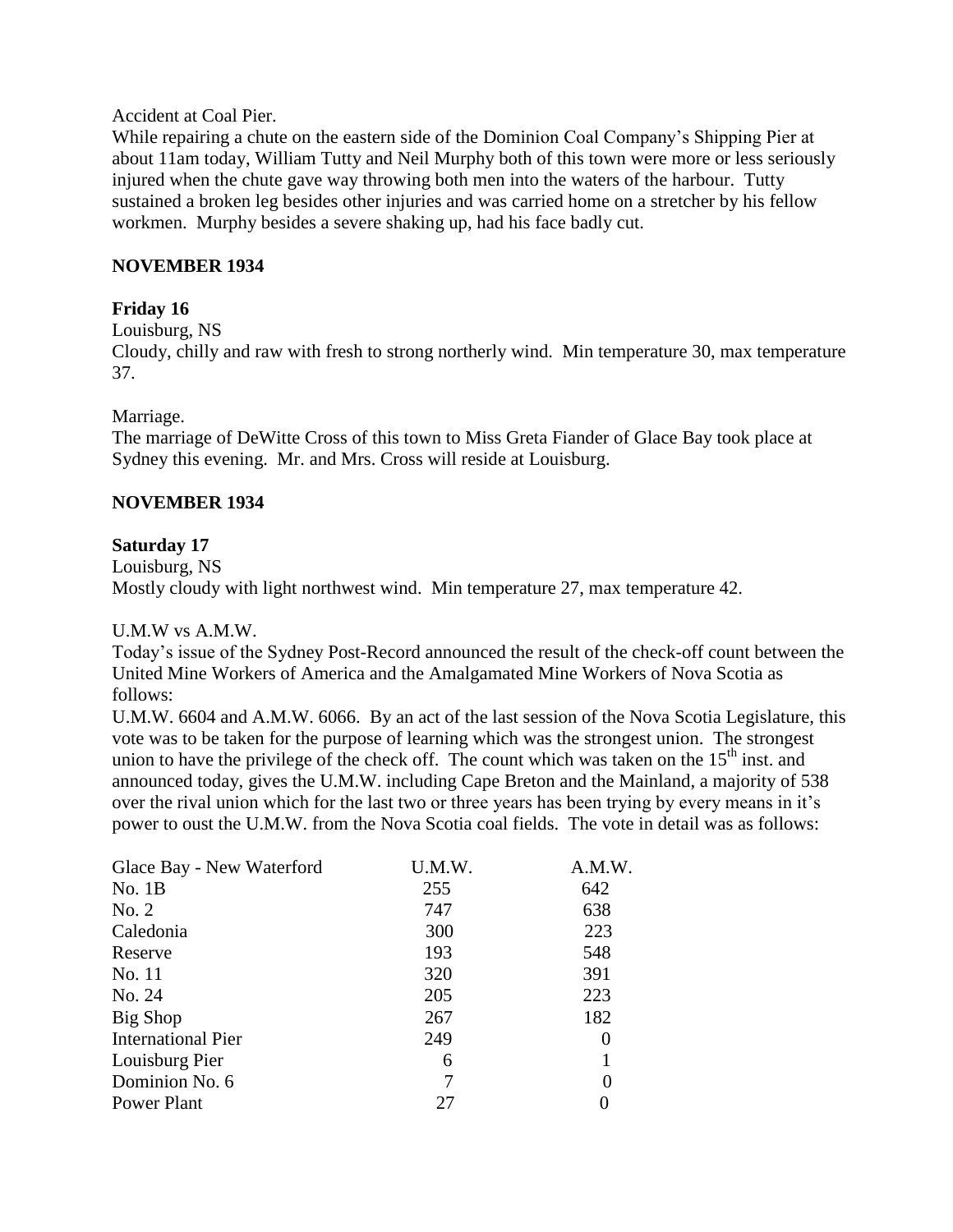| No. 14, New Waterford          | 19         |      |
|--------------------------------|------------|------|
| No. 12, New Waterford          | 680        | 370  |
| No. 16, New Waterford          | 681        | 56   |
| <b>Sydney Mines - Florence</b> | $\theta$   | 1622 |
| Indian Cove                    | $\left($   | 104  |
| Little Bras D'Or               | <b>200</b> |      |
| Acadia Allan Shaft             | 220        | 259  |
| Acadia Albian Shaft            | 287        | 209  |
| Acadia Thorborn Shaft          | 134        | 81   |
| Springhill                     | 722        | 508  |
| <b>River Herbert</b>           | 200        |      |
| Joggins                        | 202        |      |
| Inverness                      | 611        |      |

Figures copied from Post-Record of Nov. 17, 1934.

## **NOVEMBER 1934**

### **Sunday 18**

Louisburg, NS Cloudy with light northeast wind. Min temperature 28, max temperature 44

Church services.

At 11am and 7pm, in company with Emeline, I attended services in the First United church. Both services were conducted by Rev. D. A. MacMillan. Owing to a cold which I had during the past week and of which I have not entirely got clear, I absented myself from the choir and did not take part in the service of song.

## **NOVEMBER 1934**

## **Monday 19**

Louisburg, NS

Cloudy and mild with southeast wind increasing at night. Rain began to fall at about 4:30pm. Rainfall about 1/4 inch. Light snow squalls in the morning and just a trace of snow on the ground for a short time. First snow to be noticeable this season. Min temperature 29, max temperature 46.

Change in Bus Timetable.

A change in the timetable of Sullivan's Sydney-Louisburg Bus service became effective today. The most important feature of the change is that the bus leaves Louisburg in the morning instead of Sydney as previously. The new schedule is as follows:

Leave Louisburg at 8:30pm and 2:30pm for Sydney. Leave Sydney at 10:30am and 6pm for Louisburg daily except Sunday.

Sunday schedule as follows:

Leave Louisburg at 8:30am and 6:30pm for Sydney. Leave Sydney at 10:30am and 9pm for Louisburg.

The time for making the run between the two terminals is about one hour each way.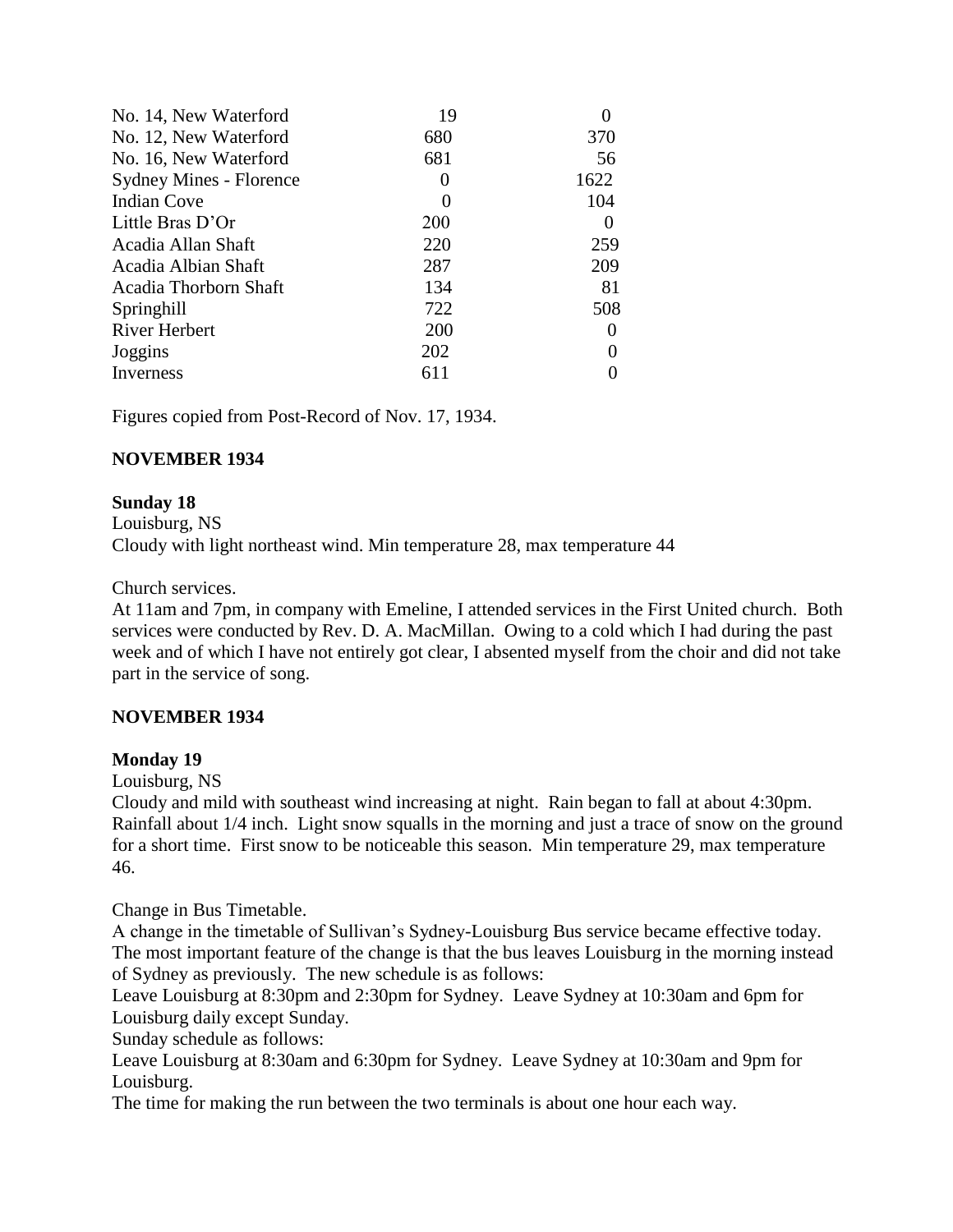Arrived for a visit.

Miss Frances Huntington and Miss Lillian Huntington arrived on the evening train for a visit. While in town, they are our guests.

### **NOVEMBER 1934**

#### **Tuesday 20**

Louisburg, NS

Cool and mostly cloudy with a few light snow squalls and sleet. Moderate to fresh north to northeast winds. Min temperature 27, max temperature 47.

Motor Accident.

Mr. Holland Fleet of this town had a narrow escape from certain death this evening when his automobile in which he was driving plunged over a seventy foot embankment near Cape Percy, Northern Head, Port Morien. Mr. Fleet jumped to safety as the car was going over the bank and escaped without injury. The car, an Oldsmobile, is a total wreck being completely demolished.

### **NOVEMBER 1934**

### **Wednesday 21**

Louisburg, NS Cool and mostly clear with light winds. Min temperature 17, max temperature 34.

Motored from Salmon River.

At about 8:45am, Heber arrived from Salmon River by motor and brought with him our winter supply of potatoes and turnips. He left for home at 2pm.

Choir practice. At 9pm, I attended choir practice in the First United church.

Saw a Caribou.

While motoring from Salmon River to Louisburg this morning, Heber saw a caribou on the highway about a mile above Albert Bridge on the south side of Mira River.

### **NOVEMBER 1934**

**Thursday 22** Louisburg, NS Cool and mostly cloudy with northerly winds. Min temperature 17, max temperature 44.

Lecture

Rev. Denzil Rideout, Assistant Secretary of the Missionary and Maintenance Fund and Editor of the United Church Record and Missionary Review, gave an illustrated lecture in Calvin hall at 7:30pm. Subject, "Twelve Hundred Miles along the Pacific Coast".

### **NOVEMBER 1934**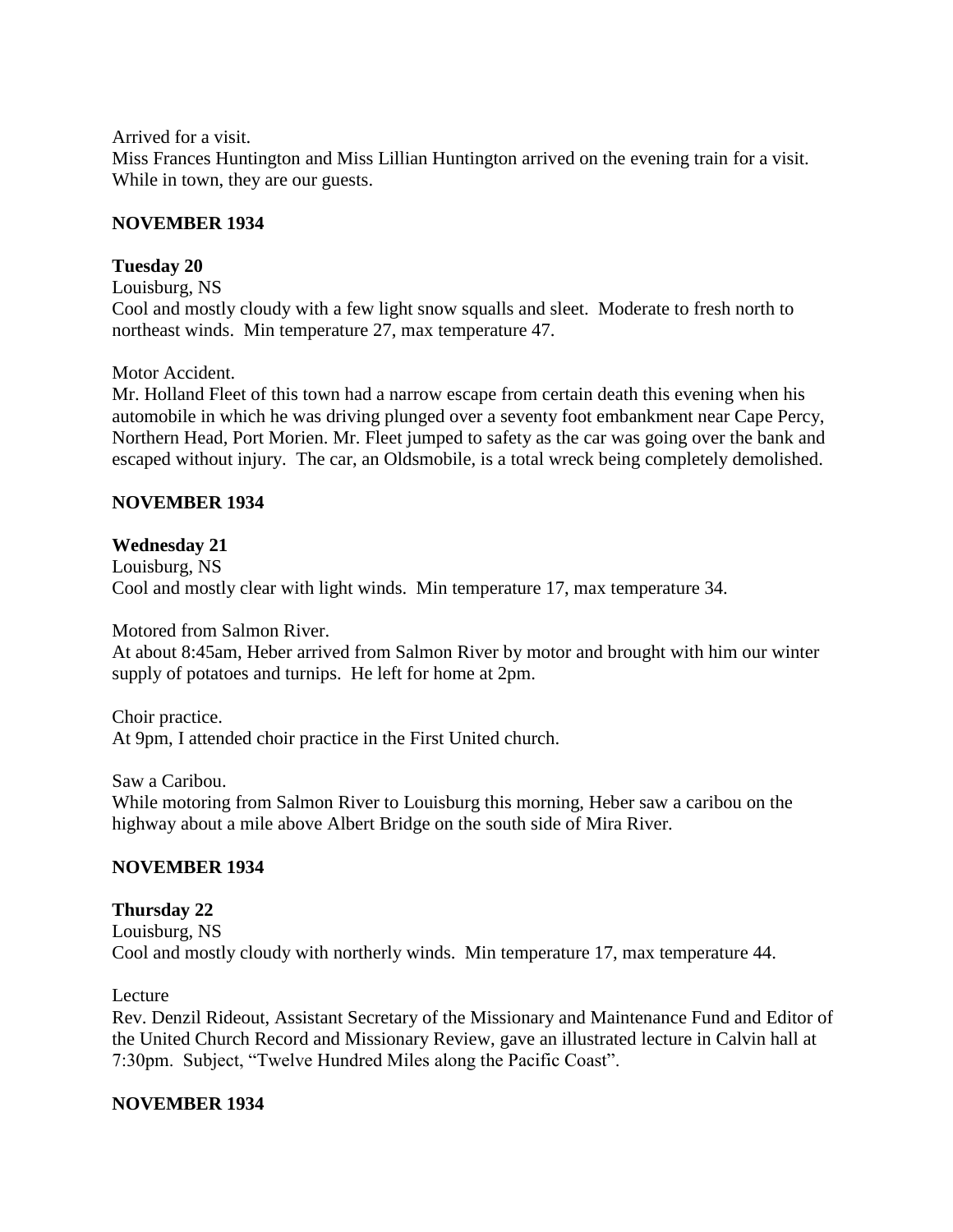**Friday 23**

Louisburg, NS Clear and mild with light winds. Min temperature \_\_, Max temperature 54. A perfect day.

### **NOVEMBER 1934**

### **Saturday 24**

Louisburg, NS

Mild and mostly clear with light winds. Showers during the night. Min temperature 39, max temperature 53. An ideal day.

Meeting of Official Board.

At 8pm, I attended a meeting of the official Board of the First United church. Those present were: Rev. D. A. MacMillan (Chairman), John MacDonald, John A. MacDonald, John Skinner, Mrs. William Phalen, A. W. Stacey, Daniel Fleet and myself.

### **NOVEMBER 1934**

### **Sunday 25**

Louisburg, NS

Rain in the morning. Cloudy, chilly and raw with sleet and light snow squalls. Fresh to strong northerly wind. Min temperature 28, max temperature 49.

Church services.

At 11am and 7pm, Emeline and I attended services in the First United church. At the morning service Rev. D. A. MacMillan was the preacher. At the evening service Rev. Dr. Heinie of the Bible Society delivered an address on the work of the Society in which he is engaged throughout the Dominion of Canada. At 11am Dr. Heinie addressed the Presbyterian congregation of Louisburg and in the afternoon, the Presbyterian congregation of Catalone.

## **NOVEMBER 1934**

### **Monday 26**

Louisburg, NS/Sydney, NS Mostly cloudy, very chilly and raw with fresh to strong northerly wind. Min temperature 25, max temperature 31.

### Motored to Sydney.

At 2:30pm, I motored to Sydney in Sullivan's Bus arriving at about 3:30pm. At 7pm, on the invitation of Mayor S. E. Muggah of Sydney, I attended in the Board of Trade rooms, a meeting of the Chairmen of the various committees appointed to deal with the matter of making arrangements for Sydney's "Old Home Week" or Natal Day celebrations which is to take place at Sydney during the summer of 1935. Mayor Muggah presided and heard the reports of the committees. At about 8:15pm in company with May Muggah, I attended a meeting of the Cape Breton Historical Society in the Supreme Court Chambers in the Court House, C. P. Moon presiding. At this meeting the first of the season, a resolution was passed expressing regret at the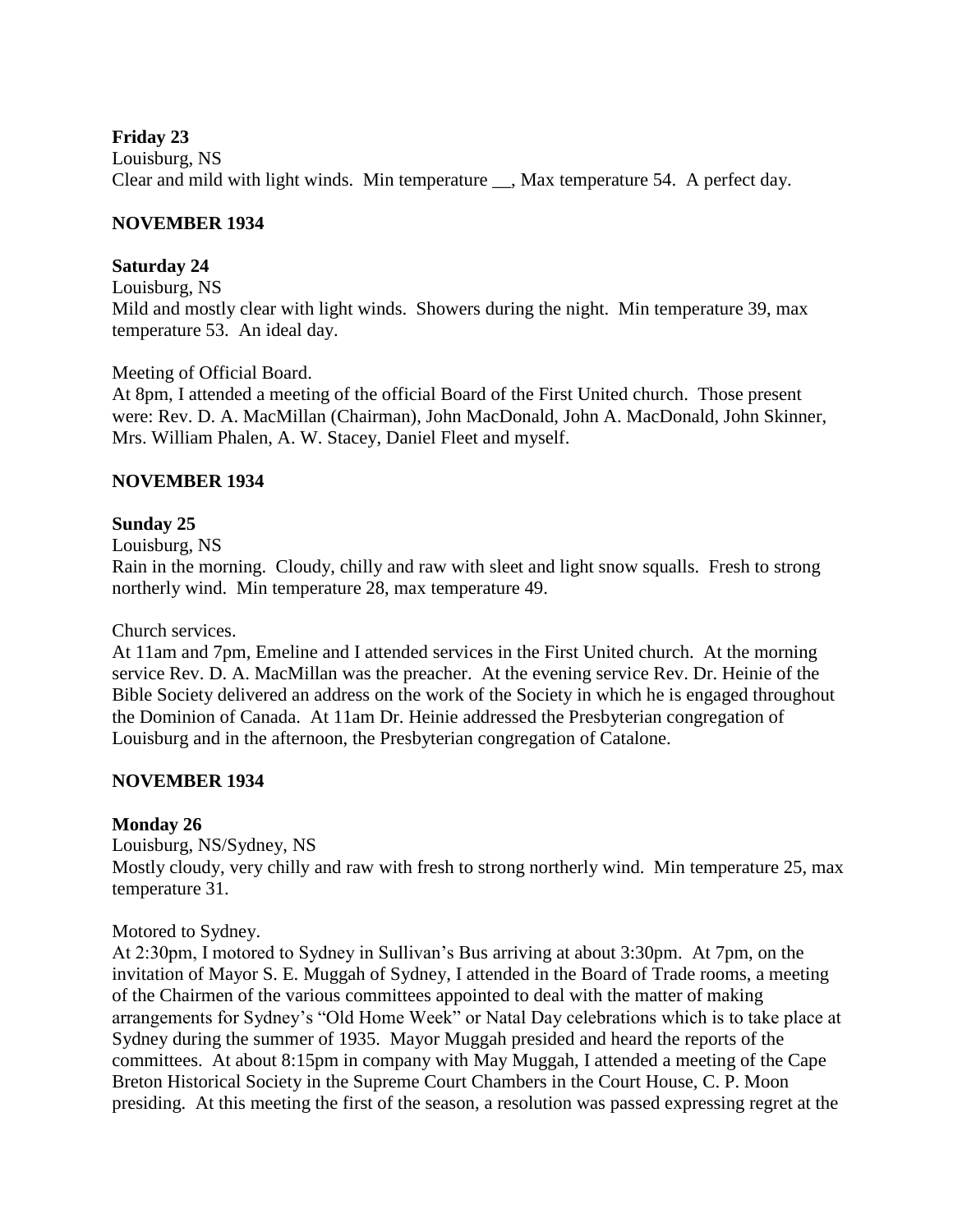death of the President of the Society, the late Judge Walter Crowe. After a few items of routine business had been attended to, on the previous invitation of the Society, I gave a thirty five minute address on Louisburg dealing particularly with the restoration work which has been carried on there at the National Park by the Canadian Park Commission. Also with the monuments, tablets and cairns which have been erected there beginning with the Colonial War monument unveiled on June 17, 1895. At the conclusion of the address, I was tendered a vote of thanks and highly complimented on my talk by those present who appeared to greatly appreciate my remarks on the history of the old "Dunkirk" and the progress being made in restoring the ruined fortifications. Among those who were present were the following; Mayor S. E. Muggah, E. J. MacKewin, Senator J. S. MacLennan, C. P. Moore, Judge Neil R.

MacArthur, Charles Peters, Mr. and Mrs. Dinock,

(continued on next page)

# **NOVEMBER 1934**

## **Tuesday 27**

Sydney, NS/Louisburg, NS Cool and partly clear with light to moderate north to northeast winds. Min temperature 24, max temperature 35.

Motored to Louisburg. I returned to Louisburg on Sullivan's Bus. Left Sydney at about 10:45am and arrived at Louisburg at about 11:45am.

(continued from preceding page) Dr. and Mrs. O'Neil, Dr. Eagan John Barrington, Rev. W. B. Bezanson, Mrs. Anson and Miss M. L. MacKenzie.

# **NOVEMBER 1934**

## **Wednesday 28**

Louisburg,NS/Sydney, NS Cloudy with light northerly wind. Min temperature 20, max temperature 40.

## Motored to Sydney.

I motored to Sydney in the morning in Sullivan's bus arriving at about 10am. Put up at Vidal Hotel. At 3pm, attended a meeting of the Associated Board of Trade in the Supreme Court room in the court house. This meeting was called for the purpose of consideration of arranging a Cape Breton Tourist association. Hon. A. S. MacMillan, Minister of Highways in the Provincial Legislature was present and addressed the meeting and told of what had been and was being done to encourage tourists to visit Cape Breton Island as well as the rest of the Province of Nova Scotia.

## Body Arrives.

The remains of the late Wallace Siteman arrived on the 4:15pm train for burial and were taken to the home of his parents on Wolfe street this town. The late Mr. Siteman passed away last week in a New York hospital of pneumonia. He was the eldest son of Mr. and Mrs. Arthur Siteman of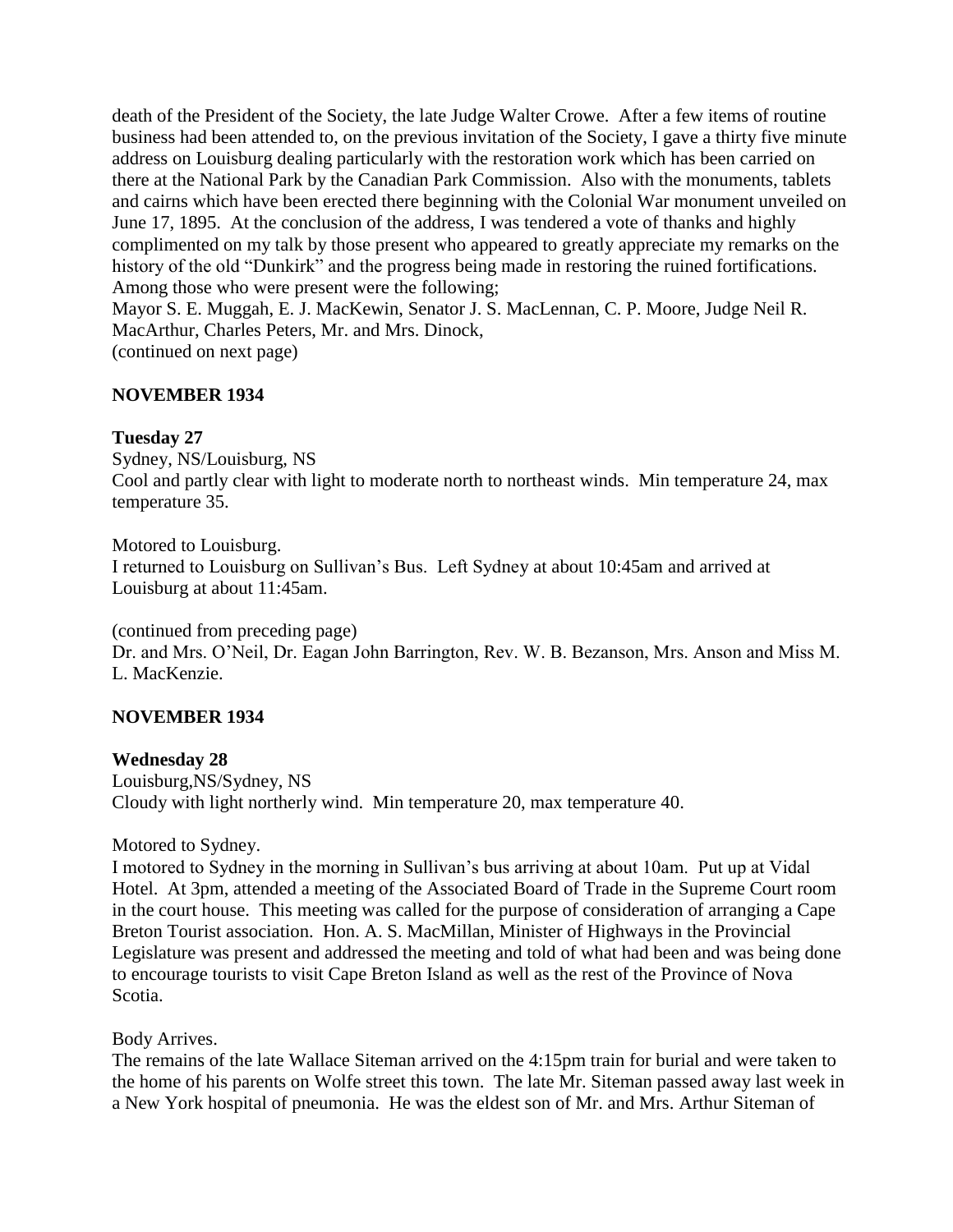Louisburg. Besides his parents, he is survived by one brother Oswald who resides in Massachusetts and who accompanied the remains and one son, Johnson, who resides here with his grandparents.

### **NOVEMBER 1934**

### **Thursday 29**

Louisburg, NS Partly clear with light winds. Rain during the night. Min temperature 27, max temperature 44.

Marriages.

Three marriages took place today at Louisburg and Big Lorraine. At Big Lorraine in the Anglican church at 3pm, William Coveyduc of Louisburg was united in marriage to Miss Gertrude Fiander of Big Lorraine, also Joseph Fiander to Miss Gladys Jewell both of Big Lorraine. At Louisburg at 7pm in the Anglican church, John R. DeFreise was united in marriage to Miss Ivy Chapman both of Louisburg. The ceremonies in each case were performed by Rev. E. B. Gabriel, Pastor of the Anglican church, Louisburg.

### Royal Wedding.

The marriage took place today in Westminster Abbey, London, England of Prince George, Duke of Kent to Princess Marina of Greece. Prince George is the youngest son of King George the Fifth and Queen Mary. The ceremony was performed by Most Rev. Dr. Cosmo Gordon Lang, Archbishop of Canterbury. A radio broadcast of the marriage ceremony was distinctly heard at Louisburg and other towns throughout the province.

Funeral.

The funeral of the late Wallace Siteman took place at 10am from the residence of his parents, Wolfe St in the Anglican church where service was held by Rev. E. B. Gabriel. Interment took place in the Anglican cemetery on Clarke's Road. I was present at the church service.

### **NOVEMBER 1934**

### **Friday 30**

Louisburg, NS Cloudy and mild with light winds. Min temperature 39, max temperature 56.

Left for Home.

Miss Lillian Huntington who with her sister Frances have been visiting us since the  $19<sup>th</sup>$  of this month, left on the 8:15 train for Mira Gut enroute for home. Frances being a nurse and engaged on a case (Mrs. Dan MacAskill) is remaining for a few days longer.

## **DECEMBER 1934**

### **Saturday 1**

Louisburg, NS Cloudy and mild with some rain. Light variable wind. Min temperature 34, max temperature 42.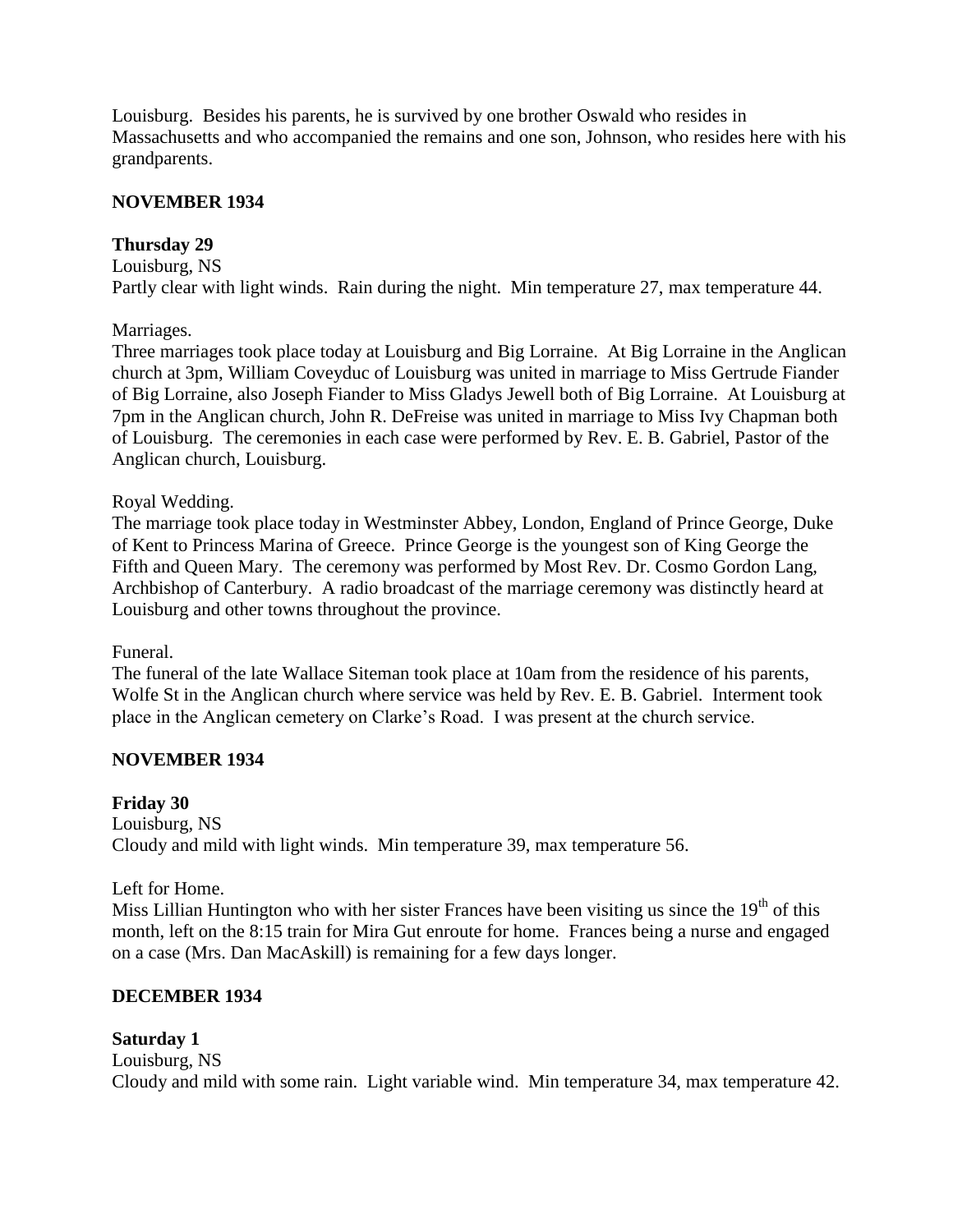## **DECEMBER 1934**

### **Sunday 2**

Louisburg, NS

Rained heavily during the early morning. Showery during the forenoon. Cleared at noon. Southerly wind shifting to westerly. Min temperature 33, max temperature 54.

Church services.

At 11am and 7pm, Emeline and I attended services in the First United church. Rev. D. A. MacMillan conducted both services.

### S. S. Karentoft.

Danish steamer "Karentoft" arrived here at about 6:30pm in quest of bunker coal. The coal company not having begun shipping coal from Louisburg this season immediately ordered her to proceed to Sydney. She left at once without docking or anchoring.

### **DECEMBER 1934**

### **Monday 3**

Louisburg, NS Cool and cloudy with moderate northeast wind. Min temperature 23, max temperature 38.

### **DECEMBER 1934**

### **Tuesday 4**

Louisburg, NS

Partly clear during the forenoon. Cloudy in the afternoon and evening. Snow fall of about 1/4 inch followed by heavy rain. Light northwest wind shifting to southwest and increasing to a moderate gale during the night. Min temperature 21, max temperature 36.

Meeting of the Fire Brigade.

At 8pm, I attended a meeting of the Louisburg Volunteer Fire Brigade in the Firemen's Hall. Those present were: Chief R. A. Peters, Fred Burke, R. Lipkus, Rannie MacVicar, John R. DeFries, D. J. MacLeod and myself.

### **DECEMBER 1934**

### **Wednesday 5**

Louisburg, NS

Rain with heavy wind in the early morning. Cleared at about 9am. Moderate to fresh northerly wind during the day. Snow squalls during the night. Min temperature 25, max temperature 44.

#### Leaves for Home.

Miss Frances Huntington who has been visiting us since Nov. 19, left on the 8:15am train for Mira Gut enroute to her home at Salmon River.

### **DECEMBER 1934**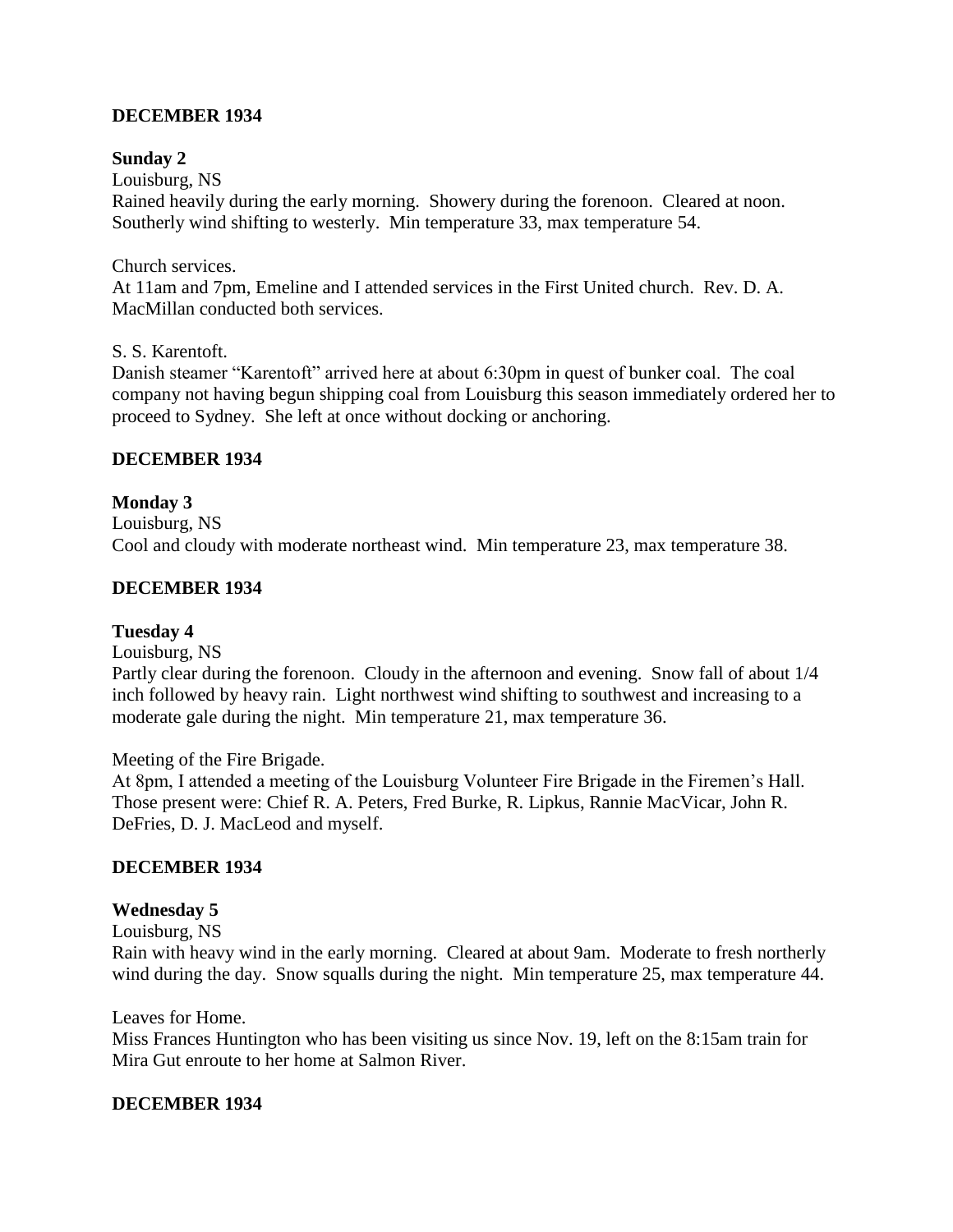### **Thursday 6**

Louisburg, NS

Clear and cold with fresh to strong northwest wind. Min temperature 15, max temperature 29.

#### Shop Burglarized.

At about 5 o'clock this morning my shop was entered and a quantity of goods stolen. Dougall Campbell, Dominion Coal Company engineer on his way to the power house to relieve his assistant, Fred Hunt, who was on duty there, discovered a parked car in front of the Rectory grounds and three men near my shop, one of whom was coming out of one of the front windows. Mr. Campbell hastened to the power house and getting Mr. Hunt with him returned to the shop but the intruders had fled. Campbell and Hunt then notified me at 5:20am. I immediately went to the shop and after examining the premises, called the Royal Canadian Mounted Police office at Sydney of the burglary. Two constables, Burgon and Schofield, were sent by motor car in the hope of intercepting the burglars on the Sydney road. Before the arrival of the police car, Hunt and I with the aid of flashlights examined the streets in an effort to find out the direction the burglar car had taken. While doing this Donald Beaver of this town arrived from Sydney by motor truck and reported to us that he had seen a car on the top of MacAulay's Hill, about 7 miles from here, going in the direction of Sydney. The R. C. M. P. Constables arrived here in about 45 minutes from the time they were notified, but failed to meet a car on the road. After discussing the happening with Campbell and Beaver and having breakfast with me, the police started in pursuit of the early visitors whom we surmised might have taken the road on the north side of Catalone Lake or one of the roads leading to the right at Mira going in the direction of Glace Bay. The burglars first broke the padlock on the outside shutter (continued on next page)

### **DECEMBER 1934**

# **Friday 7**

Louisburg, NS

Mostly clear with moderated to fresh northwest wind. Min temperature 11, max temperature 26.

#### Shop Burglarized (continued from preceding page)

of the front door of the shop and tried to remove the lower panel of the door. Failing in this they broke out a frame of glass in the window on the western side of the door, the lower pane next to the door and made an entry. The goods removed from the shop consisted of cigarettes, gum, chocolates in boxes, tooth paste, shaving cream, cigarette holders, fountain pens, harmonicas and pocket knives. I found the pens, harmonicas and knives, which where on display cards, on the sidewalk in front of the shop, they having been dropped in the hasty departure. The goods missing would amount to about twenty five or thirty dollars. No clue to the perpetrators.

Previous to the visit to my shop, an entry or attempted entry was made at the store of Peters Brothers meat market. In this case, the lower panel of the front door was removed. No goods missing and no clues left behind except tracks in the snow.

### **DECEMBER 1934**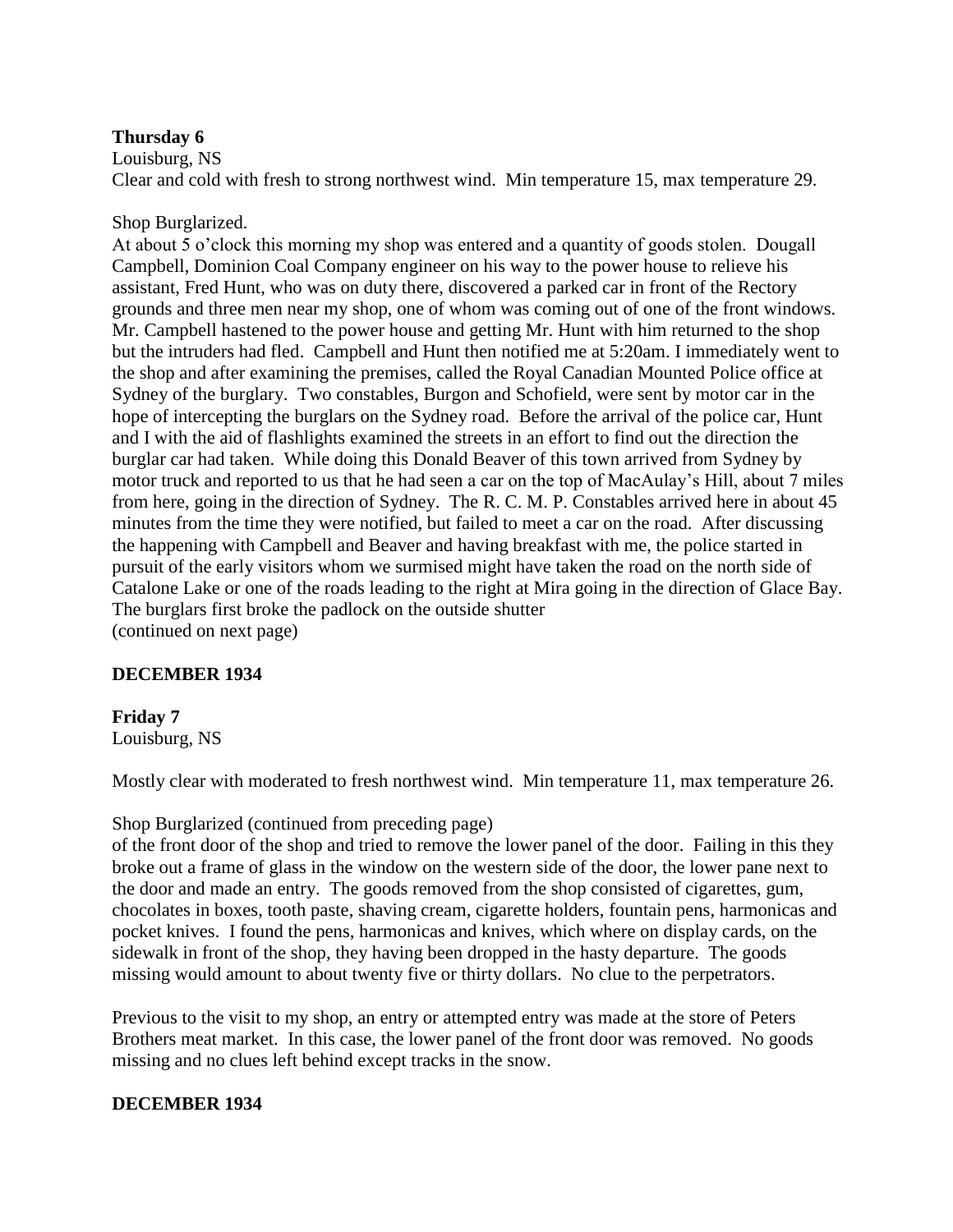### **Saturday 8**

### Louisburg, NS

Cloudy and threatening with light to moderate north to northeast winds. Snow began to fall at about 5pm and continued during the night. Snowfall about 3 inches. Min temperature 12, max temperature 27.

### R. C. M. P. Arrive.

Royal Canadian Mounted Police Constables, Burgon and Scholfield arrived here this afternoon and reported that they had traced the alleged burglar car which left here at about 5:15am yesterday morning as far as Glace Bay, but had lost it there. They are still working on the case but with such slender clues, it is very difficult to apprehend the culprits.

### **DECEMBER 1934**

## **Sunday 9**

Louisburg, NS

Cool and partly clear with moderate northwest wind. Snow squalls in the afternoon. Min temperature 11, max temperature 30.

First Sleighing.

Snow fall of last night and this morning amounted to about 4 inches and provided the first sleighing this season.

Church Services.

In company with Emeline, I attended service in the First United church at 7pm. I was not out to church in the morning.

### Visits Louisburg

Mr. R. S. Black, former Mayor of Dunedin, New Zealand visits Louisburg. He motored from Sydney in Sullivan's Bus arriving here at about noon. He was supposed to meet me on his arrival, but through some misdirection, he walked to the Louisburg National and Historic Park and spent some time there visiting the museum and other places of interest before he came to town. On his return from the park at about 2:30pm and being notified of his arrival, I met him at the "Dundonald Inn" where we discussed the history of the old French stronghold and many other matters for about three hours. He returned to Sydney on the evening trip of the bus. Mr. Black, who is a very interesting personage is enroute to his home in Dunedin, New Zealand on board the Canadian Government steamer, Canadian Britisher, which is now at Sydney loading a part cargo of steel products for points in New Zealand.

## **DECEMBER 1934**

### **Monday 10**

Louisburg, NS/Sydney, NS Cold and partly clear with moderate northwest wind. Min temperature at Louisburg 6, max temperature 19.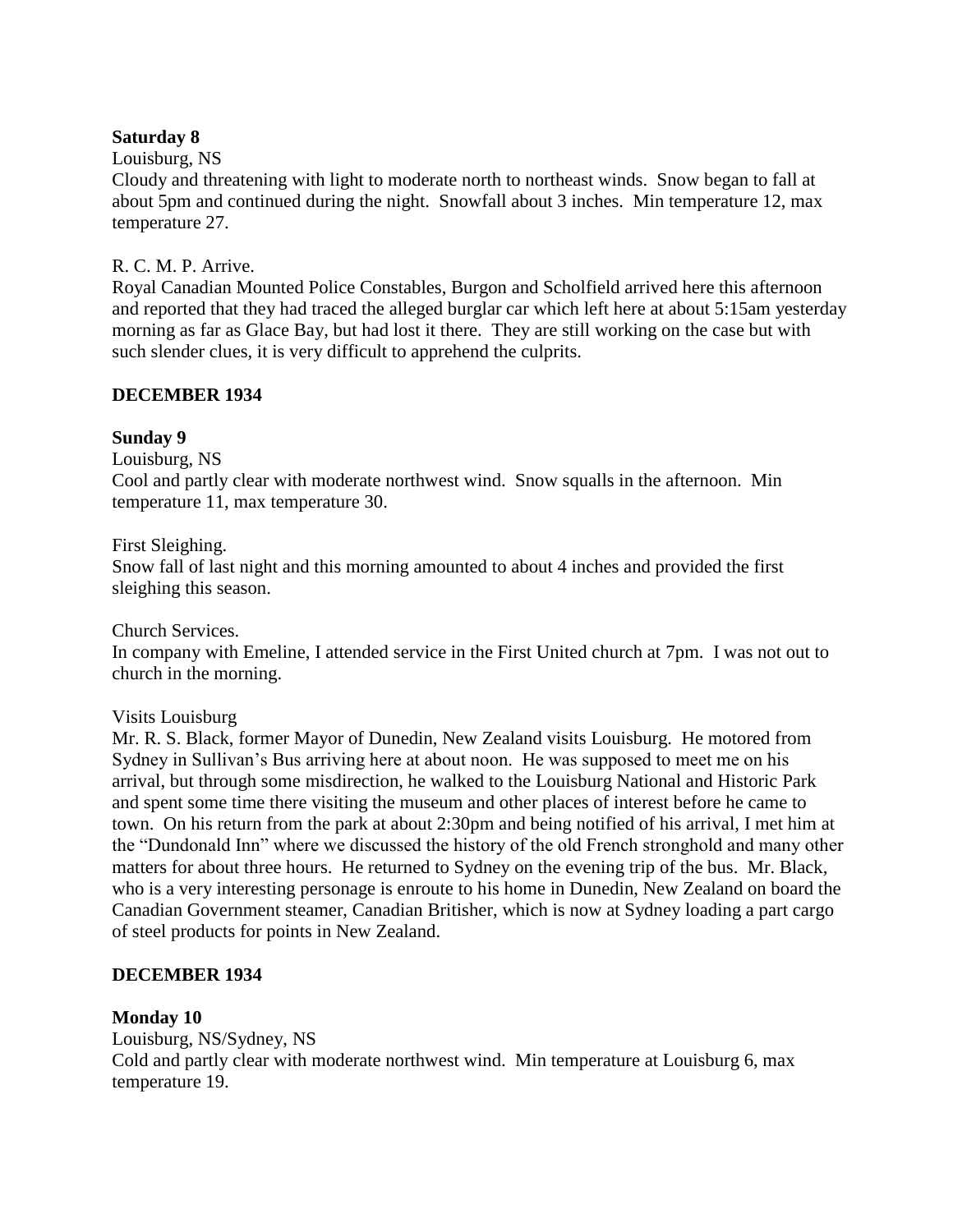Motored to Sydney.

Motored to Sydney in the afternoon in Sullivan's bus arriving at Sydney at about 3:45pm. Put up at the Vidal Hotel. At 8:30pm, in St. Andrew's Hall, Sydney, I addressed the Men's Brotherhood of St. Andrew's church for one hour on the "Rise and Fall of Louisburg". There were about thirty persons present who appeared to be greatly interested in the subject. Mr. A. R. Coffin was Chairman.

### **DECEMBER 1934**

**Tuesday 11** Sydney, NS/Louisburg, NS Cold and mostly cloudy with light variable wind. Min temperature at Louisburg 3, max temperature 21.

Motored to Louisburg I motored to Louisburg in the forenoon in Sullivan's Bus arriving at about noon.

### **DECEMBER 1934**

## **Wednesday 12**

Louisburg, NS Cold and mostly clear with light northwest wind. Min temperature 12, max temperature 25.

Choir Practice. At 9pm, I attended choir practice in the First United church.

## **DECEMBER 1934**

**Thursday 13**

Louisburg, NS

Clear and moderately cold, becoming cloudy and mild in the afternoon. Light to moderate northwest to southwest wind. Min temperature 15, max temperature 34.

## **DECEMBER 1934**

## **Friday 14**

Louisburg, NS

Big snow storm in the morning which continued until about noon. Cloudy with light snow squalls in the afternoon. Moderate to fresh northeast to north winds. Min temperature \_\_, max temperature 34. Snowfall about 10 or 12 inches. Snow very soft and sticky.

Telephone and Electric Light service Demoralized.

The heavy sticky snowfall of this morning put the telephone service from here to outside points out of commission. Many of the Electric Light wires were broken by the weight of the snow as well as two or three poles. Repairs were made to some of the lines in the afternoon but a number of residences and business places are without lights tonight.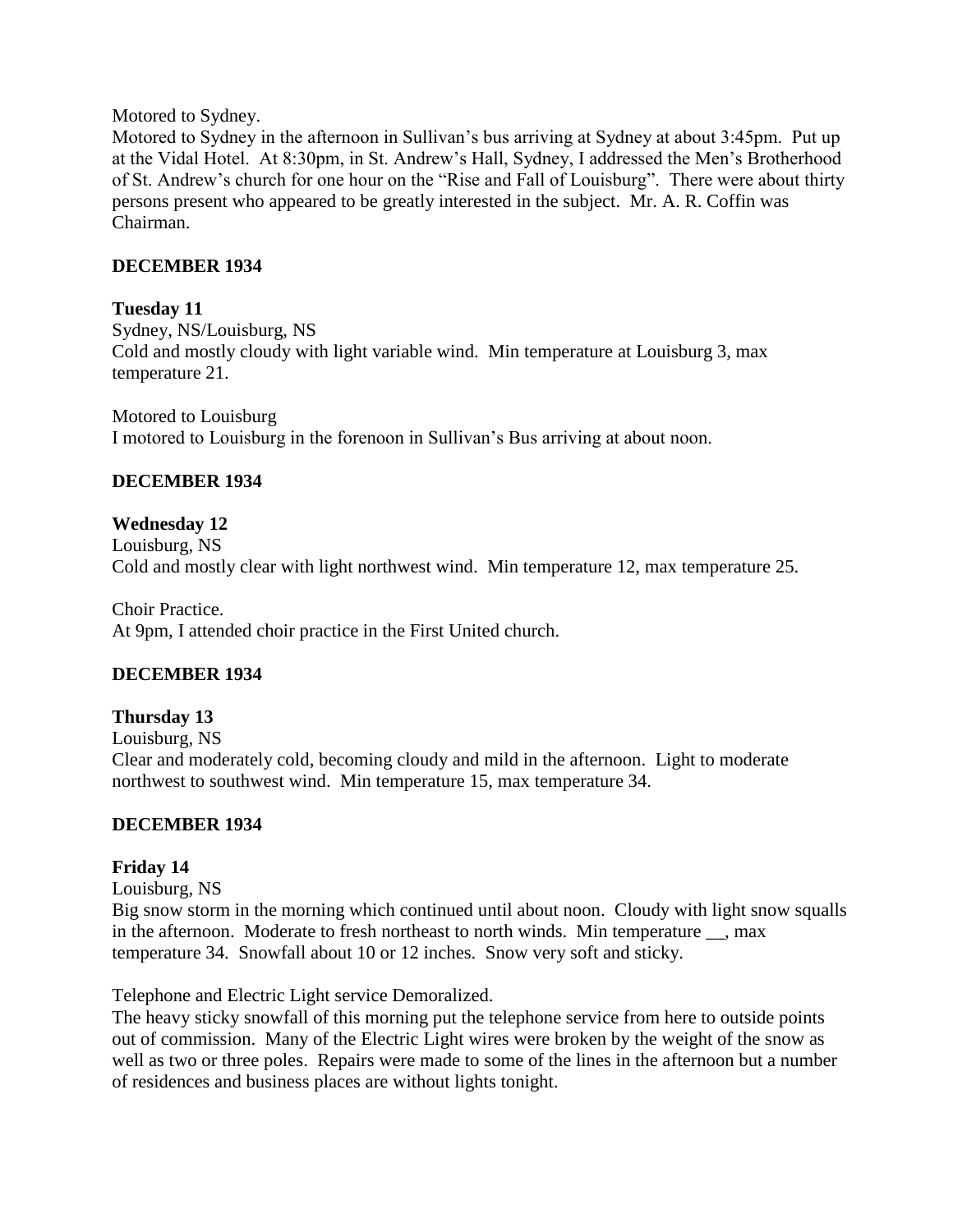Bus Service Interrupted.

The bus for Sydney due to leave here at 8:30am did not leave here owing to the heavy conditions of the highway as a result of the early morning storm. An attempt was made shortly after noon to reach Sydney, but after proceeding about a mile out of town, had to return it being considered inadvisable to try to go any further.

### **DECEMBER 1934**

### **Saturday 15**

Louisburg, NS Cold and partly clear with moderate northwest winds and a few light snow squalls. Min temperature 10, max temperature 24.

Supper and Fancy Sale.

In the evening, Emeline and I had supper in Calvin hall where the ladies of the MacMillan Club of the United church held a supper and Sale of fancy work.

Telephone service not functioning.

There is still no communications with Sydney or any outlying districts by telephone owing to the destruction caused by the storm of yesterday. Many of the telephones around town are also out of commission as a result of broken wires.

Highways Blocked.

The highways are blocked with snow as a result of yesterdays heavy fall of snow. The bus service between here and Sydney is not functioning. No cars having come over the road since the storm.

### **DECEMBER 1934**

### **Sunday 16**

Louisburg, NS Cold and partly clear with light northwest wind. Min temperature 13, max temperature 22.

Church services.

At 11am and 7pm in company with Emeline, I attended services in the First United church. Rev. D. A. MacMillan conducted both services.

### **DECEMBER 1934**

### **Monday 17**

Louisburg, NS Partly clear and comparatively mild with light northwest wind. Min temperature 17, max temperature 34.

### **DECEMBER 1934**

**Tuesday 18**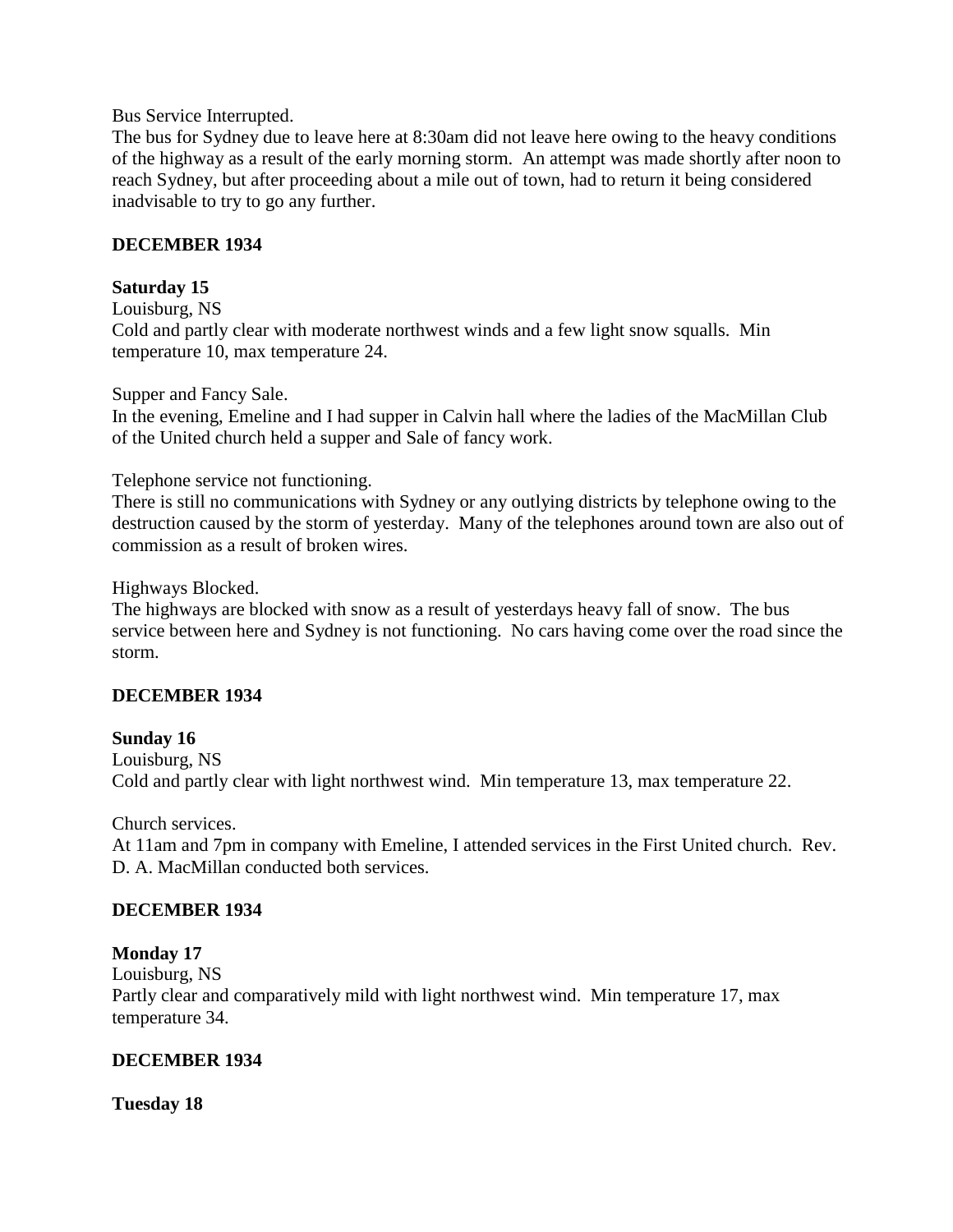Louisburg, NS Mostly cloudy with northwest to west winds. Min temperature 9, max temperature 22.

### **DECEMBER 1934**

### **Wednesday 19**

Louisburg, NS Mostly clear with light to moderate westerly wind. Min temperature 10, max temperature 28.

Choir practice. AT 8:30pm, I attended choir practice in the First United church.

### **DECEMBER 1934**

### **Thursday 20**

Louisburg, NS

Heavy southeast gale with rain. Light fall of snow in the early morning followed by heavy rain which continued until about noon. Wind southeast shifting to southwest and moderating to some extent. Worst gale for many months. Min temperature 22, max temperature 42.

Fire at Main a Dieu.

The infant son of Mr. and Mrs. Thomas Lahey of Main a Dieu was burned to death in a fire which destroyed their home during the night. Mrs. Lahey, the mother of the child, was also badly burned. The house is said to have caught fire at about 10pm.

### **DECEMBER 1934**

### **Friday 21**

Louisburg, NS

Clear and cold with heavy to moderate westerly wind. Min temperature 11, max temperature 31. Streets very rough and slippery.

The rain of yesterday thawed away a lot of the snow but is still plenty left for good sleighing on the streets and highways.

Bus Service.

The bus service between here and Sydney has been resumed and is running on regular schedule today.

## **DECEMBER 1934**

### **Saturday 22**

Louisburg, NS

Clear and cold with light westerly wind which shifted to northeast before midnight. Min temperature 6, max temperature 23.

### **DECEMBER 1934**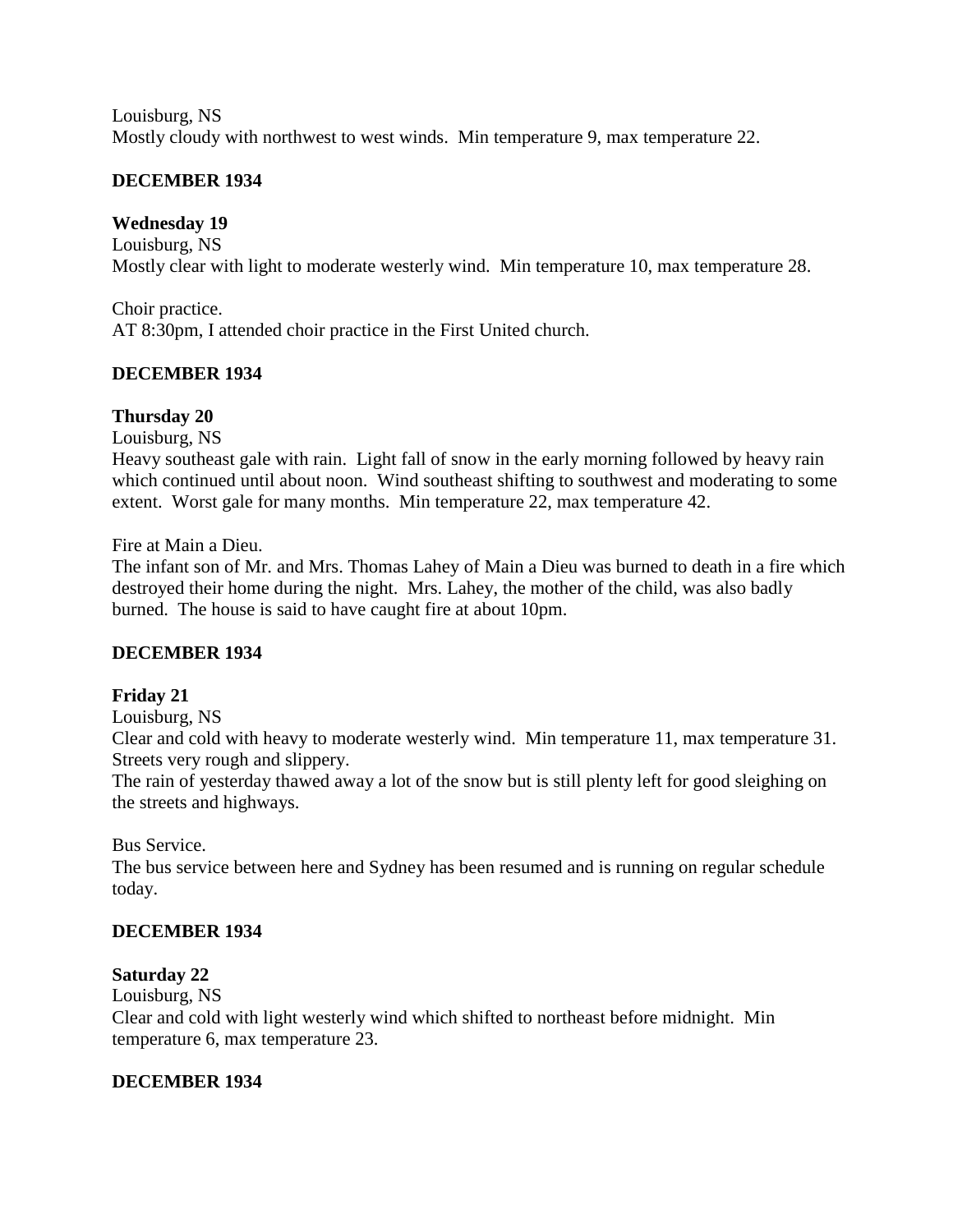## **Sunday 23**

Louisburg, NS

Cold and mostly cloudy with moderate northwest to north winds. Min temperature 12, max temperature 20.

Church Services.

At 11am and 7pm, in company with Emeline, I attended services in the First United church. Rev. D. A. MacMillan conducted both services which were of a Christmas nature, the choir rendering anthems suitable for the occasion.

# **DECEMBER 1934**

# **Monday 24**

Louisburg, NS

Cold and partly clear with light northwest to west winds. Min temperature 6, max temperature 28.

# **DECEMBER 1934**

# **Tuesday 25**

Louisburg, NS

Moderately cold and mostly cloudy with light northwest wind. A few light snow squalls. Min temperature 14, max temperature 30.

## **DECEMBER 1934**

## **Wednesday 26**

Louisburg, NS

Mostly cloudy and comparatively mild with light northwest to southwest wind increasing during the night. Min temperature 11, max temperature 30.

Choir Practice. At 8:30pm, I attended choir practice in the First United church.

# **DECEMBER 1934**

## **Thursday 27**

Louisburg, NS

Southeast gale in the early morning. Wind shifting to southwest and moderating before daylight. About 3 inches of soft snow fell in the morning. Cloudy with some snow squalls during the day. Wind shifting to westerly and becoming colder. Min temperature 10, max temperature 32.

## Council Meeting.

At 7:30pm, I attended and presided at a meeting of the Town Council. Those present were Councillors: D. J. MacInnis, Jeremiah Smith, G. B. Hiltz and Wesley Townsend. Town Clerk, B. M. Spencer and Police Officer, D. M. Johnston. At this meeting I was appointed to represent the town of Louisburg on the Joint Expenditure Board which meets in Sydney next month.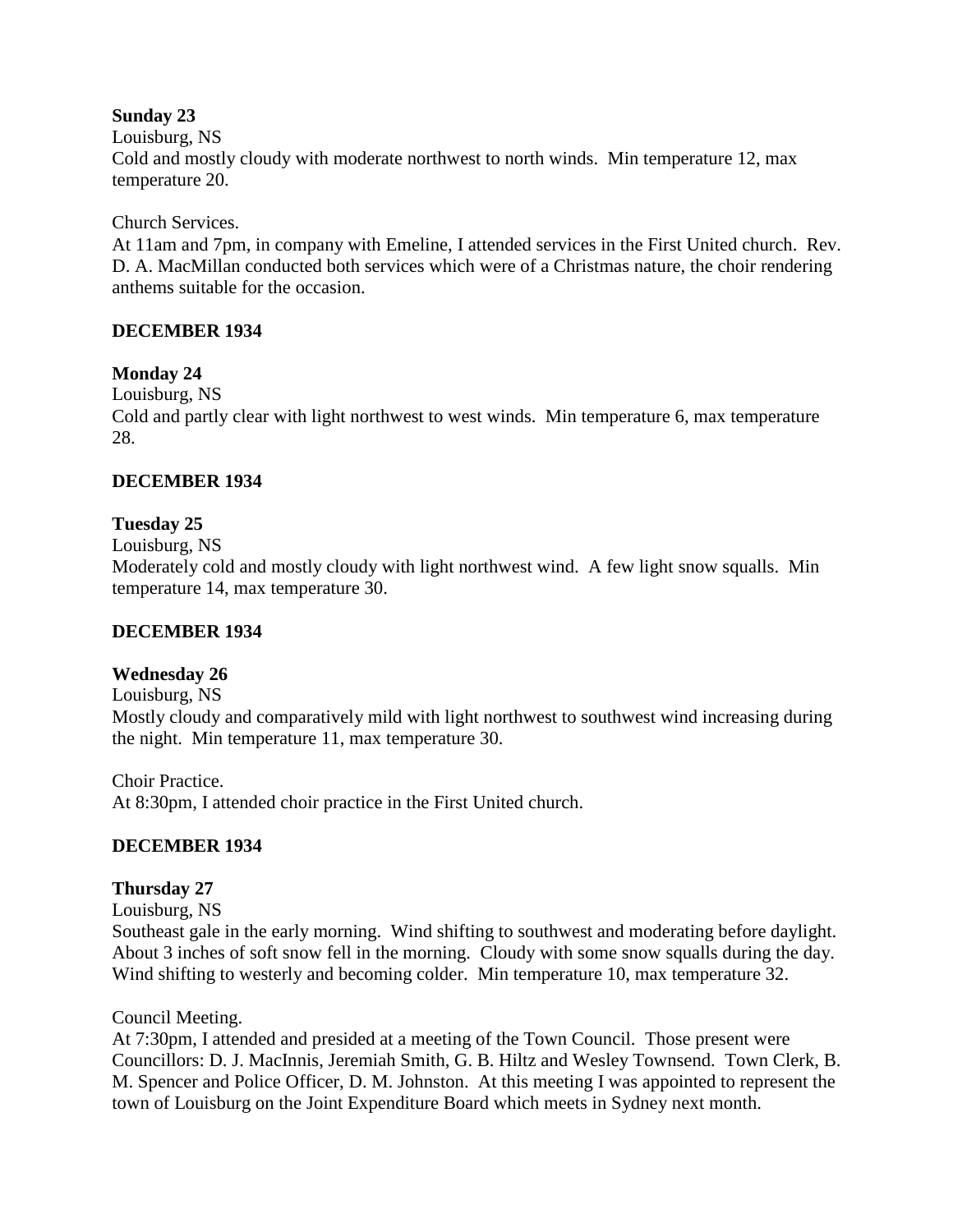Death of Jerry Parsons.

Jerry Parsons, son of Gordon and Mrs. Parsons passed away at an early hour this morning at his home on Main Street, this town after a long illness. He was about 7 years of age.

### **DECEMBER 1934**

### **Friday 28**

Louisburg, NS

Partly clear and moderately cold with moderate to fresh northerly wind. Snow squalls during the early morning. Min temperature 11, max temperature 28.

## **DECEMBER 1934**

### **Saturday 29**

Louisburg, NS

Clear during the early part of the day becoming cloudy at about noon. Light variable wind. Snow began to fall shortly before evening. Min temperature 12, max temperature 22.

Marriage.

The marriage of Harold Covey to Miss Hilda Skinner both of this town took place this evening at Sydney. The ceremony was performed by Rev. L. B. Campbell, Pastor of the First United church, Sydney, NS. Mr. and Mrs. Covey will reside at Louisburg.

Funeral.

The funeral of the late Jerry Parsons took lace at 2pm from his home on Main Street to St. Bartholomew's church where service was held by the Pastor, Rev. E. B. Gabriel. Interment took place in the Anglican cemetery on Clarke's Road.

## **DECEMBER 1934**

### **Sunday 30**

Louisburg, NS

Snow storm in the early morning followed by light drizzle of snow during the entire day. Moderate northeast to north wind. Snow fall about 7 inches. Min temperature 20, max temperature 30.

Highways Blocked.

Owing to snow drifted on the highways, automobile traffic has been greatly curtailed or entirely suspended. As far as I am aware, no cars got through to Sydney today.

Bus Service Interrupted.

The Louisburg Sydney bus service did not function today owing to the bad condition of the highways.

Church Services.